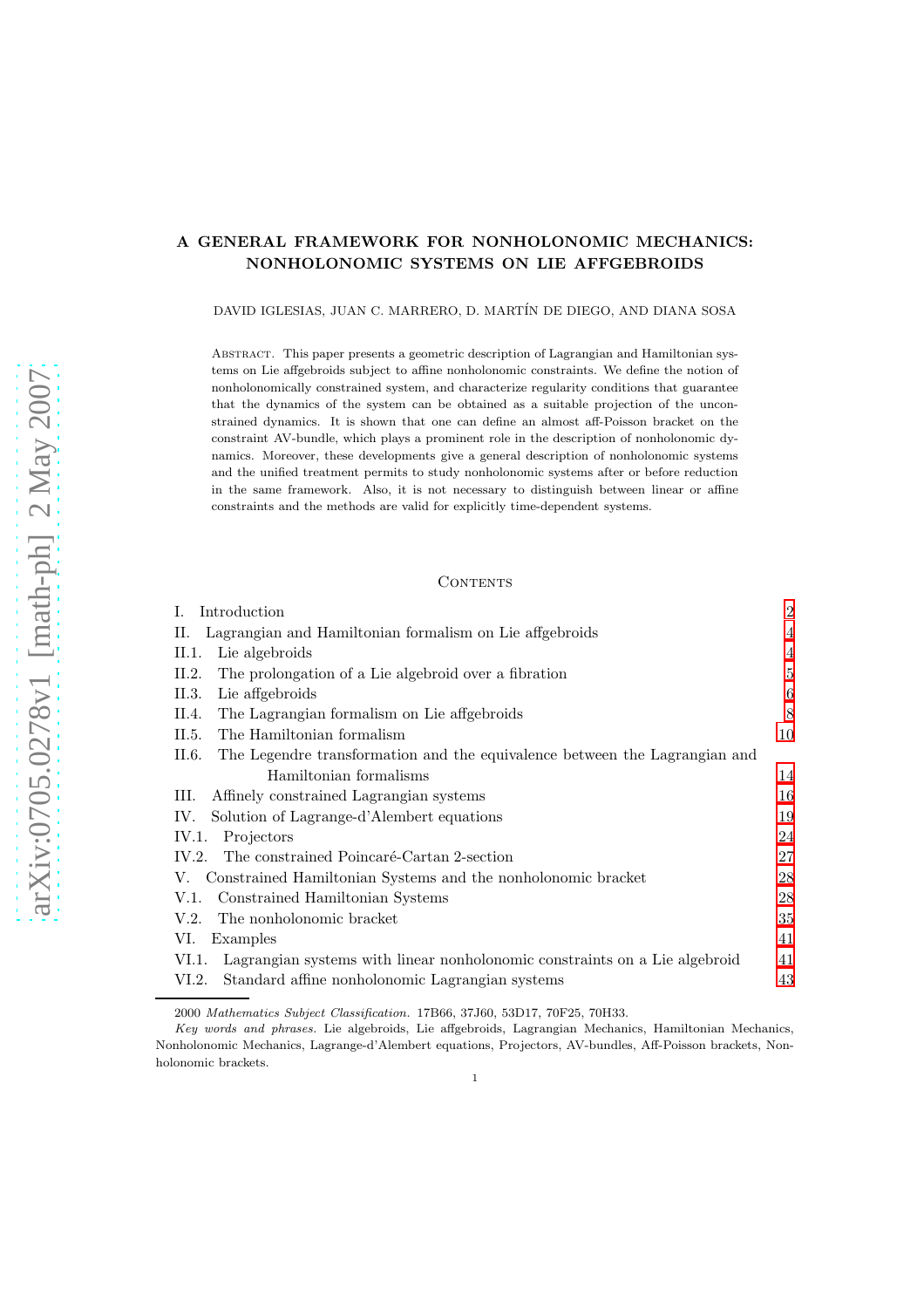| VI.3. A homogeneous rolling ball without sliding on a rotating table with time- |    |
|---------------------------------------------------------------------------------|----|
| dependent angular velocity                                                      | 44 |
| VII. Conclusions and Future work                                                | 47 |
| Acknowledgments                                                                 |    |
| References                                                                      |    |
|                                                                                 |    |

### I. Introduction

<span id="page-1-0"></span>Nonholonomic constraints is one of the more fascinating and applied topics actually. First, there are many open questions related with this subject: characterization of the integrability, construction of geometric integrators, stabilization, controllability... But morever, there is a wide range of applications of this kind of systems in engineering, robotics... (see [\[2,](#page-47-2) [6,](#page-47-3) [29\]](#page-48-0) and references therein).

During the last years, many authors have studied in detail the geometry of nonholonomic systems. Some of them developed a geometric formalism for the most typical nonholonomic systems, the ones determined by a mechanical Lagrangian, that is,

$$
L(v_q) = \frac{1}{2}g(v_q, v_q) - V(q), \ v_q \in T_qQ,
$$

where  $V: Q \to \mathbb{R}$  is the potential energy on the configuration space  $Q, g$  is a Riemannian metric on  $Q$  and, additionally, the system is subjected to linear constraints on the velocities, expressed as a nonintegrable distribution on  $Q$  [\[6,](#page-47-3) [19\]](#page-48-1). The usual formalism for these systems was the use of adequate projections of the Levi-Civita connection associated to q to obtain the equations of motion of the system. Other authors preferred to work on the tangent bundle of the configuration space, which permits to introduce more general Lagrangians and different type of constraints (linear or nonlinear). Usually these systems are specified by a Lagrangian function  $L: TQ \to \mathbb{R}$  and a constraint submanifold M of TQ [\[15,](#page-48-2) [18\]](#page-48-3). Moreover, also a description in terms of a nonholonomic bracket was introduced [\[5,](#page-47-4) [13,](#page-47-5) [36\]](#page-48-4) with considerable applications to reduction. In this sense, reduction of nonholonomic systems was intensively studied using different geometric techniques. For instance, introducing modified Ereshmann connections (nonholonomic connection) [\[3\]](#page-47-6), using a symplectic distribution on the constraint submanifold [\[1,](#page-47-7) [35\]](#page-48-5) and distinguishing the different casuistic depending on the 'position' of the Lie group of symmetries acting on the system and the nonholonomic distribution or in a Poisson context [\[22\]](#page-48-6) (see [\[6\]](#page-47-3) and references therein). Moreover, using jet bundle techniques, many authors studied the geometry of nonholonomic systems admitting an extension to explicitly time-dependent nonholonomic systems [\[4,](#page-47-8) [14,](#page-48-7) [16,](#page-48-8) [30,](#page-48-9) [33,](#page-48-10) [34\]](#page-48-11) and ready for extension to nonholonomic field theories [\[37\]](#page-48-12).

Today we find an scenario with a very rich theory but with an important lack: a general framework unifying the different casuistic (unreduced and reduced equations, systems subjected to linear or affine constraints, time-dependent or time-independent systems...).

The aim of the present paper is cover this lack and present a geometrical framework covering the different cases. Obviously, in order to reach this objective it will be necessary to use some new and sophisticated techniques, in particular, the concept of a Lie affgebroid (an affine version of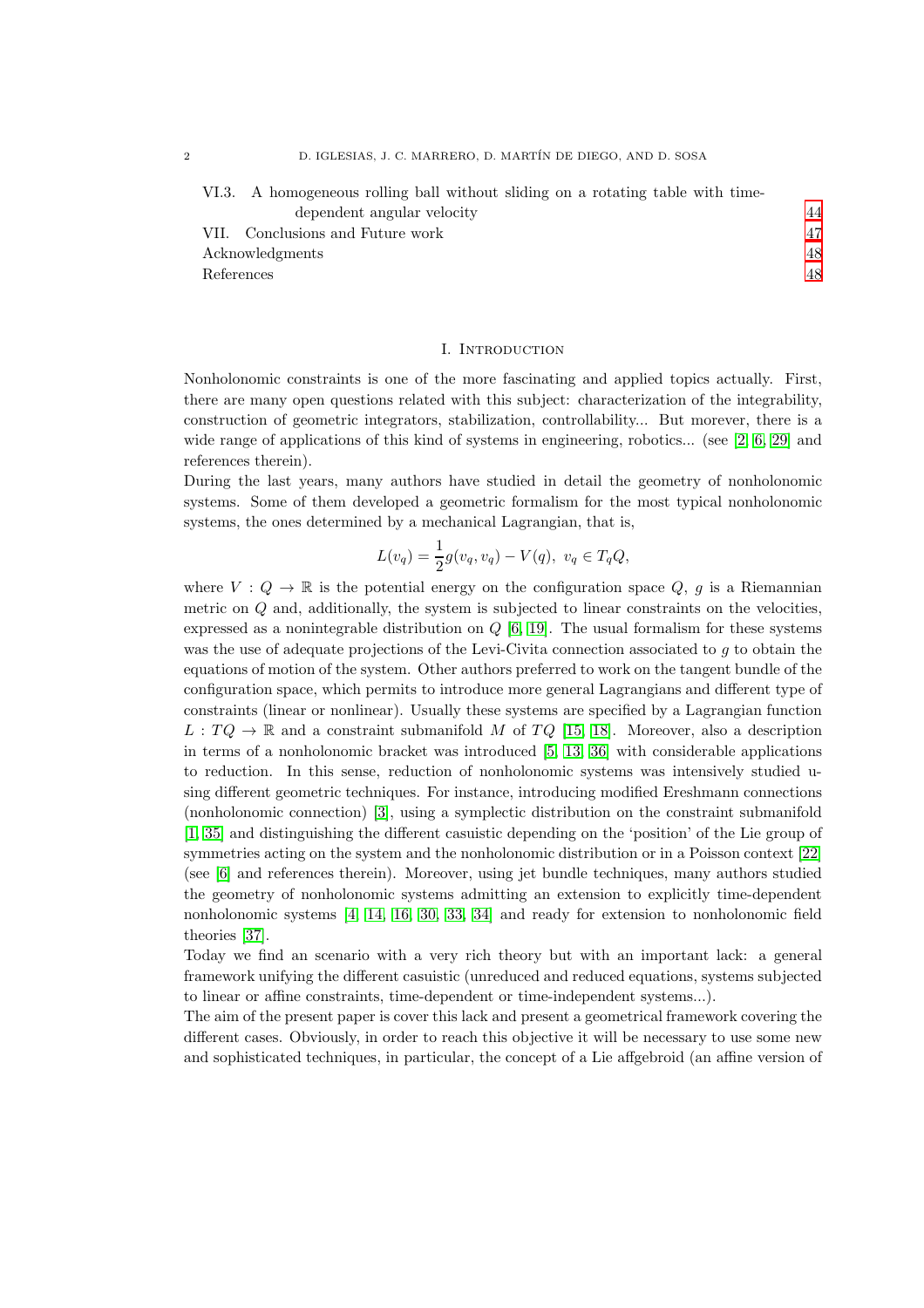a Lie algebroid) and appropriate versions of Lagrangian and nonholonomic mechanics in this setting.

The previous and other motivations coming from other fields (topology, algebraic geometry...) have recently caused a lot of interest in the study of Lie algebroids [\[21\]](#page-48-13), which in our setting can be thought of as 'generalized tangent bundles', since it allows to consider, in a unified formalism, mechanical systems on Lie algebras, integrable distributions, tangent bundles, quotients of tangent bundles by Lie groups when an action is considered... In this sense, Lie algebroids can be used to give unified geometric descriptions of Hamiltonian and Lagrangian Mechanics. In [\[38\]](#page-48-14), A. Weinstein introduced Lagrangian systems on a Lie algebroid  $E \to M$  by means of the linear Poisson structure on the dual bundle  $E^*$  and a Legendre-type map from  $E$  to  $E^*$ . Motivated by this description, E. Martínez [\[23\]](#page-48-15) developed a geometric formalism on Lie algebroids extending the Klein's formalism in ordinary Lagrangian Mechanics on tangent bundles. This line of research has been followed in [\[17,](#page-48-16) [24\]](#page-48-17). In fact, a geometric description of Lagrangian and Hamiltonian dynamics on Lie algebroids, in terms of Lagrangian submanifolds of symplectic Lie algebroids, was given in [\[17\]](#page-48-16). More recently, in [\[7\]](#page-47-9) (see also [\[8,](#page-47-10) [27,](#page-48-18) [28\]](#page-48-19)) a comprehensive treatment of Lagrangian systems on Lie algebroids subject to linear nonholonomic constraints was developed. The proposed formalism allows us to treat in a unified way a variety of situations for time-independent Lagrangian systems subject to linear nonholonomic constraints (systems with symmetry, nonholonomic LL systems, nonholonomic LR systems,...).

On the other hand, in [\[9,](#page-47-11) [26\]](#page-48-20) an affine version of the notion of a Lie algebroid structure was introduced. The resultant geometric object is called a Lie affgebroid structure. Lie affgebroid structures may be used to develop a time-dependent version of Lagrange and Hamilton equations on Lie algebroids (see [\[10,](#page-47-12) [12,](#page-47-13) [25,](#page-48-21) [26,](#page-48-20) [31\]](#page-48-22)). In fact, one may obtain Lagrange and Hamilton equations on Lie affgebroids using a cosymplectic formalism [\[12,](#page-47-13) [25\]](#page-48-21). In the same setting of Lie affgebroids, one also may obtain the Hamilton equations using the notion of an aff-Poisson structure on an AV-bundle (see [\[10,](#page-47-12) [12\]](#page-47-13)). An AV-bundle is an affine bundle of rank 1 modelled on the trivial vector bundle and an aff-Poisson bracket on an AV-bundle may be considered as an affine version of a Poisson bracket on a manifold (see [\[9\]](#page-47-11)).

The aim of this paper is develop a geometric description of Lagrangian systems subject to affine constraints using the Lie affgebroid theory. The general geometric framework proposed covers the most interesting previous methods in the literature.

The paper is organized as follows. In Section II, we recall several constructions (which will be useful in the sequel) about the geometric description of Lagrangian and Hamiltonian Mechanics on Lie affgebroids and the equivalence between both formalisms in the hyperregular case. In Section III, we introduce the Lagrange-d'Alembert equations for an affine nonholonomic Lagrangian system on a Lie affgebroid. In Section IV, we discuss the existence and uniqueness of solutions for this type of systems. Moreover, we prove that in the regular case the nonholonomic dynamics can be obtained by different projections from the unconstrained dynamics. In Section V, we develop the Hamiltonian description and we discuss the equivalence between the Lagrangian and Hamiltonian formalism. We also introduce the nonholonomic bracket which gives the evolution of an observable for the nonholonomic dynamics. The nonholonomic bracket is an almost aff-Poisson bracket (an aff-Poisson bracket which doesn't satisfy, in general, "the Jacobi identity") on the constraint AV-bundle. In Section VI, we apply the results obtained in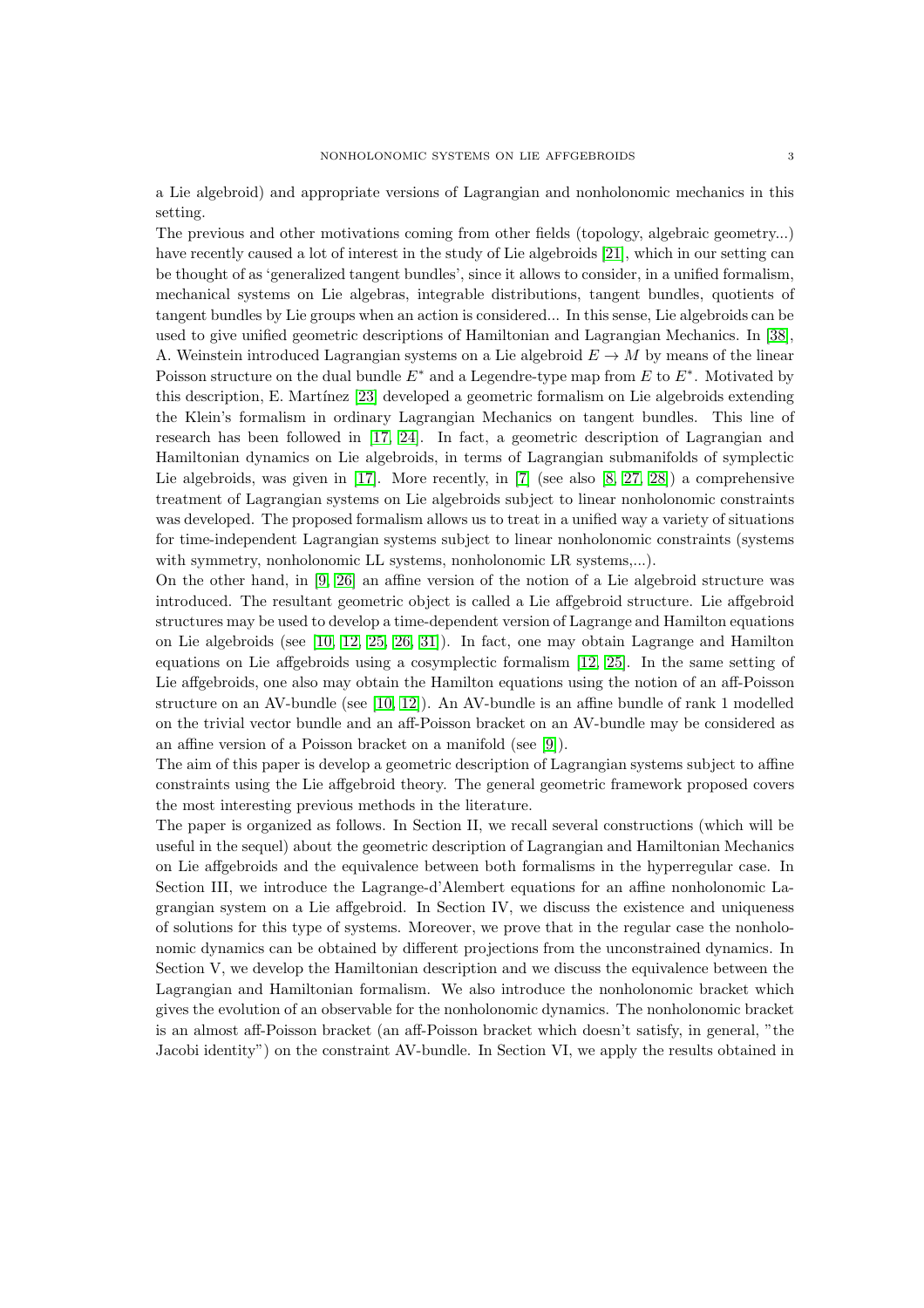the paper to two particular cases: a linear nonholonomic Lagrangian system on a Lie algebroid and an standard affine nonholonomic Lagrangian system on the 1-jet bundle of local sections of a fibration  $\tau : M \to \mathbb{R}$ . As a consequence, we directly deduce some results obtained in [\[7,](#page-47-9) [14,](#page-48-7) [16\]](#page-48-8) (see also [\[4\]](#page-47-8)). In addition, we also analyze (in the Lie affgebroid setting) the reduced equations for a well-known example of an affine nonholonomic mechanical system: a homogeneous rolling ball without sliding on a rotating table with time-dependent angular velocity. For this purpose, we will use a particular class of Lie affgebroids, namely, Atiyah affgebroids.

# <span id="page-3-0"></span>The paper ends with our conclusions and a description of future research directions.

#### II. Lagrangian and Hamiltonian formalism on Lie affgebroids

In this section we recall some well-known facts concerning the geometry of Lie algebroids and Lie affgebroids.

<span id="page-3-1"></span>II.1. Lie algebroids. Let E be a vector bundle of rank n over the manifold  $M$  of dimension m and  $\tau_E : E \to M$  be the vector bundle projection. Denote by  $\Gamma(\tau_E)$  the  $C^{\infty}(M)$ -module of sections of  $\tau_E : E \to M$ . A Lie algebroid structure  $([\cdot, \cdot]_E, \rho_E)$  on E is a Lie bracket  $[\cdot, \cdot]_E$ on the space  $\Gamma(\tau_E)$  and a bundle map  $\rho_E : E \to TM$ , called the anchor map, such that if we also denote by  $\rho_E : \Gamma(\tau_E) \to \mathfrak{X}(M)$  the homomorphism of  $C^{\infty}(M)$ -modules induced by the anchor map then  $[[X, fY]]_E = f[[X, Y]]_E + \rho_E(X)(f)Y$ , for  $X, Y \in \Gamma(\tau_E)$  and  $f \in C^{\infty}(M)$ . The triple  $(E, \lceil \cdot \rceil_E, \rho_E)$  is called a *Lie algebroid over* M (see [\[21\]](#page-48-13)). In such a case, the anchor map  $\rho_E : \Gamma(\tau_E) \to \mathfrak{X}(M)$  is a homomorphism between the Lie algebras  $(\Gamma(\tau_E), \llbracket \cdot, \cdot \rrbracket_E)$  and  $(\mathfrak{X}(M), [\cdot, \cdot]).$ 

If  $(E, [\cdot, \cdot]_E, \rho_E)$  is a Lie algebroid, one may define a cohomology operator which is called the differential of E,  $d^E : \Gamma(\wedge^k \tau_E^*) \longrightarrow \Gamma(\wedge^{k+1} \tau_E^*)$ , as follows

<span id="page-3-2"></span>
$$
(d^{E}\mu)(X_{0},...,X_{k}) = \sum_{i=0}^{k} (-1)^{i} \rho_{E}(X_{i}) (\mu(X_{0},..., \widehat{X}_{i},...,X_{k})) + \sum_{i\n(1)
$$

for  $\mu \in \Gamma(\wedge^k \tau_E^*)$  and  $X_0, \ldots, X_k \in \Gamma(\tau_E)$ . Moreover, if  $X \in \Gamma(\tau_E)$ , one may introduce, in a natural way, the Lie derivative with respect to X, as the operator  $\mathcal{L}_X^E : \Gamma(\wedge^k \tau_E^*) \longrightarrow \Gamma(\wedge^k \tau_E^*)$ given by  $\mathcal{L}_X^E = i_X \circ d^E + d^E \circ i_X$ .

If E is the standard Lie algebroid TM then the differential  $d^E = d^{TM}$  is the usual exterior differential associated with M. On the other hand, if E is a real Lie algebra  $\mathfrak g$  of finite dimension then  $\mathfrak g$  is a Lie algebroid over a single point and the differential  $d^{\mathfrak g}$  is the algebraic differential of the Lie algebra.

Now, suppose that  $(E, [\![\cdot,\cdot]\!]_E, \rho_E)$  and  $(E', [\![\cdot,\cdot]\!]_E', \rho_{E'})$  are Lie algebroids over M and M', respectively, and that  $F: E \to E'$  is a vector bundle morphism over the map  $f: M \to M'$ . Then  $(F, f)$  is said to be a Lie algebroid morphism if

$$
d^E((F, f)^*\phi') = (F, f)^*(d^{E'}\phi'),
$$
 for  $\phi' \in \Gamma(\wedge^k(\tau_{E'})^*)$  and for all k.

Note that  $(F, f)^* \phi'$  is the section of the vector bundle  $\wedge^k E^* \to M$  defined by

$$
((F, f)^{*}\phi')_{x}(a_{1},..., a_{k}) = \phi'_{f(x)}(F(a_{1}),..., F(a_{k})),
$$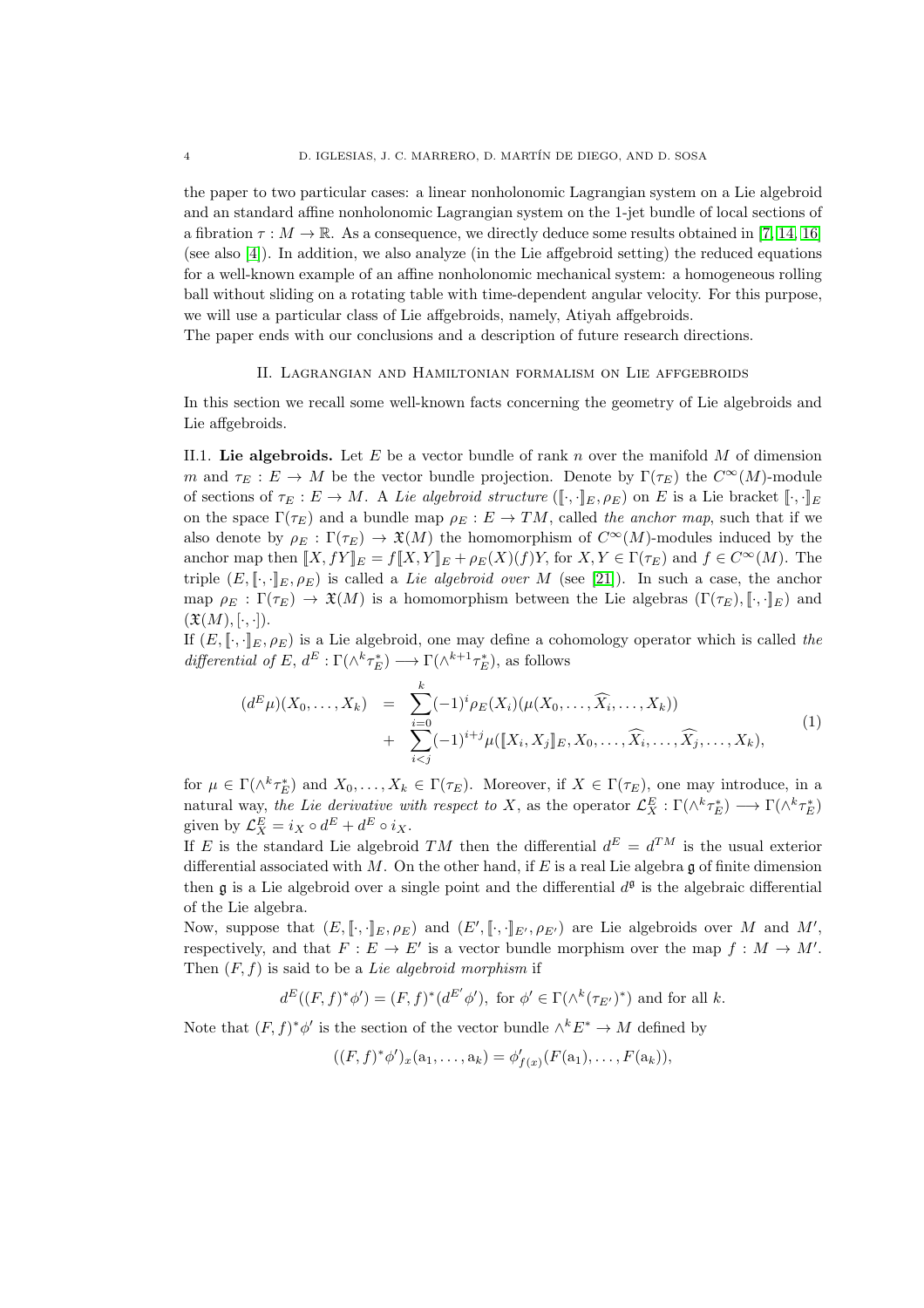for  $x \in M$  and  $a_1, \ldots, a_k \in E_x$ . If  $(F, f)$  is a Lie algebroid morphism, f is an injective immersion and  $F_{|E_x}: E_x \to E'_{f(x)}$  is injective, for all  $x \in M$ , then  $(E, [\![\cdot, \cdot]\!]_E, \rho_E)$  is said to be a Lie subalgebroid of  $(E', [\![\cdot,\cdot]\!]_{E'}, \rho_{E'}).$ 

If we take local coordinates  $(x^i)$  on M and a local basis  $\{e_\alpha\}$  of sections of E, then we have the corresponding local coordinates  $(x^i, y^{\alpha})$  on E, where  $y^{\alpha}$ (a) is the  $\alpha$ -th coordinate of  $a \in E$  in the given basis. Such coordinates determine local functions  $\rho^i_\alpha$ ,  $C_{\alpha\beta}^{\gamma}$  on M which contain the local information of the Lie algebroid structure, and accordingly they are called the *structure* functions of the Lie algebroid. They are given by

$$
\rho_E(e_\alpha) = \rho_\alpha^i \frac{\partial}{\partial x^i}
$$
 and  $[\![e_\alpha, e_\beta]\!]_E = C_{\alpha\beta}^\gamma e_\gamma$ ,

and they satisfy the following relations

$$
\rho^j_{\alpha} \frac{\partial \rho^i_{\beta}}{\partial x^j} - \rho^j_{\beta} \frac{\partial \rho^i_{\alpha}}{\partial x^j} = \rho^i_{\gamma} C^{\gamma}_{\alpha \beta} \quad \text{and} \quad \sum_{\text{cyclic}(\alpha, \beta, \gamma)} \left[ \rho^i_{\alpha} \frac{\partial C^{\nu}_{\beta \gamma}}{\partial x^i} + C^{\mu}_{\beta \gamma} C^{\nu}_{\alpha \mu} \right] = 0.
$$

If  $f \in C^{\infty}(M)$ , we have that

$$
d^E f = \frac{\partial f}{\partial x^i} \rho^i_\alpha e^\alpha,
$$

where  $\{e^{\alpha}\}\$ is the dual basis of  $\{e_{\alpha}\}\$ . Moreover, if  $\theta \in \Gamma(\tau_E^*)$  and  $\theta = \theta_{\gamma}e^{\gamma}$  it follows that

$$
d^E \theta = (\frac{\partial \theta_\gamma}{\partial x^i} \rho_\beta^i - \frac{1}{2} \theta_\alpha C^\alpha_{\beta \gamma}) e^\beta \wedge e^\gamma.
$$

<span id="page-4-0"></span>II.2. The prolongation of a Lie algebroid over a fibration. In this section, we will recall the definition of the Lie algebroid structure on the prolongation of a Lie algebroid over a fibration (see [\[11,](#page-47-14) [17\]](#page-48-16)).

Let  $(E, \|\cdot\|_E, \rho_E)$  be a Lie algebroid of rank n over a manifold M of dimension m with vector bundle projection  $\tau_E : E \to M$  and  $\pi : M' \to M$  be a fibration.

We consider the subset  $\mathcal{T}^{E}M'$  of  $E \times TM'$  and the map  $\tau_{E}^{\pi} : \mathcal{T}^{E}M' \to M'$  defined by

$$
\mathcal{T}^{E}M' = \{ (b, v') \in E \times TM'/\rho_E(b) = (T\pi)(v') \}, \quad \tau_E^{\pi}(b, v') = \pi_{M'}(v'),
$$

where  $T\pi$ :  $TM' \to TM$  is the tangent map to  $\pi$  and  $\pi_{M'}$ :  $TM' \to M'$  is the canonical projection. Then,  $\tau_E^{\pi}$ :  $\mathcal{T}^E M' \to M'$  is a vector bundle over  $M'$  of rank  $n + \dim M' - m$  which admits a Lie algebroid structure  $([\![\cdot,\cdot]\!]_E^{\pi},\rho_E^{\pi})$  characterized by

$$
[[(X \circ \pi, U'), (Y \circ \pi, V')]_E^{\pi} = ([X, Y]_E \circ \pi, [U', V']) , \ \ \rho_E^{\pi}(X \circ \pi, U') = U',
$$

for all  $X, Y \in \Gamma(\tau_E)$  and  $U', V'$  vector fields which are  $\pi$ -projectable to  $\rho_E(X)$  and  $\rho_E(Y)$ , respectively.  $(\mathcal{T}^E M', \llbracket \cdot, \cdot \rrbracket_E^{\pi}, \rho_E^{\pi})$  is called the prolongation of the Lie algebroid E over the fibration  $\pi$  or the E-tangent bundle to M' (for more details, see [\[11,](#page-47-14) [17\]](#page-48-16)).

An element  $Z \in \mathcal{T}^E M'$  is said to be *vertical* if its projection onto the first factor is zero. Therefore, it is of the form  $(0, v_{x'})$ , with  $v_{x'}$  a tangent vector to M' at x' which is  $\pi$ -vertical.

Next, we consider a particular case of the above construction. Let  $E$  be a Lie algebroid over a manifold M with vector bundle projection  $\tau_E : E \to M$  and  $\mathcal{T}^E E^*$  be the prolongation of E over the projection  $\tau_E^*: E^* \to M$ .  $\mathcal{T}^E E^*$  is a Lie algebroid over  $E^*$  and we can define a canonical section  $\lambda_E$  of the vector bundle  $({\mathcal T}^E E^*)^* \to E^*$  as follows. If  $a^* \in E^*$  and  $(b, v) \in {\mathcal T}_{a^*}^E E^*$  then

<span id="page-4-1"></span>
$$
\lambda_E(\mathbf{a}^*)(\mathbf{b}, v) = \mathbf{a}^*(\mathbf{b}).\tag{2}
$$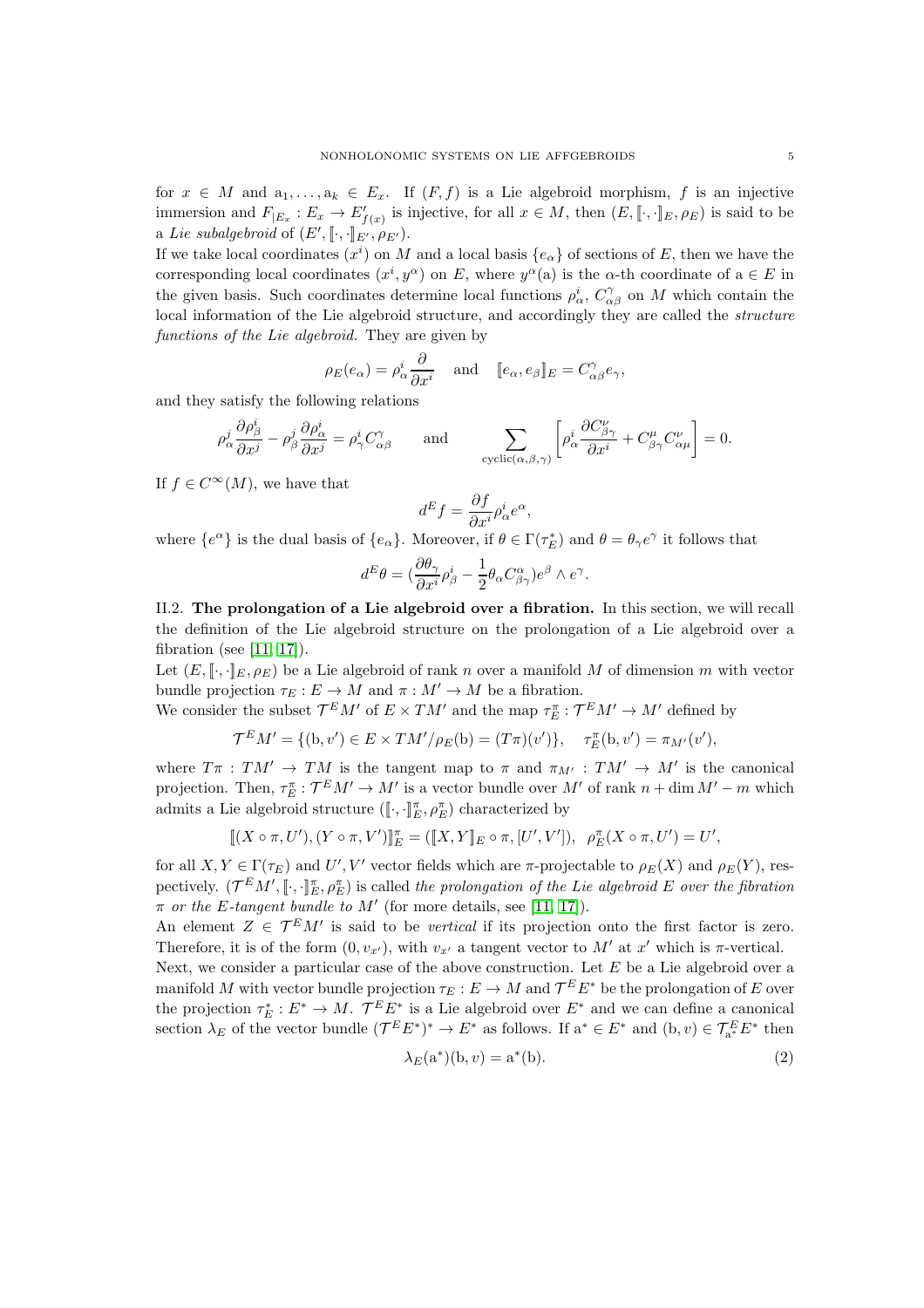$\lambda_E$  is called the *Liouville section* associated with the Lie algebroid E. Now, one may consider the nondegenerate 2-section  $\Omega_E = -d^{\mathcal{T}^E E^*} \lambda_E$  of  $(\mathcal{T}^E E^*)^* \to E^*$ . It is clear that  $d^{\mathcal{T}^E E^*} \Omega_E = 0$ . In other words,  $\Omega_E$  is a symplectic section.  $\Omega_E$  is called the canonical symplectic section associated with the Lie algebroid E. Using the symplectic section  $\Omega_E$  one may introduce a linear Poisson structure  $\Pi_{E^*}$  on  $E^*$ , with linear Poisson bracket  $\{\cdot,\cdot\}_{{E^*}}$  given by

<span id="page-5-3"></span>
$$
\{F, G\}_{E^*} = \Omega_E(X_F^{\Omega_E}, X_G^{\Omega_E}), \text{ for } F, G \in C^{\infty}(E^*),
$$
\n(3)

where  $X_F^{\Omega_E}$  and  $X_G^{\Omega_E}$  are the Hamiltonian sections associated with F and G, that is,  $i_{X_F^{\Omega_E}}\Omega_E =$  $d^{\mathcal{T}^E E^*} F$  and  $i_{X_G^{\Omega_E}} \Omega_E = d^{\mathcal{T}^E E^*} G.$ 

Suppose that  $\overline{x}^G$  are local coordinates on an open subset U of M and that  $\{e_\alpha\}$  is a local basis of sections of the vector bundle  $\tau_E^{-1}(U) \to U$  as above. Then,  $\{\tilde{e}_{\alpha}, \bar{e}_{\alpha}\}\$ is a local basis of sections of the vector bundle  $(\tau_E^{\tau_E^*})^{-1}((\tau_E^*)^{-1}(U)) \to (\tau_E^*)^{-1}(U)$ , where  $\tau_E^{\tau_E^*} : \mathcal{T}^E E^* \to E^*$  is the vector bundle projection and

$$
\tilde{e}_{\alpha}(\mathbf{a}^*) = \Big(e_{\alpha}(\tau_E^*(\mathbf{a}^*)), \rho_{\alpha}^i \frac{\partial}{\partial x^i}_{|\mathbf{a}^*}\Big), \quad \bar{e}_{\alpha}(\mathbf{a}^*) = \Big(0, \frac{\partial}{\partial y_{\alpha}}_{|\mathbf{a}^*}\Big).
$$

Here,  $(x^i, y_\alpha)$  are the local coordinates on  $E^*$  induced by the local coordinates  $(x^i)$  and the dual basis  $\{e^{\alpha}\}\$  of  $\{e_{\alpha}\}\$ . Moreover, we have that

$$
\[\![\tilde{e}_\alpha,\tilde{e}_\beta]\!]_E^{\tau_E^*} = C_{\alpha\beta}^\gamma \tilde{e}_\gamma,\quad\n[\![\tilde{e}_\alpha,\bar{e}_\beta]\!]_E^{\tau_E^*} = \[\![\bar{e}_\alpha,\bar{e}_\beta]\!]_E^{\tau_E^*} = 0,\quad\n\rho_E^{\tau_E^*}(\tilde{e}_\alpha) = \rho_\alpha^i \frac{\partial}{\partial x^i},\quad\n\rho_E^{\tau_E^*}(\bar{e}_\alpha) = \frac{\partial}{\partial y_\alpha},
$$

and

<span id="page-5-1"></span>
$$
\lambda_E(x^i, y_\alpha) = y_\alpha \tilde{e}^\alpha, \quad \Omega_E(x^i, y_\alpha) = \tilde{e}^\alpha \wedge \tilde{e}^\alpha + \frac{1}{2} C_{\alpha\beta}^\gamma y_\gamma \tilde{e}^\alpha \wedge \tilde{e}^\beta,\tag{4}
$$

<span id="page-5-2"></span>
$$
\Pi_{E^*} = \rho^i_{\alpha} \frac{\partial}{\partial x^i} \wedge \frac{\partial}{\partial y_{\alpha}} - \frac{1}{2} C^{\gamma}_{\alpha\beta} y_{\gamma} \frac{\partial}{\partial y_{\alpha}} \wedge \frac{\partial}{\partial y_{\beta}}.
$$
\n
$$
\tag{5}
$$

<span id="page-5-0"></span>(For more details, see [\[17,](#page-48-16) [24\]](#page-48-17)).

II.3. Lie affgebroids. Let  $\tau_A : A \to M$  be an affine bundle with associated vector bundle  $\tau_V: V \to M$ . Denote by  $\tau_{\mathcal{A}^+}: \mathcal{A}^+ = \mathcal{A}ff(\mathcal{A}, \mathbb{R}) \to M$  the dual bundle whose fibre over  $x \in M$ consists of affine functions on the fibre  $A_x$ . Note that this bundle has a distinguished section  $1_A \in \Gamma(\tau_{A^+})$  corresponding to the constant function 1 on A. We also consider the bidual bundle  $\tau_{\tilde{\mathcal{A}}} : \tilde{\mathcal{A}} \to M$  whose fibre at  $x \in M$  is the vector space  $\tilde{\mathcal{A}}_x = (\mathcal{A}_x^+)^*$ . Then,  $\mathcal{A}$  may be identified with an affine subbundle of  $\widetilde{A}$  via the inclusion  $i_A : A \to \widetilde{A}$  given by  $i_A(a)(\varphi) = \varphi(a)$ , which is an injective affine map whose associated linear map is denoted by  $i_V : V \to \tilde{A}$ . Thus, V may be identified with a vector subbundle of  $\tilde{A}$ . Using these facts, one can prove that there is a one-to-one correspondence between affine functions on  $A$  and linear functions on  $\overline{A}$ . On the other hand, there is an obvious one-to-one correspondence between affine functions on  $A$  and sections of  $\mathcal{A}^+$ .

A Lie affgebroid structure on A consists of a Lie algebra structure  $[\cdot,\cdot]_V$  on the space  $\Gamma(\tau_V)$  of the sections of  $\tau_V : V \to M$ , a R-linear action  $D : \Gamma(\tau_A) \times \Gamma(\tau_V) \to \Gamma(\tau_V)$  of the sections of A on  $\Gamma(\tau_V)$  and an affine map  $\rho_A : A \to TM$ , the *anchor map*, satisfying the following conditions:

- $D_X[\bar{Y}, \bar{Z}]_V = [D_X\bar{Y}, \bar{Z}]_V + [\bar{Y}, D_X\bar{Z}]_V,$
- $D_{X+\bar{Y}}\bar{Z} = D_X\bar{Z} + [\bar{Y}, \bar{Z}]_V,$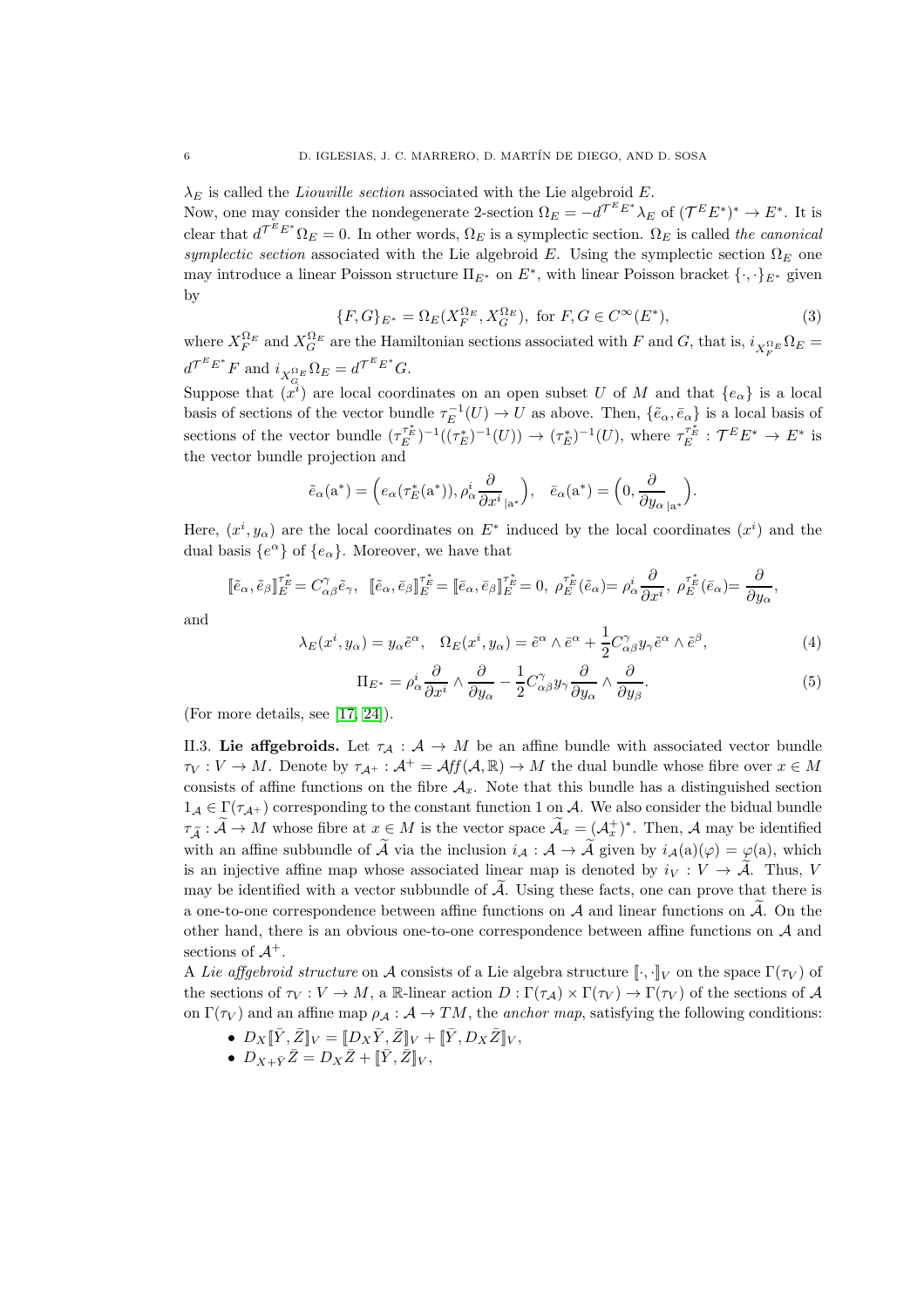• 
$$
D_X(f\overline{Y}) = fD_X\overline{Y} + \rho_{\mathcal{A}}(X)(f)\overline{Y},
$$

for  $X \in \Gamma(\tau_A)$ ,  $\overline{Y}, \overline{Z} \in \Gamma(\tau_V)$  and  $f \in C^{\infty}(M)$  (see [\[9,](#page-47-11) [26\]](#page-48-20)).

If  $([\cdot,\cdot]_V, D, \rho_\mathcal{A})$  is a Lie affgebroid structure on an affine bundle  $\mathcal{A}$  then  $(V, [\cdot,\cdot]_V, \rho_V)$  is a Lie algebroid, where  $\rho_V : V \to TM$  is the vector bundle map associated with the affine morphism  $\rho_A : A \to TM$ .

A Lie affgebroid structure on an affine bundle  $\tau_A : A \to M$  induces a Lie algebroid structure  $([\cdot,\cdot]_{\widetilde{A}}, \rho_{\widetilde{A}})$  on the bidual bundle  $\widetilde{A}$  such that  $1_{\mathcal{A}} \in \Gamma(\tau_{\mathcal{A}^+})$  is a 1-cocycle in the corresponding Lie algebroid cohomology, that is,  $d^{\mathcal{A}}1_{\mathcal{A}} = 0$ . Indeed, if  $X_0 \in \Gamma(\tau_{\mathcal{A}})$  then for every section X of  $\widetilde{A}$  there exists a function  $f \in C^{\infty}(M)$  and a section  $\overline{X} \in \Gamma(\tau_V)$  such that  $\widetilde{X} = fX_0 + \overline{X}$  and

$$
\begin{array}{rcl}\n\rho_{\widetilde{\mathcal{A}}}(fX_0+\bar{X}) & = & f\rho_{\mathcal{A}}(X_0)+\rho_V(\bar{X}), \\
\llbracket fX_0+\bar{X},gX_0+\bar{Y}\rrbracket_{\widetilde{\mathcal{A}}} & = & \left(\rho_V(\bar{X})(g)-\rho_V(\bar{Y})(f)+f\rho_{\mathcal{A}}(X_0)(g)\right) \\
&-g\rho_{\mathcal{A}}(X_0)(f))X_0+\llbracket \bar{X},\bar{Y}\rrbracket_V+fD_{X_0}\bar{Y}-gD_{X_0}\bar{X}.\n\end{array}
$$

Conversely, let  $(U, [\cdot,\cdot]_U, \rho_U)$  be a Lie algebroid over M and  $\phi: U \to \mathbb{R}$  be a 1-cocycle of  $(U, [\![ \cdot, \cdot ]\!]_U, \rho_U)$  such that  $\phi_{|U_x} \neq 0$ , for all  $x \in M$ . Then,  $\mathcal{A} = \phi^{-1}{1}$  is an affine bundle over M which admits a Lie affgebroid structure in such a way that  $(U, [\cdot, \cdot]_U, \rho_U)$  may be identified with the bidual Lie algebroid  $(\tilde{\mathcal{A}}, \llbracket \cdot, \cdot \rrbracket_{\tilde{\mathcal{A}}}, \rho_{\tilde{\mathcal{A}}})$  to  $\mathcal{A}$  and, under this identification, the 1-cocycle  $1_A : \tilde{A} \to \mathbb{R}$  is just  $\phi$ . The affine bundle  $\tau_A : A \to M$  is modelled on the vector bundle  $\tau_V: V = \phi^{-1}{0} \to M$ . In fact, if  $i_V: V \to U$  and  $i_A: A \to U$  are the canonical inclusions, then

$$
i_V \circ [\![\bar{X}, \bar{Y}]\!]_V = [\![i_V \circ \bar{X}, i_V \circ \bar{Y}]\!]_U, \ \ i_V \circ D_X \bar{Y} = [\![i_A \circ X, i_V \circ \bar{Y}]\!]_U, \rho_A(X) = \rho_U(i_A \circ X),
$$

for  $\bar{X}, \bar{Y} \in \Gamma(\tau_V)$  and  $X \in \Gamma(\tau_A)$ .

Let  $\tau_A : A \to M$  be a Lie affgebroid modelled on the Lie algebroid  $\tau_V : V \to M$ . Suppose that  $(x^{i})$  are local coordinates on an open subset U of M and that  $\{e_{0}, e_{\alpha}\}\)$  is a local basis of sections of  $\tau_{\tilde{A}} : \tilde{A} \to M$  in U which is adapted to the 1-cocycle  $1_{\mathcal{A}}$ , i.e., such that  $1_{\mathcal{A}}(e_0) = 1$ and  $1_{\mathcal{A}}(e_{\alpha})=0$ , for all  $\alpha$ . Note that if  $\{e^0, e^{\alpha}\}\$ is the dual basis of  $\{e_0, e_{\alpha}\}\$  then  $e^0=1_{\mathcal{A}}\$ . Denote by  $(x^i, y^0, y^{\alpha})$  the corresponding local coordinates on  $\tilde{A}$ . Then, the local equation defining the affine subbundle A (respectively, the vector subbundle V) of  $\tilde{A}$  is  $y^0 = 1$  (respectively,  $y^0 = 0$ ). Thus,  $(x^{i}, y^{\alpha})$  may be considered as local coordinates on A and V.

<span id="page-6-0"></span>The standard example of a Lie affgebroid may be constructed as follows. Let  $\tau : M \to \mathbb{R}$  be a fibration and  $\tau_{1,0}: J^1\tau \to M$  be the 1-jet bundle of local sections of  $\tau: M \to \mathbb{R}$ . It is well known that  $\tau_{1,0}: J^1\tau \to M$  is an affine bundle modelled on the vector bundle  $\pi = (\pi_M)_{|V\tau}: V\tau \to M$ , where  $V\tau$  is the vertical bundle of  $\tau : M \to \mathbb{R}$ . Moreover, if t is the usual coordinate on  $\mathbb{R}$ and  $\eta$  is the closed 1-form on M given by  $\eta = \tau^*(dt)$  then we have the following identification  $J^1\tau \cong \{v \in TM/\eta(v) = 1\}$  (see, for instance, [\[32\]](#page-48-23)). Note that  $V\tau = \{v \in TM/\eta(v) = 0\}$ . Thus, the bidual bundle  $J^1\tau$  to the affine bundle  $\tau_{1,0}: J^1\tau \to M$  may be identified with the tangent bundle TM to M and, under this identification, the Lie algebroid structure on  $\pi_M : TM \to M$ is the standard Lie algebroid structure and the 1-cocycle  $1_{J^1\tau}$  on  $\pi_M : TM \to M$  is just the 1-form  $n$ .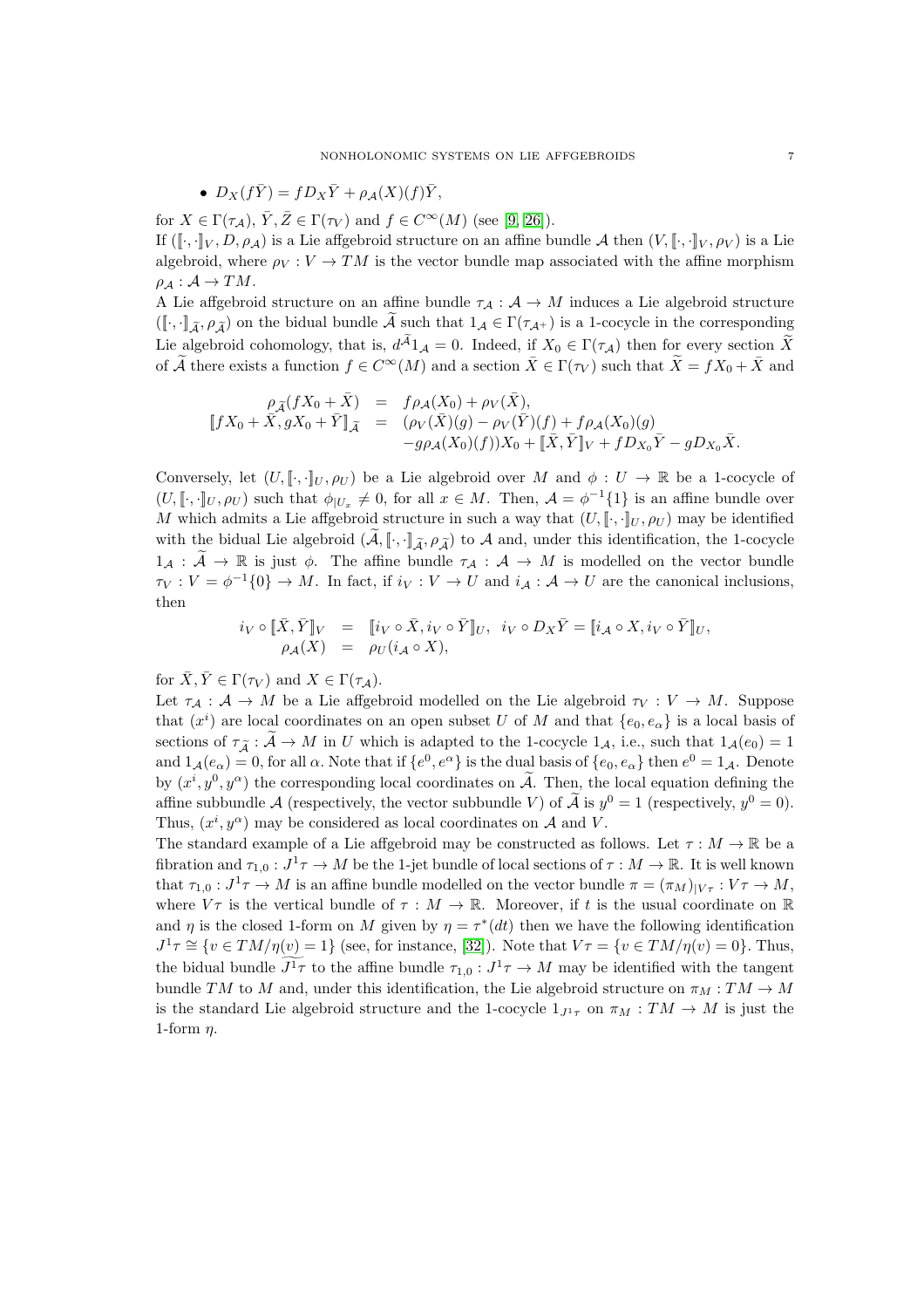II.4. The Lagrangian formalism on Lie affgebroids. In this section, we will develop a geometric framework, which allows to write the Euler-Lagrange equations associated with a Lagrangian function  $L$  on a Lie affgebroid  $A$  in an intrinsic way (see [\[26\]](#page-48-20)).

Suppose that  $(\tau_A : \mathcal{A} \to M, \tau_V : V \to M, (\llbracket \cdot, \cdot \rrbracket_V, D, \rho_\mathcal{A}))$  is a Lie affgebroid over M. Then, the bidual bundle  $\tau_{\tilde{\mathcal{A}}} : \mathcal{A} \to M$  to  $\mathcal{A}$  admits a Lie algebroid structure  $([\cdot, \cdot]_{\tilde{\mathcal{A}}}, \rho_{\tilde{\mathcal{A}}})$  in such a way that the section  $1_{\mathcal{A}}$  of the dual bundle  $\mathcal{A}^+$  is a 1-cocycle.

Now, we consider the Lie algebroid prolongation  $(\mathcal{T}^{\widetilde{\mathcal{A}}}\mathcal{A}, \; [\![\cdot,\cdot]\!]^{\tau_{\mathcal{A}}}_{\widetilde{\mathcal{A}}}, \rho^{\tau_{\mathcal{A}}}_{\widetilde{\mathcal{A}}}$  $\begin{pmatrix} \tau_A \\ \tilde{\mathcal{A}} \end{pmatrix}$  of the Lie algebroid  $(\widetilde{\mathcal{A}},\llbracket \cdot,\cdot \rrbracket_{\widetilde{\mathcal{A}}}, \rho_{\widetilde{\mathcal{A}}})$  over the fibration  $\tau_{\mathcal{A}}: \mathcal{A} \to M$  with vector bundle projection  $\tau_{\widetilde{\mathcal{A}}}^{\tau_{\mathcal{A}}}$  $\widetilde{\widetilde{\mathcal{A}}}^{\tau_{\mathcal{A}}} : \mathcal{T}^{\mathcal{A}}\mathcal{A} \to \mathcal{A}.$ If  $(x^{i})$  are local coordinates on an open subset U of M and  $\{e_{0}, e_{\alpha}\}\)$  is a local basis of sections of the vector bundle  $\tau_{\tilde{I}}^{-1}$  $\tilde{\mathcal{A}}^{-1}(U) \to U$  adapted to  $1_{\mathcal{A}}$ , then  $\{\tilde{T}_0, \tilde{T}_\alpha, \tilde{V}_\alpha\}$  is a local basis of sections of the vector bundle  $(\tau_{\widetilde{\lambda}}^{\tau_{\mathcal{A}}}$  $(\tau_{\mathcal{A}}^{-1}(\tau_{\mathcal{A}}^{-1}(U)) \to \tau_{\mathcal{A}}^{-1}(U),$  where

<span id="page-7-2"></span>
$$
\tilde{T}_0(\mathbf{a}) = \left(e_0(\tau_{\mathcal{A}}(\mathbf{a})), \rho_0^i \frac{\partial}{\partial x^i}_{|\mathbf{a}}\right), \quad \tilde{T}_\alpha(\mathbf{a}) = \left(e_\alpha(\tau_{\mathcal{A}}(\mathbf{a})), \rho_\alpha^i \frac{\partial}{\partial x^i}_{|\mathbf{a}}\right), \quad \tilde{V}_\alpha(\mathbf{a}) = \left(0, \frac{\partial}{\partial y^\alpha}_{|\mathbf{a}}\right), \quad (6)
$$

 $(x^i, y^{\alpha})$  are the local coordinates on A induced by the local coordinates  $(x^i)$  and the basis  $\{e_{\alpha}\}\$ and  $\rho_0^i$ ,  $\rho_\alpha^i$  are the components of the anchor map  $\rho_{\widetilde{\mathcal{A}}}$ . We also have that

<span id="page-7-0"></span>
$$
\begin{aligned}\n[\tilde{T}_0, \tilde{T}_\alpha]_{\tilde{A}}^{\tau_A} &= C_{0\alpha}^\gamma \tilde{T}_\gamma, \quad [\tilde{T}_\alpha, \tilde{T}_\beta]_{\tilde{A}}^{\tau_A} = C_{\alpha\beta}^\gamma \tilde{T}_\gamma, \\
[\![\tilde{T}_0, \tilde{V}_\alpha]\!]_{\tilde{A}}^{\tau_A} &= [\![\tilde{T}_\alpha, \tilde{V}_\beta]\!]_{\tilde{A}}^{\tau_A} = [\![\tilde{V}_\alpha, \tilde{V}_\beta]\!]_{\tilde{A}}^{\tau_A} = 0, \\
\rho_{\tilde{A}}^{\tau_A}(\tilde{T}_0) &= \rho_0^i \frac{\partial}{\partial x^i}, \quad \rho_{\tilde{A}}^{\tau_A}(\tilde{T}_\alpha) = \rho_\alpha^i \frac{\partial}{\partial x^i}, \quad \rho_{\tilde{A}}^{\tau_A}(\tilde{V}_\alpha) = \frac{\partial}{\partial y^\alpha},\n\end{aligned} \tag{7}
$$

where  $C_{0\beta}^{\gamma}$  and  $C_{\alpha\beta}^{\gamma}$  are the structure functions of the Lie bracket  $[\cdot,\cdot]_{\tilde{\mathcal{A}}}$  with respect to the basis  $\{e_0, e_\alpha\}$ . Note that, if  $\{\tilde{T}^0, \tilde{T}^\alpha, \tilde{V}^\alpha\}$  is the dual basis of  $\{\tilde{T}_0, \tilde{T}_\alpha, \tilde{V}_\alpha\}$ , then  $\tilde{T}^0$  is globally defined and it is a 1-cocycle. We will denote by  $\phi_0$  the 1-cocycle  $\tilde{T}^0$ . Thus, we have that

$$
\phi_0(a)(\tilde{b}, X_a) = 1_{\mathcal{A}}(\tilde{b}), \text{ for } (\tilde{b}, X_a) \in \mathcal{T}_a^{\tilde{\mathcal{A}}} \mathcal{A}.
$$

One may also consider the vertical endomorphism  $S: \mathcal{T}^{\mathcal{A}}\mathcal{A} \to \mathcal{T}^{\mathcal{A}}\mathcal{A}$ , as a section of the vector bundle  $\mathcal{T}^{\mathcal{A}}\mathcal{A}\otimes(\mathcal{T}^{\mathcal{A}}\mathcal{A})^*\to\mathcal{A}$ , whose local expression is (see [\[26\]](#page-48-20))

<span id="page-7-1"></span>
$$
S = (\tilde{T}^{\alpha} - y^{\alpha} \phi_0) \otimes \tilde{V}_{\alpha}.
$$
 (8)

.

A section  $\xi$  of  $\tau_{\tilde{\lambda}}^{\tau_{\mathcal{A}}}$  $\tilde{A}^{\tau_A}$ :  $\mathcal{T}^A \mathcal{A} \to \mathcal{A}$  is said to be a second order differential equation (SODE) on  $\mathcal{A}$ if  $\phi_0(\xi) = 1$  and  $S \xi = 0$ . If  $\xi \in \Gamma(\tau_{\widetilde{\lambda}}^{\tau_{\mathcal{A}}}$  $(\tilde{\tilde{A}}^{\tau_{\mathcal{A}}})$  is a SODE then  $\xi = \tilde{T}_0 + y^{\alpha} \tilde{T}_{\alpha} + \xi^{\alpha} \tilde{V}_{\alpha}$ , where  $\xi^{\alpha}$  are local functions on A, and

$$
\rho_{\widetilde{\cal A}}^{\tau_{\cal A}}(\xi)=(\rho_0^i+y^\alpha\rho_\alpha^i)\frac{\partial}{\partial x^i}+\xi^\alpha\frac{\partial}{\partial y^\alpha}
$$

Now, a curve  $\gamma : I \subseteq \mathbb{R} \to \mathcal{A}$  in  $\mathcal{A}$  is said to be *admissible* if  $\rho_{\tilde{\mathcal{A}}} \circ i_{\mathcal{A}} \circ \gamma = (\widehat{\tau_{\mathcal{A}} \circ \gamma})$  or, equivalently,  $(i_A(\gamma(t)), \dot{\gamma}(t)) \in \mathcal{T}_{\gamma(t)}^{\mathcal{A}} \mathcal{A}$ , for all  $t \in I$ ,  $i_A : \mathcal{A} \to \tilde{\mathcal{A}}$  being the canonical inclusion. We will denote by  $Adm(\mathcal{A})$  the space of admissible curves on  $\mathcal{A}$ . Thus, if  $\gamma(t) = (x^{i}(t), y^{\alpha}(t)),$ for all  $t \in I$ , then  $\gamma$  is an admissible curve if and only if

$$
\frac{dx^i}{dt} = \rho_0^i + \rho_\alpha^i y^\alpha, \text{ for } i \in \{1, \dots, m\}.
$$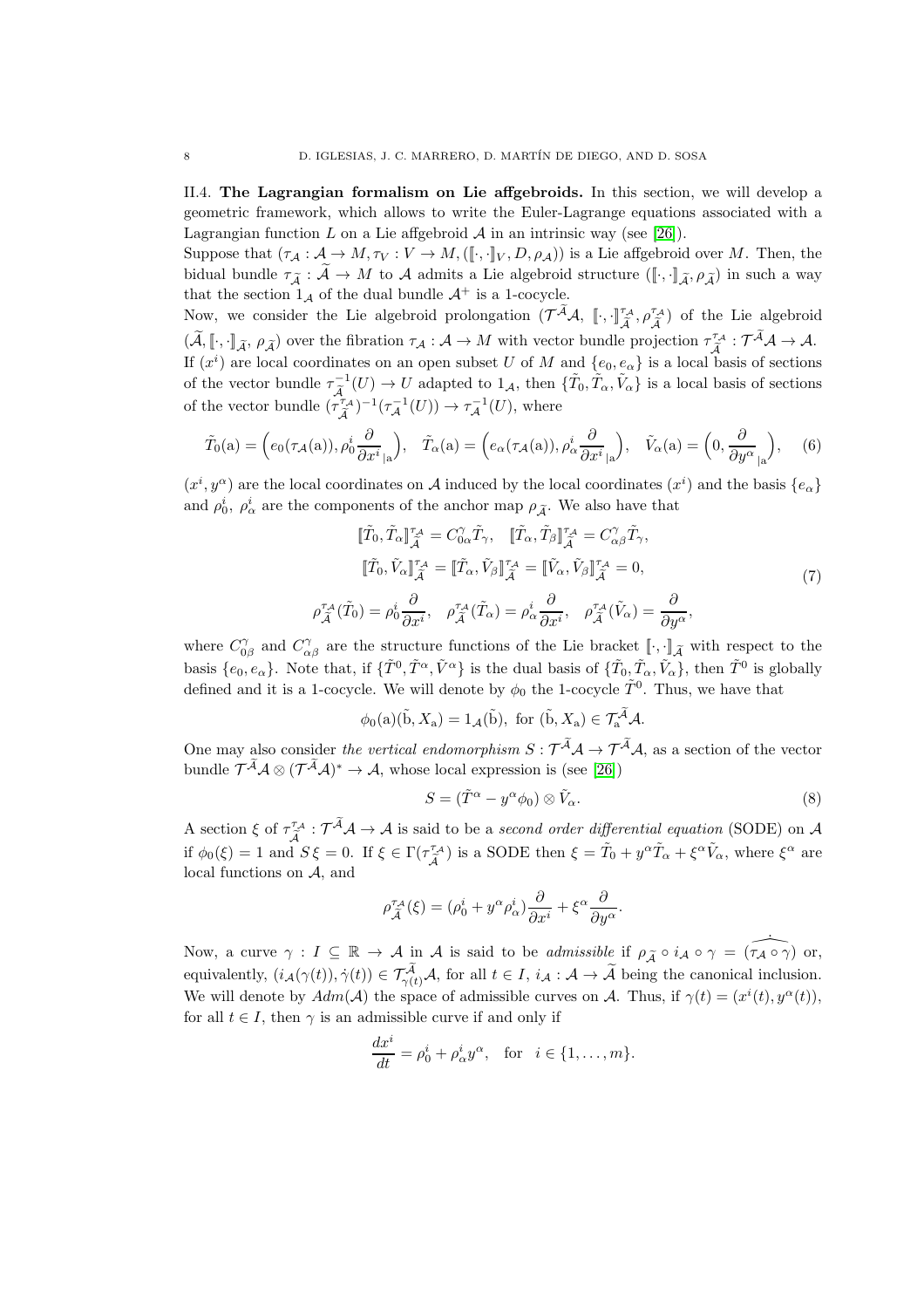It is clear that if  $\xi$  is a SODE then the integral curves of the vector field  $\rho_{\tilde{\lambda}}^{\tau_A}$  $\tilde{\tilde{A}}^{A}(\xi)$  are admissible. On the other hand, let  $L : \mathcal{A} \to \mathbb{R}$  be a Lagrangian function. Then, we introduce the Poincaré-Cartan 1-section  $\Theta_L \in \Gamma((\tau_{\widetilde{\Lambda}}^{\tau_{\mathcal{A}}}$  $(\tilde{A}^{T,A})^*$ ) and the Poincaré-Cartan 2-section  $\Omega_L \in \Gamma(\wedge^2(\tau^{\tau_A}_{\tilde{\mathcal{A}}})^*)$  $(\tilde{A}^{\tau_{\mathcal{A}}})^*$  associated with L defined by

<span id="page-8-0"></span>
$$
\Theta_L = L\phi_0 + (d^{\mathcal{T}^{\tilde{\mathcal{A}}}\mathcal{A}}L) \circ S, \quad \Omega_L = -d^{\mathcal{T}^{\tilde{\mathcal{A}}}\mathcal{A}}\Theta_L.
$$
\n<sup>(9)</sup>

From  $(7)$ ,  $(8)$  and  $(9)$ , we obtain that

<span id="page-8-1"></span>
$$
\Theta_L = (L - y^{\alpha} \frac{\partial L}{\partial y^{\alpha}}) \phi_0 + \frac{\partial L}{\partial y^{\alpha}} \tilde{T}^{\alpha},
$$
\n
$$
\Omega_L = \left( i_{\xi_0} (d^{\mathcal{T}^{\tilde{A}} \mathcal{A}} (\frac{\partial L}{\partial y^{\alpha}})) - \frac{\partial L}{\partial y^{\gamma}} (C^{\gamma}_{0\alpha} + C^{\gamma}_{\beta\alpha} y^{\beta}) - \rho^i_{\alpha} \frac{\partial L}{\partial x^i} \right) \theta^{\alpha} \wedge \phi_0
$$
\n
$$
+ \frac{\partial^2 L}{\partial y^{\alpha} \partial y^{\beta}} \theta^{\alpha} \wedge \psi^{\beta} + \frac{1}{2} \left( \rho^i_{\beta} \frac{\partial^2 L}{\partial x^i \partial y^{\alpha}} - \rho^i_{\alpha} \frac{\partial^2 L}{\partial x^i \partial y^{\beta}} + \frac{\partial L}{\partial y^{\gamma}} C^{\gamma}_{\alpha\beta} \right) \theta^{\alpha} \wedge \theta^{\beta}, \tag{10}
$$

where  $\theta^{\alpha} = \tilde{T}^{\alpha} - y^{\alpha} \phi_0$ ,  $\psi^{\alpha} = \tilde{V}^{\alpha} - \xi_0^{\alpha} \phi_0$  and  $\xi_0 = \tilde{T}_0 + y^{\alpha} \tilde{T}_{\alpha} + \xi_0^{\alpha} \tilde{V}_{\alpha}$  is an arbitrary SODE. Now, a curve  $\gamma : I = (-\epsilon, \epsilon) \subseteq \mathbb{R} \to A$  in A is a solution of the Euler-Lagrange equations associated with L if and only if  $\gamma$  is admissible and  $i_{(i_A(\gamma(t)),\dot{\gamma}(t))}\Omega_L(\gamma(t)) = 0$ , for all t. If  $\gamma(t) = (x^{i}(t), y^{\alpha}(t))$  then  $\gamma$  is a solution of the Euler-Lagrange equations if and only if

$$
\frac{dx^{i}}{dt} = \rho_{0}^{i} + \rho_{\alpha}^{i} y^{\alpha}, \quad \frac{d}{dt} \left( \frac{\partial L}{\partial y^{\alpha}} \right) = \rho_{\alpha}^{i} \frac{\partial L}{\partial x^{i}} + (C_{0\alpha}^{\gamma} + C_{\beta\alpha}^{\gamma} y^{\beta}) \frac{\partial L}{\partial y^{\gamma}},\tag{11}
$$

for  $i \in \{1, \ldots, m\}$  and  $\alpha \in \{1, \ldots, n\}$ .

If we denote by  $C(\mathcal{A}^+)$  the set of curves in  $\mathcal{A}^+$ , we can define the Euler-Lagrange operator  $\delta L : Adm(\mathcal{A}) \to \mathcal{C}(\mathcal{A}^+)$  by

<span id="page-8-2"></span>
$$
\delta L_{\gamma(t)}(\tilde{\mathbf{a}}) = \Omega_L(\gamma(t))((i_{\mathcal{A}}(\gamma(t)), \dot{\gamma}(t)), (\tilde{\mathbf{a}}, v_{\gamma(t)})),
$$
\n(12)

for  $\gamma \in Adm(\mathcal{A})$  and  $\tilde{a} \in \tilde{\mathcal{A}}_{\tau_{\mathcal{A}}(\gamma(t))}$ , where  $v_{\gamma(t)} \in T_{\gamma(t)}\mathcal{A}$  is such that  $(\tilde{a}, v_{\gamma(t)}) \in \mathcal{T}_{\gamma(t)}^{\mathcal{A}}\mathcal{A}$ , for all t. It is easy to prove that the map  $\delta L$  doesn't depend on the chosen tangent vector  $v_{\gamma(t)}$ . From [\(10\)](#page-8-1), we deduce that its local expression is

$$
\delta L = \Big( -\frac{d}{dt} \left( \frac{\partial L}{\partial y^{\alpha}} \right) + \rho_{\alpha}^{i} \frac{\partial L}{\partial x^{i}} + (C_{0\alpha}^{\gamma} + C_{\beta\alpha}^{\gamma} y^{\beta}) \frac{\partial L}{\partial y^{\gamma}} \Big) (e^{\alpha} - y^{\alpha} e^{0}),
$$

where  $\{e^0, e^{\alpha}\}\$ is the dual basis of  $\{e_0, e_{\alpha}\}\$ . Then the Euler-Lagrange differential equations read as  $\delta L = 0$ .

The Lagrangian L is regular if and only if the matrix  $(W_{\alpha\beta}) = \left(\frac{\partial^2 L}{\partial \phi \partial \beta}\right)^2$  $\partial y^\alpha \partial y^\beta$ ) is regular or, in a intrinsic way, if the pair  $(\Omega_L, \phi_0)$  is a cosymplectic structure on  $\mathcal{T}^{\mathcal{A}}\mathcal{A}$ , that is,

$$
\left\{\underbrace{\Omega_L \wedge \ldots \wedge \Omega_L}_{(n)} \wedge \phi_0\right\}(\mathbf{a}) \neq 0, \quad d^{\mathcal{T}^{\tilde{A}}\mathcal{A}}\Omega_L = 0 \quad \text{and} \quad d^{\mathcal{T}^{\tilde{A}}\mathcal{A}}\phi_0 = 0, \text{ for all } a \in \mathcal{A}.
$$

Note that the first condition is equivalent to the fact that the map  $\flat_L : \mathcal{T}^{\mathcal{A}}\mathcal{A} \to (\mathcal{T}^{\mathcal{A}}\mathcal{A})^*$  defined by

$$
\flat_L(X) = i_X \Omega_L + \phi_0(X)\phi_0
$$

is an isomorphism of vector bundles.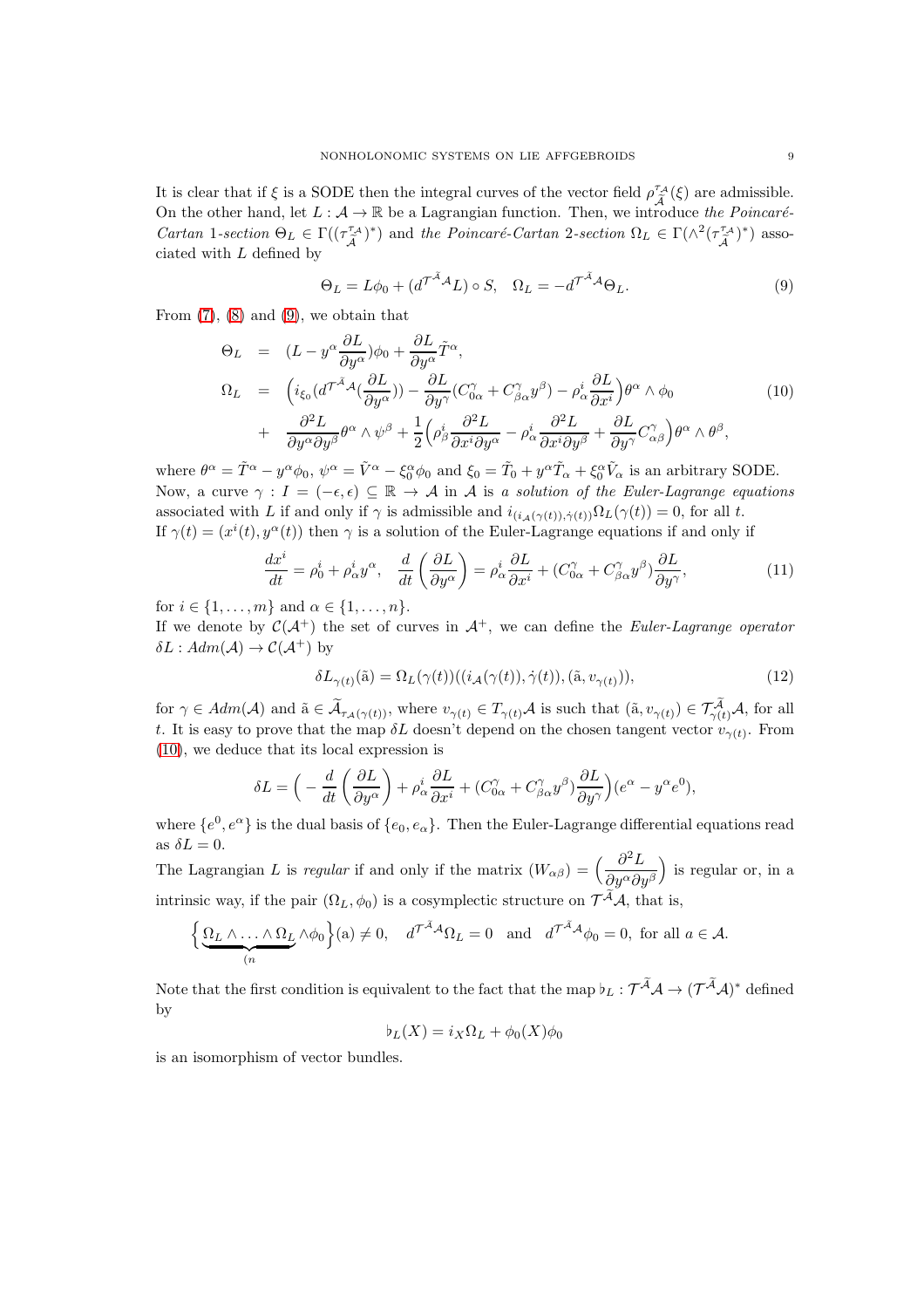Now, suppose that the Lagrangian L is regular and let  $R_L \in \Gamma(\tau_{\widetilde{A}}^{\tau_{\mathcal{A}}}$  $(\tilde{\tilde{A}}^{\tau_{\mathcal{A}}})$  be the Reeb section of the cosymplectic structure  $(\Omega_L, \phi_0)$  characterized by the following conditions

$$
i_{R_L}\Omega_L = 0 \text{ and } i_{R_L}\phi_0 = 1.
$$

Then,  $R_L$  is the unique Lagrangian SODE associated with  $L$ , that is, the integral curves of the vector field  $\rho_{\tilde{i}}^{\tau_{\mathcal{A}}}$  $\tilde{A}^{A}(R_L)$  are solutions of the Euler-Lagrange equations associated with L. In such  $\tilde{A}^{A}(R_L)$ a case,  $R_L$  is called the Euler-Lagrange section associated with L and its local expression is

$$
R_L = \tilde{T}_0 + y^{\alpha} \tilde{T}_{\alpha} + W^{\alpha\beta} \Big( \rho_{\beta}^i \frac{\partial L}{\partial x^i} - (\rho_0^i + y^{\gamma} \rho_{\gamma}^i) \frac{\partial^2 L}{\partial x^i \partial y^{\beta}} + (C_{0\beta}^{\gamma} + y^{\mu} C_{\mu\beta}^{\gamma}) \frac{\partial L}{\partial y^{\gamma}} \Big) \tilde{V}_{\alpha},
$$

<span id="page-9-0"></span>where  $(W^{\alpha\beta})$  is the inverse matrix of  $(W_{\alpha\beta})$ .

II.5. The Hamiltonian formalism. In this section, we will develop a geometric framework, which allows to write the Hamilton equations associated with a Hamiltonian section on a Lie affgebroid (see [\[12,](#page-47-13) [25\]](#page-48-21)).

Suppose that  $(\tau_{\mathcal{A}}: \mathcal{A} \to M, \tau_V: V \to M, (\lbrack\! \lbrack \cdot, \cdot \rbrack\! \rbrack_V, D, \rho_{\mathcal{A}}))$  is a Lie affgebroid. Now, consider the prolongation  $(\mathcal{T}^{\widetilde{\mathcal{A}}}_{V^*}, \llbracket \cdot, \cdot \rrbracket_{\widetilde{\mathcal{A}}}^{\tau_V^*}, \rho_{\widetilde{\mathcal{A}}}^{\tau_V^*})$  of the bidual Lie algebroid  $(\widetilde{\mathcal{A}}, \llbracket \cdot, \cdot \rrbracket_{\widetilde{\mathcal{A}}}, \rho_{\widetilde{\mathcal{A}}})$  over the fibration  $\tau_V^*: V^* \to M.$ 

Let  $(x^{i})$  be local coordinates on an open subset U of M and  $\{e_{0}, e_{\alpha}\}\$ be a local basis of sections of the vector bundle  $\tau_{\tilde{I}}^{-1}$  $\overline{\tilde{A}}^{\perp}(U) \to U$  adapted to  $1_{\mathcal{A}}$  and

$$
[\![e_0, e_\alpha]\!]_{\widetilde{\mathcal{A}}} = C_{0\alpha}^\gamma e_\gamma, \quad [\![e_\alpha, e_\beta]\!]_{\widetilde{\mathcal{A}}} = C_{\alpha\beta}^\gamma e_\gamma, \quad \rho_{\widetilde{\mathcal{A}}}(e_0) = \rho_0^i \frac{\partial}{\partial x^i}, \quad \rho_{\widetilde{\mathcal{A}}}(e_\alpha) = \rho_\alpha^i \frac{\partial}{\partial x^i}.
$$

Denote by  $(x^i, y^0, y^\alpha)$  the induced local coordinates on  $\widetilde{\mathcal{A}}$  and by  $(x^i, y_0, y_\alpha)$  the dual coordinates on the dual vector bundle  $\tau_{\mathcal{A}^+} : \mathcal{A}^+ \to M$  to  $\widetilde{\mathcal{A}}$ . Then,  $(x^i, y_{\alpha})$  are local coordinates on  $V^*$  and  $\{\tilde{e}_0, \tilde{e}_\alpha, \bar{e}_\alpha\}$  is a local basis of sections of the vector bundle  $\tau_{\tilde{\mathcal{A}}}^{\tau_V^*} : \tau^{\tilde{\mathcal{A}}} V^* \to V^*$ , where

$$
\tilde{e}_0(\psi) = \Big(e_0(\tau_V^*(\psi)), \rho_0^i \frac{\partial}{\partial x^i}_{|\psi}\Big), \quad \tilde{e}_\alpha(\psi) = \Big(e_\alpha(\tau_V^*(\psi)), \rho_\alpha^i \frac{\partial}{\partial x^i}_{|\psi}\Big), \quad \bar{e}_\alpha(\psi) = \Big(0, \frac{\partial}{\partial y_{\alpha}}_{|\psi}\Big).
$$

Using this local basis one may introduce local coordinates  $(x^i, y_\alpha; z^0, z^\alpha, v_\alpha)$  on  $\mathcal{T}^{\mathcal{A}}V^*$ . A direct computation proves that

$$
\begin{aligned}\n\left[\tilde{e}_0, \tilde{e}_\beta\right]_{\widetilde{\mathcal{A}}}^{\tau_V^*} &= C_{0\beta}^\gamma \tilde{e}_\gamma, \quad \left[\tilde{e}_\alpha, \tilde{e}_\beta\right]_{\widetilde{\mathcal{A}}}^{\tau_V^*} = C_{\alpha\beta}^\gamma \tilde{e}_\gamma, \\
\left[\tilde{e}_0, \bar{e}_\alpha\right]_{\widetilde{\mathcal{A}}}^{\tau_V^*} &= \left[\tilde{e}_\alpha, \bar{e}_\beta\right]_{\widetilde{\mathcal{A}}}^{\tau_V^*} = \left[\bar{e}_\alpha, \bar{e}_\beta\right]_{\widetilde{\mathcal{A}}}^{\tau_V^*} = 0, \\
\rho_{\widetilde{\mathcal{A}}}^{\tau_V^*}(\tilde{e}_0) &= \rho_0^i \frac{\partial}{\partial x^i}, \quad \rho_{\widetilde{\mathcal{A}}}^{\tau_V^*}(\tilde{e}_\alpha) &= \rho_\alpha^i \frac{\partial}{\partial x^i}, \quad \rho_{\widetilde{\mathcal{A}}}^{\tau_V^*}(\bar{e}_\alpha) &= \frac{\partial}{\partial y_\alpha}\n\end{aligned}
$$

,

for all  $\alpha$  and  $\beta$ . Thus, if  $\{\tilde{e}^0, \tilde{e}^\alpha, \bar{e}^\alpha\}$  is the dual basis of  $\{\tilde{e}_0, \tilde{e}_\alpha, \bar{e}_\alpha\}$  then

$$
d^{\mathcal{T}^{\tilde{\mathcal{A}}}V^{*}}f = \rho_{0}^{i} \frac{\partial f}{\partial x^{i}} \tilde{e}^{0} + \rho_{\alpha}^{i} \frac{\partial f}{\partial x^{i}} \tilde{e}^{\alpha} + \frac{\partial f}{\partial y_{\alpha}} \tilde{e}^{\alpha},
$$
  

$$
d^{\mathcal{T}^{\tilde{\mathcal{A}}}V^{*}}\tilde{e}^{\gamma} = -\frac{1}{2} C_{0\alpha}^{\gamma} \tilde{e}^{0} \wedge \tilde{e}^{\alpha} - \frac{1}{2} C_{\alpha\beta}^{\gamma} \tilde{e}^{\alpha} \wedge \tilde{e}^{\beta}, \qquad d^{\mathcal{T}^{\tilde{\mathcal{A}}}V^{*}}\tilde{e}^{0} = d^{\mathcal{T}^{\tilde{\mathcal{A}}}V^{*}}\tilde{e}^{\gamma} = 0,
$$

for  $f \in C^{\infty}(V^*)$ .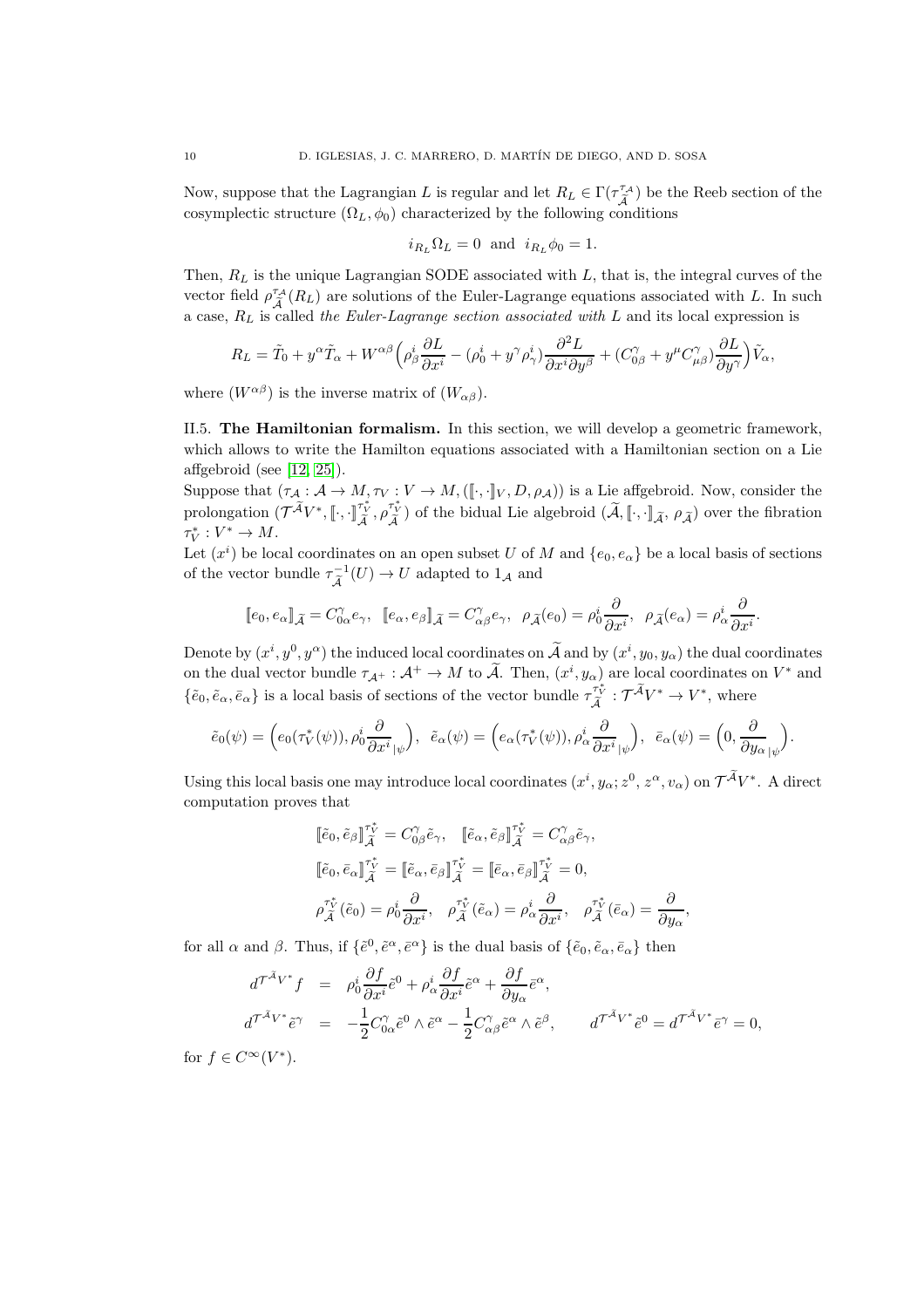Let  $\mu : \mathcal{A}^+ \to V^*$  be the canonical projection given by  $\mu(\varphi) = \varphi^l$ , for  $\varphi \in \mathcal{A}_x^+$ , with  $x \in M$ , where  $\varphi^l \in V_x^*$  is the linear map associated with the affine map  $\varphi$  and  $h: V^* \to \mathcal{A}^+$  be a Hamiltonian section of  $\mu$ .

Now, we consider the Lie algebroid prolongation  $\mathcal{T}_{\gamma}^{\mathcal{A}}\mathcal{A}^+$  of the Lie algebroid  $\mathcal{A}$  over  $\tau_{\mathcal{A}^+}$ :  $\mathcal{A}^+$   $\rightarrow$  M with vector bundle projection  $\tau_{\widetilde{\lambda}}^{\tau_{\mathcal{A}^+}}$  $\tilde{\mathcal{A}}^{\tau_{\mathcal{A}^+}}$ :  $\mathcal{T}^{\mathcal{A}}\mathcal{A}^+\rightarrow \mathcal{A}^+$  (see Section [II.2\)](#page-4-0). Then, we may introduce the map  $Th : \mathcal{T}^{\mathcal{A}}V^* \to \mathcal{T}^{\mathcal{A}}\mathcal{A}^+$  defined by  $Th(\tilde{a}, X_{\alpha}) = (\tilde{a}, (T_{\alpha}h)(X_{\alpha}))$ , for  $(\tilde{a}, X_{\alpha}) \in \mathcal{T}_{\alpha}^{\mathcal{A}} V^*$ , with  $\alpha \in V^*$ . It is easy to prove that the pair  $(\mathcal{T}h, h)$  is a Lie algebroid morphism between the Lie algebroids  $\tau_{\tilde{\mathcal{A}}}^{\tau_V^*}: \mathcal{T}^{\tilde{\mathcal{A}}V^*} \to V^*$  and  $\tau_{\tilde{\mathcal{A}}}^{\tau_{\mathcal{A}^+}}$  $\begin{array}{c} \tilde{\mathcal{A}}^{+}:\mathcal{T}^{\mathcal{A}}\mathcal{A}^{+}\rightarrow\mathcal{A}^{+}. \ \tilde{\mathcal{A}}^{+} \end{array}$ 

Next, denote by  $\lambda_h$  and  $\Omega_h$  the sections of the vector bundles  $(\mathcal{T}^{\mathcal{A}}V^*)^* \to V^*$  and  $\Lambda^2(\mathcal{T}^{\mathcal{A}}V^*)^* \to$  $V^*$  given by

<span id="page-10-0"></span>
$$
\lambda_h = (\mathcal{T}h, h)^*(\lambda_{\widetilde{\mathcal{A}}}), \ \ \Omega_h = (\mathcal{T}h, h)^*(\Omega_{\widetilde{\mathcal{A}}}), \tag{13}
$$

where  $\lambda_{\tilde{A}}$  and  $\Omega_{\tilde{A}}$  are the Liouville section and the canonical symplectic section, respectively, associated with the Lie algebroid  $\widetilde{A}$ . Note that  $\Omega_h = -d^{\mathcal{T}^A V^*} \lambda_h$ .

On the other hand, let  $\eta: \mathcal{T}^{\tilde{\mathcal{A}}}V^* \to \mathbb{R}$  be the section of  $(\mathcal{T}^{\tilde{\mathcal{A}}}V^*)^* \to V^*$  defined by

<span id="page-10-1"></span>
$$
\eta(\tilde{\mathbf{a}}, X_{\nu}) = 1_{\mathcal{A}}(\tilde{\mathbf{a}}),\tag{14}
$$

for  $(\tilde{a}, X_{\nu}) \in \mathcal{T}_{\nu}^{\mathcal{A}} V^*$ , with  $\nu \in V^*$ . Note that if  $pr_1: \mathcal{T}^{\mathcal{A}} V^* \to \tilde{\mathcal{A}}$  is the canonical projection on the first factor then  $(pr_1, \tau_V^*)$  is a morphism between the Lie algebroids  $\tau_{\widetilde{\mathcal{A}}}^{\tau_V^*} : \widetilde{\mathcal{T}}^{\widetilde{\mathcal{A}}} V^* \to V^*$  and  $\tau_{\tilde{\mathcal{A}}} : \tilde{\mathcal{A}} \to M$  and  $(pr_1, \tau_V^*)^*(1_{\mathcal{A}}) = \eta$ . Thus, since  $1_{\mathcal{A}}$  is a 1-cocycle of  $\tau_{\tilde{\mathcal{A}}} : \tilde{\mathcal{A}} \to M$ , we deduce that  $\eta$  is a 1-cocycle of the Lie algebroid  $\tau_{\tilde{\mathcal{A}}}^{\tau_V^*} : \tilde{\mathcal{T}}^{\tilde{\mathcal{A}}} V^* \to V^*$ .

Suppose that  $h(x^i, y_\alpha) = (x^i, -H(x^j, y_\beta), y_\alpha)$  and that  $\{\tilde{e}^0, \tilde{e}^\alpha, \bar{e}^\alpha\}$  is the dual basis of  $\{\tilde{e}_0, \tilde{e}_\alpha, \tilde{e}_\alpha\}$  $\bar{e}_{\alpha}$ . Then  $\eta = \tilde{e}^{0}$  and, from [\(4\)](#page-5-1), [\(13\)](#page-10-0) and the definition of the map  $\mathcal{T}h$ , it follows that

<span id="page-10-2"></span>
$$
\Omega_h = \tilde{e}^\alpha \wedge \bar{e}^\alpha + \frac{1}{2} C_{\alpha\beta}^\gamma y_\gamma \tilde{e}^\alpha \wedge \tilde{e}^\beta + (\rho_\alpha^i \frac{\partial H}{\partial x^i} - C_{0\alpha}^\gamma y_\gamma) \tilde{e}^\alpha \wedge \tilde{e}^0 + \frac{\partial H}{\partial y_\alpha} \bar{e}^\alpha \wedge \tilde{e}^0. \tag{15}
$$

Thus, it is easy to prove that the pair  $(\Omega_h, \eta)$  is a cosymplectic structure on the Lie algebroid  $\tau_{\widetilde{\mathcal{A}}}^{\tau_V^*} : \mathcal{T}^{\widetilde{\mathcal{A}}} V^* \to V^*.$ 

**Remark II.1.** Let  $\mathcal{T}^V V^*$  be the prolongation of the Lie algebroid V over the projection  $\tau_V^*: V^* \to M$ . Denote by  $\lambda_V$  and  $\Omega_V$  the Liouville section and the canonical symplectic section, respectively, of V and by  $(i_V, Id) : \mathcal{T}^V V^* \to \mathcal{T}^A V^*$  the canonical inclusion. Then, using [\(2\)](#page-4-1), [\(13\)](#page-10-0), [\(14\)](#page-10-1) and the fact that  $\mu \circ h = Id$ , we obtain that

$$
(i_V, Id)^*(\lambda_h) = \lambda_V, \quad (i_V, Id)^*(\eta) = 0.
$$

Thus, since  $(i_V, Id)$  is a Lie algebroid morphism, we also deduce that

$$
(i_V, Id)^*(\Omega_h) = \Omega_V.
$$

 $\Diamond$ 

Now, let  $R_h \in \Gamma(\tau_{\widetilde{\mathcal{A}}}^{\tau_V^*})$  be the Reeb section of the cosymplectic structure  $(\Omega_h, \eta)$  characterized by the following conditions

$$
i_{R_h} \Omega_h = 0
$$
 and  $i_{R_h} \eta = 1$ .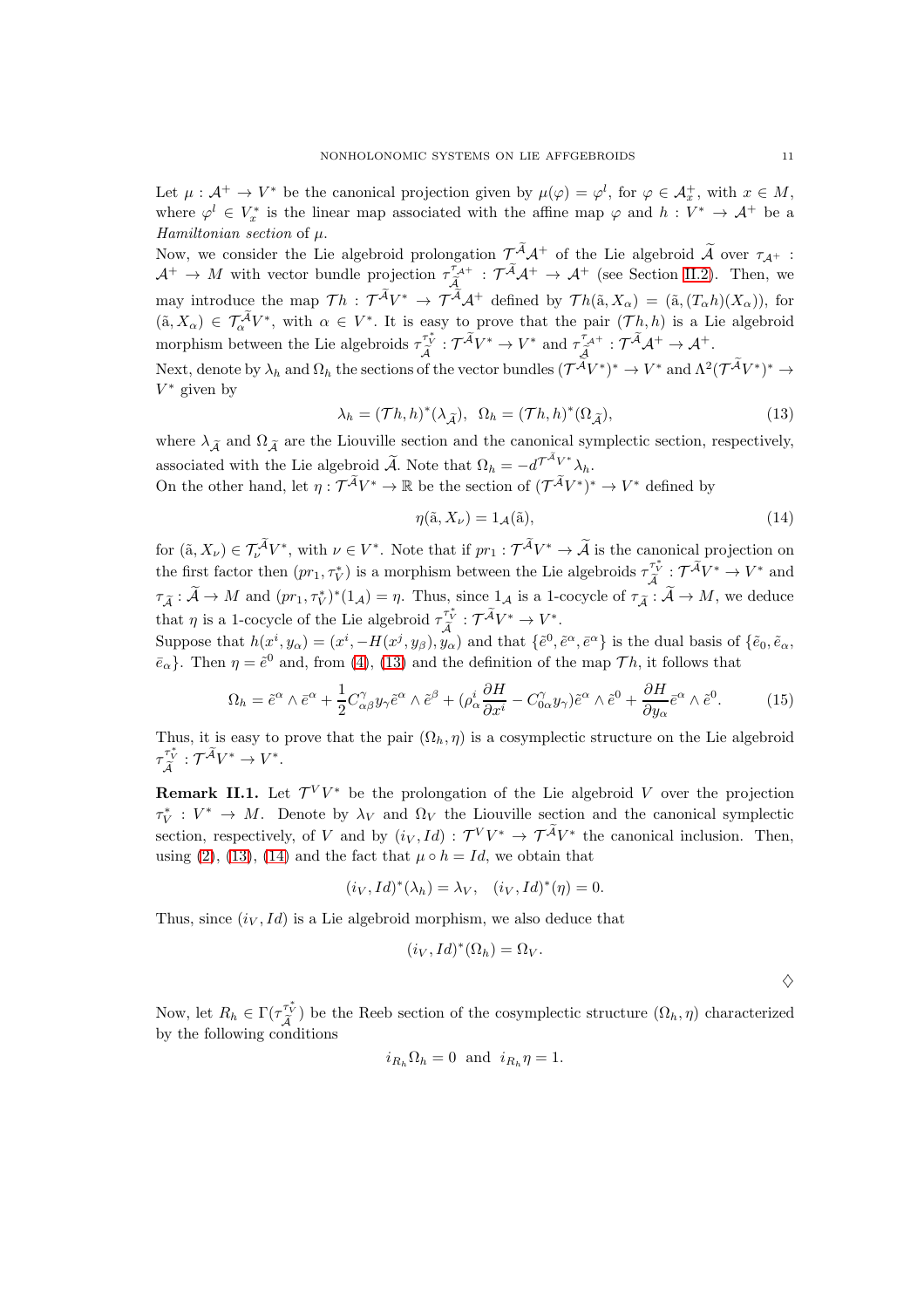With respect to the basis  $\{\tilde{e}_0, \tilde{e}_\alpha, \bar{e}_\alpha\}$  of  $\Gamma(\tau_{\tilde{\mathcal{A}}}^{\tau_V^*})$ ,  $R_h$  is locally expressed as follows:

<span id="page-11-2"></span>
$$
R_h = \tilde{e}_0 + \frac{\partial H}{\partial y_\alpha} \tilde{e}_\alpha - (C_{\alpha\beta}^\gamma y_\gamma \frac{\partial H}{\partial y_\beta} + \rho_\alpha^i \frac{\partial H}{\partial x^i} - C_{0\alpha}^\gamma y_\gamma) \bar{e}_\alpha.
$$
 (16)

Thus, the vector field  $\rho_{\widetilde{\mathcal{A}}}^{\tau_V^*}(R_h)$  is locally given by

<span id="page-11-1"></span>
$$
\rho_{\tilde{\mathcal{A}}}^{\tau_V^*}(R_h) = (\rho_0^i + \rho_\alpha^i \frac{\partial H}{\partial y_\alpha}) \frac{\partial}{\partial x^i} + \left( -\rho_\alpha^i \frac{\partial H}{\partial x^i} + y_\gamma (C_{0\alpha}^\gamma + C_{\beta\alpha}^\gamma \frac{\partial H}{\partial y_\beta}) \right) \frac{\partial}{\partial y_\alpha}
$$
(17)

and the integral curves of  $R_h$  (i.e., the integral curves of  $\rho_{\tilde{\mathcal{A}}}^{\tau_V^*}(R_h)$ ) are just the solutions of the Hamilton equations for h,

$$
\frac{dx^i}{dt}=\rho^i_0+\rho^i_\alpha\frac{\partial H}{\partial y_\alpha},\quad \frac{dy_\alpha}{dt}=-\rho^i_\alpha\frac{\partial H}{\partial x^i}+y_\gamma(C^\gamma_{0\alpha}+C^\gamma_{\beta\alpha}\frac{\partial H}{\partial y_\beta}),
$$

for  $i \in \{1, ..., m\}$  and  $\alpha \in \{1, ..., n\}$ .

Next, we will present an alternative approach in order to obtain the Hamilton equations. For this purpose, we will use the notion of an aff-Poisson structure on an AV-bundle which was introduced in [\[9\]](#page-47-11) (see also [\[10\]](#page-47-12)).

Let  $\tau_Z : Z \to M$  be an affine bundle of rank 1 modelled on the trivial vector bundle  $\tau_{M \times \mathbb{R}}$ :  $M \times \mathbb{R} \to M$ , that is,  $\tau_Z : Z \to M$  is an AV-bundle in the terminology of [\[10\]](#page-47-12).

Then, we have an action of R on the fibres of Z. This action induces a vector field  $X_Z$  on Z which is vertical with respect to the projection  $\tau_Z : Z \to M$ .

On the other hand, there exists a one-to-one correspondence between the space of sections of  $\tau_Z : Z \to M$ ,  $\Gamma(\tau_Z)$ , and the set

$$
\{F_h \in C^{\infty}(Z)/X_Z(F_h) = -1\}.
$$

In fact, if  $h \in \Gamma(\tau_Z)$  and  $(x^i, s)$  are local fibred coordinates on Z such that  $X_Z = \frac{\partial}{\partial s}$  and h is locally defined by  $h(x^i) = (x^i, -H(x^i))$ , then the function  $F_h$  on Z is locally given by

<span id="page-11-0"></span>
$$
F_h(x^i, s) = -H(x^i) - s,
$$
\n(18)

(for more details, see [\[10\]](#page-47-12)).

Now, an aff-Poisson structure on the AV-bundle  $\tau_Z : Z \to M$  is a bi-affine map

$$
\{\cdot,\cdot\}: \Gamma(\tau_Z) \times \Gamma(\tau_Z) \to C^\infty(M)
$$

which satisfies the following properties:

- i) Skew-symmetric:  $\{h_1, h_2\} = -\{h_2, h_1\}.$
- ii) Jacobi identity:

$$
{h1, {h2, h3}V + {h2, {h3, h1}V + {h3, {h1, h2}V = 0,
$$

where  $\{\cdot,\cdot\}_V$  is the affine-linear part of the bi-affine bracket.

iii) If  $h \in \Gamma(\tau_Z)$  then

$$
\{h, \cdot\} : \Gamma(\tau_Z) \to C^\infty(M), \quad h' \mapsto \{h, h'\},
$$

is an affine derivation.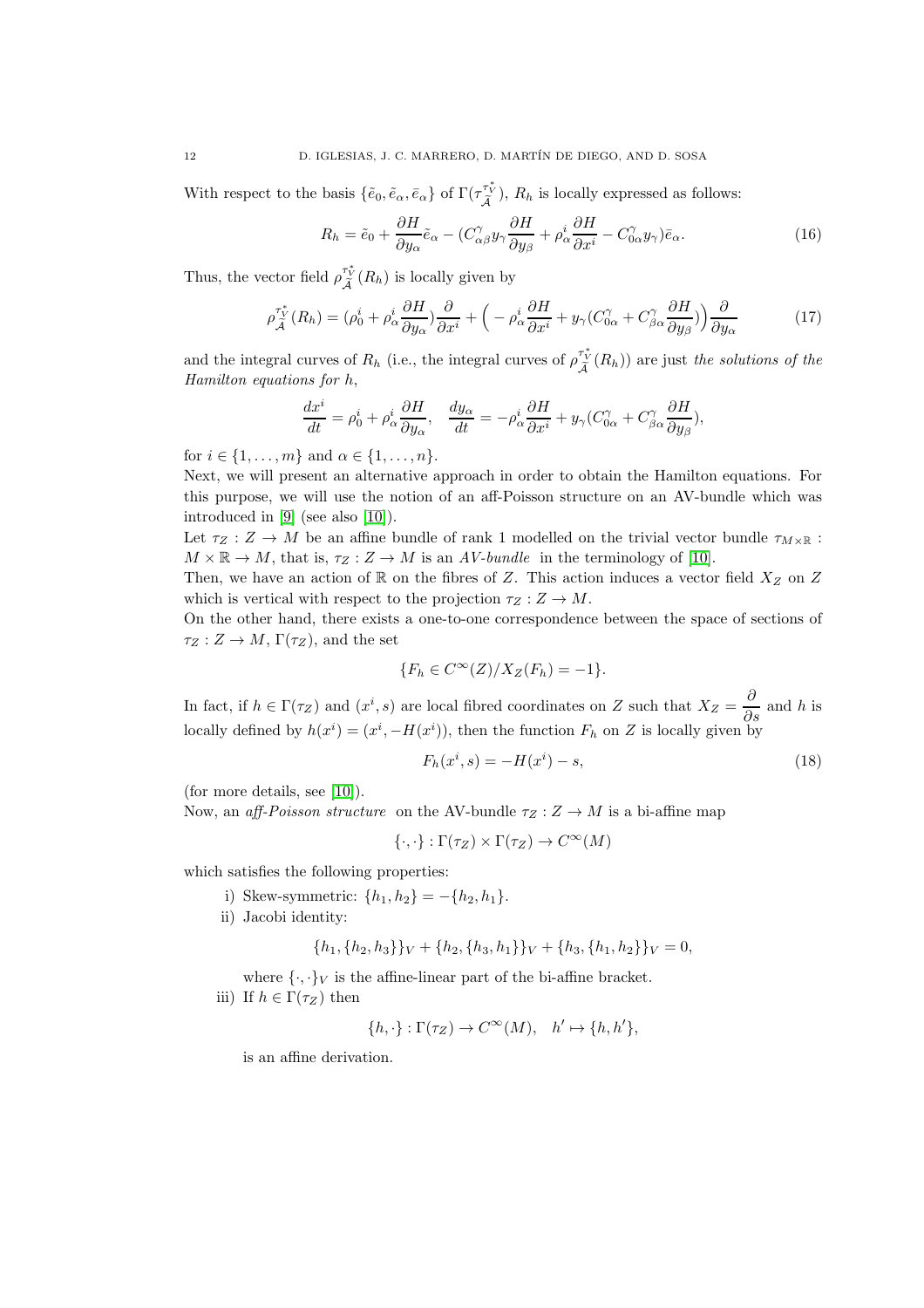Condition iii) implies that, for each  $h \in \Gamma(\tau_Z)$  the linear part  $\{h, \cdot\}_V : C^{\infty}(M) \to C^{\infty}(M)$ of the affine map  $\{h, \cdot\} : \Gamma(\tau_Z) \to C^\infty(M)$  defines a vector field on M, which is called the Hamiltonian vector field of h (see [\[10\]](#page-47-12)).

In [\[10\]](#page-47-12), the authors proved that there is a one-to-one correspondence between aff-Poisson brackets  $\{\cdot,\cdot\}$  on  $\tau_Z : Z \to M$  and Poisson brackets  $\{\cdot,\cdot\}_\Pi$  on Z which are  $X_Z$ -invariant, i.e., which are associated with Poisson 2-vectors  $\Pi$  on Z such that  $\mathcal{L}_{X_Z} \Pi = 0$ . This correspondence is determined by

$$
{h_1, h_2} \circ \tau_Z = {F_{h_1}, F_{h_2}}_{\Pi}
$$
, for  $h_1, h_2 \in \Gamma(\tau_Z)$ .

Note that the function  ${F_{h_1}, F_{h_2}}_{\Pi}$  on Z is  $\tau_Z$ -projectable, i.e.,  $\mathcal{L}_{X_Z} {F_{h_1}, F_{h_2}}_{\Pi} = 0$  (because the Poisson 2-vector  $\Pi$  is  $X_Z$ -invariant).

Using this correspondence we will prove the following result.

**Theorem II.2.** [\[12\]](#page-47-13) Let  $\tau_A : A \to M$  be a Lie affgebroid modelled on the vector bundle  $\tau_V: V \to M$ . Denote by  $\tau_{\mathcal{A}^+}: \mathcal{A}^+ \to M$  (resp.,  $\tau_V^*: V^* \to M$ ) the dual vector bundle to  $\mathcal{A}$ (resp., to V) and by  $\mu : A^+ \to V^*$  the canonical projection. Then:

- i)  $\mu: \mathcal{A}^+ \to V^*$  is an AV-bundle which admits an aff-Poisson structure.
- ii) If  $h: V^* \to \mathcal{A}^+$  is a Hamiltonian section (that is,  $h \in \Gamma(\mu)$ ) then the Hamiltonian vector field of h with respect to the aff-Poisson structure is a vector field on  $V^*$  whose integral curves are just the solutions of the Hamilton equations for h.

*Proof.* i) It is clear that  $\mu : \mathcal{A}^+ \to V^*$  is an AV-bundle. In fact, if  $a^+ \in \mathcal{A}_x^+$ , with  $x \in M$ , and  $t \in \mathbb{R}$  then

$$
a^+ + t = a^+ + t1_{\mathcal{A}}(x).
$$

Thus, the  $\mu$ -vertical vector field  $X_{\mathcal{A}^+}$  on  $\mathcal{A}^+$  is just the vertical lift  $1^V_{\mathcal{A}}$  of the section  $1_{\mathcal{A}} \in$  $\Gamma(\tau_{\mathcal{A}^+})$ . Moreover, one may consider the Lie algebroid  $\tau_{\tilde{\mathcal{A}}} : \tilde{\mathcal{A}} = (\mathcal{A}^+)^* \to M$  and the corresponding linear Poisson 2-vector  $\Pi_{\mathcal{A}^+}$  on  $\mathcal{A}^+$ . Then, using the fact that  $1_{\mathcal{A}}$  is a 1-cocycle of  $\tau_{\tilde{\mathcal{A}}} : \tilde{\mathcal{A}} = (\mathcal{A}^+)^* \to M$ , it follows that the Poisson 2-vector  $\Pi_{\mathcal{A}^+}$  is  $X_{\mathcal{A}^+}$ -invariant. Therefore,  $\Pi_{\mathcal{A}^+}$  induces an aff-Poisson structure  $\{\cdot,\cdot\}$  on  $\mu : \mathcal{A}^+ \to V^*$  which is characterized by the condition

<span id="page-12-0"></span>
$$
\{h_1, h_2\} \circ \mu = \{F_{h_1}, F_{h_2}\}_{\Pi_{\mathcal{A}^+}}, \text{ for } h_1, h_2 \in \Gamma(\mu). \tag{19}
$$

One may also prove this first part of the theorem using the relation between special Lie affgebroid structures on an affine bundle  $\mathcal{A}'$  and aff-Poisson structures on the AV-bundle  $AV((\mathcal{A}')^{\sharp})$  (see Theorem 23 in [\[10\]](#page-47-12)).

ii) From [\(18\)](#page-11-0) and [\(19\)](#page-12-0), we deduce that the linear map  $\{h, \cdot\}_V : C^\infty(V^*) \to C^\infty(V^*)$  associated with the affine map  $\{h, \cdot\} : \Gamma(\mu) \to C^{\infty}(V^*)$  (that is, the Hamiltonian vector field of h) is given by

<span id="page-12-1"></span>
$$
\{h, \cdot\}_V(\varphi) \circ \mu = \{F_h, \varphi \circ \mu\}_{\Pi_{\mathcal{A}^+}}, \quad \text{for} \quad \varphi \in C^{\infty}(V^*). \tag{20}
$$

Now, suppose that the local expression of  $h$  is

<span id="page-12-2"></span>
$$
h(x^i, y_\alpha) = (x^i, -H(x^j, y_\beta), y_\alpha). \tag{21}
$$

On the other hand, using [\(5\)](#page-5-2), we have that

<span id="page-12-3"></span>
$$
\Pi_{\mathcal{A}^+} = \rho_0^i \frac{\partial}{\partial x^i} \wedge \frac{\partial}{\partial y_0} + \rho_\alpha^i \frac{\partial}{\partial x^i} \wedge \frac{\partial}{\partial y_\alpha} - C_{0\alpha}^\gamma y_\gamma \frac{\partial}{\partial y_0} \wedge \frac{\partial}{\partial y_\alpha} - \frac{1}{2} C_{\alpha\beta}^\gamma y_\gamma \frac{\partial}{\partial y_\alpha} \wedge \frac{\partial}{\partial y_\beta}.
$$
 (22)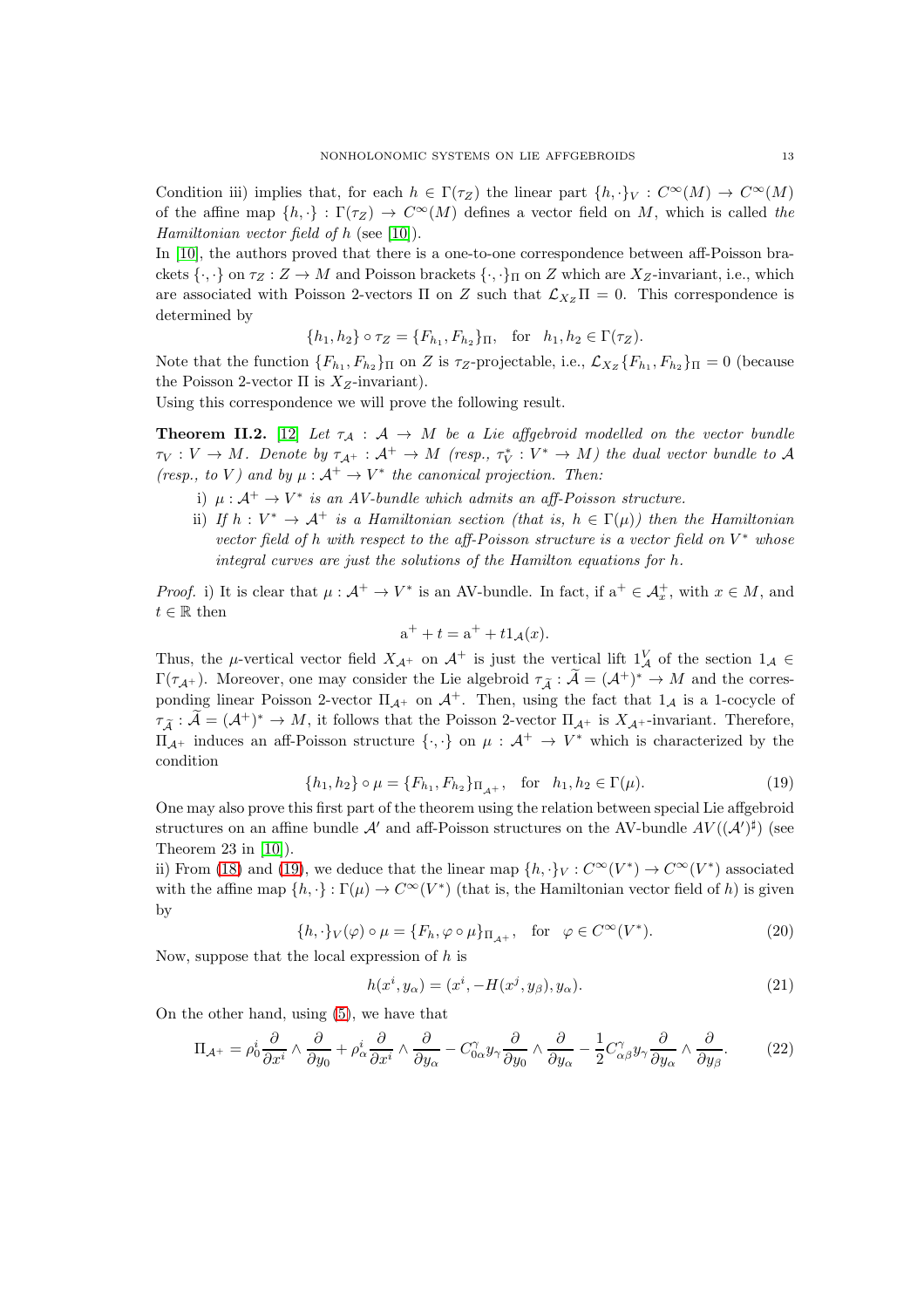Thus, from  $(20)$ ,  $(21)$  and  $(22)$ , we conclude that the Hamiltonian vector field of h is locally given by

$$
(\rho_0^i + \rho_\alpha^i \frac{\partial H}{\partial y_\alpha}) \frac{\partial}{\partial x^i} + \left( -\rho_\alpha^i \frac{\partial H}{\partial x^i} + y_\gamma (C_{0\alpha}^\gamma + C_{\beta\alpha}^\gamma \frac{\partial H}{\partial y_\beta}) \right) \frac{\partial}{\partial y_\alpha}
$$

<span id="page-13-0"></span>which proves our result (see [\(17\)](#page-11-1)).

II.6. The Legendre transformation and the equivalence between the Lagrangian and **Hamiltonian formalisms.** Let  $L : \mathcal{A} \to \mathbb{R}$  be a Lagrangian function and  $\Theta_L \in \Gamma((\tau_A^{\tau_{\mathcal{A}}}$  $(\tilde{\tilde{A}}^{\tau_{\mathcal{A}}})^*)$  be the Poincaré-Cartan 1-section associated with  $L$ . We introduce the extended Legendre transformation associated with L as the smooth map  $Leg_L : A \to A^+$  defined by  $Leg_L(a)(b) = \Theta_L(a)(z)$ , for  $a, b \in A_x$ , where  $z \in \mathcal{T}_a^{\mathcal{A}}\mathcal{A}$  is such that  $pr_1(z) = i_{\mathcal{A}}(b), pr_1 : \mathcal{T}^{\mathcal{A}}\mathcal{A} \to \widetilde{\mathcal{A}}$  being the restriction to  $\mathcal{T}^{\mathcal{A}}\mathcal{A}$  of the first canonical projection  $pr_1 : \mathcal{A} \times T\mathcal{A} \to \mathcal{A}$ . The map  $Leg_L$  is well-defined and its local expression in fibred coordinates on  $A$  and  $A^+$  is

<span id="page-13-1"></span>
$$
Leg_L(x^i, y^\alpha) = (x^i, L - \frac{\partial L}{\partial y^\alpha} y^\alpha, \frac{\partial L}{\partial y^\alpha}).
$$
\n(23)

Thus, we can define the Legendre transformation associated with L,  $leg_L : A \rightarrow V^*$ , by  $leg_L =$  $\mu \circ Leg_L$ . From [\(23\)](#page-13-1) and since  $\mu(x^i, y_0, y_\alpha) = (x^i, y_\alpha)$ , we have that

<span id="page-13-2"></span>
$$
leg_L(x^i, y^\alpha) = (x^i, \frac{\partial L}{\partial y^\alpha}).
$$
\n(24)

The maps  $Leg_L$  and  $leg_L$  induce the maps  $\mathcal{T} Leg_L: \mathcal{T^A}\mathcal{A} \to \mathcal{T^A}\mathcal{A^+}$  and  $\mathcal{T} leg_L: \mathcal{T^A}\mathcal{A} \to \mathcal{T^A} V^*$ defined by

<span id="page-13-3"></span>
$$
(\mathcal{T}Leg_L)(\tilde{b}, X_a) = (\tilde{b}, (T_a Leg_L)(X_a)), \quad (\mathcal{T}leg_L)(\tilde{b}, X_a) = (\tilde{b}, (T_a leg_L)(X_a)), \tag{25}
$$

for  $a \in \mathcal{A}$  and  $(\tilde{b}, X_a) \in \mathcal{T}_a^{\tilde{\mathcal{A}}} \mathcal{A}$ .

Now, let  $\{\tilde{T}_0, \tilde{T}_\alpha, \tilde{V}_\alpha\}$  (respectively,  $\{\tilde{e}_0, \tilde{e}_\alpha, \bar{e}_0, \bar{e}_\alpha\}$ ) be a local basis of  $\Gamma(\tau_{\tilde{\Lambda}}^{\tau_{\mathcal{A}}}$  $(\tilde{\tilde{A}}^{\tau_{\mathcal{A}}})$  as in Section [II.4](#page-6-0) (respectively, of  $\Gamma(\tau_{\widetilde{\lambda}}^{\tau_{\mathcal{A}^+}})$  as in Section [II.2\)](#page-4-0) and denote by  $(x^i, y^{\alpha}; z^0, z^{\alpha}, v^{\alpha})$  (respectively,  $\mathcal A$  $(x^i, y_0, y_\alpha; z^0, z^\alpha, v_0, v_\alpha))$  the corresponding local coordinates on  $\mathcal{T}^A \mathcal{A}$  (respectively,  $\mathcal{T}^A \mathcal{A}^+$ ). In addition, suppose that  $(x^i, y_\alpha; z^0, z^\alpha, v_\alpha)$  are local coordinates on  $\mathcal{T}^{\mathcal{A}}V^*$  as in Section [II.5.](#page-9-0) Then, from [\(23\)](#page-13-1), [\(24\)](#page-13-2) and [\(25\)](#page-13-3), we deduce that the local expression of the maps  $\mathcal{T} Leg_L$  and  $\mathcal{T}leg_L$  is

<span id="page-13-4"></span>
$$
\mathcal{T} Leg_L(x^i, y^\alpha; z^0, z^\alpha, v^\alpha) = (x^i, L - \frac{\partial L}{\partial y^\alpha} y^\alpha, \frac{\partial L}{\partial y^\alpha}; z^0, z^\alpha, z^0 \rho_0^i (\frac{\partial L}{\partial x^i} - \frac{\partial^2 L}{\partial x^i \partial y^\alpha} y^\alpha) \n+ z^\alpha \rho_\alpha^i (\frac{\partial L}{\partial x^i} - \frac{\partial^2 L}{\partial x^i \partial y^\beta} y^\beta) - v^\alpha \frac{\partial^2 L}{\partial y^\alpha \partial y^\beta} y^\beta, z^0 \rho_0^i \frac{\partial^2 L}{\partial x^i \partial y^\alpha} \n+ z^\beta \rho_\beta^i \frac{\partial^2 L}{\partial x^i \partial y^\alpha} + v^\beta \frac{\partial^2 L}{\partial y^\alpha \partial y^\beta}),
$$
\n(26)

<span id="page-13-5"></span>
$$
\mathcal{T}leg_L(x^i, y^\alpha; z^0, z^\alpha, v^\alpha) = (x^i, \frac{\partial L}{\partial y^\alpha}; z^0, z^\alpha, z^0 \rho_0^i \frac{\partial^2 L}{\partial x^i \partial y^\alpha} + z^\beta \rho_\beta^i \frac{\partial^2 L}{\partial x^i \partial y^\alpha} + v^\beta \frac{\partial^2 L}{\partial y^\alpha \partial y^\beta}).
$$
\n(27)

Thus, using [\(4\)](#page-5-1), [\(10\)](#page-8-1), [\(25\)](#page-13-3) and [\(26\)](#page-13-4), we can prove the following result.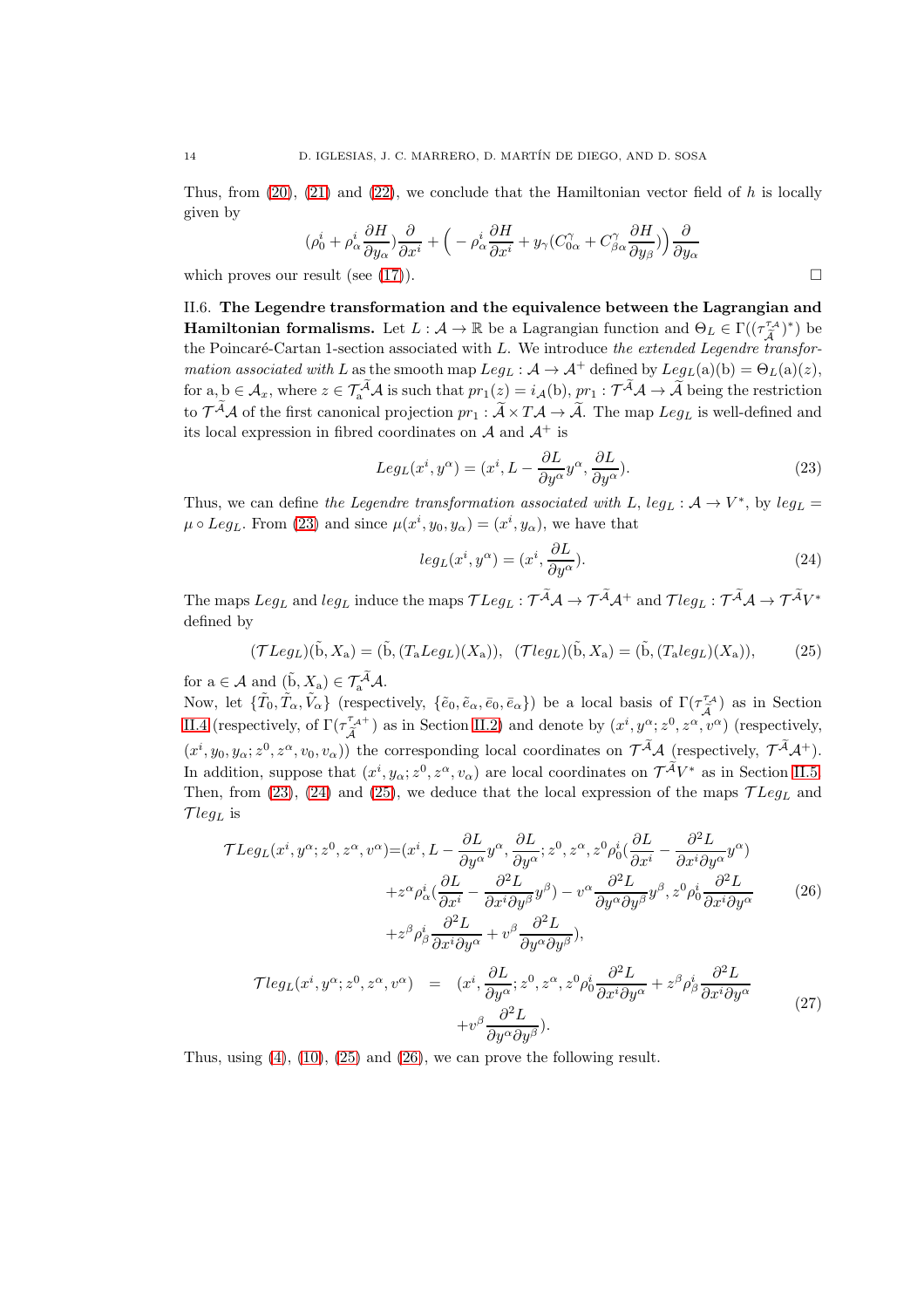<span id="page-14-0"></span>**Theorem II.3.** [\[12\]](#page-47-13) The pair ( $\mathcal{T} Leg_L, Leg_L$ ) is a morphism between the Lie algebroids ( $\mathcal{T}^A\mathcal{A}$ ,  $[\![\cdot,\cdot]\!]_{\widetilde{\mathcal{A}}}^{\tau_{\mathcal{A}}},\rho_{\widetilde{\mathcal{A}}}^{\tau_{\mathcal{A}}}$  $\left( \frac{\partial \mathcal{A}}{\tilde{\mathcal{A}}} \right)$  and  $\left( \mathcal{T} \tilde{\mathcal{A}} \mathcal{A}^+, \lbrack\! \lbrack \cdot, \cdot \rbrack \right)_{\tilde{\mathcal{A}}}^{\tau_{\mathcal{A}}+}, \rho_{\tilde{\mathcal{A}}}^{\tau_{\mathcal{A}}+}$  $\tilde{A}^{A+}_{\tilde{A}}$ ). Moreover, if  $\Theta_L$  and  $\Omega_L$  (respectively,  $\lambda_{\tilde{A}}$  and  $\Omega_{\tilde{A}}$ ) are the Poincaré-Cartan 1-section and 2-section associated with L (respectively, the Liouville 1-section and the canonical symplectic section associated with  $\tilde{A}$ ) then

<span id="page-14-1"></span>
$$
(\mathcal{T}Leg_L, Leg_L)^*(\lambda_{\widetilde{\mathcal{A}}}) = \Theta_L, \quad (\mathcal{T}Leg_L, Leg_L)^*(\Omega_{\widetilde{\mathcal{A}}}) = \Omega_L.
$$
 (28)

From [\(24\)](#page-13-2), it follows

**Proposition II.4.** [\[12\]](#page-47-13) The Lagrangian L is regular if and only if the Legendre transformation  $leg_L: \mathcal{A} \to V^*$  is a local diffeomorphism.

Next, we will assume that L is hyperregular, that is,  $leq_L$  is a global diffeomorphism. Then, from [\(25\)](#page-13-3) and Theorem [II.3,](#page-14-0) we conclude that the pair  $(\mathcal{T} leg_L, leg_L)$  is a Lie algebroid isomorphism. Moreover, we can consider the Hamiltonian section  $h: V^* \to \mathcal{A}^+$  defined by

<span id="page-14-2"></span>
$$
h = Leg_L \circ leg_L^{-1},\tag{29}
$$

the corresponding cosymplectic structure  $(\Omega_h, \eta)$  on the Lie algebroid  $\tau_{\tilde{\mathcal{A}}}^{\tau_V^*} : \tau^{\tilde{\mathcal{A}}}_{V^*} \to V^*$  and the Hamiltonian section  $R_h \in \Gamma(\tau_{\tilde{\mathcal{A}}}^{\tau_V^*}).$ Using  $(13)$ ,  $(27)$ ,  $(28)$ ,  $(29)$  and Theorem [II.3,](#page-14-0) we deduce that

**Theorem II.5.** [\[12\]](#page-47-13) If the Lagrangian L is hyperregular then the Euler-Lagrange section  $R_L$ associated with L and the Hamiltonian section  $R_h$  associated with h satisfy the following relation

$$
R_h \circ leg_L = \mathcal{T}leg_L \circ R_L.
$$

Moreover, if  $\gamma : I \to A$  is a solution of the Euler-Lagrange equations associated with L, then  $leg_L \circ \gamma : I \to V^*$  is a solution of the Hamilton equations associated with h and, conversely, if  $\bar{\gamma}: I \to V^*$  is a solution of the Hamilton equations for h then  $\gamma = leg_L^{-1} \circ \bar{\gamma}$  is a solution of the Euler-Lagrange equations for L.

Note that if the local expression of the inverse of the Legendre transformation  $leg_L : A \rightarrow V^*$ is

$$
leg_L^{-1}(x^i, y_\beta) = (x^i, y^\alpha(x^j, y_\beta)),
$$

then the Hamiltonian section  $h$  is locally given by

$$
h(x^i, y_\alpha) = (x^i, -H(x^j, y_\beta), y_\alpha),
$$

where the function  $H$  is

$$
H(x^i, y_\alpha) = y_\beta y^\beta(x^i, y_\alpha) - L(x^i, y^\beta(x^i, y_\alpha)).
$$

Thus,

<span id="page-14-3"></span>
$$
\frac{\partial H}{\partial x^i}_{|(x^j,y_\beta)} = -\frac{\partial L}{\partial x^i}_{|(x^j,y^\alpha(x^j,y_\beta))}, \quad \frac{\partial H}{\partial y_\beta}_{|(x^i,y_\alpha)} = y^\beta(x^i,y_\alpha). \tag{30}
$$

Therefore,

<span id="page-14-4"></span>
$$
leg_L^{-1}(x^i, y_\alpha) = (x^i, \frac{\partial H}{\partial y_\alpha}).
$$
\n(31)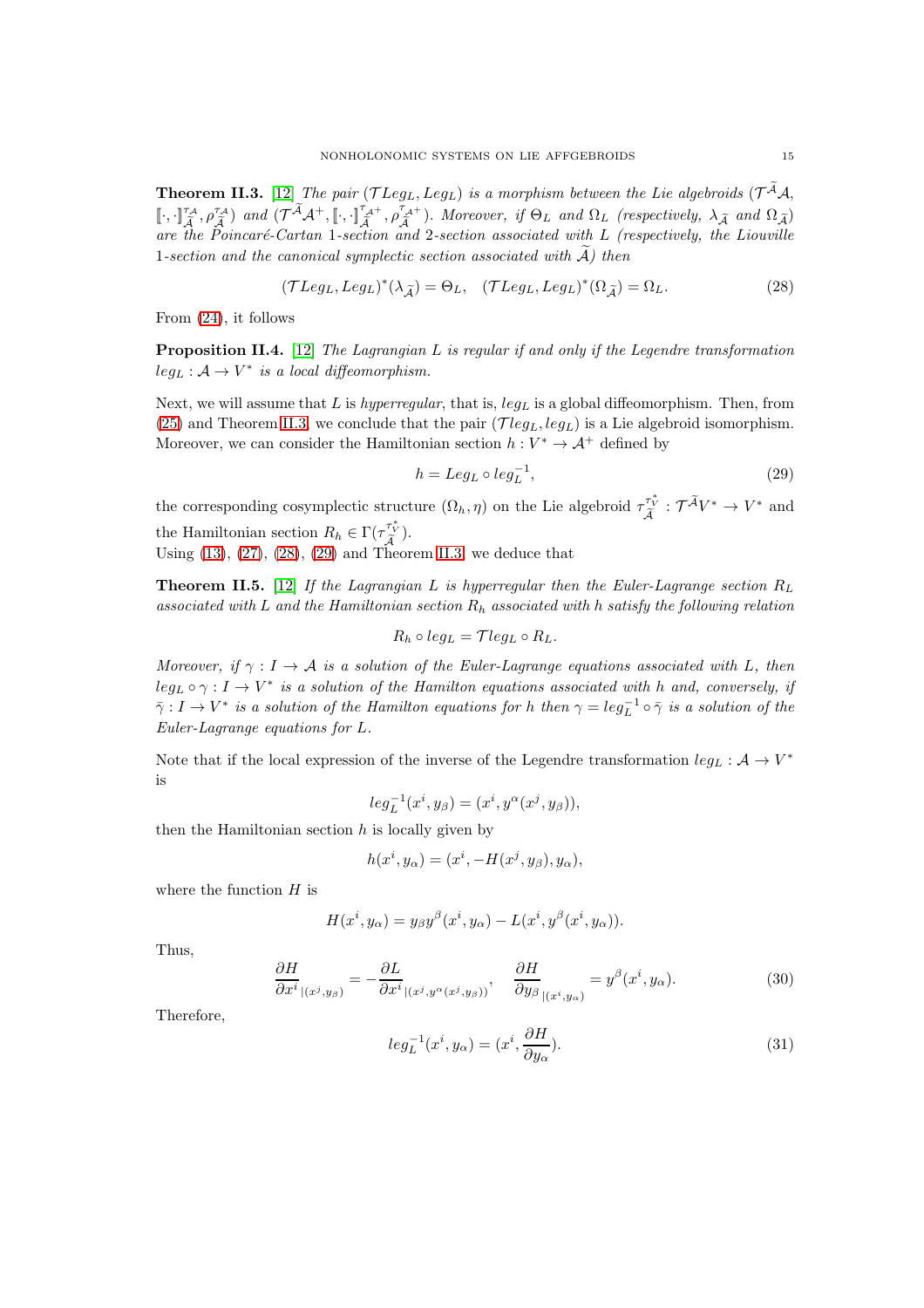### III. Affinely constrained Lagrangian systems

<span id="page-15-0"></span>We start with a free Lagrangian system on a Lie affgebroid  $A$  of rank n. Now, we plug in some nonholonomic affine constraints described by an affine subbbundle B of rank  $n - r$  of the bundle A of admissible directions, that is, we have an affine bundle  $\tau_{\mathcal{B}} : \mathcal{B} \to M$  with associated vector bundle  $\tau_{U_{\mathcal{B}}}: U_{\mathcal{B}} \to M$  and the corresponding inclusions  $i_{\mathcal{B}}: \mathcal{B} \to \mathcal{A}$  and  $i_{U_{\mathcal{B}}}: U_{\mathcal{B}} \to V$ ,  $\tau_V : V \to M$  being the vector bundle associated with the affine bundle  $\tau_A : A \to M$ . If we impose to the admissible solution curves  $\gamma(t)$  the condition to stay on the manifold  $\mathcal{B}$ , we arrive at the equations  $\delta L_{\gamma(t)} = \lambda(t)$  and  $\gamma(t) \in \mathcal{B}$ , where the constraint force  $\lambda(t) \in \mathcal{A}^+_{\tau_{\mathcal{A}}(\gamma(t))}$  is to be determined. In the standard case  $(A = J^1 \tau, \tau : M \to \mathbb{R}$  being a fibration),  $\lambda$  takes values in the annihilator of the constraint submanifold  $\beta$ . Therefore, in the case of a general Lie affgebroid, the natural Lagrange-d'Alembert equations one should pose are

$$
\delta L_{\gamma(t)} \in \mathcal{B}_{\tau_{\mathcal{B}}(\gamma(t))}^{\circ} \text{ and } \gamma(t) \in \mathcal{B},
$$

where  $\mathcal{B}^{\circ} = \{ \varphi \in \mathcal{A}^+/\varphi_{|\mathcal{B}} \equiv 0 \}$  is the affine annihilator of  $\mathcal{B}$  which is a vector subbundle of  $\mathcal{A}^+$ with rank equal to  $r$ .

In more explicit terms, we look for curves  $\gamma(t) \in \mathcal{A}$  such that

\n- \n
$$
\gamma \in \text{Adm}(\mathcal{A}),
$$
\n
\n- \n $\gamma(t) \in \mathcal{B}_{\tau_{\mathcal{A}}(\gamma(t))},$ \n
\n- \n there exists\n  $\lambda(t) \in \mathcal{B}_{\tau_{\mathcal{A}}(\gamma(t))}^{\circ}$ \n such that\n  $\delta L_{\gamma(t)} = \lambda(t).$ \n
\n

If  $\gamma(t)$  is one of such curves, then  $(\gamma(t), \dot{\gamma}(t))$  is a curve in  $\mathcal{T}^A \mathcal{A}$  with  $i_{(\gamma(t), \dot{\gamma}(t))}\phi_0 = 1$ . Moreover, since  $\gamma(t)$  is in B, we have that  $\dot{\gamma}(t)$  is tangent to B, that is,  $(\gamma(t), \dot{\gamma}(t)) \in \mathcal{T}^{\mathcal{A}}\mathcal{B}$  with  $i_{(\gamma(t),\dot{\gamma}(t))}\phi_0 = 1$ . Note that, since B is an affine subbundle of A, the Lie algebroid prolongation  $\tau_{\widetilde{\mathcal{A}}}^{\tau_{\mathcal{B}}} : \mathcal{T}^{\widetilde{\mathcal{A}}}\mathcal{B} \to \mathcal{B}$  of the Lie algebroid  $\widetilde{\mathcal{A}}$  over the fibration  $\tau_{\mathcal{B}} : \mathcal{B} \to M$  is well-defined. Under  $A \rightarrow B \rightarrow B$  and  $A \rightarrow C$  is the conditions (to be made precise later on), we may assume that the above admissible curves are integral curves of a section  $X$  which we will assume that it is a SODE section taking values in  $\mathcal{T}^{\mathcal{A}}\mathcal{B}$ . Then, from [\(12\)](#page-8-2), we deduce that

$$
(i_X \Omega_L)(b) \in \tilde{\mathcal{B}}_b^{\circ}
$$
, for all  $b \in \mathcal{B}$ ,

where  $\tilde{\mathcal{B}}^{\circ}$  is the vector bundle over  $\mathcal{B}$  whose fibre at the point  $b \in \mathcal{B}$  is

$$
\tilde{\mathcal{B}}_{\mathbf{b}}^{\circ} = \{ \alpha \in (\mathcal{T}_{\mathbf{b}}^{\widetilde{\mathcal{A}}}\mathcal{A})^* / \alpha(\mathbf{b}', v_{\mathbf{b}}) = 0, \forall (\mathbf{b}', v_{\mathbf{b}}) \in \mathcal{T}_{\mathbf{b}}^{\widetilde{\mathcal{A}}}\mathcal{A} \text{ such that } \mathbf{b}' \in \mathcal{B}_{\tau_{\mathcal{A}}(\mathbf{b})} \}.
$$

Based on the previous arguments, we may reformulate geometrically our problem as the search for such a SODE X (defined at least on a neighborhood of B) satisfying  $i_{X(b)}\Omega_L(b) \in \tilde{\mathcal{B}}_b^{\circ}$  $i_{X(b)}\phi_0(b) = 1$  and  $X(b) \in \mathcal{T}_b^{\mathcal{A}}\mathcal{B}$ , at every point  $b \in \mathcal{B}$ . Now, we will prove the following result.

<span id="page-15-1"></span>**Proposition III.1.** If S is the vertical endomorphism then the vector bundles over  $\mathcal{B}, \tilde{\mathcal{B}}^{\circ} \to \mathcal{B}$ and  $S^*(\mathcal{T}^\mathcal{A}\mathcal{B})^\circ \to \mathcal{B}$ , are equal. In other words,

$$
\tilde{\mathcal{B}}_{\mathrm{b}}^{\circ}=S^{*}(\mathcal{T}_{\mathrm{b}}^{\widetilde{\mathcal{A}}}B)^{\circ}, \text{ for all } \mathrm{b} \in \mathcal{B}.
$$

Proof. First, we will see that the map

$$
S^*:(\mathcal{T}_{\rm b}^{\widetilde{\mathcal{A}}} \mathcal{B})^\circ\rightarrow S^*(\mathcal{T}_{\rm b}^{\widetilde{\mathcal{A}}} \mathcal{B})^\circ
$$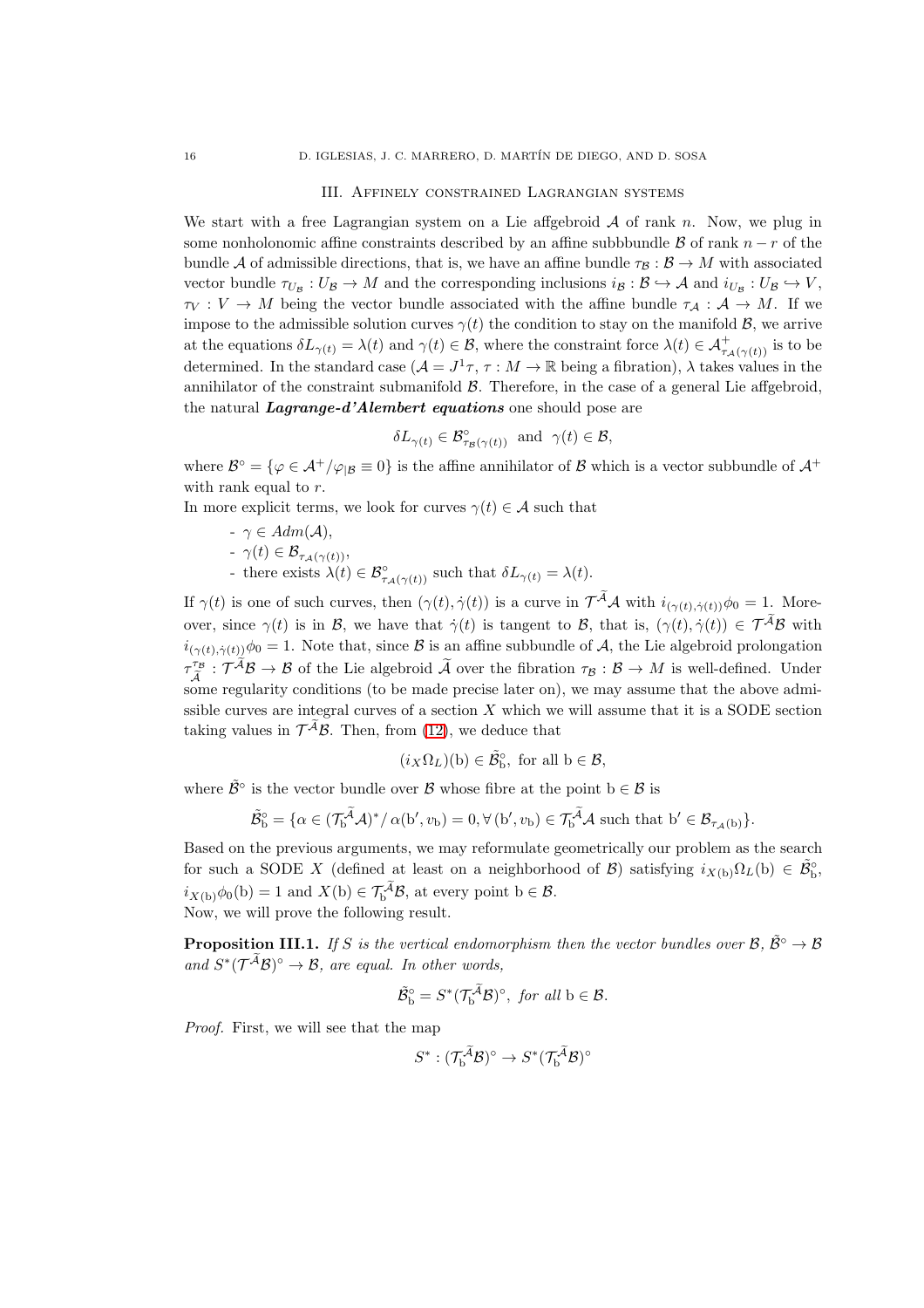is a linear isomorphism.

In fact, suppose that  $\alpha \in (\mathcal{T}_{b}^{\mathcal{A}} \mathcal{B})^{\circ}$  and  $S^* \alpha = 0$ . Then, we have that

$$
\alpha(0, v_{\rm b}) = 0
$$
, for all  $v_{\rm b} \in T_{\rm b} \mathcal{A}$  such that  $(T_{\rm b} \tau_{\mathcal{A}})(v_{\rm b}) = 0$ .

Moreover, if  $(\tilde{a}, u_b) \in \mathcal{T}_{b}^{\mathcal{A}} \mathcal{A}$  then, since  $T_b \tau_{\mathcal{A}} : T_b \mathcal{B} \to T_{\tau_{\mathcal{A}}(b)} M$  is a linear epimorphism, it follows that there exists  $v_{\rm b} \in T_{\rm b} \mathcal{B}$  satisfying

$$
(T_{\mathbf{b}}\tau_{\mathcal{A}})(v_{\mathbf{b}})=\rho_{\widetilde{\mathcal{A}}}(\widetilde{a}).
$$

Thus, using that  $\alpha \in (\mathcal{T}_{\mathbf{b}}^{\mathcal{A}} \mathcal{B})^{\circ}$ , we deduce that

$$
\alpha(\tilde{a}, u_{\mathrm{b}}) = \alpha(\tilde{a}, v_{\mathrm{b}}) + \alpha(0, u_{\mathrm{b}} - v_{\mathrm{b}}) = 0.
$$

Therefore,  $\alpha = 0$ .

This implies that  $S^* : (\mathcal{T}_{b}^{\mathcal{A}} \mathcal{B})^{\circ} \to S^* (\mathcal{T}_{b}^{\mathcal{A}} \mathcal{B})^{\circ}$  is a linear isomorphism and

$$
\dim S^*(\mathcal{T}_{\mathbf{b}}^{\widetilde{\mathcal{A}}} \mathcal{B})^{\circ} = r.
$$

On the other hand, since  $T_b \tau_A : T_b \mathcal{B} \to T_{\tau_A(b)} M$  is a linear epimorphism, we obtain that

$$
\dim \tilde{\mathcal{B}}_{\mathrm{b}}^{\circ} = r = \dim S^*(\mathcal{T}_{\mathrm{b}}^{\tilde{\mathcal{A}}} \mathcal{B})^{\circ}.
$$

Finally, we will prove that  $S^*(\mathcal{T}_{b}^{\tilde{\mathcal{A}}} \mathcal{B})^{\circ} \subseteq \tilde{\mathcal{B}}_{b}^{\circ}$ . In fact, if  $\alpha \in (\mathcal{T}_{b}^{\mathcal{A}}\mathcal{B})^{\circ}$ ,  $(b', v_{b}) \in \mathcal{T}_{b}^{\mathcal{A}}\mathcal{A}$  and  $b' \in \mathcal{B}_{\tau_{\mathcal{B}}(b)}$ , it follows that

$$
S(b', v_b) = (0, v'_b), \text{ with } v'_b \in T_b \mathcal{B}.
$$

Consequently,

$$
(S^*\alpha)(b', v_b) = 0.
$$

 $\Box$ 

Proposition [III.1](#page-15-1) suggests us to introduce the following definition.

Definition III.2. A nonholonomically constrained Lagrangian system on a Lie affgebroid A is a pair  $(L, \mathcal{B})$ , where  $L : \mathcal{A} \longrightarrow \mathbb{R}$  is a  $C^{\infty}$ -**Lagrangian function**, and i<sub>B</sub> :  $\mathcal{B} \hookrightarrow \mathcal{A}$  is a smooth affine subbundle of  $A$ , called the **constraint affine subbundle**. By a **solution** of the nonholonomically constrained Lagrangian system  $(L, \mathcal{B})$  we mean a section  $X \in \Gamma(\tau_{\widetilde{A}}^{\tau_{\mathcal{A}}}$  $\left(\begin{matrix} \tau_{\mathcal{A}} \\ \tilde{\mathcal{A}} \end{matrix}\right)$  which is a SODE on B and satisfies the Lagrange-d'Alembert equations

<span id="page-16-0"></span>
$$
\begin{cases}\n(i_X \Omega_L)_{|\mathcal{B}} \in \Gamma(\tau_{S^*(\mathcal{T}^{\tilde{A}} \mathcal{B})^{\circ}}), \\
(i_X \phi_0)_{|\mathcal{B}} = 1, \\
X_{|\mathcal{B}} \in \Gamma(\tau_{\tilde{\mathcal{A}}}^{\tau_{\mathcal{B}}}),\n\end{cases}
$$
\n(32)

where  $\tau_{S^*(\mathcal{T}^{\tilde{A}}\mathcal{B})^{\circ}}$  is the vector bundle projection of  $S^*(\mathcal{T}^{\tilde{A}}\mathcal{B})^{\circ} \to \mathcal{B}$ .

With a slight abuse of language, we will interchangeably refer to a solution of the constrained Lagrangian system as a section or the collection of its corresponding integral curves.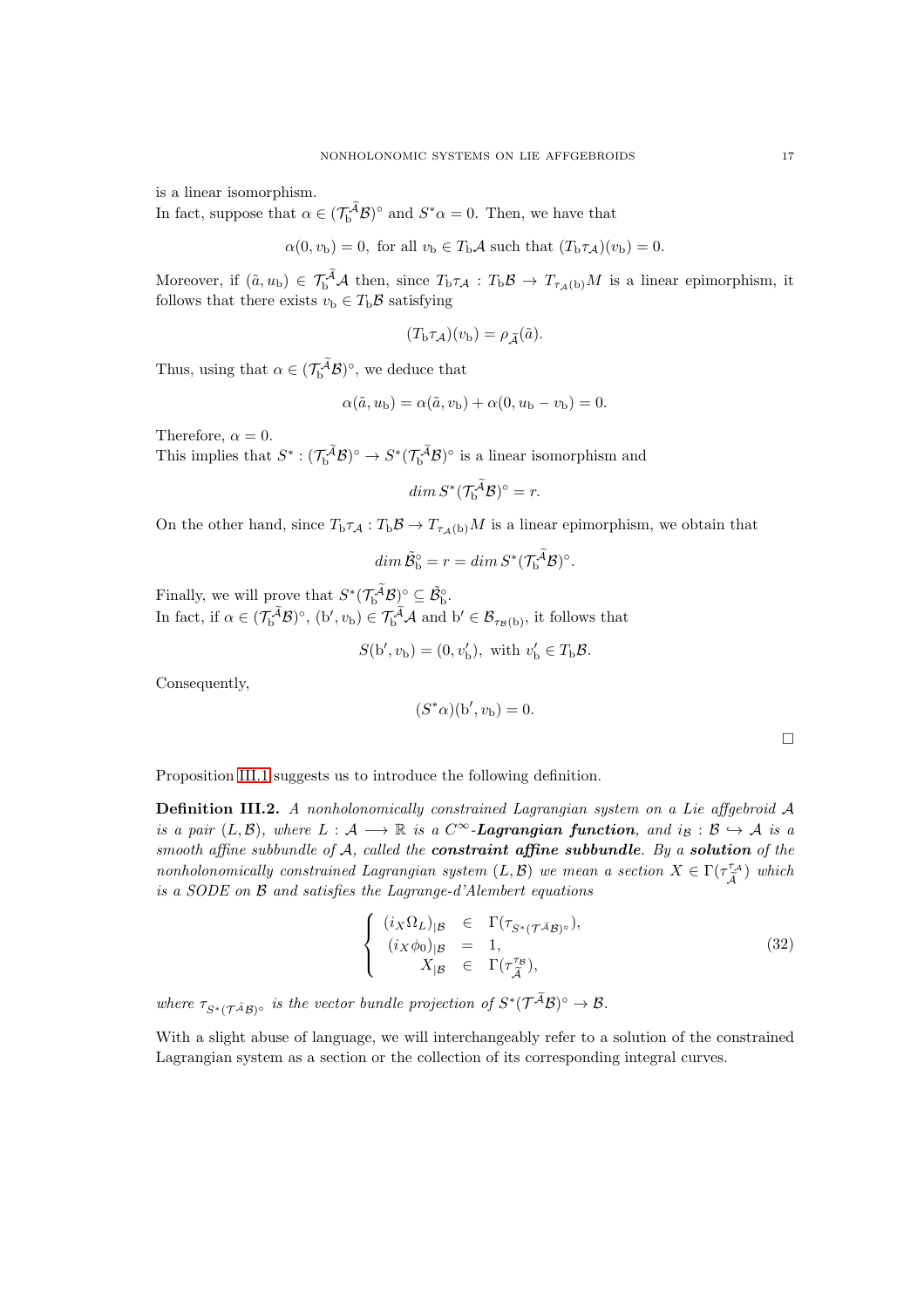Remark III.3. We want to stress that a solution of the Lagrange-d'Alembert equations needs to be defined only over  $\mathcal{B}$ , but for practical purposes we consider it extended to  $\mathcal{A}$  (or just to a neighborhood of  $\beta$  in  $\mathcal{A}$ ). We will not make any notational distinction between a solution on  $\beta$  and any of its extensions. Solutions which coincide on  $\beta$  will be considered as equal. In accordance with this convention, by a SODE on  $\beta$  we mean a section of  $\mathcal{T}^{\mathcal{A}}\mathcal{B}$  which is the restriction to B of some SODE defined in a neighborhood of B.  $\Diamond$ 

Now, we will analyze the form of the Lagrange-d'Alembert equations in local coordinates. Let  $(x^{i})$  be local coordinates on an open subset U of M and  $\{e_{0}, e_{\alpha}\}\$ be a local basis of sections of the vector bundle  $\tau_{\tilde{i}}^{-1}$  $\overline{\lambda}^{-1}(U) \to U$  adapted to  $1_{\mathcal{A}}$ . Denote by  $(x^{i}, y^{0}, y^{\alpha})$  the corresponding local coordinates on  $\tilde{\mathcal{A}}$  and suppose that  $\{\mu_\alpha^a e^\alpha\}$  is a local basis of the vector bundle  $U^{\circ}_{\mathcal{B}} \to M$  and that  $e_0^B$  is a local section of the affine bundle  $B \to M$  such that  $e_0 - e_0^B = a_0^\alpha e_\alpha$ . Then, using that an element  $e_0(x)+y^{\alpha}e_{\alpha}(x)$  of  $\mathcal{A}_x$  belongs to  $\mathcal{B}_x$  if and only if  $(e_0(x)+y^{\alpha}e_{\alpha}(x))-e_0^{\mathcal{B}}(x)\in (U_{\mathcal{B}})_x$ , we deduce that the local equations defining the constrained subbundle  $\beta$  as an affine subbundle of A are

$$
\Psi^{a} = \mu_{0}^{a} + \mu_{\alpha}^{a} y^{\alpha} = 0, \text{ for all } a \in \{1, ..., r\},
$$

where  $\mu_0^a = \mu_\alpha^a a_0^\alpha$ . Observe that  $d^{\mathcal{T}^A\mathcal{A}} \Psi^a \in \Gamma((\tau_{\widetilde{A}}^{\tau_{\mathcal{A}}}$  $(\tilde{\tilde{A}}^{\tau_{\mathcal{A}}})^*$  verifies that

$$
(d^{\mathcal{T}^{\tilde{\mathcal{A}}}\mathcal{A}}\Psi^{a})(b)(\tilde{a},X_{b})=0, \text{ for all } (\tilde{a},X_{b})\in \mathcal{T}_{b}^{\tilde{\mathcal{A}}}\mathcal{B},
$$

and, therefore,  $(d^{\mathcal{T}^{\mathcal{A}}\mathcal{A}}\Psi^{a})(b) \in (\mathcal{T}_{b}^{\tilde{\mathcal{A}}}\mathcal{B})^{\circ}$ , for every  $b \in \mathcal{B}$  and  $a \in \{1, \ldots, r\}$ . On the other hand, using [\(1\)](#page-3-2) and [\(7\)](#page-7-0), we deduce that

$$
d^{\mathcal{T}^{\tilde{\mathcal{A}}}\mathcal{A}}\Psi^{a}=\rho_{0}^{i}\Big(\frac{\partial\mu_{0}^{a}}{\partial x^{i}}+y^{\beta}\frac{\partial\mu_{\beta}^{a}}{\partial x^{i}}\Big)\phi_{0}+\rho_{\alpha}^{i}\Big(\frac{\partial\mu_{0}^{a}}{\partial x^{i}}+y^{\beta}\frac{\partial\mu_{\beta}^{a}}{\partial x^{i}}\Big)\tilde{T}^{\alpha}+\mu_{\alpha}^{a}\tilde{V}^{\alpha},
$$

 $\{\phi_0, \tilde{T}^{\alpha}, \tilde{V}^{\alpha}\}\$  being the dual basis of  $\{\tilde{T}_0, \tilde{T}_{\alpha}, \tilde{V}_{\alpha}\}\$ .

Thus, since the matrix  $(\mu_\alpha^a)$  has maximum rank r, it follows that the sections  $\{d^{\mathcal{T}^{\mathcal{A}}\mathcal{A}}\Psi^a\}_{a=1,\dots,r}$ are linearly independent and, using that  $rank(\mathcal{T}^{\widetilde{\mathcal{A}}}\mathcal{B})^{\circ} = r$ , we deduce that  $\{(\mathcal{d}^{\mathcal{T}^{\mathcal{A}}\mathcal{A}}\Psi^{a})_{|\mathcal{B}}\}_{a=1,...,r}$ is a local basis of sections of  $({\cal T}^{\mathcal{A}}{\cal B})^{\circ} \to {\cal B}$ .

Therefore, using [\(8\)](#page-7-1) and the fact that  $S^* : (\mathcal{T}^{\mathcal{A}}_b \mathcal{B})^{\circ} \to S^* (\mathcal{T}^{\mathcal{A}}_b \mathcal{B})^{\circ}$  is an isomorphism, for all  $b \in \mathcal{B}$ , we obtain that  $\{\mu_{\alpha}^a \theta^{\alpha}\}_{a=1,\dots,r}$  is a local basis of sections of  $S^*(\mathcal{T}^{\mathcal{A}} \mathcal{B})^{\circ} \to \mathcal{B}$ , where  $\theta^{\alpha} = \tilde{T}^{\alpha} - y^{\alpha} \phi_0.$ 

Consequently, the constrained motion equations [\(32\)](#page-16-0) can be written as

<span id="page-17-0"></span>
$$
\begin{cases}\n i_X \Omega_L &= \lambda_a \mu_a^a \theta^\alpha, \\
 i_X \phi_0 &= 1, \\
 (d^{\mathcal{T}^{\tilde{A}} \mathcal{A}} \Psi^a)(X) &= 0,\n\end{cases}
$$
\n(33)

along the points of  $\mathcal{B}$ , where  $\lambda_a$  are some Lagrange multipliers to be determined. Now, a section  $X \in \Gamma(\tau_{\widetilde{\Lambda}}^{\tau_{\mathcal{A}}}$  $(\tilde{A})$  is of the form  $X = z^0 \tilde{T}_0 + z^{\alpha} \tilde{T}_{\alpha} + v^{\alpha} \tilde{V}_{\alpha}$ . If we assume that the Lagrangian  $L$  is regular, then the first two equations in [\(33\)](#page-17-0) imply that any solution  $X$  has to be a SODE, that is,  $X = \tilde{T}_0 + y^{\alpha} \tilde{T}_{\alpha} + X^{\alpha} \tilde{V}_{\alpha}$  and, then, the first equation in [\(33\)](#page-17-0) becomes (see

$$
X^{\alpha} \frac{\partial^2 L}{\partial y^{\alpha} \partial y^{\beta}} + (\rho^i_0 + y^{\gamma} \rho^i_{\gamma}) \frac{\partial^2 L}{\partial x^i \partial y^{\beta}} - \rho^i_{\beta} \frac{\partial L}{\partial x^i} - (C^{\gamma}_{0\beta} + y^{\nu} C^{\gamma}_{\nu\beta}) \frac{\partial L}{\partial y^{\gamma}} + \lambda_a \mu^a_{\beta} = 0.
$$

[\(10\)](#page-8-1))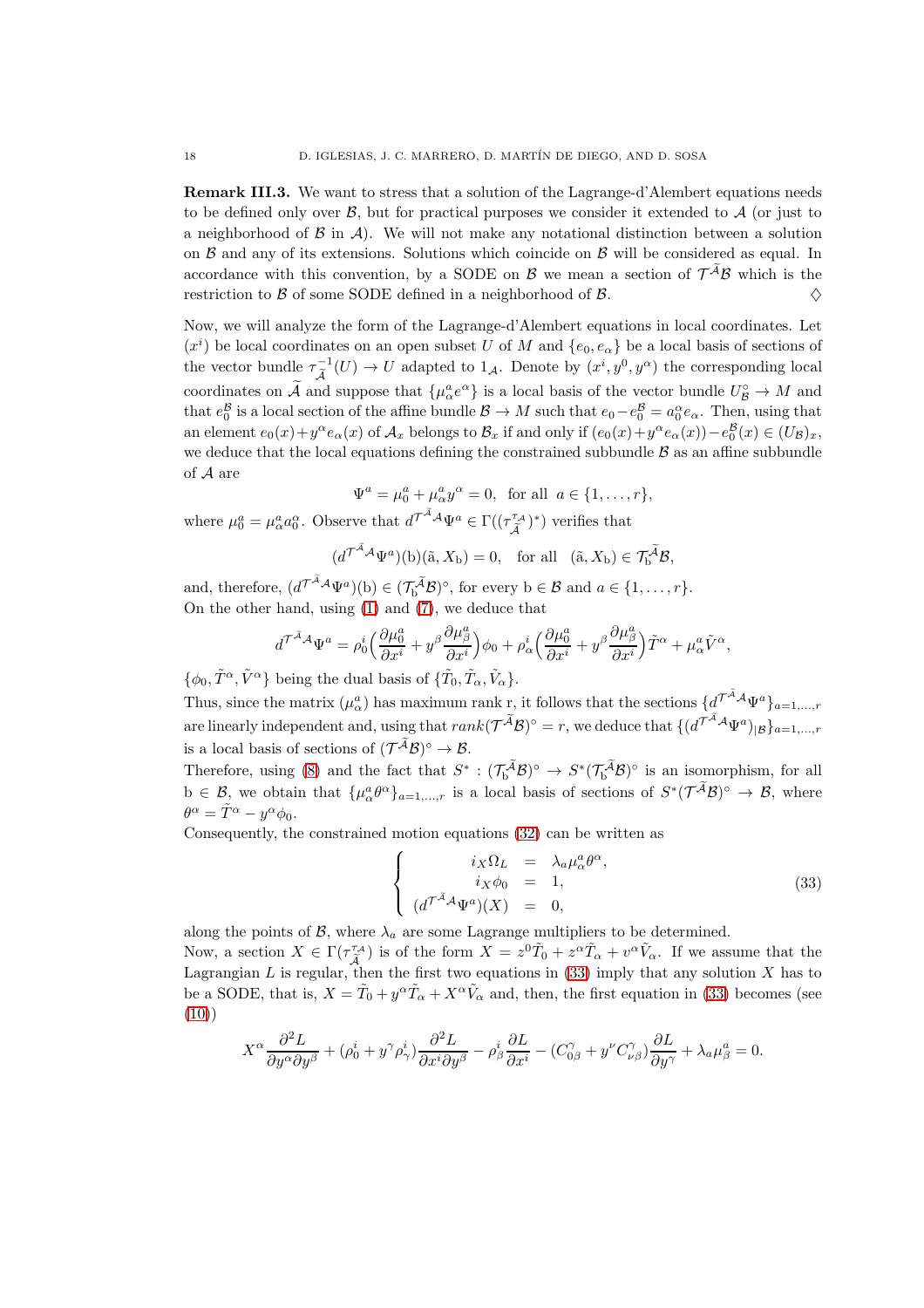Thus, if  $R_L$  is the Euler-Lagrange section associated with  $L, X = R_L - W^{\alpha\beta} \lambda_a \mu_\beta^a \tilde{V}_\alpha$  and then, the third equation in [\(33\)](#page-17-0) implies that

$$
(d^{\mathcal{T}^{\tilde{\mathcal{A}}}\mathcal{A}}\Psi^{a})(R_{L})+\lambda_{b}(d^{\mathcal{T}^{\tilde{\mathcal{A}}}\mathcal{A}}\Psi^{a})(-W^{\alpha\beta}\mu_{\beta}^{b}\tilde{V}_{\alpha})=0, \text{ for all } a\in\{1,\ldots,r\}.
$$

As a consequence, we get that there exists a unique solution of the Lagrange-d'Alembert equations if and only if the matrix

<span id="page-18-1"></span>
$$
\mathcal{C}^{ab}(\mathbf{b}) = (-W^{\alpha\beta} \mu^b_\beta \mu^a_\alpha)(\mathbf{b})\tag{34}
$$

is regular, for all  $b \in \mathcal{B}$ .

From [\(33\)](#page-17-0), we deduce that the differential equations for the integral curves of the vector field  $\rho \frac{\tau_B}{\tilde{\lambda}}$  $\frac{\tau_B}{\tilde{A}}(X)$  are the Lagrange-d'Alembert differential equations, which read

<span id="page-18-2"></span>
$$
\begin{cases}\n\frac{dx^{i}}{dt} = \rho_{0}^{i} + \rho_{\alpha}^{i} y^{\alpha}, \\
\frac{d}{dt} \left(\frac{\partial L}{\partial y^{\alpha}}\right) - \rho_{\alpha}^{i} \frac{\partial L}{\partial x^{i}} + (C_{\alpha 0}^{\gamma} + C_{\alpha \beta}^{\gamma} y^{\beta}) \frac{\partial L}{\partial y^{\gamma}} = -\lambda_{a} \mu_{\alpha}^{a}, \\
\mu_{0}^{a} + \mu_{\alpha}^{a} y^{\alpha} = 0,\n\end{cases}
$$
\n(35)

with  $i \in \{1, ..., m\}, \alpha \in \{1, ..., n\}$  and  $a \in \{1, ..., r\}.$ 

Remark III.4. In the above discussion, we obtained a complete set of differential equations that determine the dynamics. Now, we will analyze the form of the Lagrange-d'Alembert equations in terms of adapted coordinates to  $\mathcal{B}$ . Consider local coordinates  $(x<sup>i</sup>)$  on a open set U of M and the local basis  $\{\phi_A\}_{A=1,\dots,n-r}$  of sections of U<sub>B</sub>. Complete it to a local basis of sections  $\{e_0, \phi_A, \phi_a\}$  of the vector bundle  $\tau_{\widetilde{A}}^{-1}$  $\overline{\mathcal{A}}^{-1}(U) \to U$  adapted to  $1_{\mathcal{A}}$ . Then, in coordinates  $(x^{i}, y^{0}, y^{A}, y^{a})$  adapted to this basis, the equations defining the constrained subbundle  $\mathcal{B}$  as an affine subbundle of  $A$  (respectively, as an affine subbundle of  $\tilde{A}$ ) are  $y^a = 0$  (respectively,  $y^0 = 1$ and  $y^a = 0$ ). Thus, the Lagrange-d'Alembert differential equations read as

$$
\begin{cases}\n\frac{dx^i}{dt} = \rho_0^i + \rho_A^i y^A, \\
\frac{d}{dt}(\frac{\partial L}{\partial y^A}) - \rho_A^i \frac{\partial L}{\partial x^i} + (C_{A0}^{\gamma} + C_{AB}^{\gamma} y^B) \frac{\partial L}{\partial y^{\gamma}} = 0, \\
y^a = 0.\n\end{cases}
$$

### IV. Solution of Lagrange-d'Alembert equations

<span id="page-18-0"></span>In this section, we will perform a precise global analysis of the existence and uniqueness of the solution of Lagrange-d'Alembert equations. In what follows, we will assume that the Lagrangian  $L$  is regular at least in a neighborhood of  $\beta$ .

**Definition IV.1.** A constrained Lagrangian system  $(L, \mathcal{B})$  is said to be **regular** if the Lagranged'Alembert equations have a unique solution.

 $\diamondsuit$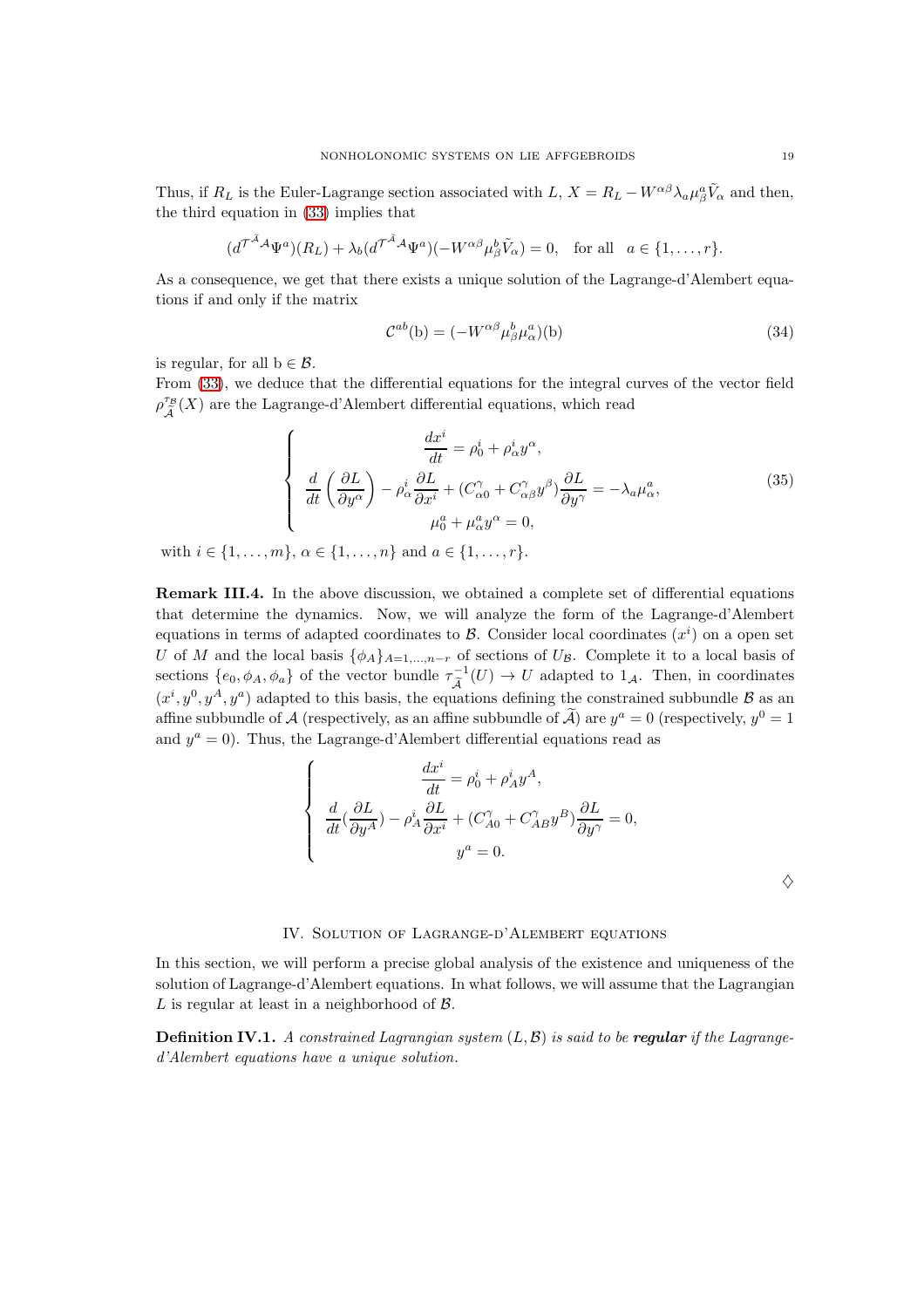In order to characterize geometrically these nonholonomic systems which are regular, we define the vector subbundle  $F \subset \mathcal{T}^{\mathcal{A}}\mathcal{A}_{|\mathcal{B}} \to \mathcal{B}$  whose fibre at point  $b \in \mathcal{B}$  is  $F_b = b_L^{-1}(S^*(\mathcal{T}_b^{\mathcal{A}}\mathcal{B})^{\circ}),$ where  $\flat_L : \mathcal{T}^A \mathcal{A} \to (\mathcal{T}^A \mathcal{A})^*$  is the vector bundle isomorphism defined by

<span id="page-19-3"></span>
$$
\flat_L(X) = i_X \Omega_L + \phi_0(X)\phi_0, \quad \text{for all} \quad X \in \mathcal{T}^{\mathcal{A}}\mathcal{A}.
$$
 (36)

More explicitly,

$$
F_{\mathbf{b}} = \{ X \in \mathcal{T}_{\mathbf{b}}^{\widetilde{\mathcal{A}}}\mathcal{A}/exists \; \chi_a \; s.t. \; \mathfrak{b}_L(X) = \chi_a \mu_a^a \theta^\alpha \vert_{\mathbf{b}} \}.
$$

From the definition, it is clear that the rank of F is  $rank(F) = rank(\mathcal{T}^{\mathcal{A}}\mathcal{B})^{\circ} = rank(\mathcal{T}^{\mathcal{A}}\mathcal{A})$  –  $rank(\mathcal{T}^{\tilde{\mathcal{A}}}\mathcal{B})=rank(\mathcal{B}^{\circ})=r.$  If we consider the sections  $Z_a \in \Gamma(\tau_{\tilde{\mathcal{A}}}^{\tau_{\mathcal{A}}}$  $(\tilde{\mathcal{A}})$  such that  $\flat_L(Z_a) = \mu^a_\alpha \theta^\alpha,$ with  $a \in \{1, \ldots, r\}$ , then  $\{Z_a\}$  is a local basis of sections of F. Moreover, if  $R_L$  is the Euler-Lagrange section associated with  $L$ , we have that

$$
(i_{Z_a}\Omega_L)(R_L) + \phi_0(Z_a)\phi_0(R_L) = \mu_\alpha^a\theta^\alpha(R_L) = 0
$$

which implies that  $\phi_0(Z_a) = 0$ . Therefore,  $Z_a$  is completely characterized by the conditions

$$
i_{Z_a}\Omega_L = \mu_\alpha^a \theta^\alpha
$$
 and  $i_{Z_a}\phi_0 = 0$ .

In addition, using these two conditions, we conclude that the local expression of  $Z_a$  is the following

<span id="page-19-0"></span>
$$
Z_a = -W^{\alpha\beta} \mu_\beta^a \tilde{V}_\alpha,\tag{37}
$$

where  $(W^{\alpha\beta})$  is the inverse matrix of  $(W_{\alpha\beta})$ . Thus, the matrix defined in [\(34\)](#page-18-1) is just  $\mathcal{C}^{ab}$  =  $(d^{\mathcal{T}^A A} \Psi^a)(Z_b) = -W^{\alpha\beta} \mu^a_\beta \mu^b_\alpha$  and we will denote it by  $\mathcal{C} = (\mathcal{C}^{ab})$ .

A second important geometric object is the vector subbundle  $G \subset \mathcal{T}^{\widetilde{\mathcal{A}}}\mathcal{A}_{|\mathcal{B}} \to \mathcal{B}$  whose annihilator at a point  $b \in \mathcal{B}$  is  $S^*(\mathcal{T}^{\mathcal{A}}_b\mathcal{B})^{\circ}$ . We can consider the subbundle  $G^{\perp} \subset \mathcal{T}^{\mathcal{A}}\mathcal{A}_{|\mathcal{B}} \to \mathcal{B}$ , the orthogonal to G with respect to the cosymplectic structure  $(\Omega_L, \phi_0)$ , which is given by

$$
G_{\mathbf{b}}^{\perp} = \{ X \in \mathcal{T}_{\mathbf{b}}^{\mathcal{A}} \mathcal{A} / (i_{X} \Omega_{L} + \phi_{0}(X)\phi_{0})_{|G_{\mathbf{b}}} \equiv 0 \}, \text{ for } \mathbf{b} \in \mathcal{B}.
$$

Note that  $G_{\rm b}^{\perp} = \overline{b}_L^{-1}(G_{\rm b}^{\circ}) = F_{\rm b}$ , for all  ${\rm b} \in \mathcal{B}$ . Moreover, we obtain

<span id="page-19-2"></span>**Proposition IV.2.**  $G_b$  is coisotropic in  $(\mathcal{T}_b^{\mathcal{A}}\mathcal{A}, \Omega_L(b), \phi_0(b))$ , for all  $b \in \mathcal{B}$ . In other words,  $G_{\mathrm{b}}^{\perp} \subseteq G_{\mathrm{b}}$ , for  $\mathrm{b} \in \mathcal{B}$ .

*Proof.* In fact, using [\(37\)](#page-19-0) and since F (respectively,  $G^{\circ}$ ) is locally generated by  $\{Z_a\}_{a=1,\dots,r}$ (respectively,  $\{S^*(d^{\mathcal{T}^A\mathcal{A}}\Psi^a)\}_{a=1,\dots,r}$ ), we deduce that

$$
G_{\mathbf{b}}^{\perp} = F_{\mathbf{b}} \subset G_{\mathbf{b}}, \text{ for all } \mathbf{b} \in \mathcal{B}.
$$

 $\Box$ 

Now, we introduce the section  $\Lambda_L$  of the vector bundle  $\wedge^2(\mathcal{T}^{\mathcal{A}}\mathcal{A})\to\mathcal{A}$  defined by

<span id="page-19-1"></span>
$$
\Lambda_L(\alpha,\beta) = \Omega_L(\flat_L^{-1}(\alpha),\flat_L^{-1}(\beta)),\tag{38}
$$

for  $\alpha, \beta \in (\mathcal{T}^{\mathcal{A}}\mathcal{A})^*$ .  $\Lambda_L$  is the (algebraic) Poisson structure (on the vector bundle  $\mathcal{T}^{\mathcal{A}}\mathcal{A} \to \mathcal{A}$ ) associated with the cosymplectic structure  $(\Omega_L, \phi_0)$ . We will denote by  $\sharp_{\Lambda_L} : (\mathcal{T}^{\mathcal{A}}\mathcal{A})^* \to \mathcal{T}^{\mathcal{A}}\mathcal{A}$ the vector bundle morphism given by

$$
\sharp_{\Lambda_L}(\alpha) = i_{\alpha} \Lambda_L, \text{ for } \alpha \in (\mathcal{T}^{\mathcal{A}}\mathcal{A})^*.
$$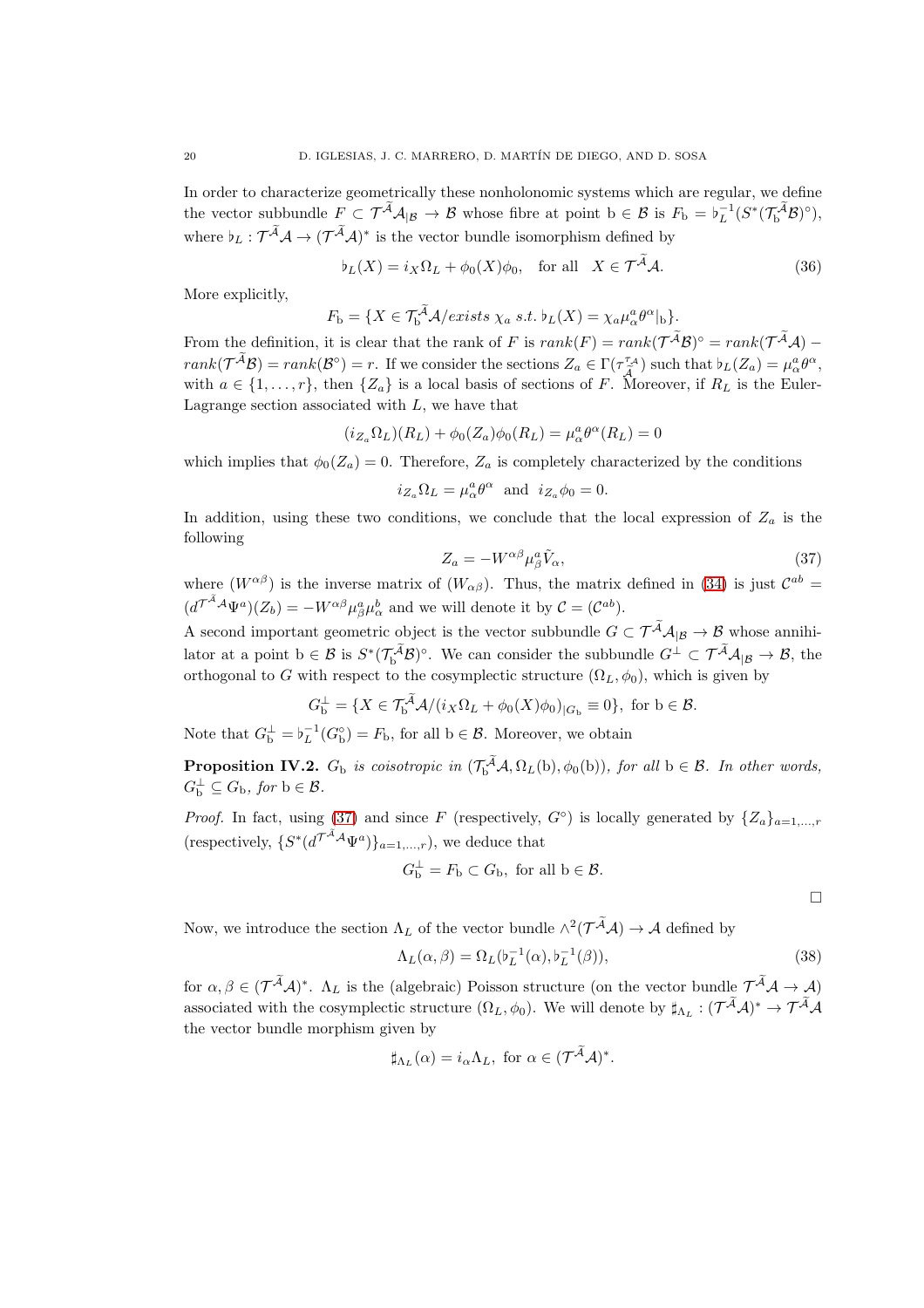Note that

$$
\phi_0(\sharp_{\Lambda_L}(\alpha)) = \Omega_L(b_L^{-1}(\alpha), R_L) = 0.
$$

On the other hand, it is clear that

$$
\alpha = b_L(b_L^{-1}(\alpha)) = i_{b_L^{-1}(\alpha)}\Omega_L + \phi_0(b_L^{-1}(\alpha))\phi_0
$$

and, thus

<span id="page-20-0"></span>
$$
\alpha(R_L) = \phi_0(\flat_L^{-1}(\alpha)).\tag{39}
$$

Moreover, from [\(38\)](#page-19-1), we have that

$$
\beta(\sharp_{\Lambda_L}(\alpha)) = -(i_{\flat_L^{-1}(\beta)}\Omega_L)(\flat_L^{-1}(\alpha)) = -\beta(\flat_L^{-1}(\alpha)) + \phi_0(\flat_L^{-1}(\beta))\phi_0(\flat_L^{-1}(\alpha))
$$

which implies that (see [\(39\)](#page-20-0))

$$
\beta(\sharp_{\Lambda_L}(\alpha)) = \beta(-\flat_L^{-1}(\alpha) + \alpha(R_L)R_L).
$$

Therefore, we have proved that

<span id="page-20-1"></span>
$$
\sharp_{\Lambda_L}(\alpha) = -b_L^{-1}(\alpha) + \alpha(R_L)R_L, \text{ for } \alpha \in (\mathcal{T}^{\widetilde{\mathcal{A}}}\mathcal{A})^*.
$$
 (40)

Next, we consider the vector subbundle  $G^{\perp,\Lambda_L} \subset \mathcal{T}^{\widetilde{\mathcal{A}}}\mathcal{A}_{|\mathcal{B}} \to \mathcal{B}$ , the orthogonal to G with respect to the Poisson structure  $(\Lambda_L)_{|B}$ , which is given by

$$
G_{\mathbf{b}}^{\perp,\Lambda_L} = \sharp_{\Lambda_L}(G_{\mathbf{b}}^{\circ}), \text{ for } \mathbf{b} \in \mathcal{B}.
$$

From [\(40\)](#page-20-1) and since  $S^*(d^{\mathcal{T}^A\mathcal{A}}\Psi^a)(R_L) = 0$ , we deduce that

$$
\sharp_{\Lambda_L}(S^*(d^{\mathcal{T}^{\widetilde{\mathcal{A}}}\mathcal{A}}\Psi^a)|_{\mathcal{B}})=-Z_a.
$$

Consequently, we obtain that

$$
G_{\mathbf{b}}^{\perp,\Lambda_L} = G_{\mathbf{b}}^{\perp} = F_{\mathbf{b}}, \text{ for } \mathbf{b} \in \mathcal{B}.
$$

Now, we will consider the vector subbundle  $H \subset \mathcal{T}^{\widetilde{\mathcal{A}}}\mathcal{A}_{|\mathcal{B}} \to \mathcal{B}$  whose fibre at point  $b \in \mathcal{B}$  is  $H_{\rm b} = \mathcal{T}_{\rm b}^{\mathcal{A}} \mathcal{B} \cap G_{\rm b}$ . We will denote, as above, by  $H^{\perp}$  the orthogonal to H with respect to the cosymplectic structure  $(\Omega_L, \phi_0)$  and by  $H^{\perp,\Lambda_L}$  the orthogonal to H with respect to the Poisson structure  $\Lambda_L$ .

Using [\(8\)](#page-7-1) and [\(10\)](#page-8-1), we have that  $i_S\Omega_L = 0$ , that is,

$$
\Omega_L(SX,Y)+\Omega_L(X,SY)=0,\quad \text{for all}\quad X,Y\in\Gamma(\tau^{\tau_{\mathcal{A}}}_{\widetilde{\mathcal{A}}}),
$$

or, equivalently,

<span id="page-20-2"></span>
$$
i_{SX}\Omega_L = -S^*(i_X\Omega_L), \text{ for all } X \in \Gamma(\tau_{\widetilde{\mathcal{A}}}^{\tau_{\mathcal{A}}}).
$$
\n(41)

Next, denote by grad  $\Psi^a$  the gradient section corresponding to the function  $\Psi^a$  with respect to the cosymplectic structure  $(\Omega_L, \phi_0)$ , that is,  $grad \Psi^a = \phi_L^{-1} (d^{\mathcal{T}^{\mathcal{A}}} A \Psi^a)$ . Then, using [\(41\)](#page-20-2) and the fact that  $S^*\phi_0 = 0$ , we have that  $i_{(S\ grad\ \Psi^a)_|B} \Omega_L = -i_{Z_a} \Omega_L$  and  $\phi_0(S\ grad\ \Psi^a) = \phi_0(Z_a) = 0$ which implies that

<span id="page-20-3"></span>
$$
(S\,grad\,\Psi^a)_{|\mathcal{B}} = -Z_a, \text{ for all } a \in \{1, \dots, r\}. \tag{42}
$$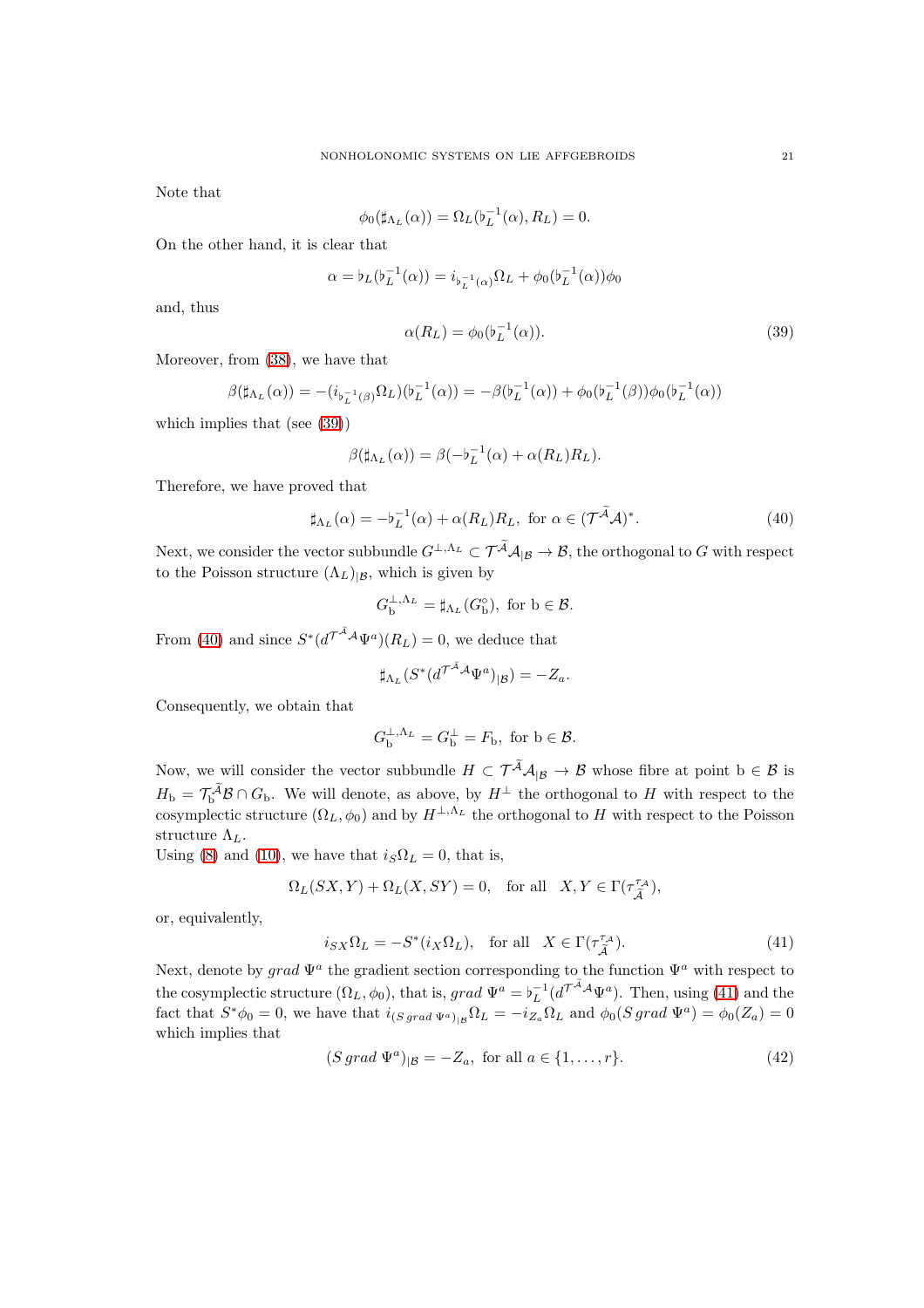Since the sections  $\{d^{\mathcal{T}^{\mathcal{A}}\mathcal{A}}\Psi^{a}\}\$ are linearly independent, it follows that the sections  $\{grad \Psi^{a}\}\$ also are linearly independent. Thus, using [\(42\)](#page-20-3), we conclude that the sections  $\{(grad \Psi^a)_{|\mathcal{B}}, Z_a\}$ are linearly independent. On the other hand,

<span id="page-21-0"></span>
$$
H^{\circ} = (\mathcal{T}^{\widetilde{\mathcal{A}}}\mathcal{B})^{\circ} + G^{\circ} \tag{43}
$$

and, therefore, the space of sections of  $H^{\perp}$  is locally generated by  $\{(grad \Psi^a)_{|\mathcal{B}}, Z_a\}$ . This implies that  $\{(\text{grad }\Psi^a)_{|\mathcal{B}}, Z_a\}$  is a local basis of sections of  $H^{\perp}$  and  $\text{rank}(H^{\perp}) = \text{corank}(H)$ 2r.

Now, using [\(43\)](#page-21-0), we deduce that

$$
H^{\perp,\Lambda_L} = (\mathcal{T}^{\widetilde{\mathcal{A}}}\mathcal{B})^{\perp,\Lambda_L} + F.
$$

On the other hand, we introduce the Hamiltonian section  $X_{\Psi^a}^{\Lambda_L}$  associated with the function  $\Psi^a$ with respect to  $\Lambda_L$  which is defined by

<span id="page-21-3"></span>
$$
X_{\Psi^a}^{\Lambda_L} = -\sharp_{\Lambda_L}(d^{\mathcal{T}^A \mathcal{A}} \Psi^a), \text{ for } a \in \{1, \dots, r\}.
$$
 (44)

From [\(40\)](#page-20-1), we have that

<span id="page-21-1"></span>
$$
\flat_L(X_{\Psi^a}^{\Lambda_L}) = d^{\mathcal{T}^{\tilde{\mathcal{A}}}\mathcal{A}}\Psi^a - (d^{\mathcal{T}^{\tilde{\mathcal{A}}}\mathcal{A}}\Psi^a)(R_L)\phi_0.
$$
\n(45)

Thus, using that the sections  $\{d^{\mathcal{T}^A\mathcal{A}}\Psi^a,\phi_0\}$  are independent, it follows that the sections  $\{X_{\Psi^a}^{\Lambda_L}\}$ are also independent. Moreover, from [\(45\)](#page-21-1), we obtain that

$$
X_{\Psi^a}^{\Lambda_L} = grad \, \Psi^a - (d^{\mathcal{T}^A \mathcal{A}} \Psi^a)(R_L) R_L
$$

which implies that

$$
S X_{\Psi^a}^{\Lambda_L} = -Z_a, \text{ for } a \in \{1, \ldots, r\}.
$$

Therefore,  $\{X_{\Psi^a}^{\Lambda_L}, Z_a\}$  is a local basis of sections of  $H^{\perp,\Lambda_L}$  and  $rank(H^{\perp,\Lambda_L}) = corank(H) = 2r$ . The relation among these objects is described by the next result.

<span id="page-21-2"></span>Theorem IV.3. The following properties are equivalent:

- (1) The constrained Lagrangian system  $(L, \mathcal{B})$  is regular,
- (2) the matrices  $\mathcal{C} = (\mathcal{C}^{ab})$  are non-singular,
- (3)  $\mathcal{T}_{\mathbf{b}}^{\mathcal{A}} \mathcal{B} \cap F_{\mathbf{b}} = \{0\}, \text{ for all } \mathbf{b} \in \mathcal{B},$
- (4)  $H_{\text{b}} \cap H_{\text{b}}^{\perp} = \{0\}$ , for all  $\text{b} \in \mathcal{B}$ ,
- (5)  $H_{\text{b}} \cap H_{\text{b}}^{\perp,\Lambda_L} = \{0\}, \text{ for all } \text{b} \in \mathcal{B}.$

*Proof.*  $[(1) \Leftrightarrow (2)]$  This result was proved in Section [III.](#page-15-0)

 $[(2) \Leftrightarrow (3)] \Rightarrow$  Suppose that C is non-singular and let be  $X \in \mathcal{T}_{\mathrm{b}}^{\mathcal{A}} \mathcal{B} \cap F_{\mathrm{b}}$ . Thus,  $X =$  $\sum_{a=1}^r \lambda_a Z_a(b)$  and  $(d^{\mathcal{T}^A A} \Psi^a)(b)(X) = 0$ , for all  $a \in \{1, \ldots, r\}$ , which implies that

$$
\sum_{c=1}^r \lambda_c (d^{\mathcal{T}^{\tilde{\mathcal{A}}}\mathcal{A}} \Psi^a)(b) (Z_c(b)) = \sum_{c=1}^r \lambda_c \mathcal{C}^{ac} = 0.
$$

Therefore, we deduce that  $\lambda_c = 0$ , for all c, and consequently  $X = 0$ .

 $(\Leftarrow)$  Conversely, take an arbitrary linear combination of columns of C at some point b such that

$$
\sum_{c=1}^r \lambda_c \mathcal{C}^{ac}(\mathbf{b}) = 0, \text{ for all } a \in \{1, \dots, r\}.
$$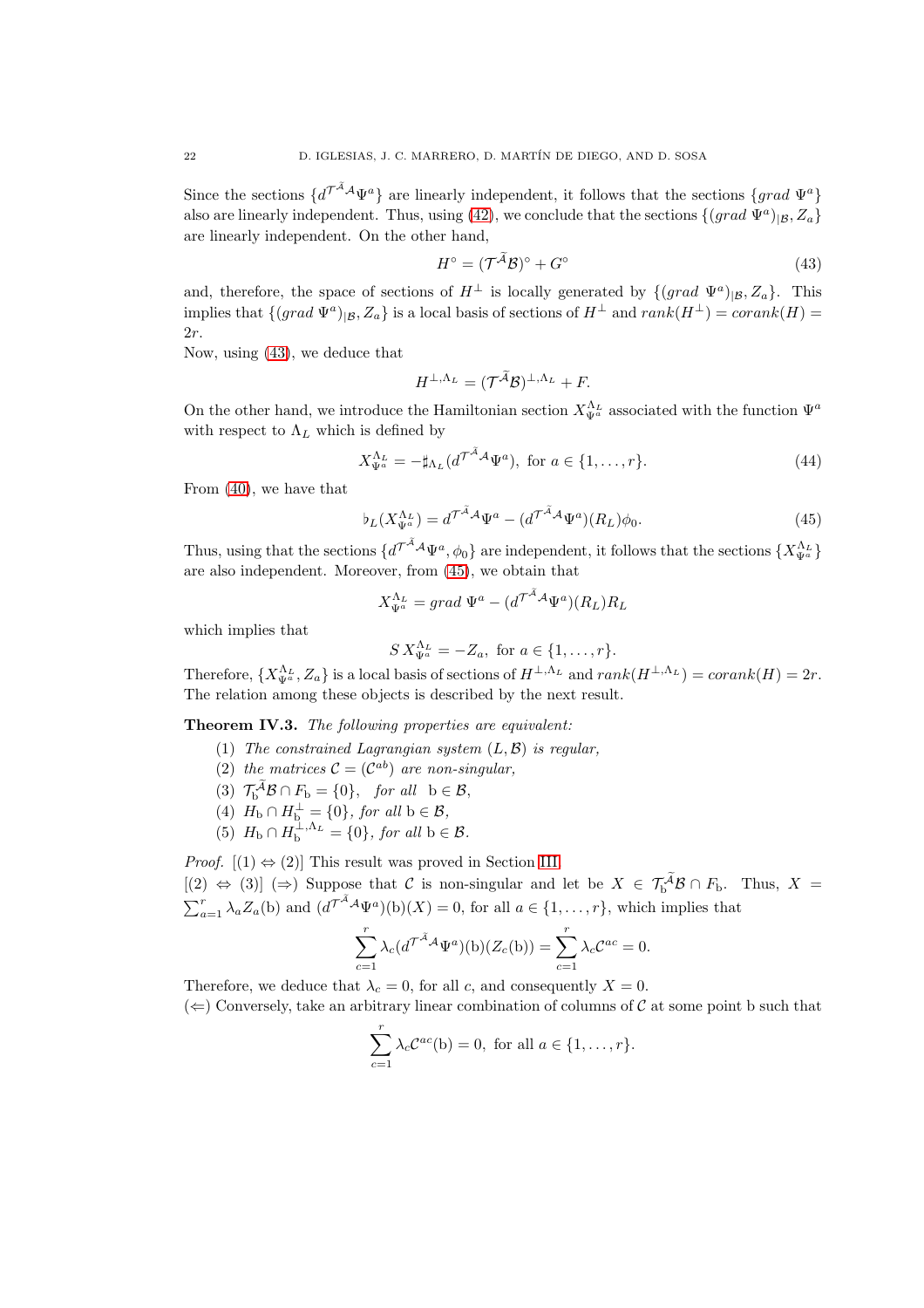Thus,  $\sum_{c=1}^{r} \lambda_c Z_c(b) \in \mathcal{T}_{b}^{\widetilde{\mathcal{A}}} \mathcal{B}$  which implies that  $\sum_{c=1}^{r} \lambda_c Z_c(b) = 0$ , and hence  $\lambda_c = 0$ , for all  $c \in \{1, \ldots, r\}.$ 

 $[(3) \Leftrightarrow (4)] \Rightarrow$  Let  $b \in \mathcal{B}$ , then we have that  $\mathcal{T}_{b}^{\mathcal{A}} \mathcal{B} \cap F_{b} = \mathcal{T}_{b}^{\mathcal{A}} \mathcal{B} \cap G_{b}^{\perp} = \{0\}$  and  $\mathcal{T}_{b}^{\mathcal{A}} \mathcal{A} =$  $\mathcal{T}_{b}^{\mathcal{A}}\mathcal{B} \oplus G_{b}^{\perp}$  (note that  $\dim \mathcal{T}_{b}^{\mathcal{A}}\mathcal{B} + \dim G_{b}^{\perp} = \dim \mathcal{T}_{b}^{\mathcal{A}}\mathcal{A}$ ). Hence, from Proposition [IV.2,](#page-19-2) we obtain that

$$
G_{\rm b} = (\mathcal{T}_{\rm b}^{\mathcal{A}} \mathcal{B} \cap G_{\rm b}) \oplus G_{\rm b}^{\perp} = H_{\rm b} \oplus G_{\rm b}^{\perp}.
$$

If  $X \in H_{\rm b} \cap H_{\rm b}^{\perp}$  then, from the above decomposition, we also have that  $X \in G_{\rm b}^{\perp}$  and, thus,  $X = 0$ .

( $\Leftarrow$ ) Conversely, let  $b \in \mathcal{B}$  and take an element  $X \in \mathcal{T}_{b}^{\mathcal{A}} \mathcal{B} \cap F_{b} = \mathcal{T}_{b}^{\mathcal{A}} \mathcal{B} \cap G_{b}^{\perp} \subset \mathcal{T}_{b}^{\mathcal{A}} \mathcal{B} \cap G_{b} = H_{b}$ . Since,  $\Omega_L(b)(X,Y) = 0$  and  $\phi_0(b)(X) = 0$ , for all  $Y \in H_b$ , we conclude that  $X \in H_b^{\perp}$  and, therefore,  $X = 0$ .

 $[(4) \Leftrightarrow (5)] \rightarrow (5)$  Let  $b \in \mathcal{B}$ , then we have that  $H_b \cap H_b^{\perp} = \{0\}$  and, as a consequence, the restriction  $(\Omega_L^{H_b}, \phi_0^{H_b})$  to  $H_b$  of the cosymplectic structure  $(\Omega_L, \phi_0)$  is a cosymplectic structure on  $H<sub>b</sub>$ . In other words, the map

$$
\flat_L^{H_{\rm b}}: H_{\rm b} \to H_{\rm b}^*, \ \ X \in H_{\rm b} \mapsto (i_X \Omega_L({\rm b}) + \phi_0({\rm b})(X)\phi_0({\rm b}))_{|H_{\rm b}} \in H_{\rm b}^*,
$$

is a linear isomorphism. Thus, we can consider the Reeb vector  $R^H($ b) of the cosymplectic vector space  $(H_b, \Omega_L^{H_b}, \phi_0^{H_b})$  which is characterized by the following conditions

<span id="page-22-0"></span>
$$
i_{R^H(b)}\Omega_L^{H_b} = 0 \text{ and } i_{R^H(b)}\phi_0^{H_b} = 1.
$$
 (46)

Now, we will prove that  $H_{\text{b}} \cap \sharp_{\Lambda_L}(H_{\text{b}}^{\circ}) = \{0\}.$ 

Suppose that  $\alpha \in H_{\mathbf{b}}^{\circ}$  and  $\sharp_{\Lambda_L}(\alpha) \in H_{\mathbf{b}}$ . Then, using [\(40\)](#page-20-1) and the fact that  $\phi_0(\mathbf{b})(\sharp_{\Lambda_L}(\alpha)) = 0$ , we deduce that

<span id="page-22-1"></span>
$$
i_{\sharp_{\Lambda_L}(\alpha)}\Omega_L(b) = -\alpha + \alpha(R_L(b))\phi_0(b). \tag{47}
$$

Therefore, from [\(46\)](#page-22-0) and since  $\alpha \in H_{\rm b}^{\circ}$  and  $\sharp_{\Lambda_L}(\alpha) \in H_{\rm b}$ , we have that

$$
0 = (i_{\sharp_{\Lambda_L}(\alpha)} \Omega_L(b))(R^H(b)) = \alpha(R_L(b))
$$

which implies that (see [\(47\)](#page-22-1))

$$
\flat_L^{H_{\rm b}}(\sharp_{\Lambda_L}(\alpha))=0.
$$

Consequently,  $\sharp_{\Lambda_L}(\alpha) = 0$ .

(←) Let  $b \in \mathcal{B}$  and take an element  $X \in H_{b} \cap H_{b}^{\perp}$ . Then

$$
(i_X \Omega_L(b) + \phi_0(b)(X)\phi_0(b))_{|H_b} = 0.
$$

Thus, using that  $X \in H_{\text{b}}$ , it follows that

$$
\phi_0(b)(X) = 0
$$
 and  $\alpha = i_X \Omega_L(b) \in H_b^{\circ}$ .

Therefore,  $\alpha(R_L(b)) = 0$  and  $\alpha = b_L(X)$ . This implies that (see [\(40\)](#page-20-1))

$$
X = -\sharp_{\Lambda_L}(\alpha) \in \sharp_{\Lambda_L}(H_{\mathrm{b}}^{\circ}) = H_{\mathrm{b}}^{\perp, \Lambda_L}.
$$

Consequently,  $X = 0$ .

Proposition IV.4. Conditions (3), (4) and (5) in Theorem [IV.3](#page-21-2) are equivalent, respectively,  $to$ 

 $\Box$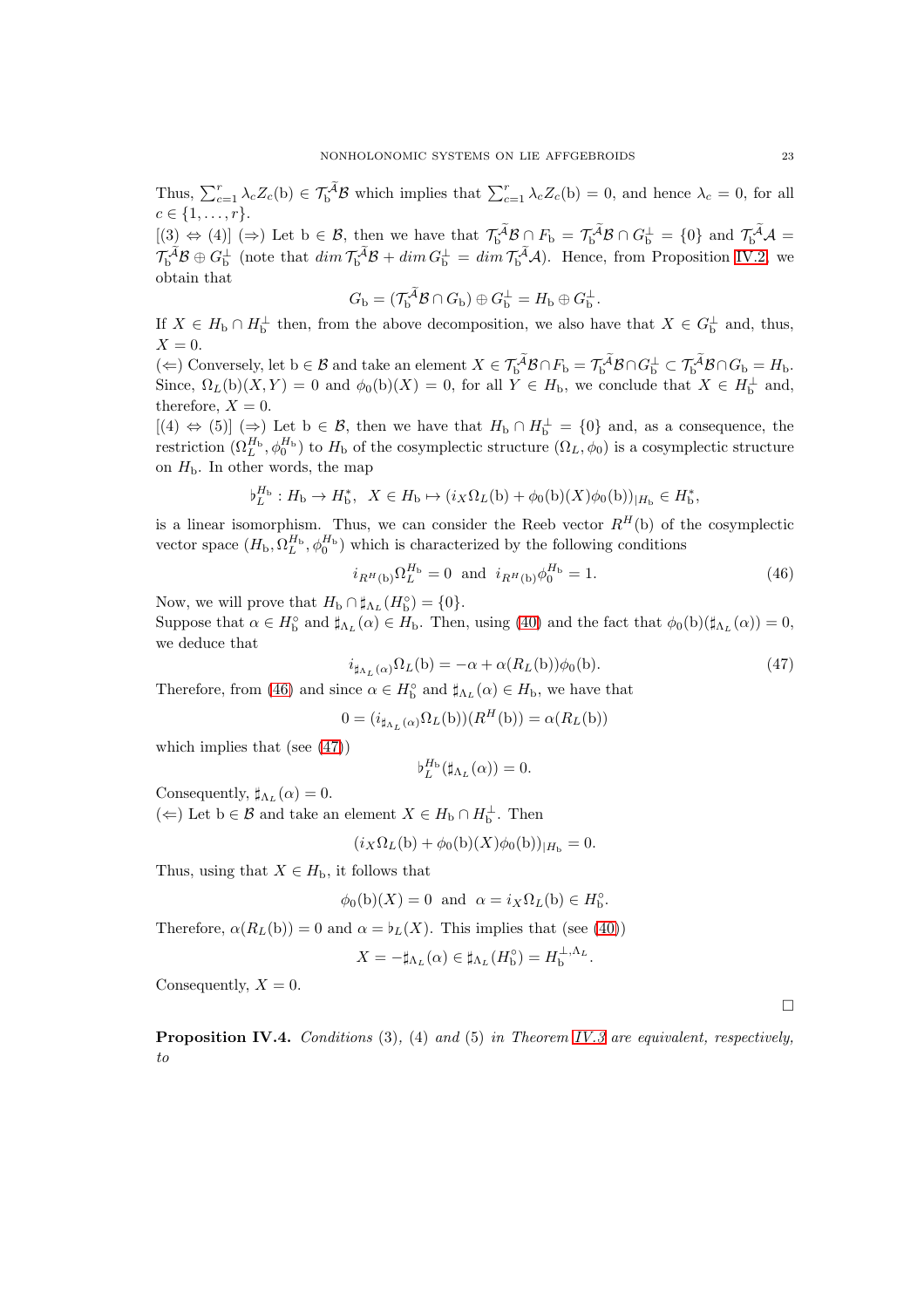(3')  $\mathcal{T}^{\mathcal{A}}\mathcal{A}_{|\mathcal{B}} = \mathcal{T}^{\mathcal{A}}\mathcal{B} \oplus F$ , (4')  $\mathcal{T}^{\mathcal{A}}\mathcal{A}_{|\mathcal{B}} = H \oplus H^{\perp},$ (5')  $\mathcal{T}^{\mathcal{A}}\mathcal{A}_{|\mathcal{B}} = H \oplus H^{\perp,\Lambda_L}.$ 

*Proof.* The equivalence of  $(3)$  and  $(3')$  follows by computing the dimension of the corresponding spaces. The ranks of  $\mathcal{T}^{\mathcal{A}}\mathcal{A}, \mathcal{T}^{\mathcal{A}}\mathcal{B}$  and F are

$$
rank(\mathcal{T}^{\tilde{\mathcal{A}}}\mathcal{A}) = 2 rank(\mathcal{A}) + 1,
$$
  
\n
$$
rank(\mathcal{T}^{\tilde{\mathcal{A}}}\mathcal{B}) = rank(\mathcal{A}) + rank(\mathcal{B}) + 1,
$$
  
\n
$$
rank(F) = rank(\mathcal{B}^{\circ}) = rank(\mathcal{A}) - rank(\mathcal{B}).
$$

Thus,  $rank(\mathcal{T}^{\mathcal{A}}\mathcal{A}) = rank(\mathcal{T}^{\mathcal{A}}\mathcal{B}) + rank(F)$ , and the result follows. The equivalence between (4) and (4') is obvious, since we are assuming that the free Lagrangian is regular, i.e.,  $(\Omega_L, \phi_0)$ is a cosymplectic structure on  $\mathcal{T}^{\mathcal{A}}\mathcal{A}$ . Finally, the equivalence of (5) and (5') is also obvious because we have that  $rank(H^{\perp,\Lambda_L}) = corank(H)$ .

 $\Box$ 

<span id="page-23-0"></span>IV.1. Projectors. Now, we can express the constrained dynamical section in terms of the free dynamical section by projecting to the adequate space, either  $\mathcal{T}^{\mathcal{A}}\mathcal{B}$  or H, according to each of the above decompositions of  $\mathcal{T}^{\mathcal{A}}\mathcal{A}_{|\mathcal{B}}$ . Of course, both procedures give the same result.

IV.1.1. Projection to  $\mathcal{T}^{\mathcal{A}}\mathcal{B}$ . Assuming that the constrained Lagrangian system is regular, we have a direct sum decomposition

$$
\mathcal{T}_{\mathbf{b}}^{\widetilde{\mathcal{A}}}\mathcal{A}=\mathcal{T}_{\mathbf{b}}^{\widetilde{\mathcal{A}}}\mathcal{B}\oplus F_{\mathbf{b}},\quad\text{for all}\quad\mathbf{b}\in\mathcal{B},
$$

where we recall that the subbundle  $F \subset \mathcal{T}^{\mathcal{A}}\mathcal{A}$  is defined by  $F = \mathfrak{b}_L^{-1}(S^*(\mathcal{T}^{\mathcal{A}}\mathcal{B})^{\circ})$ . We will denote by  $P$  and  $Q$  the complementary projectors defined by this decomposition, that is,

$$
P_{\mathbf{b}}: \mathcal{T}_{\mathbf{b}}^{\widetilde{\mathcal{A}}} \mathcal{A} \to \mathcal{T}_{\mathbf{b}}^{\widetilde{\mathcal{A}}} \mathcal{B} \text{ and } Q_{\mathbf{b}}: \mathcal{T}_{\mathbf{b}}^{\widetilde{\mathcal{A}}} \mathcal{A} \to F_{\mathbf{b}}, \text{ for all } \mathbf{b} \in \mathcal{B}.
$$

**Theorem IV.5.** Let  $(L, \mathcal{B})$  be a regular constrained Lagrangian system and  $R_L$  be the solution of the free dynamics, i.e.,  $i_{R_L} \Omega_L = 0$  and  $i_{R_L} \phi_0 = 1$ . Then, the solution of the constrained dynamics is the SODE  $R_{nh}$  obtained by projection  $R_{nh} = P(R_{L|B})$ .

*Proof.* Indeed, if we write  $R_{nh}(b) = R_L(b) - Q_b(R_L(b))$ , for  $b \in \mathcal{B}$ , then we have

$$
i_{R_{nh}(b)}\Omega_L(b) = i_{R_L(b)}\Omega_L(b) - i_{Q_b(R_L(b))}\Omega_L(b) = -i_{Q_b(R_L(b))}\Omega_L(b)
$$

which is an element of  $S^*(\mathcal{T}_{b}^{\mathcal{A}}\mathcal{B})^{\circ}$ , because  $Q_{b}(R_L(b)) \in F_b$  and  $\phi_0(Q_b(R_L(b))) = 0$ . Moreover, using this last fact and since  $R_L$  is a SODE and  $S(Q(R_L)) = 0$ , we have that  $R_{nh}$  is also a SODE.

Let  $(x^{i})$  be local coordinates on an open subset U of M and  $\{e_{0}, e_{\alpha}\}\$ be a local basis of sections of the vector bundle  $\tau_{\tilde{I}}^{-1}$  $\overline{\mathcal{A}}^{-1}(U) \to U$  adapted to  $1_{\mathcal{A}}$ . Denote by  $(x^{i}, y^{0}, y^{\alpha})$  the corresponding local coordinates on  $\tilde{\mathcal{A}}$  and suppose that the equations defining the constrained subbundle  $\mathcal{B}$  as an affine subbundle of A are

$$
\Psi^{a} = \mu_{0}^{a} + \mu_{\alpha}^{a} y^{\alpha} = 0, \text{ for } a \in \{1, ..., r\}.
$$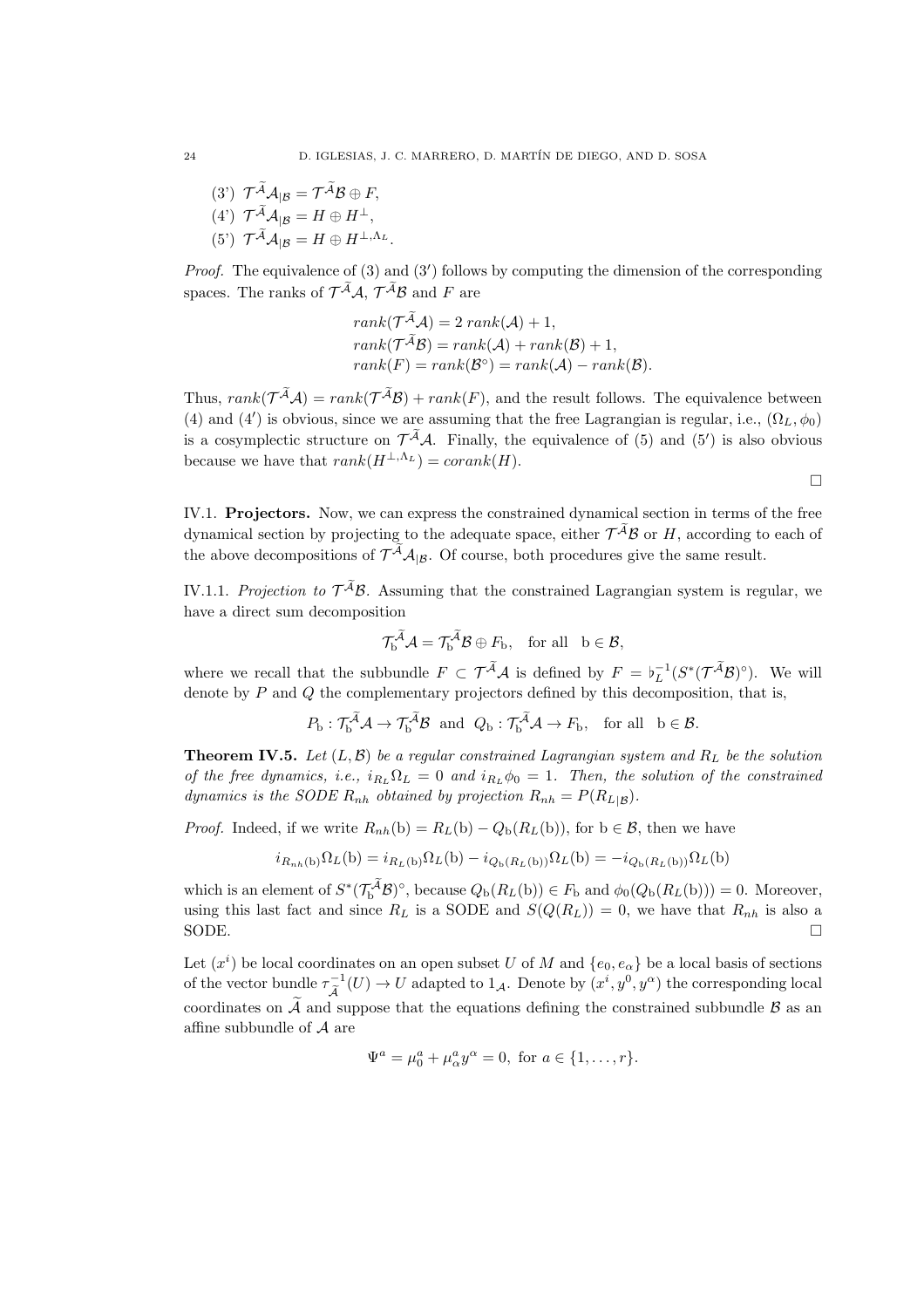Then, the local expression of the projector over  $\mathcal{T}^{\mathcal{A}}\mathcal{B}$  is

$$
P_{\mathbf{b}} = Id - \sum_{1 \leq a,c \leq r} \mathcal{C}_{ac}(\mathbf{b}) Z_c(\mathbf{b}) \otimes (d^{\mathcal{T}^{\widetilde{A}}\mathcal{A}} \Psi^a)(\mathbf{b}),
$$

for all  $b \in \mathcal{B}$ ,  $(\mathcal{C}_{ab})$  being the inverse matrix of  $(\mathcal{C}^{ab})$ . Hence, if the constrained Lagrangian system is regular, the solution of the constrained dynamics is

$$
R_{nh} = R_{L|\mathcal{B}} - \sum_{1 \leq a,c \leq r} C_{ac} \rho_{\widetilde{\mathcal{A}}}^{\tau_{\mathcal{A}}}(R_L) (\Psi^a) Z_{c|\mathcal{B}}.
$$

From the regularity of the local matrices  $\mathcal C$  we deduce that  $(P, Q)$  may be extended (in many ways) to an open neighborhood of B. Therefore,  $R_{nh}$  may also be extended to an open neighborhood of B. This fact will be used in the following proposition.

**Proposition IV.6.** Let  $(L, \mathcal{B})$  be a regular constrained Lagrangian system,  $\Theta_L$  be the Poincaré-Cartan 1-section and  $\mathcal{L}^{\mathcal{T}^{\mathcal{A}}\mathcal{A}}$  be the Lie derivate on  $\mathcal{T}^{\widetilde{\mathcal{A}}}\mathcal{A}$ .

i) If  $R_{nh}$  is the solution of the constrained dynamics

$$
\mathcal{L}_{R_{nh}}^{\mathcal{T}^{\tilde{\mathcal{A}}}\mathcal{A}}\Theta_L = d^{\mathcal{T}^{\tilde{\mathcal{A}}}\mathcal{A}}L - \mathcal{L}_{Q(R_L)}^{\mathcal{T}^{\tilde{\mathcal{A}}}\mathcal{A}}\Theta_L.
$$

ii) We have that

$$
(\mathcal{L}_{Q(R_L)}^{\mathcal{T}^{\widetilde{\mathcal{A}}}} \Theta_L)_{|\mathcal{B}} \in \Gamma(\tau_{S^*(\mathcal{T}^{\widetilde{\mathcal{A}}}\mathcal{B})^{\circ}}).
$$

*Proof.* (i) It follows since  $R_{nh} = P(R_L) = R_L - Q(R_L)$  and  $\mathcal{L}_{R_L}^{\mathcal{T}^A} A \Theta_L = d^{\mathcal{T}^A} A L$ . (*ii*) Since  $Q(R_L) = \sum_{a=1}^{r} \Lambda_a Z_a$ , with  $\Lambda_a = C_{ac} \rho_{\tilde{A}}^{\tau A}$  $\tilde{A}^{A}(R_L)(\Psi^c)$ , and using [\(10\)](#page-8-1) and [\(37\)](#page-19-0), we deduce that

$$
\mathcal{L}_{Q(R_L)}^{\mathcal{T}^{\tilde{A}}A}\Theta_L=i_{\sum\Lambda_aZ_a}d^{\mathcal{T}^{\tilde{A}}A}\Theta_L+d^{\mathcal{T}^{\tilde{A}}A}i_{\sum\Lambda_aZ_a}\Theta_L=-\sum_{a=1}^r\Lambda_a i_{Z_a}\Omega_L=-\Lambda_a\mu_{\alpha}^a\theta^{\alpha}.
$$

Thus,  $(\mathcal{L}_{Q(R_L)}^{\mathcal{T}^A\mathcal{A}} \Theta_L)|_{\mathcal{B}} \in \Gamma(\tau_{S^*(\mathcal{T}^{\widetilde{\mathcal{A}}}\mathcal{B})})$  $\circ$ ).

IV.1.2. Cosymplectic Projection to  $H$ . We have seen that the regularity condition for the constrained system  $(L, \mathcal{B})$  can be equivalently expressed by requiring that the subbundle H is a cosymplectic subbundle of  $(\mathcal{T}^{\mathcal{A}}, \Omega_L, \phi_0)$ . Thus, the restriction  $(\Omega_L^H, \phi_0^H)$  to H of the cosymplectic structure  $(\Omega_L, \phi_0)$  is a cosymplectic structure on H. Therefore, there exists a unique solution on  $H$  of the equations

<span id="page-24-0"></span>
$$
i_X \Omega_L^H = 0 \quad \text{and} \quad i_X \phi_0^H = 1. \tag{48}
$$

<span id="page-24-1"></span>**Proposition IV.7.** The solution of equations  $(48)$  is precisely the solution of the constrained  $dynamics R_{nh}$ .

*Proof.* Since  $R_{nh}$  is the solution of the constrained dynamics, then  $R_{nh}(b) \in \mathcal{T}_{b}^{\mathcal{A}}\mathcal{B}$ , for all  $b \in \mathcal{B}$ . Moreover, using that  $R_{nh}$  is a SODE, we obtain that  $R_{nh}(b) \in G_b$ . Then,  $R_{nh}(b) \in H_b$ and it is obvious that it verifies [\(48\)](#page-24-0). Note that  $i_{R_{nh}}\Omega_L(b) \in S^*(\mathcal{T}_{b}^{\mathcal{A}}\mathcal{B})^{\circ} = G_{b}^{\circ} \subseteq H_{b}^{\circ}$ , for all  $b \in \mathcal{B}$ .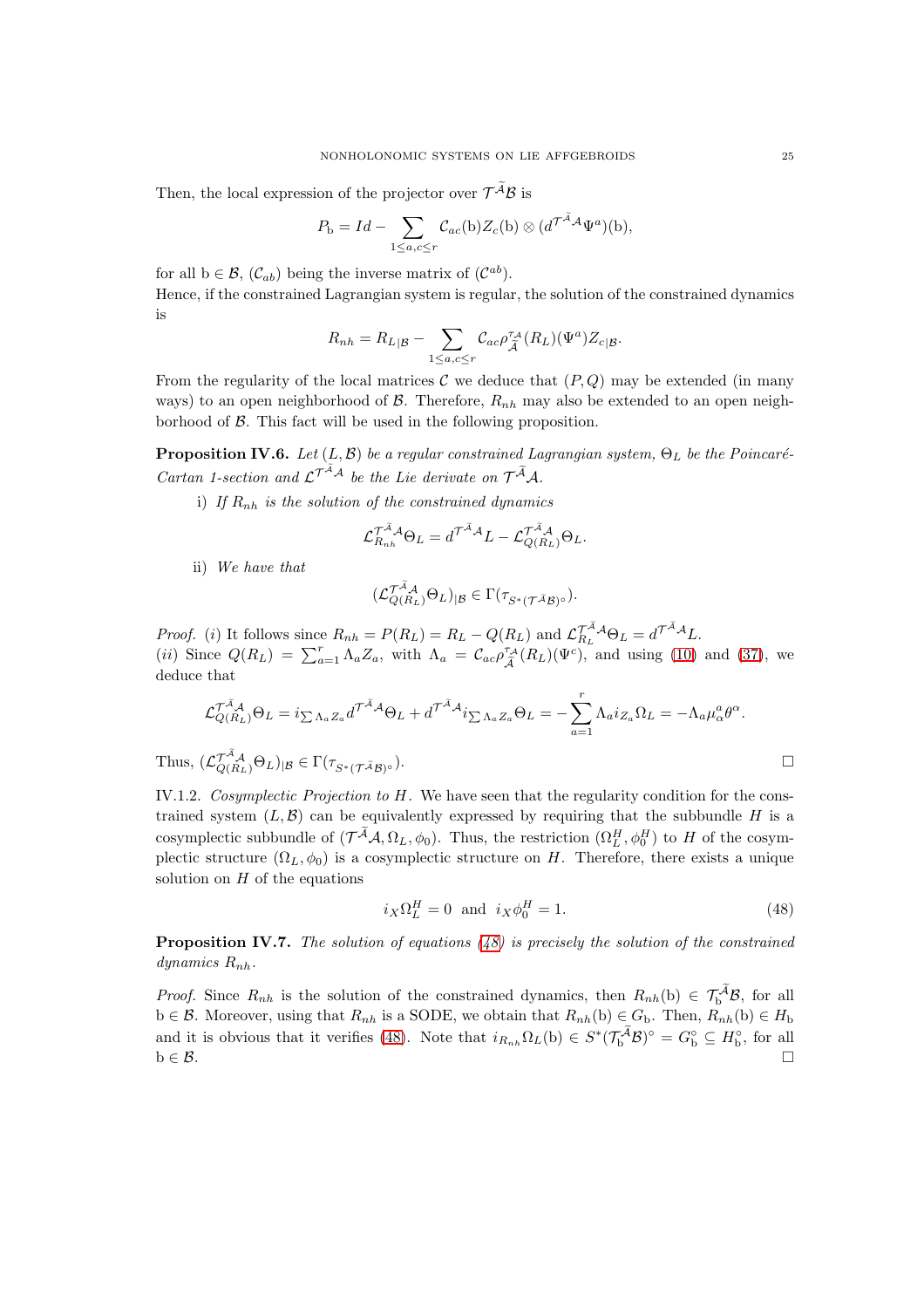On the other hand, we have a direct sum decomposition

$$
\mathcal{T}_{\mathrm{b}}^{\mathcal{A}}\mathcal{A}=H_{\mathrm{b}}\oplus H_{\mathrm{b}}^{\perp},
$$

for all  $b \in \mathcal{B}$ . We will denote by  $\mathcal{P}$  and  $\mathcal{Q}$  the complementary projectors defined by this decomposition, that is,

$$
\mathcal{P}_{\mathbf{b}}: \mathcal{T}_{\mathbf{b}}^{\widetilde{\mathcal{A}}}\mathcal{A} \to H_{\mathbf{b}} \text{ and } \mathcal{Q}_{\mathbf{b}}: \mathcal{T}_{\mathbf{b}}^{\widetilde{\mathcal{A}}}\mathcal{A} \to H_{\mathbf{b}}^{\perp}, \text{ for all } \mathbf{b} \in \mathcal{B}.
$$

Then, we have the following result.

**Theorem IV.8.** Let  $(L, \mathcal{B})$  be a regular constrained Lagrangian system and  $R_L$  be the solution of the free dynamics, i.e.,  $i_{R_L} \Omega_L = 0$  and  $i_{R_L} \phi_0 = 1$ . Then, the solution of the constrained dynamics is the SODE  $R_{nh}$  obtained by projection  $R_{nh} = \mathcal{P}(R_{L|B})$ .

*Proof.* If  $b \in \mathcal{B}$  and  $X \in \mathcal{T}_{b}^{\mathcal{A}}\mathcal{A}$  then, using that  $\mathcal{Q}_{b}(R_{L}(b)) \in H_{b}^{\perp}$ , it follows that

<span id="page-25-0"></span>
$$
\begin{aligned}\n\left(i_{\mathcal{P}_{b}(R_{L}(b))}\Omega_{L}^{H}(b) + \phi_{0}^{H}(b)(\mathcal{P}_{b}(R_{L}(b)))\phi_{0}^{H}(b)\right) & (\mathcal{P}_{b}(X)) \\
= -\left(i_{\mathcal{Q}_{b}(R_{L}(b))}\Omega_{L}(b) + \phi_{0}(b)(\mathcal{Q}_{b}(R_{L}(b)))\phi_{0}^{H}(b)\right)(\mathcal{P}_{b}(X)) + \phi_{0}^{H}(b)(\mathcal{P}_{b}(X)) \\
= \phi_{0}^{H}(b)(\mathcal{P}_{b}(X)).\n\end{aligned} \tag{49}
$$

Thus, we deduce that

$$
i_{\mathcal{P}(R_{L\,|\mathcal{B}})}\Omega_L^H + \phi_0^H(\mathcal{P}(R_{L\,|\mathcal{B}}))\phi_0^H = \phi_0^H.
$$

In particular, from Proposition [IV.7,](#page-24-1) we obtain that

<span id="page-25-1"></span>
$$
1 = \phi_0^H(R_{nh}) = \phi_0^H(\mathcal{P}(R_{L|\mathcal{B}})).
$$
\n(50)

Therefore, using [\(49\)](#page-25-0), we conclude that

<span id="page-25-2"></span>
$$
i_{\mathcal{P}(R_{L\,|\mathcal{B}})}\Omega_L^H = 0.\tag{51}
$$

Consequently, from [\(50\)](#page-25-1) and [\(51\)](#page-25-2), it follows that

$$
R_{nh} = \mathcal{P}(R_{L|\mathcal{B}}).
$$

Next, we will denote by  $\{\cdot,\cdot\}_L$  the Poisson bracket on A induced by the algebraic Poisson structure  $\Lambda_L$  given by

$$
\{\Psi, \Psi'\}_L = -(d^{\mathcal{T}^{\tilde{\mathcal{A}}}\mathcal{A}}\Psi')(X^{\Lambda_L}_{\Psi}) = \Omega_L(X^{\Lambda_L}_{\Psi}, X^{\Lambda_L}_{\Psi'}),
$$

for  $\Psi, \Psi' \in C^{\infty}(\mathcal{A})$ .

On the other hand, we introduce the Hamiltonian section  $X_{\Psi^a}^L \in \Gamma(\tau_A^{\tau_{\mathcal{A}}}$  $\left(\begin{matrix} \tau_A \\ \tilde{A} \end{matrix}\right)$  associated with the function  $\Psi^a$  with respect to the cosymplectic structure  $(\Omega_L, \phi_0)$  which is defined by

$$
X_{\Psi^a}^L = \flat_L^{-1} (d^{\mathcal{T}^{\widetilde{\mathcal{A}}}\mathcal{A}} \Psi^a) - (d^{\mathcal{T}^{\widetilde{\mathcal{A}}}\mathcal{A}} \Psi^a)(R_L) R_L, \text{ for } a \in \{1, \ldots, r\},\
$$

where  $\flat_L : \mathcal{T}^{\mathcal{A}}\mathcal{A} \to (\mathcal{T}^{\mathcal{A}}\mathcal{A})^*$  is the vector bundle isomorphism defined in [\(36\)](#page-19-3). Note that, from [\(40\)](#page-20-1) and [\(44\)](#page-21-3), we obtain that

$$
X_{\Psi^a}^L = X_{\Psi^a}^{\Lambda_L}.
$$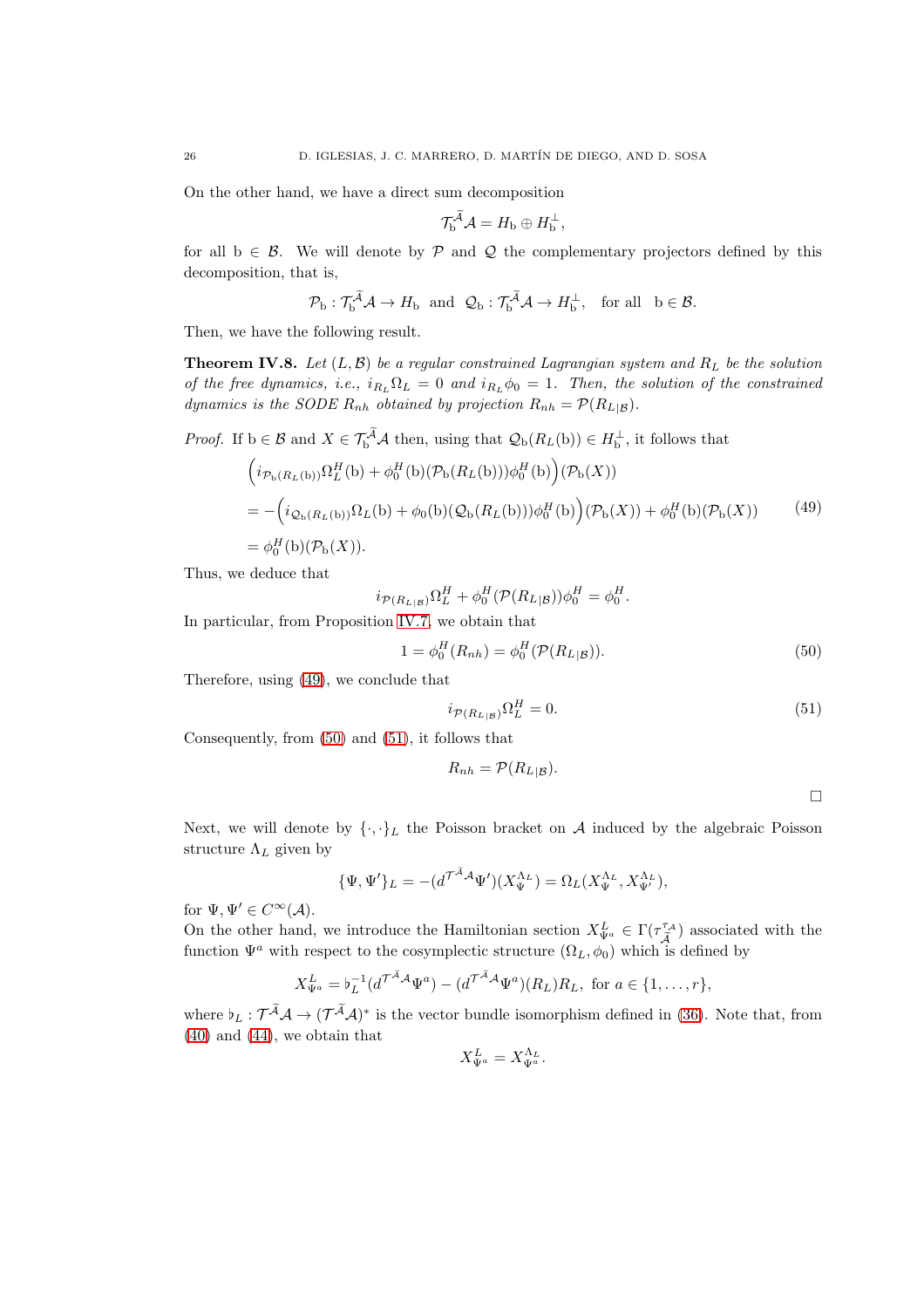Then, using that  $\{(\text{grad }\Psi^a)|_\mathcal{B}, Z_a = -S(\text{grad }\Psi^a)|_\mathcal{B}\}_{a=1,\dots,r}$  is a local basis of sections of  $H^{\perp}$ , we deduce that the local expression of the projector  $P$  is

$$
\mathcal{P} = Id - \sum_{1 \leq a,b,c,d \leq r} C_{ab} C_{cd} \Big( \{ \Psi^b, \Psi^d \}_{L} + (d^{\mathcal{T}^{\tilde{A}} \mathcal{A}} \Psi^b)(R_L) (d^{\mathcal{T}^{\tilde{A}} \mathcal{A}} \Psi^d)(R_L) \Big) Z_a \otimes S^*(d^{\mathcal{T}^{\tilde{A}} \mathcal{A}} \Psi^c) + \sum_{1 \leq a,b \leq r} C_{ab} \Big( X_{\Psi^a}^L + (d^{\mathcal{T}^{\tilde{A}} \mathcal{A}} \Psi^a)(R_L) R_L \Big) \otimes S^*(d^{\mathcal{T}^{\tilde{A}} \mathcal{A}} \Psi^b) - \sum_{1 \leq a,b \leq r} C_{ab} Z_a \otimes (d^{\mathcal{T}^{\tilde{A}} \mathcal{A}} \Psi^b),
$$

along the points of  $\beta$ .

IV.1.3. Poisson Projection to H. Assuming that the constrained Lagrangian system is regular, we have a direct sum decomposition

$$
\mathcal{T}_{\mathbf{b}}^{\tilde{\mathcal{A}}} \mathcal{A} = H_{\mathbf{b}} \oplus H_{\mathbf{b}}^{\perp, \Lambda_L}, \text{ for all } \mathbf{b} \in \mathcal{B},
$$

where we recall that  $H^{\perp,\Lambda_L} = \sharp_{\Lambda_L}(H^{\circ})$ . We will denote by  $\tilde{\mathcal{P}}$  and  $\tilde{\mathcal{Q}}$  the complementary projectors defined by this decomposition, that is,

$$
\tilde{\mathcal{P}}_{\mathbf{b}} : \mathcal{T}_{\mathbf{b}}^{\tilde{\mathcal{A}}} \mathcal{A} \to H_{\mathbf{b}} \text{ and } \tilde{\mathcal{Q}}_{\mathbf{b}} : \mathcal{T}_{\mathbf{b}}^{\tilde{\mathcal{A}}} \mathcal{A} \to H_{\mathbf{b}}^{\perp, \Lambda_L}, \text{ for all } \mathbf{b} \in \mathcal{B}.
$$

**Theorem IV.9.** Let  $(L, \mathcal{B})$  be a regular constrained Lagrangian system and  $R_L$  be the solution of the free dynamics. Then, the solution of the constrained dynamics is the SODE  $R_{nh}$  obtained by projection  $R_{nh} = \tilde{\mathcal{P}}(R_{L|\mathcal{B}})$ .

*Proof.* Suppose that  $b \in \mathcal{B}$ . Since  $\mathcal{Q}_b(R_L(b)) = Q_b(R_L(b)) \in F_b = G_b^{\perp} = G_b^{\perp,\Lambda_L} \subseteq H_b^{\perp,\Lambda_L}$ ,  $\mathcal{P}_{b}(R_L(b)) \in H_b$  and  $R_L(b) = \mathcal{P}_{b}(R_L(b)) + \mathcal{Q}_{b}(R_L(b))$ , we conclude that

$$
P_{\mathbf{b}}(R_L(\mathbf{b})) = \mathcal{P}_{\mathbf{b}}(R_L(\mathbf{b})) = \tilde{\mathcal{P}}_{\mathbf{b}}(R_L(\mathbf{b})) = R_{nh}(\mathbf{b}),
$$
  
\n
$$
Q_{\mathbf{b}}(R_L(\mathbf{b})) = \mathcal{Q}_{\mathbf{b}}(R_L(\mathbf{b})) = \tilde{\mathcal{Q}}_{\mathbf{b}}(R_L(\mathbf{b})).
$$

Since also  $\{Z_a, X_{\Psi^a}^{\Lambda_L}\}_{a=1,\dots,r}$  is a local basis of  $H^{\perp,\Lambda_L}$ , we obtain that the local expression of the projector  $\tilde{\mathcal{P}}$  is

$$
\tilde{\mathcal{P}} = Id - \sum_{1 \leq a,b,c,d \leq r} C_{ab} C_{cd} {\{\Psi^b, \Psi^d\}}_L Z_a \otimes S^*(d^{\mathcal{T}^{\tilde{A}}\mathcal{A}} \Psi^c) \n+ \sum_{1 \leq a,b \leq r} C_{ab} X_{\Psi^a}^{\Lambda_L} \otimes S^*(d^{\mathcal{T}^{\tilde{A}}\mathcal{A}} \Psi^b) - \sum_{1 \leq a,b \leq r} C_{ab} Z_a \otimes (d^{\mathcal{T}^{\tilde{A}}\mathcal{A}} \Psi^b),
$$

<span id="page-26-0"></span>along the points of B.

IV.2. The constrained Poincaré-Cartan 2-section. Let  $(L, \mathcal{B})$  be a regular constrained Lagrangian system on a Lie affgebroid A of rank n with regular Lagrangian function  $L : \mathcal{A} \to \mathbb{R}$ and with constraint subbundle  $\beta$  of corank r. The equations for the Lagrange-d'Alembert section  $R_{nh} = P(R_{L|B})$  can be entirely written in terms of objects in the Lie algebroid prolongation  $(\tau^{\tau_B}_{\widetilde{\lambda}})$  $\widetilde{\tilde{\mathcal{A}}}^{\tau_{\mathcal{B}}} : \mathcal{T}^{\tilde{\mathcal{A}}}\mathcal{B} \rightarrow \mathcal{B}, \llbracket \cdot, \cdot \rrbracket^{\tau_{\mathcal{B}}}_{\tilde{\mathcal{A}}}, \rho^{\tau_{\mathcal{B}}}_{\tilde{\mathcal{A}}}$ <sup>78</sup>) of the Lie algebroid  $(\tau_{\tilde{\mathcal{A}}} : \mathcal{A} \to M, [\![\cdot, \cdot]\!]_{\tilde{\mathcal{A}}}$ ,  $\rho_{\tilde{\mathcal{A}}}$  over the fibration  $\tau_{\mathcal{B}}:\mathcal{B}\to M.$  In order to do this, for every point  $b\in\mathcal{B}$ , we define

$$
\omega(b) = \Omega_L(b) - (i_{Q_b(R_L(b))}\Omega_L(b)) \wedge \phi_0(b).
$$

 $\Box$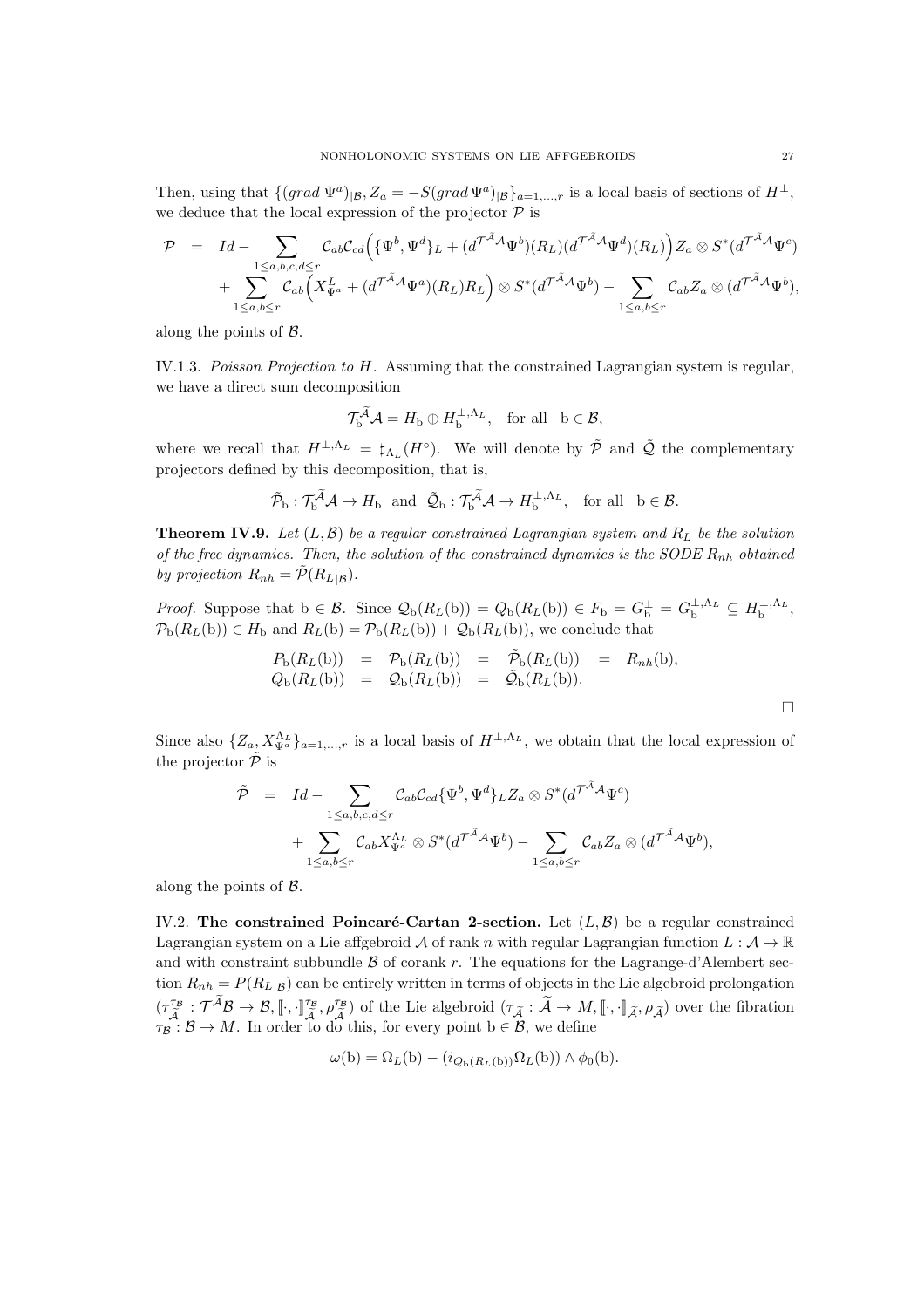$\omega$  is a section of the vector bundle  $\wedge^2(\mathcal{T}^{\mathcal{A}}\mathcal{A})^*_{|\mathcal{B}}\to\mathcal{B}$ . We also have that  $\phi_0(b)\wedge\omega^n(b)\neq 0$ , for all  $b \in \mathcal{B}$ . Thus, there exists a unique section X of  $\mathcal{T}^{\mathcal{A}}\mathcal{A}_{|\mathcal{B}} \to \mathcal{B}$  such that

<span id="page-27-3"></span>
$$
i_X \omega = 0 \text{ and } i_X \phi_0 = 1. \tag{52}
$$

Note that X is the solution of the constrained dynamics. In fact, since  $\phi_0(P(R_{L|B})) = 1$ , it follows that

$$
i_{P(R_{L|B})}\omega = i_{P(R_{L|B})}\Omega_L + i_{Q(R_{L|B})}\Omega_L - (i_{Q(R_{L|B})}\Omega_L)(P(R_{L|B}))\phi_{0|B}
$$
  
= 
$$
-(i_{Q(R_{L|B})}\Omega_L)(P(R_{L|B}))\phi_{0|B}.
$$

Thus, using that  $Q(R_{L|\mathcal{B}})$  is a section of  $F \to \mathcal{B}$  and the fact that  $P(R_{L|\mathcal{B}})$  is a SODE, we conclude that  $i_{P(R_{L|B})}\omega = 0$  which proves that  $X = P(R_{L|B}) = R_{nh}$ . Next, we get the following.

**Theorem IV.10.** If  $\tilde{\omega}$  and  $\tilde{\phi_0}$  are the restrictions of  $\omega$  and  $\phi_0$  to the vector subbundle  $\mathcal{T}^{\widetilde{\mathcal{A}}} \mathcal{B}$ of  $\mathcal{T}^A\mathcal{A}$ , then the solution  $R_{nh} = P(R_{L|\mathcal{B}})$  of the constrained dynamics verifies the equations

<span id="page-27-2"></span>
$$
i_X \tilde{\omega} = 0 \quad and \quad i_X \tilde{\phi}_0 = 1. \tag{53}
$$

Moreover, the unique SODE X on  $\mathcal{T}^{A}\mathcal{B}$  satisfying [\(53\)](#page-27-2) is just  $R_{nh} = P(R_{L|\mathcal{B}})$ .

*Proof.* Since the section  $R_{nh} = P(R_{L|B})$  satisfies [\(52\)](#page-27-3), then it also verifies [\(53\)](#page-27-2). Now, let X be a SODE on  $\mathcal{T}^{\widetilde{\mathcal{A}}} \mathcal{B}$  such that  $i_X \tilde{\omega} = 0$  and  $i_X \tilde{\phi}_0 = 1$ . Then, we have that

<span id="page-27-4"></span>
$$
(i_X \omega)(P(Y)) = 0, \text{ for all } Y \text{ section of } \mathcal{T}^{\mathcal{A}} \mathcal{A}_{|\mathcal{B}} \to \mathcal{B}.
$$
 (54)

On the other hand, using that  $S(Q(Y)) = 0$ ,  $\phi_0(Q(Y)) = 0$  and the fact that X is a SODE, we obtain

<span id="page-27-5"></span>
$$
(i_X\omega)(Q(Y)) = -(i_{Q(Y)}\Omega_L)(X) - (i_{Q(R_L)}\Omega_L)(X)\phi_0(Q(Y)) + (i_{Q(R_L)}\Omega_L)(Q(Y)) = 0,\tag{55}
$$

for all Y section of  $\mathcal{T}^{\mathcal{A}}\mathcal{A}_{|\mathcal{B}} \to \mathcal{B}$ . Finally, from [\(54\)](#page-27-4) and [\(55\)](#page-27-5), we conclude that  $i_X\omega = 0$  which implies that  $X = R_{nh}$ .

## **Definition IV.11.** The 2-section  $\tilde{\omega}$  is said to be the constrained Poincaré-Cartan 2-section.

**Remark IV.12.** Note that  $(\tilde{\omega}, \tilde{\phi_0})$  is not a cosymplectic structure on  $\mathcal{T}^{\tilde{\mathcal{A}}}B$  so that it may be another solution of the equations

$$
i_X\tilde{\omega} = 0
$$
 and  $i_X\tilde{\phi}_0 = 1$ .

 $\diamondsuit$ 

## V. Constrained Hamiltonian Systems and the nonholonomic bracket

<span id="page-27-1"></span><span id="page-27-0"></span>V.1. Constrained Hamiltonian Systems. We now pass to the Hamiltonian description of the nonholonomic system on a Lie affgebroid. The equivalence between the Lagrangian and the Hamiltonian description of an unconstrained system was discussed in Section [II.6.](#page-13-0) We now consider a nonholonomic system, described by a hyperregular Lagrangian L and a constrained affine subbundle  $\tau_B : \mathcal{B} \to M$  of the bundle  $\tau_A : \mathcal{A} \to M$ . Denote by  $\mathcal{B}$  the image of  $\mathcal{B}$ under the Legendre transformation, which is a submanifold of  $V^*$ . If  $\mathcal B$  is again locally defined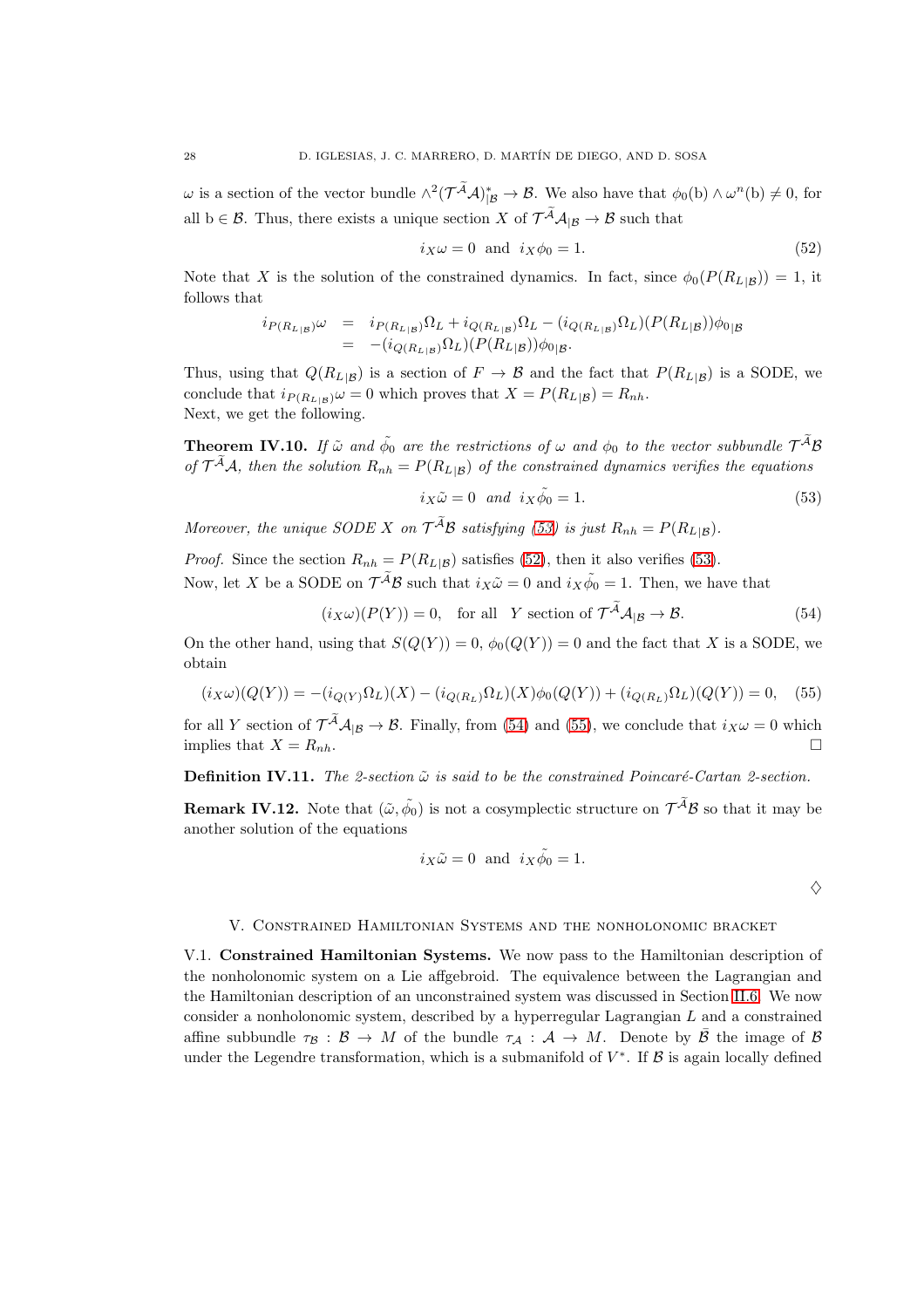by r independent functions  $\Psi^a$ , then the constraint functions on  $V^*$  describing  $\bar{\mathcal{B}}$  become  $\psi^a = \Psi^a \circ leg_L^{-1}$ , i.e.,

$$
\psi^a(x^j, y_\alpha) = \Psi^a(x^j, \frac{\partial H}{\partial y_\alpha}),
$$

where the local expression of the Hamiltonian section is  $h(x^i, y_\alpha) = (x^i, -H(x^j, y_\beta), y_\alpha)$ . A curve  $\gamma: I \to V^*$  is a solution of the equations of motion for the nonholonomic Hamiltonian system  $(h, \bar{B})$  if  $leg_L^{-1} \circ \gamma : I \to A$  is a solution of the Lagrange-d'Alambert equations for the system  $(L, \mathcal{B})$ . Thus, using  $(30)$ ,  $(31)$  and  $(35)$ , we deduce that

$$
\gamma: I \to V^*, \ \ t \mapsto \gamma(t) = (x^i(t), y_\alpha(t)),
$$

is a solution of the equations of motion if

$$
\label{eq:2.1} \left\{ \begin{array}{c} \displaystyle \frac{dx^i}{dt}=\rho_0^i+\rho_\alpha^i\frac{\partial H}{\partial y_\alpha},\\[1.5ex] \displaystyle \frac{dy_\alpha}{dt}+\rho_\alpha^i\frac{\partial H}{\partial x^i}+(C_{\alpha 0}^\gamma+C_{\alpha\beta}^\gamma\frac{\partial H}{\partial y_\beta})y_\gamma=-\bar{\lambda}_a\mathcal{H}^{\alpha\beta}\frac{\partial\psi^a}{\partial y_\beta},\\[1.5ex] \psi^a(x^j,y_\alpha)=0, \end{array} \right.
$$

with  $i \in \{1, \ldots, m\}, \alpha \in \{1, \ldots, n\}$  and  $a \in \{1, \ldots, r\}$  and where  $\overline{\lambda}_i$  are the Lagrange multipliers and  $\mathcal{H}^{\alpha\beta}$  are the components of the inverse matrix of the regular matrix  $(\mathcal{H}_{\alpha\beta}) = \left(\frac{\partial^2 H}{\partial \mu} \right)^2$  $\partial y_\alpha \partial y_\beta$  . Note that

<span id="page-28-0"></span>
$$
\left(\frac{\partial\psi^a}{\partial y_\alpha}\mathcal{H}^{\alpha\beta}\right)(x^j, y_\gamma) = \left(\frac{\partial\Psi^a}{\partial y^\beta}\circ leg_L^{-1}\right)(x^j, y_\gamma) = \left(\mu_\beta^a \circ leg_L^{-1}\right)(x^i, y_\gamma). \tag{56}
$$

An intrinsic description of the equations of motion is obtained as follows. Consider the subbundle  $\bar{G} \subset \mathcal{T}^{\tilde{\mathcal{A}}}V_{|\tilde{\mathcal{B}}}^* \to \bar{\mathcal{B}}$  such that  $\bar{G}_{\bar{b}} = (\mathcal{T}leg_L)(G_b)$ , with  $\bar{b} = leg_L(b)$  and  $b \in \mathcal{B}$ . It is easy to prove that  $\bar{G}_{\bar{\text{b}}}^{\circ}$  is locally generated by the independent sections

<span id="page-28-2"></span>
$$
\bar{\mu}^a = \frac{\partial \psi^a}{\partial y_\alpha} \mathcal{H}^{\alpha\beta} (\tilde{e}^\beta - \frac{\partial H}{\partial y_\beta} \tilde{e}^0), \text{ for all } a \in \{1, \dots, r\}. \tag{57}
$$

Note that, from [\(27\)](#page-13-5) and [\(56\)](#page-28-0), it follows that

$$
(\mathcal{T}leg_L, leg_L)^*(\bar{\mu}^a) = \mu^a_\alpha \theta^\alpha, \text{ for all } a.
$$

Moreover, it is clear that the restriction  $\tau_{\bar{\mathcal{B}}}$  :  $\bar{\mathcal{B}} \to M$  to  $\bar{\mathcal{B}}$  of the vector bundle projection  $\tau_V^*: V^* \to M$  is a fibration. Thus, we can consider the Lie algebroid  $\tau_{\widetilde{A}}^{\tau_B}$  $\overline{\tilde{\mathcal{A}}}^{\tau_{\tilde{\mathcal{B}}}}$ :  $\mathcal{T}^{\tilde{\mathcal{A}}}\overline{\mathcal{B}} \to \overline{\mathcal{B}}$  and the Hamilton equations of motion of the nonholonomic system can then be rewritten in intrinsic form as

<span id="page-28-1"></span>
$$
\begin{cases}\n(i_{\bar{X}}\Omega_h)_{|\bar{B}} \in \Gamma(\tau_{\bar{G}^{\circ}}), \\
(i_{\bar{X}}\eta)_{|\bar{B}} = 1, \\
\bar{X}_{|\bar{B}} \in \Gamma(\tau_{\bar{A}}^{\tau_{\bar{B}}}),\n\end{cases}
$$
\n(58)

 $(\Omega_h, \eta)$  being the cosymplectic structure on  $\mathcal{T}^{\mathcal{A}}V^*$  defined in [\(13\)](#page-10-0) and [\(14\)](#page-10-1) and  $\tau_{\bar{G}^{\circ}}$  being the vector bundle projection of  $\bar{G}$ <sup>°</sup>  $\rightarrow \bar{\mathcal{B}}$ . It is said that the constrained Hamiltonian system  $(h, \bar{\mathcal{B}})$ is regular if the Hamilton equations have a unique solution, which we will denote by  $\bar{R}_{nh}$ . Now, denote by  $\flat_h: \mathcal{T}^{\mathcal{A}}V^* \to (\mathcal{T}^{\mathcal{A}}V^*)^*$  the vector bundle isomorphism given by

$$
\flat_h(X) = i_X \Omega_h + \eta(X)\eta, \text{ for } X \in \mathcal{T}^{\mathcal{A}} V^*,
$$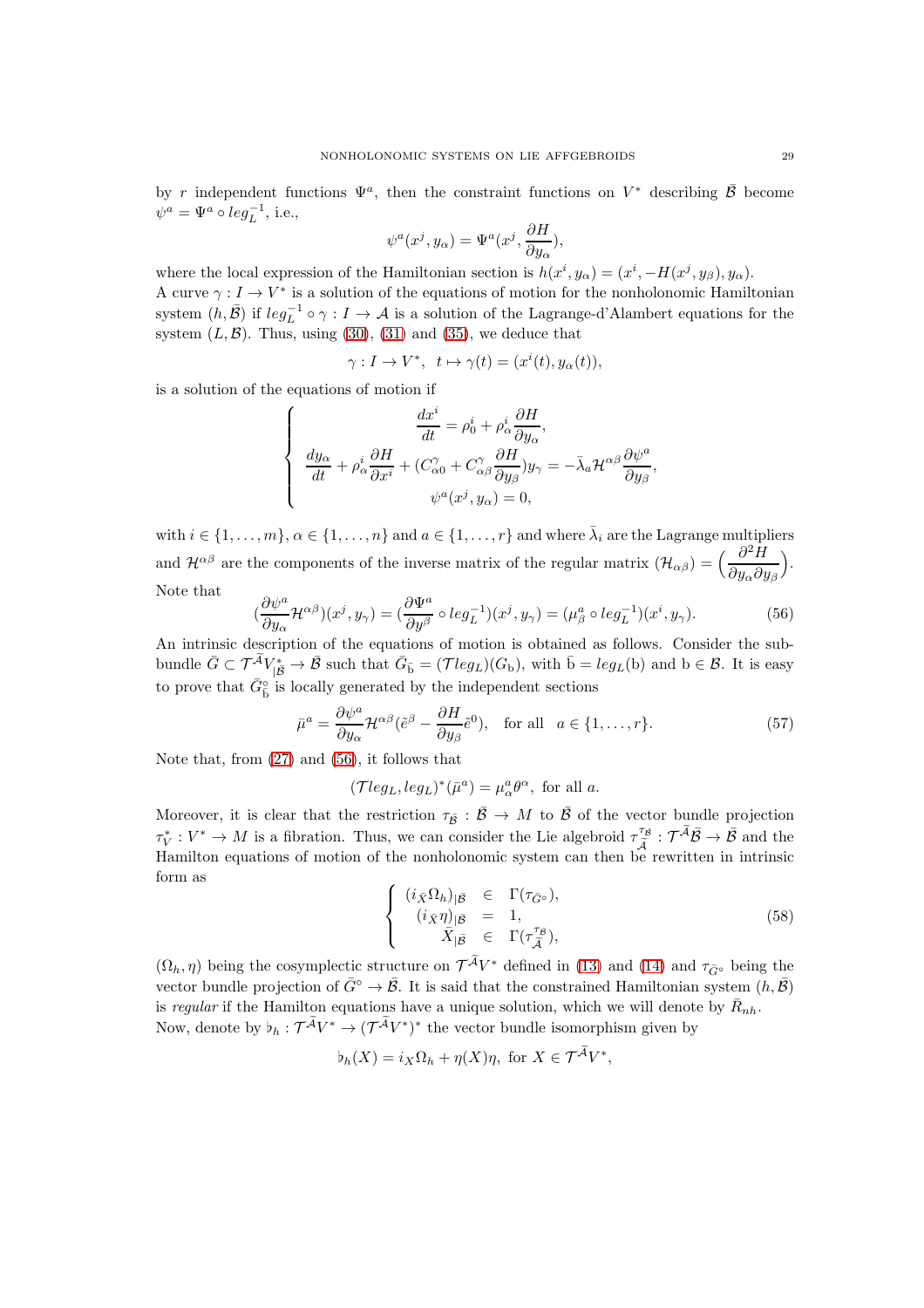and by  $\Lambda_h$  the (algebraic) Poisson structure on  $\mathcal{T}^AV^*$  defined by

$$
\Lambda_h(\alpha,\beta) = \Omega_h(\flat_h^{-1}(\alpha),\flat_h^{-1}(\beta)), \text{ for } \alpha,\beta \in (\mathcal{T}^{\mathcal{A}}V^*)^*.
$$

We also can transport the vector subbundle  $F \subset \mathcal{T}^{\widetilde{\mathcal{A}}}\mathcal{A}_{|\mathcal{B}} \to \mathcal{B}$  and obtain a subbundle  $\overline{F} \subset \mathcal{T}^{\widetilde{\mathcal{A}}}$  $\mathcal{T}^{\widetilde{\mathcal{A}}}V_{|\widetilde{\mathcal{B}}}^* \to \overline{\mathcal{B}}$  such that  $\overline{F}_{\overline{\mathbf{b}}} = (\mathcal{T}leg_L)(F_{\mathbf{b}})$ , with  $\overline{\mathbf{b}} = leg_L(\mathbf{b})$  and  $\mathbf{b} \in \mathcal{B}$ . Moreover, it satisfies that

$$
\bar{F}_{\bar{\mathbf{b}}} = \flat_h^{-1}(\bar{G}_{\bar{\mathbf{b}}}^{\circ}) = \bar{G}_{\bar{\mathbf{b}}}^{\perp} = \bar{G}_{\bar{\mathbf{b}}}^{\perp,\Lambda_h},
$$

where  $\bar{G}^{\perp}$  (respectively,  $\bar{G}^{\perp,\Lambda_h}$ ) denotes the orthogonal to  $\bar{G}$  with respect to the cosymplectic (respectively, Poisson) structure  $(\Omega_h, \eta)$  (respectively,  $\Lambda_h$ ). Notice that  $\overline{F}$  is locally generated by the sections  $\bar{Z}_a = X^{\Lambda_h}_{\bar{\mu}^a} \in \Gamma(\tau^{\tau_{\bar{\beta}}}_{\widetilde{A}})$  $(\tilde{\tilde{A}})^{T_{\tilde{\mathcal{B}}}}$  characterized by the conditions

$$
i_{\bar{Z}_a} \Omega_h = \bar{\mu}^a
$$
 and  $i_{\bar{Z}_a} \eta = 0$ ,

for all  $a \in \{1, \ldots, r\}$ . Of course,  $Z_a$  and  $\overline{Z}_a$  are  $(\mathcal{T} leg_L, leg_L)$ -related. Moreover, its local expression is the following

<span id="page-29-2"></span>
$$
\bar{Z}_a = -\mathcal{H}^{\alpha\beta} \frac{\partial \psi^a}{\partial y_\beta} \bar{e}_\alpha.
$$
\n(59)

We will denote by  $(\bar{\mathcal{C}}^{ab})$  the matrix which elements are

<span id="page-29-1"></span>
$$
\bar{\mathcal{C}}^{ab} = (d^{\mathcal{T}^{\tilde{\mathcal{A}}_V*}} \psi^a)(\bar{Z}_b) = -\bar{\mu}^b(X_{\psi^a}^{\Lambda_h}) = -\mathcal{H}^{\alpha\beta} \frac{\partial \psi^a}{\partial y_\beta} \frac{\partial \psi^b}{\partial y_\alpha},\tag{60}
$$

for all  $a, b \in \{1, \ldots, r\}$ , where  $X_{\psi^a}^{\Lambda_h}$  is the Hamiltonian section of  $\psi^a$  with respect to the (algebraic) Poisson structure  $\Lambda_h$ , that is,  $X_{\psi^a}^{\Lambda_h} = -\sharp_{\Lambda_h} (d^{\mathcal{T}^A V^*} \psi^a), \sharp_{\Lambda_h} : (\mathcal{T}^{\widetilde{A}} V^*)^* \to \mathcal{T}^{\widetilde{A}} V^*$ being the vector bundle morphism given by  $\sharp_{\Lambda_h}(\alpha) = i_\alpha \Lambda_h$ , for  $\alpha \in (\mathcal{T}^{\mathcal{A}} V^*)^*$ . It is easy to check that  $\bar{C}^{ab} \circ leg_L = C^{ab}$ .

In a similar way that in the Lagrangian side, we can consider the subbundle  $\bar{H} \subset \mathcal{T}^{\tilde{A}}V_{|\tilde{\mathcal{B}}}^* \to \bar{\mathcal{B}}$ such that  $\bar{H}_{\bar{\text{b}}} = \mathcal{T}_{\bar{\text{b}}}^{\tilde{\mathcal{A}}} \bar{\mathcal{B}} \cap \bar{G}_{\bar{\text{b}}} = (\mathcal{T} leg_L)(H_{\text{b}}), \text{ with } \bar{\text{b}} = leg_L(\text{b}) \text{ and } \text{b} \in \mathcal{B}, \text{ and its orthogonal } \bar{H}^{\perp}$ (respectively,  $\bar{H}^{\perp,\Lambda_h}$ ) with respect to the cosymplectic (respectively, Poisson) structure  $(\Omega_h, \eta)$ (respectively,  $\Lambda_h$ ).

Using Theorem [IV.3](#page-21-2) and the fact that the Lagrangian  $L$  is hyperregular, we deduce the next result.

<span id="page-29-0"></span>Theorem V.1. The following properties are equivalent:

- (1) The constrained Lagrangian system  $(L, \mathcal{B})$  is regular.
- (2) the constrained Hamiltonian system  $(h, \bar{B})$  is regular,
- (3) the matrices  $\bar{\mathcal{C}} = (\bar{\mathcal{C}}^{ab})$  are non-singular,
- (4)  $\mathcal{T}_{\bar{\mathbf{b}}} \tilde{\mathcal{A}} \tilde{\mathcal{B}} \cap \bar{F}_{\bar{\mathbf{b}}} = \{0\}, \text{ for all } \bar{\mathbf{b}} \in \tilde{\mathcal{B}},$
- (5)  $\tilde{H}_{\bar{\mathrm{b}}} \cap \bar{H}_{\bar{\mathrm{b}}}^{\perp} = \{0\}, \text{ for all } \bar{\mathrm{b}} \in \bar{\mathcal{B}},$
- (6)  $\bar{H}_{\bar{\mathrm{b}}} \cap \bar{H}_{\bar{\mathrm{b}}}^{\perp,\Lambda_h} = \{0\}, \text{ for all } \bar{\mathrm{b}} \in \bar{\mathcal{B}}.$

Assuming the regularity of the constrained system, we have the corresponding direct sum decompositions of  $\mathcal{T}^{\mathcal{A}}V^*_{|\mathcal{B}}$  (similar to the Lagrangian case). But we will only develop the Poisson decomposition. Since the condition (6) of the above theorem, we have the decomposition

$$
\mathcal{T}_{\bar{\mathbf{b}}}^{\bar{\mathcal{A}}}V^* = \bar{H}_{\bar{\mathbf{b}}} \oplus \bar{H}_{\bar{\mathbf{b}}}^{\perp,\Lambda_h}, \text{ for all } \bar{\mathbf{b}} \in \bar{\mathcal{B}},
$$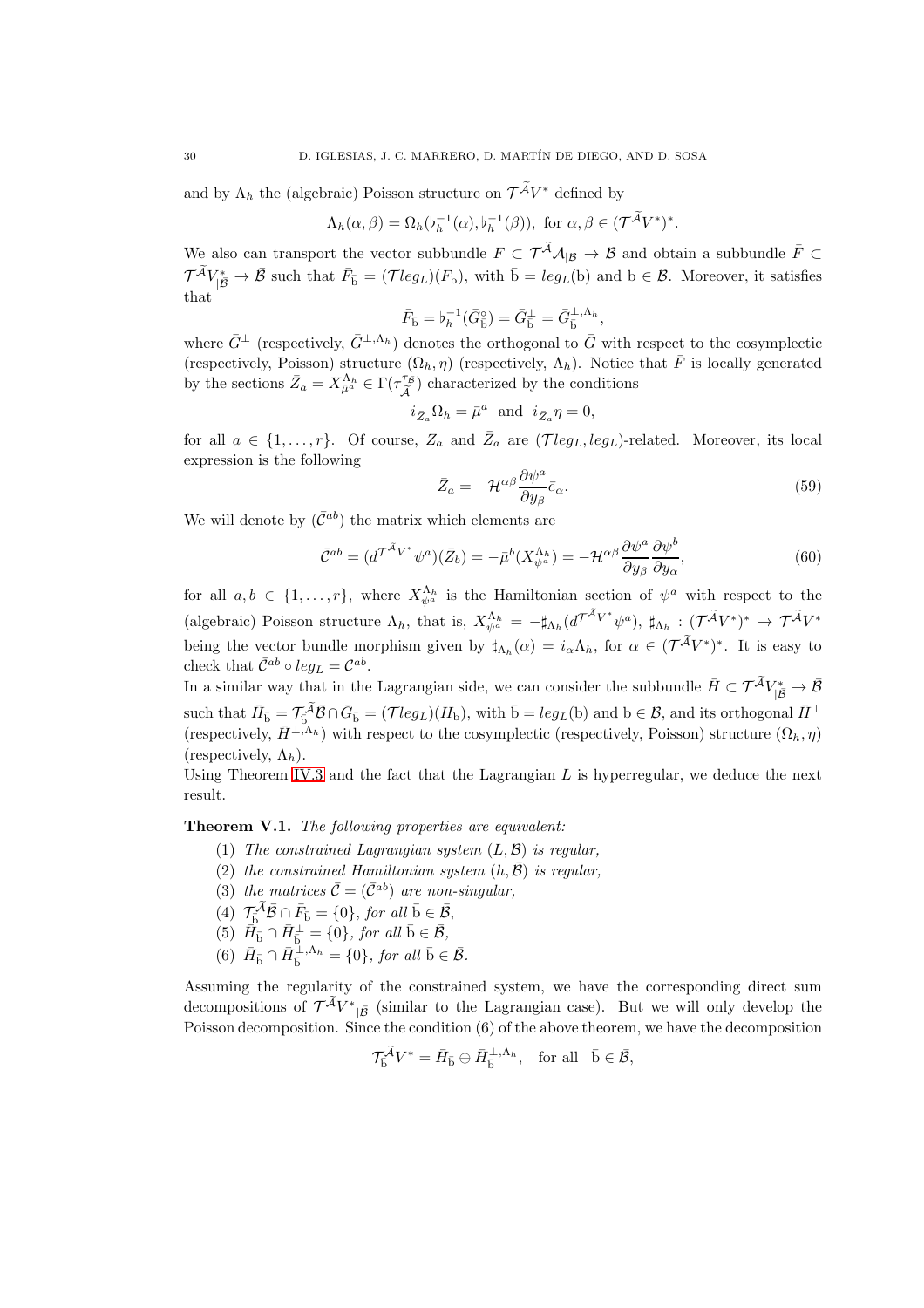and, hence, one can define two complementary projectors

$$
\bar{\tilde{\mathcal{P}}}_{\bar{b}}:\mathcal{T}_{\bar{b}}^{\tilde{\mathcal{A}}}V^* \to \bar{H}_{\bar{b}} \text{ and } \bar{\tilde{\mathcal{Q}}}_{\bar{b}}:\mathcal{T}_{\bar{b}}^{\tilde{\mathcal{A}}}V^* \to \bar{H}_{\bar{b}}^{\perp,\Lambda_h}, \text{ for all } \bar{b} \in \bar{\mathcal{B}}.
$$

Moreover,  $(\bar{\tilde{\mathcal{P}}},\bar{\tilde{\mathcal{Q}}})$  is  $(\mathcal{T}leg_L,leg_L)$ -related with  $(\tilde{\mathcal{P}},\tilde{\mathcal{Q}})$ . Then, the section  $\bar{\tilde{\mathcal{P}}}(R_{h|\bar{\mathcal{B}}})$  is the unique solution of the constrained Hamilton equations [\(58\)](#page-28-1), where  $R_h$  is the solution of the Hamilton equations for the free dynamics, that is,  $\bar{R}_{nh} = \tilde{\bar{\mathcal{P}}}(R_{h|\bar{\mathcal{B}}}).$ 

Now, we are going to construct a decomposition of  $\mathcal{T}^{\mathcal{A}}\mathcal{A}^{+}$ , which allows us to obtain the solution of the constrained Hamiltonian system as the projection by  $\mathcal{T}\mu$  of a certain section. Given a Hamiltonian section  $h: V^* \to \mathcal{A}^+$ , one can construct an affine function  $F_h: \mathcal{A}^+ \to \mathbb{R}$  with respect to the AV-bundle  $\mu : \mathcal{A}^+ \to V^*$  as follows. For each  $\varphi_x \in \mathcal{A}_x^+$ , with  $x \in M$ , exists a unique  $F_h(\varphi_x) \in \mathbb{R}$  such that

<span id="page-30-0"></span>
$$
h(\mu(\varphi_x)) - \varphi_x = F_h(\varphi_x) 1_{\mathcal{A}}(x). \tag{61}
$$

The function  $F_h : \mathcal{A}^+ \to \mathbb{R}$  is locally given by

<span id="page-30-1"></span>
$$
F_h(x^i, y_0, y_\alpha) = -H(x^i, y_\alpha) - y_0.
$$
\n(62)

Note that this function was introduced in another way in Section [II.5.](#page-9-0) Using [\(2\)](#page-4-1), [\(13\)](#page-10-0), [\(14\)](#page-10-1) and [\(61\)](#page-30-0), it is easy to prove that

$$
\lambda_{\widetilde{\mathcal{A}}} = (\mathcal{T}\mu, \mu)^* \lambda_h - F_h(\mathcal{T}\mu, \mu)^* \eta,
$$

where  $\lambda_{\tilde{\mathcal{A}}}$  is the Liouville section associated with the Lie algebroid A and  $(\mathcal{T}\mu,\mu)$  is the Lie algebroid epimorphism between the Lie algebroids  $\tau_{\widetilde{\lambda}}^{\tau_{\mathcal{A}}+}$  $\tilde{\mathcal{A}}^{\tau_{\mathcal{A}^+}}$ :  $\mathcal{T}^{\widetilde{\mathcal{A}}}\mathcal{A}^+$   $\to \mathcal{A}^+$  and  $\tau_{\widetilde{\mathcal{A}}}^{\tau_V^*}$ :  $\mathcal{T}^{\widetilde{\mathcal{A}}}V^*$   $\to V^*$ defined by  $\mathcal{T}\mu(\tilde{a},X_{\varphi_x})=(\tilde{a},(T_{\varphi_x}\mu)(X_{\varphi_x}))$ , for  $(\tilde{a},X_{\varphi_x})\in\mathcal{T}^{\mathcal{A}}_{\varphi_x}\mathcal{A}^+$ . As consequence, we have that

<span id="page-30-2"></span>
$$
\Omega_{\widetilde{\mathcal{A}}} = (\mathcal{T}\mu, \mu)^* \Omega_h + \theta_h \wedge (\mathcal{T}\mu, \mu)^* \eta, \tag{63}
$$

where  $\theta_h = d^{\mathcal{T}^A A^+} F_h$  and  $\Omega_{\widetilde{\mathcal{A}}}$  is the canonical symplectic section associated with  $\widetilde{\mathcal{A}}$ . We will denote by  $E \in \Gamma(\tau^{\tau_A +}_{\tilde{\tau}})$  $\left(\begin{matrix} A^+ \\ A^- \end{matrix}\right)$  the section given by

<span id="page-30-4"></span>
$$
E(\varphi_x) = (0(x), -1^V_{\mathcal{A}}(\varphi_x)) \in \mathcal{T}^{\widetilde{\mathcal{A}}}_{\varphi_x} \mathcal{A}^+, \text{ for all } \varphi_x \in \mathcal{A}_x^+, \tag{64}
$$

where  $1_A^V \in \mathfrak{X}(\mathcal{A}^+)$  is the vertical lift of the section  $1_{\mathcal{A}} \in \Gamma(\tau_{\mathcal{A}^+})$ . Using [\(62\)](#page-30-1), we obtain that

<span id="page-30-3"></span>
$$
ker \mathcal{T}_{\varphi_x} \mu = \langle E(\varphi_x) \rangle, \ \theta_h(\varphi_x)(E(\varphi_x)) = 1,\tag{65}
$$

for all  $\varphi_x \in \mathcal{A}_x^+$ , with  $x \in M$ .

Now, we introduce the vector subbundle  $({\cal T}^{\cal A}V^*)^H\subset{\cal T}^{\cal A}{\cal A}^+\to{\cal A}^+$  whose fibre at point  $\varphi_x \in \mathcal{A}_x^+$  is

$$
(\mathcal{T}_{\mu(\varphi_x)}^{\widetilde{\mathcal{A}}})V^*)^H_{\varphi_x} = \{X_{\varphi_x} \in \mathcal{T}_{\varphi_x}^{\widetilde{\mathcal{A}}}\mathcal{A}^+/\theta_h(\varphi_x)(X_{\varphi_x}) = 0\}.
$$

It is not difficult to prove that  $(\mathcal{T}_{\varphi_x} \mu)_{\vert (\mathcal{T}_{\mu(\varphi_x)}^{\widetilde{\mathcal{A}}}} V^*)_{\varphi_x}^H : (\mathcal{T}_{\mu(\varphi_x)}^{\mathcal{A}} V^*)_{\varphi_x}^H \to \mathcal{T}_{\mu(\varphi_x)}^{\mathcal{A}} V^*$  is a linear isomorphism, for all  $\varphi_x \in \mathcal{A}_x^+$ . Then, we deduce that

$$
\mathcal{T}_{\varphi_x}^{\widetilde{\mathcal{A}}}\mathcal{A}^+ = (\mathcal{T}_{\mu(\varphi_x)}^{\widetilde{\mathcal{A}}})V^*)^H_{\varphi_x}\oplus \langle E(\varphi_x) \rangle,
$$
\n(66)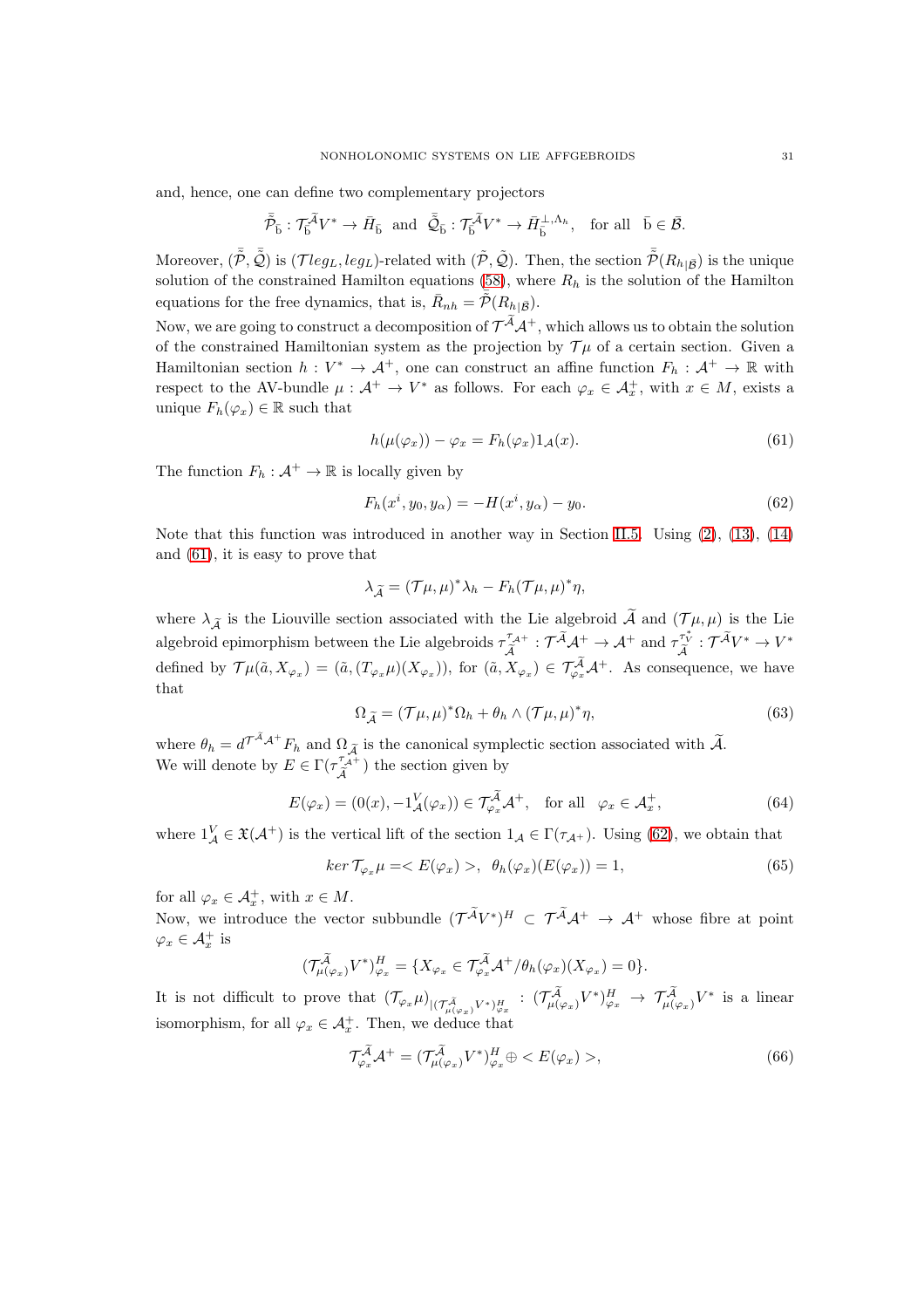for all  $\varphi_x \in \mathcal{A}_x^+$ ,  $x \in M$ . We will denote by  $\frac{H}{\varphi_x} : \mathcal{T}_{\mu(\varphi_x)}^{\mathcal{A}} V^* \to (\mathcal{T}_{\mu(\varphi_x)}^{\mathcal{A}} V^*)_{\varphi_x}^H$  the inverse map of  $(\mathcal{T}_{\varphi_x} \mu)_{\mid (\mathcal{T}_{\mu(\varphi_x)}^{\widetilde{\mathcal{A}}}} V^*)_{\varphi_x}^H : (\mathcal{T}_{\mu(\varphi_x)}^{\mathcal{A}} V^*)_{\varphi_x}^H \to \mathcal{T}_{\mu(\varphi_x)}^{\mathcal{A}} V^*$ . So, if  $X \in \mathcal{T}_{\varphi_x}^{\mathcal{A}} \mathcal{A}^+$  it follows that

<span id="page-31-3"></span>
$$
X = (\mathcal{T}_{\varphi_x} \mu)(X_{\varphi_x})_{\varphi_x}^H + \theta_h(\varphi_x)(X_{\varphi_x})E(\varphi_x). \tag{67}
$$

On the other hand, consider the section  $\tilde{\eta} \in \Gamma((\tau^{\tau_A +})$  $(\tilde{\tilde{A}}^{T_A+})^*$  defined by

$$
\tilde{\eta}(\varphi_x)(\tilde{a}, X_{\varphi_x}) = 1_{\mathcal{A}}(\tilde{a}), \text{ for } \varphi_x \in \mathcal{A}_x^+ \text{ and } (\tilde{a}, X_{\varphi_x}) \in \mathcal{T}_{\varphi_x}^{\mathcal{A}} \mathcal{A}^+.
$$

A direct computation, using [\(4\)](#page-5-1) and [\(62\)](#page-30-1), proves that

$$
\tilde{\eta}(X_{F_h}^{\Omega, \tilde{\mathcal{A}}}) = -1,
$$

where  $X_{F_h}^{\Omega, \widetilde{\mathcal{A}}} \in \Gamma(\tau^{\tau_{\mathcal{A}}+}_{\widetilde{\mathcal{A}}}$  $\mathcal{A}^{A^{+}}$ ) is the Hamiltonian section of  $F_h$  with respect to the symplectic structure  $\Omega_{\tilde{\mathcal{A}}}$ . Thus, since  $(\mathcal{T}\mu, \mu)^*\eta = \tilde{\eta}$ , we deduce that

$$
\eta(\mu(\varphi_x))((\mathcal{T}_{\varphi_x}\mu)(X_{F_h}^{\Omega,\tilde{\mathcal{A}}}(\varphi_x))) = -1.
$$

Therefore, from [\(63\)](#page-30-2), we obtain that

$$
\Big(i_{(\mathcal{T}_{\varphi_x}\mu)(X_{F_h}^{\Omega_{\widetilde{\mathcal{A}}}}(\varphi_x))}\Omega_h(\mu(\varphi_x))\Big)\big((\mathcal{T}_{\varphi_x}\mu)(Z_{\varphi_x})\big)=0,\ \text{for}\ Z_{\varphi_x}\in\mathcal{T}_{\varphi_x}^{\widetilde{\mathcal{A}}}\mathcal{A}^+.
$$

This implies that

<span id="page-31-0"></span>
$$
(\mathcal{T}_{\varphi_x}\mu)(X_{F_h}^{\Omega,\tilde{\mathcal{A}}}(\varphi_x)) = -R_h(\mu(\varphi_x)), \text{ for } \varphi_x \in \mathcal{A}_x^+.
$$
 (68)

Now, if  $\alpha \in \Gamma((\tau_{\widetilde{\mathcal{A}}}^{\tau_V^*})^*)$ , then the Hamiltonian section  $X_{\alpha}^{\Lambda_h} \in \Gamma(\tau_{\widetilde{\mathcal{A}}}^{\tau_V^*})$  of  $\alpha$  with respect to the (algebraic) Poisson structure  $\Lambda_h$  is characterized by the following conditions

$$
i_{X_{\alpha}^{\Lambda_h}}\Omega_h = \alpha - \alpha(R_h)\eta
$$
 and  $i_{X_{\alpha}^{\Lambda_h}}\eta = 0$ .

On the other hand, denote by  $\Lambda_{\widetilde{\mathcal{A}}} \in \Gamma(\wedge^2(\tau_{\widetilde{\mathcal{A}}}^{\tau_{\mathcal{A}^+}})$  $(\tilde{\tilde{A}}^{t_{A}+})$ ) the (algebraic) Poisson structure associated with the symplectic structure  $\Omega_{\widetilde{\mathcal{A}}}$ . In other words,

$$
\Lambda_{\widetilde{\mathcal{A}}}(\tilde{\alpha},\tilde{\beta}) = \Omega_{\widetilde{\mathcal{A}}}(\tilde{\flat}^{-1}(\tilde{\alpha}),\tilde{\flat}^{-1}(\tilde{\beta})), \text{ for } \tilde{\alpha}, \tilde{\beta} \in \Gamma((\tau_{\widetilde{\mathcal{A}}}^{\tau_{\mathcal{A}^+}})^*),
$$

 $\tilde{\phi}$ :  $\mathcal{T}^{\tilde{\mathcal{A}}}\mathcal{A}^+\rightarrow (\mathcal{T}^{\tilde{\mathcal{A}}}\mathcal{A}^+)^*$  being the vector bundle isomorphism induced by  $\Omega_{\tilde{\mathcal{A}}}$ . Note that if  $\tilde{\alpha} \in \Gamma((\tau^{\tau_{\mathcal{A}^{+}}}_{\tilde{\lambda}}$  $(\tilde{\tilde{A}}^{+\dagger})^*$  then

$$
X_{\tilde{\alpha}}^{\Omega, \tilde{\alpha}} = -\sharp_{\Lambda_{\tilde{\mathcal{A}}}}(\tilde{\alpha}).
$$

<span id="page-31-2"></span>**Proposition V.2.** The prolongation of  $\mu$ 

$$
{\cal T}\mu: {\cal T}^{\widetilde{\cal A}}{\cal A}^+\rightarrow {\cal T}^{\widetilde{\cal A}}V^*
$$

is a Poisson morphism over  $\mu$ , that is, if  $\alpha \in \Gamma((\tau_{\widetilde{\mathcal{A}}}^{\tau_{V}^{*}})^{*})$  then

<span id="page-31-1"></span>
$$
\mathcal{T}\mu \circ X_{(\mathcal{T}\mu,\mu)^*\alpha}^{\Omega_{\tilde{\mathcal{A}}}} = X_{\alpha}^{\Lambda_h} \circ \mu. \tag{69}
$$

*Proof.* If  $\varphi_x \in \mathcal{A}_x^+$  then a direct computation, using [\(4\)](#page-5-1) and [\(14\)](#page-10-1), proves that

$$
\eta(\mu(\varphi_x))[(\mathcal{T}_{\varphi_x}\mu)(X_{(\mathcal{T}\mu,\mu)^*\alpha}^{\Omega_{\widetilde{\mathcal{A}}}}(\varphi_x))] = 0.
$$

Thus, from [\(63\)](#page-30-2) and [\(68\)](#page-31-0), it follows that

$$
\Big(i_{(\mathcal{T}_{\varphi_x} \mu)(X^{\Omega}_{(\mathcal{T}_{\mu, \mu})^*\alpha}(\varphi_x))}\Omega_h(\mu(\varphi_x))\Big)((\mathcal{T}_{\varphi_x} \mu)(Z_{\varphi_x})) = \alpha(\mu(\varphi_x))((\mathcal{T}_{\varphi_x} \mu)(Z_{\varphi_x}))
$$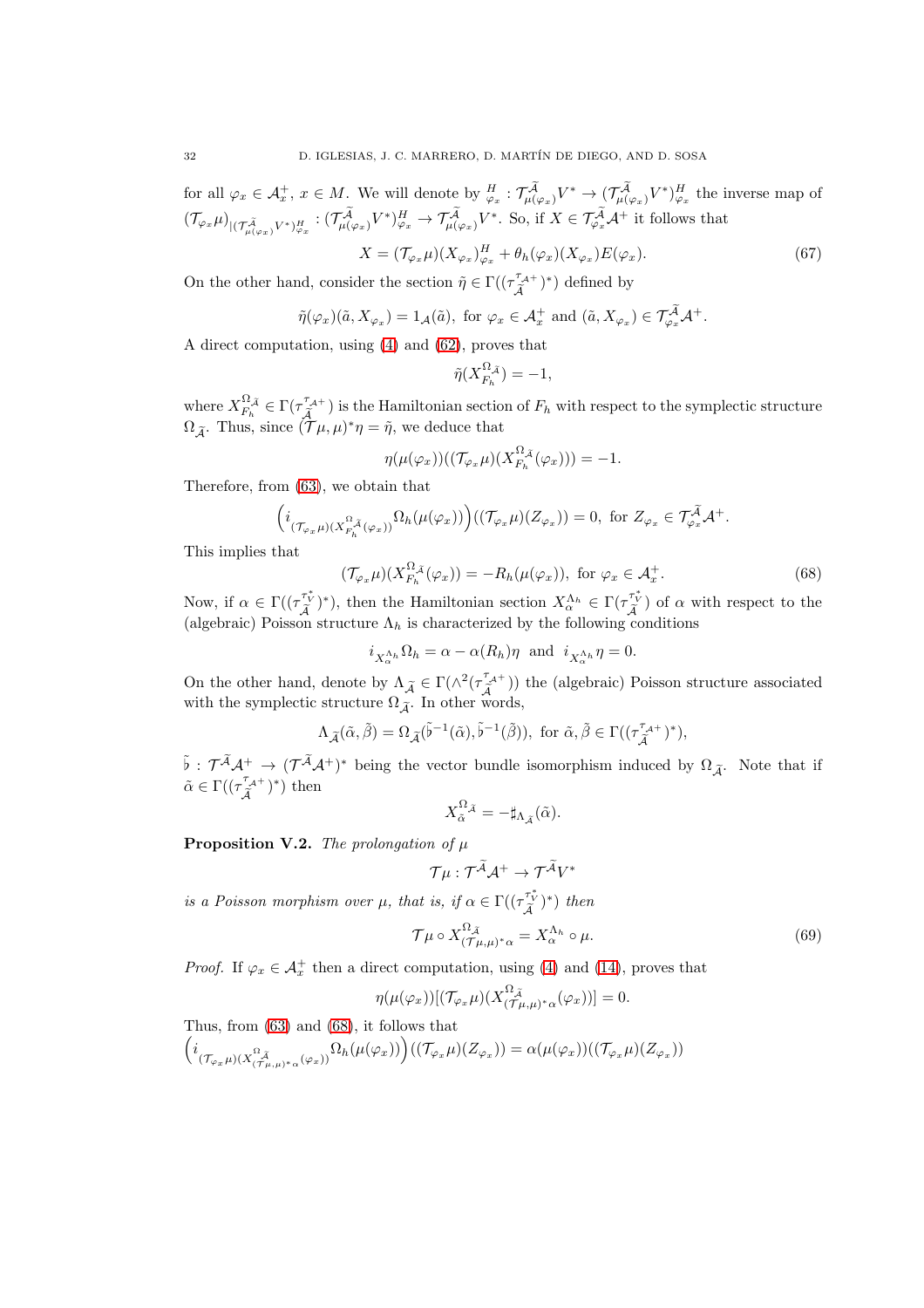$$
+ \Omega_{\widetilde{\mathcal{A}}}(\varphi_x)(X^{\Omega, \widetilde{\mathcal{A}}}_{(\mathcal{T}\mu, \mu)^* \alpha}(\varphi_x), X^{\Omega, \widetilde{\mathcal{A}}}_{F_h}(\varphi_x))\eta(\mu(\varphi_x))((\mathcal{T}_{\varphi_x}\mu)(Z_{\varphi_x}))
$$
  
=  $\alpha(\mu(\varphi_x))((\mathcal{T}_{\varphi_x}\mu)(Z_{\varphi_x})) - \alpha(\mu(\varphi_x))(R_h(\mu(\varphi_x)))\eta(\mu(\varphi_x))((\mathcal{T}_{\varphi_x}\mu)(Z_{\varphi_x})),$ 

for  $Z_{\varphi_x} \in \mathcal{T}_{\varphi_x}^{\mathcal{A}} \mathcal{A}^+$ . This implies that

$$
i_{(\mathcal{T}_{\varphi_x}\mu)(X_{(\mathcal{T}_{\mu,\mu})^*\alpha}^{\Omega_{\tilde{\mathcal{A}}}}(\varphi_x))}\Omega_h(\mu(\varphi_x))=\alpha(\mu(\varphi_x))-\alpha(\mu(\varphi_x))(R_h(\mu(\varphi_x)))\eta(\mu(\varphi_x)).
$$

Therefore, we deduce that [\(69\)](#page-31-1) holds.  $\square$ 

Remark V.3. From Proposition [V.2,](#page-31-2) it follows that

<span id="page-32-1"></span>
$$
\mathcal{T}_{\varphi_x} \mu \circ \sharp_{\Lambda_{\widetilde{\mathcal{A}}}} \circ (\mathcal{T}_{\varphi_x} \mathcal{A}^+)^* \circ (\mathcal{T}_{\varphi_x} \mu)^* = \sharp_{\Lambda_h \mid (\mathcal{T}_{\mu(\varphi_x)}^{\widetilde{\mathcal{A}}}} V^*)^*, \text{ for } \varphi_x \in \mathcal{A}_x^+.
$$
 (70)

Next, we consider the submanifold  $\mathcal{B}^+$  of  $\mathcal{A}^+$  defined by  $\mathcal{B}^+ = \mu^{-1}(\bar{\mathcal{B}})$  and the vector subbundle  $H^+ \subset \mathcal{T}^{\mathcal{A}} \mathcal{A}^+_{|\mathcal{B}^+} \to \mathcal{B}^+$  given by

<span id="page-32-0"></span>
$$
H_{\varphi_x}^+ = (\mathcal{T}_{\varphi_x} \mu)^{-1} (\bar{H}_{\mu(\varphi_x)}) = (\bar{H}_{\mu(\varphi_x)})_{\varphi_x}^H \oplus \langle E(\varphi_x) \rangle, \text{ for all } \varphi_x \in \mathcal{B}_x^+, \tag{71}
$$

where  $(\bar{H}_{\mu(\varphi_x)})_{\varphi_x}^H = (\mathcal{T}_{\varphi_x} \mu)^{-1} (\bar{H}_{\mu(\varphi_x)}) \cap (\mathcal{T}_{\mu(\varphi_x)}^{\tilde{\mathcal{A}}_x} V^*)_{\varphi_x}^H$ . We will denote by  $(H^+_{\varphi_x})^{\perp,\Omega_{\tilde{\mathcal{A}}}}$  the orthogonal to  $H^+_{\varphi_x}$  with respect to the symplectic structure  $\Omega_{\widetilde{\mathcal{A}}}(\varphi_x)$  of  $\mathcal{T}_{\varphi_x}^{\mathcal{A}}\mathcal{A}^+$ , for all  $\varphi_x \in \mathcal{B}_x^+$ . In other words,

<span id="page-32-2"></span>
$$
(H^+_{\varphi_x})^{\perp,\Omega_{\tilde{\mathcal{A}}}} = \tilde{\flat}^{-1}((H^+_{\varphi_x})^\circ) = \sharp_{\Lambda_{\tilde{\mathcal{A}}}}((H^+_{\varphi_x})^\circ).
$$
\n(72)

Using [\(71\)](#page-32-0), we have that

$$
(H^+_{\varphi_x})^\circ=(\mathcal{T}_{\varphi_x}\mu)^*((\bar{H}_{\mu(\varphi_x)})^\circ)
$$

and, from [\(70\)](#page-32-1) and [\(72\)](#page-32-2), it follows that

<span id="page-32-3"></span>
$$
(\mathcal{T}_{\varphi_x}\mu)((H^+_{\varphi_x})^{\perp,\Omega_{\tilde{\mathcal{A}}}}) = (\bar{H}_{\mu(\varphi_x)})^{\perp,\Lambda_h}, \text{ for all } \varphi_x \in \mathcal{B}_x^+.
$$
 (73)

In addition, using that  $\{\bar{\mu}^a, d^{\mathcal{T}^A V^*} \psi^a\}$  is a local basis of  $\bar{H}^\circ$ , we obtain that  $\{(\mathcal{T}\mu,\mu)^*\bar{\mu}^a,$  $(\mathcal{T}\mu,\mu)^*(d^{\mathcal{T}^{\tilde{\mathcal{A}}_V*}}\psi^a)\}$  is a local basis of  $(H^{\pm})^{\circ}$ . This implies that  $\{X_{(\mathcal{T}\mu,\mu)^*\bar{\mu}^a}^{\Omega_{\tilde{\mathcal{A}}}},X_{(\mathcal{T}\mu,\mu)^*(d^{\mathcal{T}^{\tilde{\mathcal{A}}_V*}}\psi^a)}^{\Omega_{\tilde{\mathcal{A}}}}\}$ is a local basis of  $(H^+)^{\perp,\Omega_{\tilde{\mathcal{A}}}}$ .

Note that, from Proposition [V.2,](#page-31-2) we have that

<span id="page-32-4"></span>
$$
(\mathcal{T}_{\varphi_x}\mu)(X^{\Omega_{\tilde{A}}}_{(\mathcal{T}\mu,\mu)^*\bar{\mu}^a}(\varphi_x)) = X^{\Lambda_h}_{\bar{\mu}^a}(\mu(\varphi_x)) = \bar{Z}_a(\mu(\varphi_x)),
$$
  

$$
(\mathcal{T}_{\varphi_x}\mu)(X^{\Omega_{\tilde{A}}}_{(\mathcal{T}\mu,\mu)^*(d^{\mathcal{T}\tilde{A}}V^*\psi^a)}(\varphi_x)) = X^{\Lambda_h}_{\psi^a}(\mu(\varphi_x)).
$$
\n
$$
(74)
$$

Then, we will prove the following result.

Theorem V.4. The following conditions are equivalent:

- (1) The constrained Hamiltonian system  $(h, \bar{B})$  is regular,
- (2)  $H^+_{\varphi_x} \cap (H^+_{\varphi_x})^{\perp,\Omega} \tilde{A} = \{0\}, \text{ for all } \varphi_x \in \mathcal{B}_x^+, \text{ with } x \in M.$

Proof. (1)  $\Rightarrow$  (2) Suppose that the constrained Hamiltonian system is regular. Then, since  $\mathcal{B}^+ = \mu^{-1}(\bar{\mathcal{B}})$  and using Theorem [V.1,](#page-29-0) we have that  $\bar{H}_{\mu(\varphi_x)} \cap \bar{H}_{\mu(\varphi_x)}^{\perp,\Lambda_h} = \{0\}$ , for all  $\varphi_x \in$  $\mathcal{B}_{x}^{+}$ . If  $X \in H_{\varphi_x}^{+} \cap (H_{\varphi_x}^{+})^{\perp,\Omega_{\tilde{\mathcal{A}}}}$  then, from  $(71)$ ,  $\bar{X} = (\mathcal{T}_{\varphi_x} \mu)(X) \in \overline{H}_{\mu(\varphi_x)}$ . Moreover, using [\(73\)](#page-32-3), we deduce that  $\overline{X} \in (\overline{H}_{\mu(\varphi_x)})^{\perp,\Lambda_h}$  and, therefore,  $\overline{X} = 0$ . Thus,  $X \in \langle E(\varphi_x) \rangle$ . Therefore, from [\(63\)](#page-30-2) and [\(65\)](#page-30-3),  $i_X\Omega_{\tilde{\mathcal{A}}}(\varphi_x) = \lambda((\mathcal{T}\mu,\mu)^*\eta)(\varphi_x) \in (H^+_{\varphi_x})^{\circ}$ , with  $\lambda \in \mathbb{R}$ . However,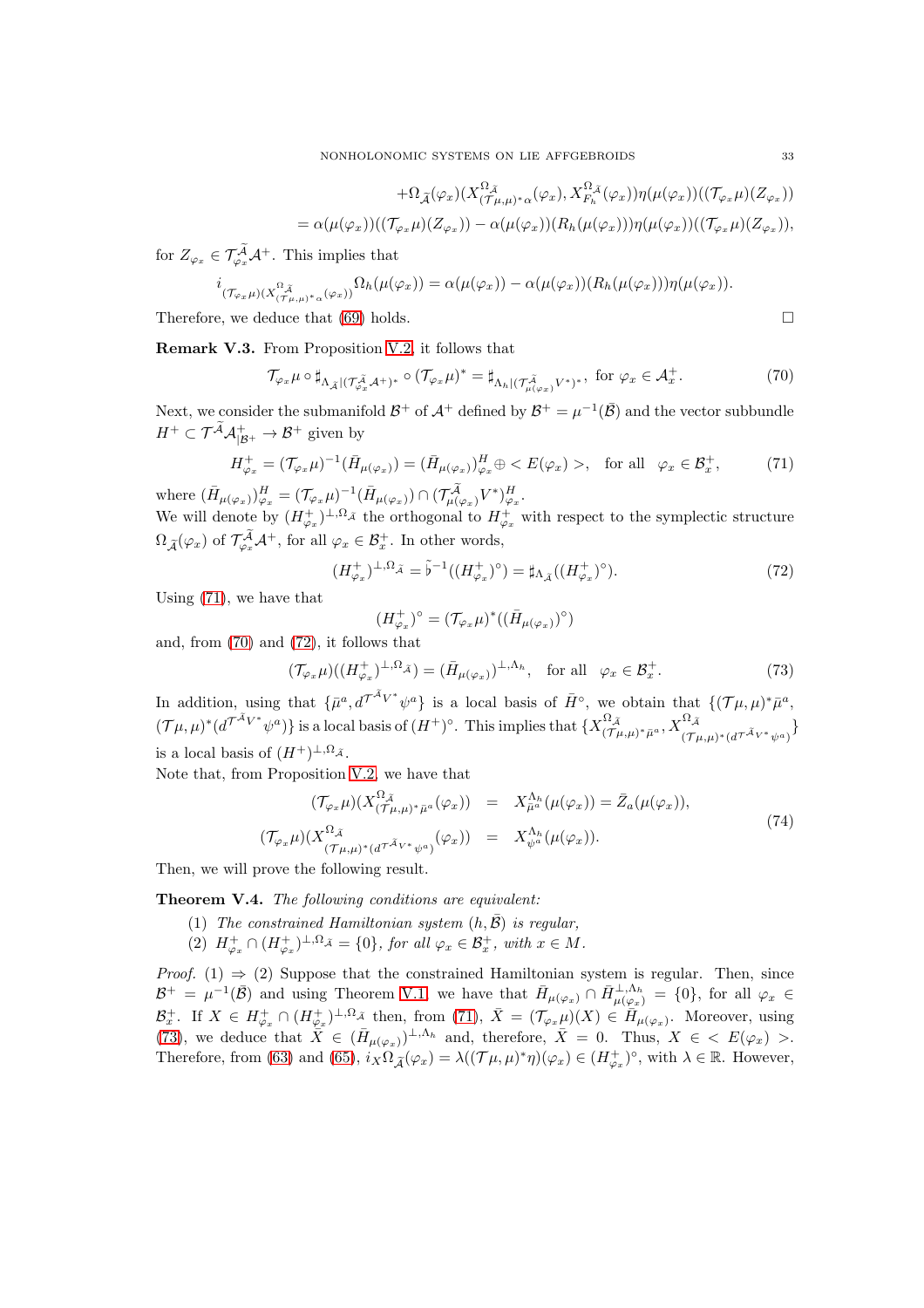$((\mathcal{T}\mu,\mu)^*\eta)(\varphi_x) \notin (H^+_{\varphi_x})^{\circ}$ . In fact, there exists  $\tilde{\bar{R}}_{nh}(\varphi_x) \in H^+_{\varphi_x}$  such that  $(\mathcal{T}_{\varphi_x}\mu)(\tilde{\bar{R}}_{nh}(\varphi_x)) =$  $\bar{R}_{nh}(\mu(\varphi_x))$  and, thus,  $((\mathcal{T}\mu,\mu)^*\eta)(\varphi_x)(\tilde{R}_{nh}(\varphi_x)) = \eta(\mu(\varphi_x))(\bar{R}_{nh}(\mu(\varphi_x))) = 1$ . Consequently,  $\lambda = 0$  and  $X = 0$ .

 $(2) \Rightarrow (1)$  Suppose that  $H^+_{\varphi_x} \cap (H^+_{\varphi_x})^{\perp,\Omega_{\tilde{\mathcal{A}}}} = \{0\}$ , for all  $\varphi_x \in \mathcal{B}_x^+$  and take  $\bar{X} \in \bar{H}_{\mu(\varphi_x)} \cap \bar{H}_{\mu(\varphi_x)}^{\perp,\Lambda_h}$ . Using [\(73\)](#page-32-3), there exists  $X \in (H^+_{\varphi_x})^{\perp,\Omega_{\widetilde{\mathcal{A}}}}$  such that  $(\mathcal{T}_{\varphi_x}\mu)(X) = \overline{X}$  and, since  $\overline{X} \in \overline{H}_{\mu(\varphi_x)}$ , we have that  $X \in H^+_{\varphi_x}$ . Thus,  $X = 0$ , which implies that  $\bar{X} = 0$ . Finally, using Theorem [V.1,](#page-29-0) we conclude the result.

 $\Box$ 

Assuming that the constrained system is regular, the bundle  $H^+ \to \mathcal{B}^+$  is a symplectic subbundle of the symplectic bundle  $(\mathcal{T}^{\mathcal{A}}\mathcal{A}^+_{|\mathcal{B}^+}\to \mathcal{B}^+,( \Omega_{\widetilde{\mathcal{A}}})_{|\mathcal{B}^+})$  and we have a direct sum decomposition

$$
\mathcal{T}_{\varphi_x}^{\widetilde{\mathcal{A}}}\mathcal{A}^+ = H_{\varphi_x}^+ \oplus (H_{\varphi_x}^+)^{\perp,\Omega_{\widetilde{\mathcal{A}}}}, \quad \text{for all} \quad \varphi_x \in \mathcal{B}_x^+, \text{ with } x \in M.
$$

Let us denote by  $\mathcal{P}^+$  and  $\mathcal{Q}^+$  the complementary projectors defined by this decomposition, that is,

$$
\mathcal{P}_{\varphi_x}^+:\mathcal{T}_{\varphi_x}^{\widetilde{\mathcal{A}}}\mathcal{A}^+\to H_{\varphi_x}^+\quad\text{and}\quad\mathcal{Q}_{\varphi_x}^+:\mathcal{T}_{\varphi_x}^{\widetilde{\mathcal{A}}}\mathcal{A}^+\to (H_{\varphi_x}^+)^{\perp,\Omega_{\widetilde{\mathcal{A}}}},\quad\text{for all}\quad\varphi_x\in\mathcal{B}_x^+.
$$

<span id="page-33-2"></span>**Theorem V.5.** Let  $(h, \overline{B})$  be a regular constrained Hamiltonian system. Then, the solution of the constrained dynamics is the section  $\bar{R}_{nh}$  obtained as follows  $\bar{R}_{nh} \circ \mu = -\mathcal{T} \mu(\mathcal{P}^+(X^{\Omega, \widetilde{A}}_{F_h}))$ .

*Proof.* If  $\varphi_x \in \mathcal{B}_x^+$  then, from [\(71\)](#page-32-0) and since the map  $\mathcal{T}_{\varphi_x} \mu : \mathcal{T}_{\varphi_x}^{\mathcal{A}} \mathcal{A}^+ \to \mathcal{T}_{\mu(\varphi_x)}^{\mathcal{A}} V^*$  is a linear epimorphism, it follows that

<span id="page-33-0"></span>
$$
(\mathcal{T}_{\varphi_x}\mu)(H_{\varphi_x}^+) = \bar{H}_{\mu(\varphi_x)}.
$$
\n(75)

Thus, if  $Z_{\varphi_x} \in \mathcal{T}_{\varphi_x}^{\mathcal{A}} \mathcal{A}^+$  then, using [\(73\)](#page-32-3) and [\(75\)](#page-33-0), we deduce that

$$
(\mathcal{T}_{\varphi_x}\mu)(\mathcal{P}_{\varphi_x}^+(Z_{\varphi_x})) \in \bar{H}_{\mu(\varphi_x)}, \ \ (\mathcal{T}_{\varphi_x}\mu)(\mathcal{Q}_{\varphi_x}^+(Z_{\varphi_x})) \in (\bar{H}_{\mu(\varphi_x)})^{\perp,\Lambda_h}
$$

and it is clear that

$$
(\mathcal{T}_{\varphi_x}\mu)(Z_{\varphi_x})=(\mathcal{T}_{\varphi_x}\mu)(\mathcal{P}_{\varphi_x}^+(Z_{\varphi_x}))+(\mathcal{T}_{\varphi_x}\mu)(\mathcal{Q}_{\varphi_x}^+(Z_{\varphi_x})).
$$

Therefore, we have proved that

$$
\begin{array}{rcl}\n(\mathcal{T}_{\varphi_x}\mu)(\mathcal{P}_{\varphi_x}^+(Z_{\varphi_x})) & = & \bar{\tilde{\mathcal{P}}}_{\mu(\varphi_x)}((\mathcal{T}_{\varphi_x}\mu)(Z_{\varphi_x})), \\
(\mathcal{T}_{\varphi_x}\mu)(\mathcal{Q}_{\varphi_x}^+(Z_{\varphi_x})) & = & \bar{\tilde{\mathcal{Q}}}_{\mu(\varphi_x)}((\mathcal{T}_{\varphi_x}\mu)(Z_{\varphi_x})),\n\end{array}
$$

i.e.,

<span id="page-33-1"></span>
$$
\mathcal{T}_{\varphi_x} \mu \circ \mathcal{P}_{\varphi_x}^+ = \bar{\tilde{\mathcal{P}}}_{\mu(\varphi_x)} \circ \mathcal{T}_{\varphi_x} \mu \text{ and } \mathcal{T}_{\varphi_x} \mu \circ \mathcal{Q}_{\varphi_x}^+ = \bar{\tilde{\mathcal{Q}}}_{\mu(\varphi_x)} \circ \mathcal{T}_{\varphi_x} \mu. \tag{76}
$$

Finally, from [\(68\)](#page-31-0) and [\(76\)](#page-33-1), we conclude that

$$
\bar{R}_{nh}(\mu(\varphi_x)) = \tilde{\bar{\mathcal{P}}}_{\mu(\varphi_x)}(R_h(\mu(\varphi_x))) = -\tilde{\bar{\mathcal{P}}}_{\mu(\varphi_x)}(\mathcal{T}_{\varphi_x}\mu(X_{F_h}^{\Omega,\tilde{\mathcal{A}}}(\varphi_x))) = -\mathcal{T}_{\varphi_x}\mu(\mathcal{P}_{\varphi_x}^+(\chi_{F_h}^{\Omega,\tilde{\mathcal{A}}}(\varphi_x))).
$$

Next, we will denote by  $\{\cdot,\cdot\}_h$  the Poisson bracket on  $V^*$  induced by the algebraic Poisson structure  $\Lambda_h$  given by

<span id="page-33-3"></span>
$$
\{\psi, \psi'\}_h = -(d^{\mathcal{T}^A V^*} \psi')(X^{\Lambda_h}_{\psi}) = \Omega_h(X^{\Lambda_h}_{\psi}, X^{\Lambda_h}_{\psi'}),\tag{77}
$$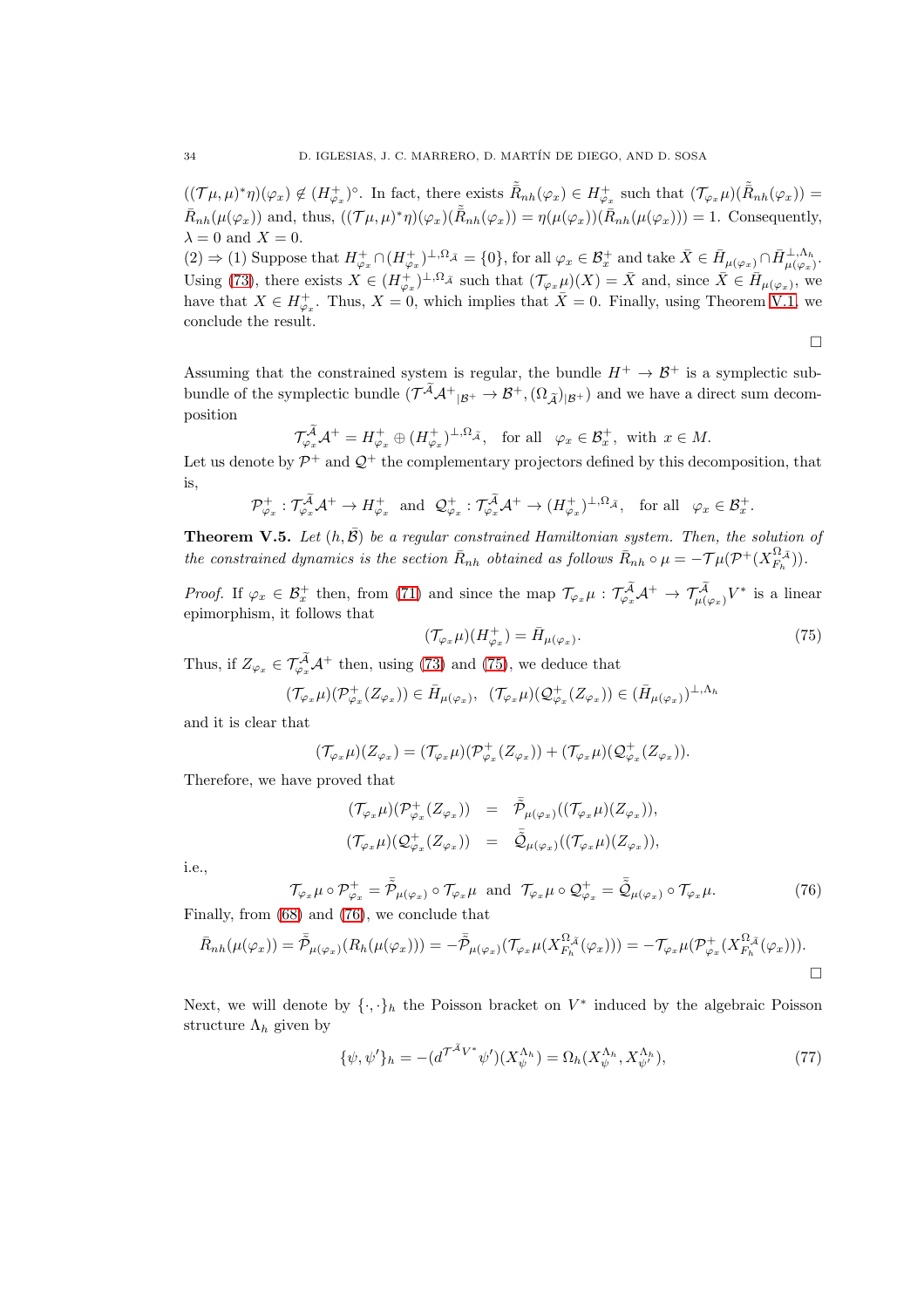for  $\psi, \psi' \in C^{\infty}(V^*)$ .

Then, using [\(60\)](#page-29-1), [\(71\)](#page-32-0), [\(74\)](#page-32-4) and the fact that  $\bar{\mu}^a(\bar{Z}_b) = 0$  (see [\(57\)](#page-28-2) and [\(59\)](#page-29-2)), we deduce that the local expression of the projector  $\mathcal{P}^+$  is

<span id="page-34-3"></span>
$$
\mathcal{P}^+ = Id - (\bar{C}_{ab} \circ \mu)(\bar{C}_{cd} \circ \mu)(\{\psi^b, \psi^d\}_h \circ \mu) X^{\Omega_{\tilde{A}}}_{(\mathcal{T}\mu, \mu)^*\bar{\mu}^a} \otimes (\mathcal{T}\mu, \mu)^*\bar{\mu}^c
$$
  
-  $(\bar{C}_{ab} \circ \mu) X^{\Omega_{\tilde{A}}}_{(\mathcal{T}\mu, \mu)^*\bar{\mu}^a} \otimes (\mathcal{T}\mu, \mu)^* (d^{\mathcal{T}^{\tilde{A}}V^*}\psi^b)$   
+  $(\bar{C}_{ab} \circ \mu) X^{\Omega_{\tilde{A}}}_{(\mathcal{T}\mu, \mu)^* (d^{\mathcal{T}\tilde{A}}V^*\psi^a)} \otimes (\mathcal{T}\mu, \mu)^*\bar{\mu}^b,$  (78)

along the points of  $\mathcal{B}^+$ .

Now, we will denote by  $\bar{\theta}_h$  the section of  $(\mathcal{T}^{\widetilde{\mathcal{A}}}_{V^*})_{|\widetilde{\mathcal{B}}}^* \to \overline{\mathcal{B}}$  given by

$$
\bar{\theta}_h(\bar{\mathbf{b}}) = -(i_{\bar{R}_{nh}} \Omega_h)(\bar{\mathbf{b}}), \text{ for all } \bar{\mathbf{b}} \in \bar{\mathcal{B}}.
$$

Then, using [\(63\)](#page-30-2), [\(76\)](#page-33-1), Theorem [V.5](#page-33-2) and the facts that  $Im(\mathcal{P}^+) \subseteq H^+$ ,  $Im(\mathcal{Q}^+) \subseteq (H^+)^{\perp,\Omega_{\tilde{\mathcal{A}}}}$ ,  $\bar{R}_{nh}\in \bar{H}$  and  $i_{\bar{R}_{nh}}\eta=1$  , it is not difficult to prove that

<span id="page-34-1"></span>
$$
\bar{\theta}_h(\mu(\varphi_x))(\tilde{\mathcal{Q}}_{\mu(\varphi_x)}(\mathcal{T}_{\varphi_x}\mu(X_{\varphi_x}))) = -\theta_h(\varphi_x)(\mathcal{Q}_{\varphi_x}^+(X_{\varphi_x})),\tag{79}
$$

for all  $X_{\varphi_x} \in \mathcal{T}^{\mathcal{A}}_{\varphi_x} \mathcal{A}^+$  and  $\varphi_x \in \mathcal{B}^+_x$ , with  $x \in M$ . Note that  $\eta(\mu(\varphi_x)) \circ \mathcal{T}_{\varphi_x} \mu \circ \mathcal{Q}^+_{\varphi_x} = \eta(\mu(\varphi_x)) \circ$  $\bar{\tilde{Q}}_{\mu(\varphi_x)} \circ \mathcal{T}_{\varphi_x} \mu = 0.$  We also recall that  $\theta_h = d^{\mathcal{T}^{\tilde{A}}\mathcal{A}^+} F_h$ . Thus, using  $(67)$ ,  $(76)$  and  $(79)$ , we obtain that

<span id="page-34-2"></span>
$$
\mathcal{P}_{\varphi_x}^+(X_{\varphi_x}) = (\bar{\tilde{\mathcal{P}}}_{\mu(\varphi_x)}(\mathcal{T}_{\varphi_x}\mu(X_{\varphi_x})))_{\varphi_x}^H + (\theta_h(\varphi_x)(X_{\varphi_x})
$$
  
\n
$$
+ \bar{\theta}_h(\mu(\varphi_x))(\bar{\tilde{\mathcal{Q}}}_{\mu(\varphi_x)}(\mathcal{T}_{\varphi_x}\mu(X_{\varphi_x}))))E(\varphi_x),
$$
  
\n
$$
\mathcal{Q}_{\varphi_x}^+(X_{\varphi_x}) = (\bar{\tilde{\mathcal{Q}}}_{\mu(\varphi_x)}(\mathcal{T}_{\varphi_x}\mu(X_{\varphi_x})))_{\varphi_x}^H - \bar{\theta}_h(\mu(\varphi_x))(\bar{\tilde{\mathcal{Q}}}_{\mu(\varphi_x)}(\mathcal{T}_{\varphi_x}\mu(X_{\varphi_x})))E(\varphi_x),
$$
\n(80)

<span id="page-34-0"></span>for all  $X_{\varphi_x} \in \mathcal{T}_{\varphi_x}^{\mathcal{A}} \mathcal{A}^+$ , with  $\varphi_x \in \mathcal{B}_x^+$  and  $x \in M$ .

V.2. The nonholonomic bracket. We consider a regular nonholonomic system on a Lie affgebroid  $\mathcal A$  described by a hyperregular Lagrangian function  $L: \mathcal A \to \mathbb R$  and a constraint affine subbundle  $\tau_{\mathcal{B}} : \mathcal{B} \to M$  of the bundle  $\tau_{\mathcal{A}} : \mathcal{A} \to M$ . We will denote by  $(h, \bar{\mathcal{B}})$  the corresponding regular constrained Hamiltonian system, by  $\bar{h}$  the restriction to  $\bar{\mathcal{B}}$  of h, by  $\mathcal{B}^+$  the submanifold of  $\mathcal{A}^+$  given by  $\mathcal{B}^+ = \mu^{-1}(\bar{\mathcal{B}})$  and by

$$
\mathcal{P}^+_{\varphi_x} : \mathcal{T}^{\widetilde{\mathcal{A}}}_{\varphi_x}\mathcal{A}^+ \to H^+_{\varphi_x} \text{ and } \mathcal{Q}^+_{\varphi_x} : \mathcal{T}^{\widetilde{\mathcal{A}}}_{\varphi_x}\mathcal{A}^+ \to (H^+_{\varphi_x})^{\perp,\Omega_{\widetilde{\mathcal{A}}}},
$$

the corresponding complementary projectors, for  $\varphi_x \in \mathcal{B}_x^+$ .

We have that  $\mathcal{B}^+$  is the total space of an AV-bundle over  $\bar{\mathcal{B}}$ . In fact, the affine bundle projection is the restriction  $\mu_{\mathcal{B}^+} : \mathcal{B}^+ \to \bar{\mathcal{B}}$  to  $\mathcal{B}^+$  of the canonical projection  $\mu : \mathcal{A}^+ \to V^*$ .

Note that the restriction  $\tau_{\mathcal{B}^+} : \mathcal{B}^+ \to M$  of the projection  $\tau_{\mathcal{A}^+} : \mathcal{A}^+ \to M$  is a fibration. Thus, one may consider the prolongation  $\mathcal{T}^{\mathcal{A}}\mathcal{B}^+$  of the Lie algebroid  $\tilde{\mathcal{A}}$  over  $\tau_{\mathcal{B}^+}:\mathcal{B}^+\to M$ .  $\mathcal{T}^{\mathcal{A}}\mathcal{B}^+$ is a Lie algebroid over  $\mathcal{B}^+$ .

Now, suppose that

$$
\bar h',\bar h'':\bar{\mathcal B}\to{\mathcal B}^+\in\Gamma(\mu_{{\mathcal B}^+})
$$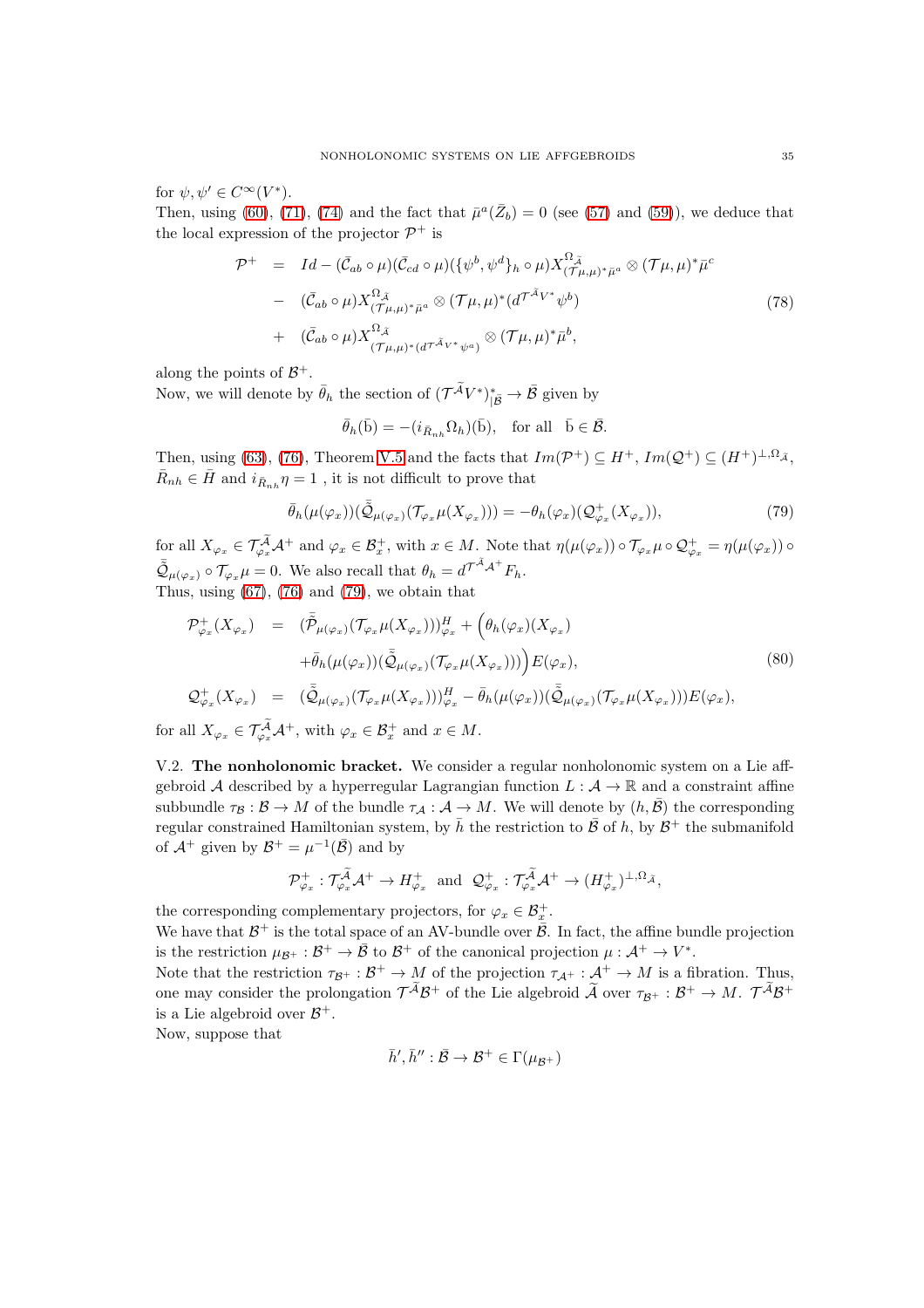are two sections of the AV-bundle  $\mu_{\mathcal{B}^+} : \mathcal{B}^+ \to \bar{\mathcal{B}}$  and that

$$
h', h'': V^* \to \mathcal{A}^+ \in \Gamma(\mu)
$$

are arbitrary extensions to  $V^*$  of  $\bar{h}'$  and  $\bar{h}''$ , respectively. We will denote by

$$
F_{h'}, F_{h''}: \mathcal{A}^+ \to \mathbb{R}
$$

the affine functions associated with the sections  $h'$  and  $h''$ , respectively, and by  $X_{F_{h'}}^{\Omega_{\widetilde{A}}}$  and  $X_{F_{h''}}^{\Omega_{\widetilde{A}}}$ the corresponding Hamiltonian sections. Then, we have that

$$
h'(\mu(\varphi_x)) - \varphi_x = F_{h'}(\varphi_x)1_{\mathcal{A}}(x), \quad h''(\mu(\varphi_x)) - \varphi_x = F_{h''}(\varphi_x)1_{\mathcal{A}}(x),
$$
  

$$
i_{X_{F_{h'}}^{\Omega_{\tilde{\mathcal{A}}}}}\Omega_{\tilde{\mathcal{A}}} = d^{\mathcal{T}^{\tilde{\mathcal{A}}}\mathcal{A}^+}F_{h'}, \qquad i_{X_{F_{h''}}^{\Omega_{\tilde{\mathcal{A}}}}}\Omega_{\tilde{\mathcal{A}}} = d^{\mathcal{T}^{\tilde{\mathcal{A}}}\mathcal{A}^+}F_{h''},
$$

for  $\varphi_x \in \mathcal{A}_x^+$ .

Moreover, we will prove the following results.

<span id="page-35-1"></span>**Lemma V.6.** The real function on  $\mathcal{B}^+$ 

$$
\Omega_{\widetilde{\mathcal{A}}}(\mathcal{P}^{+}(X^{\Omega,\widetilde{\mathcal{A}}}_{F_{h'|B^{+}}}),\mathcal{P}^{+}(X^{\Omega,\widetilde{\mathcal{A}}}_{F_{h''|B^{+}}}))
$$

does not depend on the chosen extensions  $h'$  and  $h''$  of  $\bar{h}'$  and  $\bar{h}''$ , respectively.

*Proof.* If  $\varphi_x \in \mathcal{B}_x^+$  then  $\mathcal{Q}_{\varphi_x}^+(X_{F_{h'}}^{\Omega_{\tilde{\mathcal{A}}}}(\varphi_x)) \in (H_{\varphi_x}^+)^{\perp,\Omega_{\tilde{\mathcal{A}}}}$  and, thus,

$$
\Omega_{\widetilde{\mathcal{A}}}(\varphi_x)(\mathcal{Q}_{\varphi_x}^+(X_{F_{h'}}^{\Omega_{\widetilde{\mathcal{A}}}}(\varphi_x)),\mathcal{P}_{\varphi_x}^+(X_{F_{h''}}^{\Omega_{\widetilde{\mathcal{A}}}}(\varphi_x)))=0
$$

which implies that

<span id="page-35-0"></span>
$$
\Omega_{\widetilde{\mathcal{A}}}(\mathcal{P}^+(X_{F_{h'}|\mathcal{B}^+}^{\Omega,\widetilde{\mathcal{A}}}),\mathcal{P}^+(X_{F_{h''}|\mathcal{B}^+}^{\Omega,\widetilde{\mathcal{A}}}) ) = \Omega_{\widetilde{\mathcal{A}}}(X_{F_{h'}|\mathcal{B}^+}^{\Omega,\widetilde{\mathcal{A}}},\mathcal{P}^+(X_{F_{h''}|\mathcal{B}^+}^{\Omega,\widetilde{\mathcal{A}}}) ).
$$
\n(81)

Now, let  $h'_1: V^* \to \mathcal{A}^+$  be another extension of  $\bar{h}': \bar{\mathcal{B}} \to \mathcal{B}^+$ . Then, it is clear that

$$
(F_{h'} - F_{h'_1})_{|\mathcal{B}^+} = 0.
$$

Therefore, since  $\mathcal{P}^+_{\varphi_x}(X^{\Omega,\tilde{A}}_{F_{h''}}(\varphi_x)) \in H^+_{\varphi_x} \subseteq \mathcal{T}^{\tilde{A}}_{\varphi_x} \mathcal{B}^+$ , we obtain that

$$
\Omega_{\widetilde{\mathcal{A}}}(\varphi_x)(X_{F_{h'}}^{\Omega_{\widetilde{\mathcal{A}}}}(\varphi_x)-X_{F_{h'_1}}^{\Omega_{\widetilde{\mathcal{A}}}}(\varphi_x),\mathcal{P}_{\varphi_x}^+(X_{F_{h''}}^{\Omega_{\widetilde{\mathcal{A}}}}(\varphi_x)))=\rho_{\widetilde{\mathcal{A}}}^{\tau_{\mathcal{A}^+}}(\mathcal{P}_{\varphi_x}^+(X_{F_{h''}}^{\Omega_{\widetilde{\mathcal{A}}}}(\varphi_x)))(F_{h'}-F_{h'_1})=0.
$$

This proves that

$$
\Omega_{\widetilde{\mathcal{A}}}(\mathcal{P}^{+}(X^{\Omega,\widetilde{\mathcal{A}}}_{F_{h'|B^{+}}}),\mathcal{P}^{+}(X^{\Omega,\widetilde{\mathcal{A}}}_{F_{h''|B^{+}}}))=\Omega_{\widetilde{\mathcal{A}}}(\mathcal{P}^{+}(X^{\Omega,\widetilde{\mathcal{A}}}_{F_{h'_{1}|B^{+}}}),\mathcal{P}^{+}(X^{\Omega,\widetilde{\mathcal{A}}}_{F_{h''|B^{+}}})).
$$

Consequently, using that  $\Omega_{\widetilde{\mathcal{A}}}$  is skew-symmetric, we deduce the result.  $\hfill \Box$ 

<span id="page-35-2"></span>**Lemma V.7.** The real function on  $\mathcal{B}^+$ 

$$
\Omega_{\widetilde{\mathcal{A}}}(\mathcal{P}^{+}(X^{\Omega,\widetilde{\mathcal{A}}}_{F_{h'|B^{+}}}),\mathcal{P}^{+}(X^{\Omega,\widetilde{\mathcal{A}}}_{F_{h''|B^{+}}}))
$$

is basic with respect to the affine bundle projection  $\mu_{\mathcal{B}^+} : \mathcal{B}^+ \to \overline{\mathcal{B}}$ .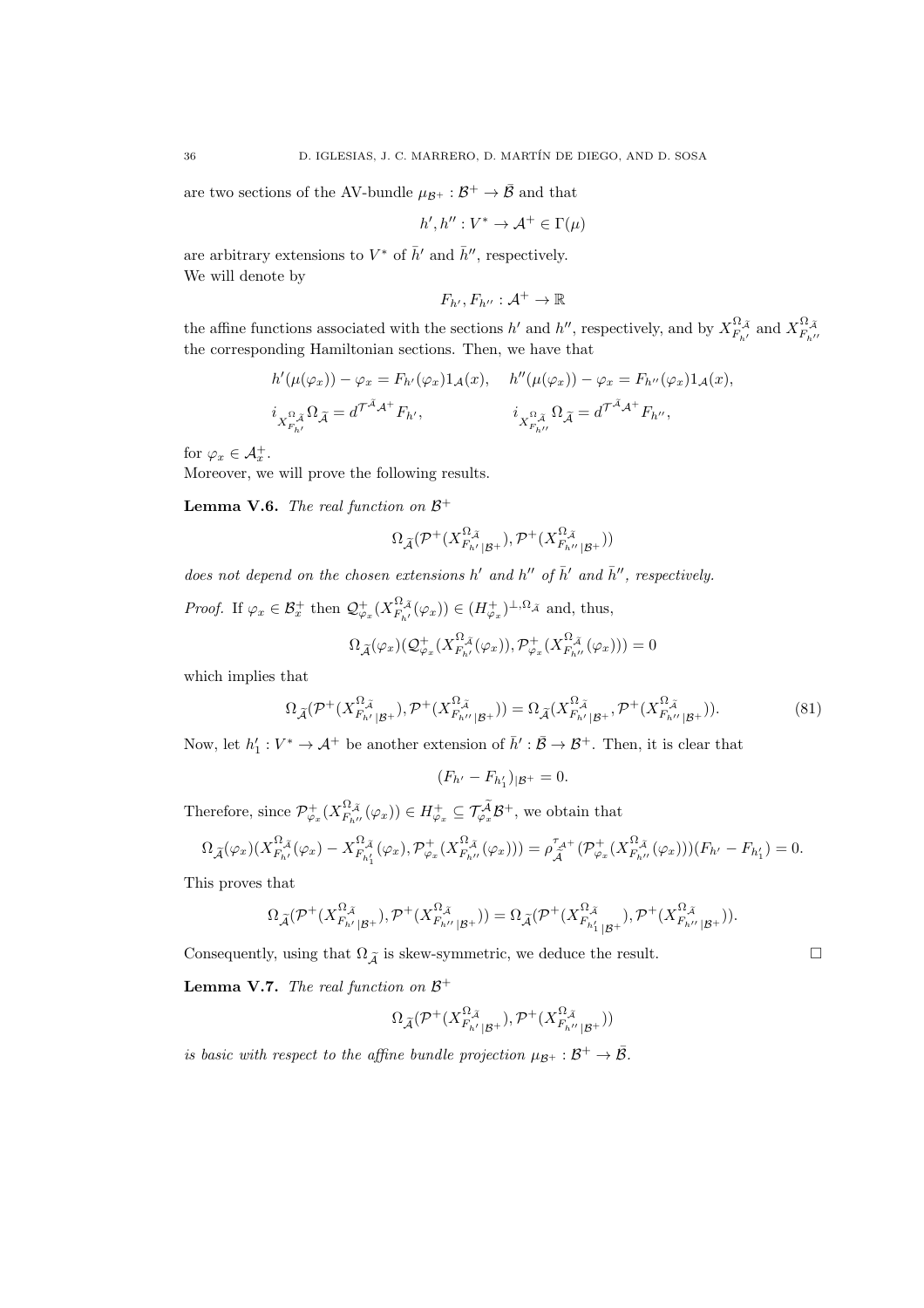*Proof.* Denote by  $\theta_{h'}$  the section of  $(\mathcal{T}^{\mathcal{A}}\mathcal{A}^+)^* \to \mathcal{A}^+$  defined by

$$
\theta_{h'} = d^{\mathcal{T}^{\mathcal{A}}\mathcal{A}^+} F_{h'}.
$$

Then, from [\(81\)](#page-35-0), it follows that

$$
\Omega_{\widetilde{\mathcal{A}}}(\mathcal{P}^{+}(X_{F_{h'}|\mathcal{B}^{+}}^{\Omega,\widetilde{\mathcal{A}}}),\mathcal{P}^{+}(X_{F_{h''}|\mathcal{B}^{+}}^{\Omega,\widetilde{\mathcal{A}}}))=\theta_{h'|\mathcal{B}^{+}}(X_{F_{h''}|\mathcal{B}^{+}}^{\Omega,\widetilde{\mathcal{A}}})-\theta_{h'|\mathcal{B}^{+}}(\mathcal{Q}^{+}(X_{F_{h''}|\mathcal{B}^{+}}^{\Omega,\widetilde{\mathcal{A}}}))
$$

Moreover, if  $\Pi_{\mathcal{A}^+}$  is the linear Poisson structure on  $\mathcal{A}^+$  induced by the Lie algebroid  $\widetilde{\mathcal{A}}$ , we have that (see [\(3\)](#page-5-3))  $\theta_{h'}(X^{\Omega,\tilde{\mathcal{A}}}_{F_{h''}}) = \{F_{h'}, F_{h''}\}_{\Pi_{\mathcal{A}^+}}$ . In addition, the vertical bundle of the fibration  $\mu: \mathcal{A}^+ \to V^*$  is generated by the vertical lift  $1^V_{\mathcal{A}}$  of the section  $1_{\mathcal{A}} \in \Gamma(\tau_{\mathcal{A}^+})$ . Since  $1_{\mathcal{A}}$  is a 1-cocycle of  $\tilde{A}$ , we deduce that  $1^V_{\mathcal{A}}$  is an infinitesimal Poisson automorphism of  $\Pi_{\mathcal{A}^+}$  and

$$
1_{\mathcal{A}}^V(\lbrace F_{h'}, F_{h''} \rbrace_{\Pi_{\mathcal{A}^+}}) = \lbrace 1_{\mathcal{A}}^V(F_{h'}) , F_{h''} \rbrace_{\Pi_{\mathcal{A}^+}} + \lbrace F_{h'}, 1_{\mathcal{A}}^V(F_{h''}) \rbrace_{\Pi_{\mathcal{A}^+}} = -\lbrace 1, F_{h''} \rbrace_{\Pi_{\mathcal{A}^+}} - \lbrace F_{h'}, 1 \rbrace_{\Pi_{\mathcal{A}^+}} = 0.
$$

This implies that the function  $\theta_{h'}(X_{F_{h''}}^{\Omega_{\widetilde{A}}})$  is basic with respect to the fibration  $\mu: \mathcal{A}^+ \to V^*$ . Thus, the function  $\theta_{h'}(X^{\Omega,\tilde{\mathcal{A}}}_{F_{h''}})_{|\mathcal{B}^{+}}$  is basic with respect to the fibration  $\mu_{\mathcal{B}^{+}}:\mathcal{B}^{+}\to\bar{\mathcal{B}}$ . On the other hand, from  $(80)$ , we deduce that

$$
\begin{array}{rcl}\n\theta_{h'}(\varphi_x)(\mathcal{Q}^+_{\varphi_x}(X^{\Omega,\tilde{\mathcal{A}}}_{F_{h''}}(\varphi_x))) & = & \theta_{h'}(\varphi_x)((\bar{\tilde{\mathcal{Q}}}_{\mu(\varphi_x)}(\mathcal{T}_{\varphi_x}\mu(X^{\Omega,\tilde{\mathcal{A}}}_{F_{h''}}(\varphi_x))))^H_{\varphi_x}) \\
& = & \bar{\theta}_h(\mu(\varphi_x))(\bar{\tilde{\mathcal{Q}}}_{\mu(\varphi_x)}(\mathcal{T}_{\varphi_x}\mu(X^{\Omega,\tilde{\mathcal{A}}}_{F_{h''}}(\varphi_x))))\theta_{h'}(\varphi_x)(E(\varphi_x)),\n\end{array}
$$

for  $\varphi_x \in \mathcal{B}_x^+$ .

Now, using [\(61\)](#page-30-0) and [\(64\)](#page-30-4), one proves that

<span id="page-36-0"></span>
$$
\theta_{h'}(\varphi_x)(E(\varphi_x)) = -1_{\mathcal{A}}^V(\varphi_x)(F_{h'}) = -\frac{d}{dt}_{|t=0}(F_{h'}(\varphi_x) - t) = 1, \text{ for } \varphi_x \in \mathcal{A}_x^+.
$$
 (82)

Furthermore, proceeding as in Section [V.1](#page-27-1) (see [\(68\)](#page-31-0)), we have that there exists a section  $R_{h''}$   $\in$  $\Gamma(\tau_{\widetilde{\mathcal{A}}}^{\tau_{V}^*})$  such that

$$
(\mathcal{T}_{\varphi_x}\mu)(X_{F_{h''}}^{\Omega,\tilde{\mathcal{A}}}(\varphi_x)) = -R_{h''}(\mu(\varphi_x)), \text{ for all } \varphi_x \in \mathcal{A}_x^+.
$$

Therefore,

$$
\begin{array}{rcl}\n\theta_{h'}(\varphi_x)(\mathcal{Q}^+_{\varphi_x}(X_{F_{h''}}^{\Omega_{\tilde{\mathcal{A}}}}(\varphi_x))) & = & -\theta_{h'}(\varphi_x)((\bar{\tilde{\mathcal{Q}}}_{\mu(\varphi_x)}(R_{h''}(\mu(\varphi_x))))_{\varphi_x}^H) \\
& & + \bar{\theta}_h(\mu(\varphi_x))(\bar{\tilde{\mathcal{Q}}}_{\mu(\varphi_x)}(R_{h''}(\mu(\varphi_x))))\n\end{array}
$$
\nfor  $\varphi_x \in \mathcal{B}_x^+$ 

Consequently, it only remains to prove that the function  $\theta_{h'}(\tilde{Q}(R_{h''}))^H : \mathcal{B}^+ \to \mathbb{R}$  defined by

$$
\theta_{h'}(\tilde{\mathcal{Q}}(R_{h''}))^H(\varphi_x) = \theta_{h'}(\varphi_x)((\tilde{\mathcal{Q}}_{\mu(\varphi_x)}(R_{h''}(\mu(\varphi_x))))^H_{\varphi_x})
$$

is  $\mu_{\mathcal{B}^+}$ -projectable or, equivalently, that

$$
\mathcal{L}^{\mathcal{T}^{\widetilde{\mathcal{A}}}_{\mathcal{A}}+}_{E_{|\mathcal{B}^+}}(\theta_{h'}(\widetilde{\mathcal{Q}}(R_{h''}))^H)=0.
$$

In fact, we will see that if  $Z \in \Gamma(\tau_{\widetilde{\mathcal{A}}}^{\tau_V^*})$  and  $Z^H$  is the section of  $\mathcal{T}^{\widetilde{\mathcal{A}}}\mathcal{A}^+$  given by  $Z^H(\varphi_x) =$  $(Z(\mu(\varphi_x)))_{\varphi_x}^H$ , then

<span id="page-36-1"></span>
$$
\mathcal{L}_E^{\mathcal{T}^A \mathcal{A}^+}(\theta_{h'}(Z^H)) = 0.
$$
\n(83)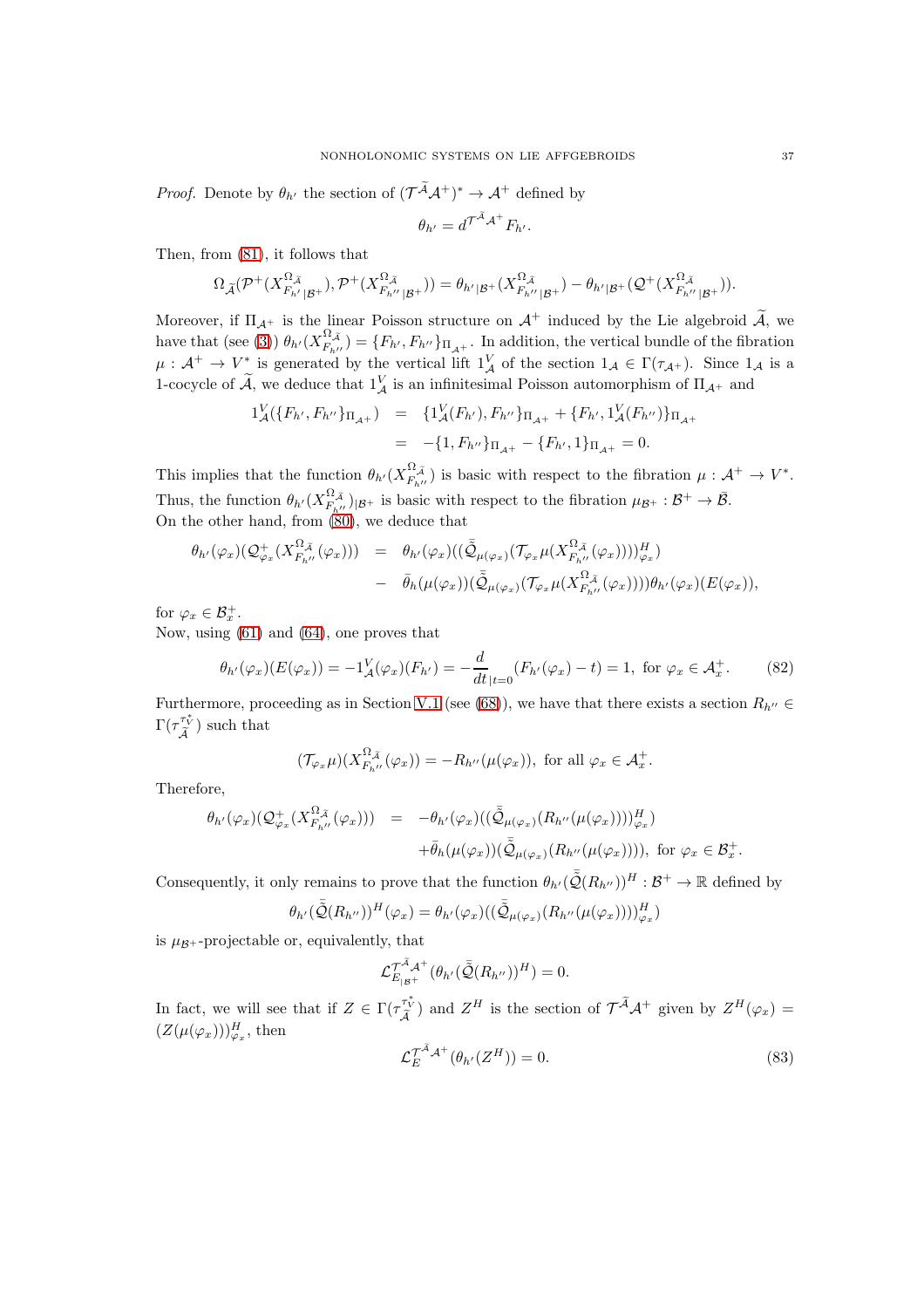Note that, from [\(82\)](#page-36-0), it follows that

$$
\mathcal{L}_E^{\mathcal{T}^{\tilde{A}}\mathcal{A}^+}\theta_{h'}=d^{\mathcal{T}^{\tilde{A}}\mathcal{A}^+}(\mathcal{L}_E^{\mathcal{T}^{\tilde{A}}\mathcal{A}^+}F_{h'})=d^{\mathcal{T}^{\tilde{A}}\mathcal{A}^+}(\theta_{h'}(E))=0.
$$

Thus,

$$
\mathcal{L}_E^{\mathcal{T}^{\tilde{\mathcal{A}}}\mathcal{A}^+}(\theta_{h'}(Z^H)) = \theta_{h'}(\llbracket E, Z^H \rrbracket^{\mathcal{T}_{\mathcal{A}^+}}) .
$$

Now, since  $d^{\mathcal{T}^A A^+} \theta_h = 0$  and using that  $\theta_h(E) = 1$  and the fact that  $\theta_h(Z^H) = 0$ , we obtain that

<span id="page-37-0"></span>
$$
\theta_h(\llbracket E, Z^H \rrbracket_{\widetilde{\mathcal{A}}}^{\tau_{\mathcal{A}^+}}) = 0. \tag{84}
$$

In addition,

$$
\mathcal{T}\mu \circ E = 0, \quad \mathcal{T}\mu \circ Z^H = Z \circ \mu
$$

and the pair  $(\mathcal{T}\mu,\mu)$  is a morphism between the Lie algebroids  $\mathcal{T}^{\mathcal{A}}\mathcal{A}^+\to\mathcal{A}^+$  and  $\mathcal{T}^{\mathcal{A}}V^*\to V^*.$ This implies that

<span id="page-37-1"></span>
$$
\mathcal{T}\mu \circ [E, Z^H]_{\widetilde{\mathcal{A}}}^{\tau_{\mathcal{A}^+}} = 0. \tag{85}
$$

Therefore, from [\(67\)](#page-31-3), [\(84\)](#page-37-0) and [\(85\)](#page-37-1), we deduce that  $[[E, Z^H]_{\tilde{\mathcal{A}}}^{\tau_{\mathcal{A}^+}} = 0$  and [\(83\)](#page-36-1) holds.

 $\Box$ 

From Lemmas [V.6](#page-35-1) and [V.7,](#page-35-2) we have that there exists a real function  $\{\bar{h}', \bar{h}''\}_{nh} \in C^{\infty}(\bar{\mathcal{B}})$  which is characterized by the following condition

<span id="page-37-2"></span>
$$
\{\bar{h}', \bar{h}''\}_{nh} \circ \mu_{\mathcal{B}^+} = \Omega_{\widetilde{\mathcal{A}}}(\mathcal{P}^+(X^{\Omega, \widetilde{\mathcal{A}}}_{F_{h'}|\mathcal{B}^+}), \mathcal{P}^+(X^{\Omega, \widetilde{\mathcal{A}}}_{F_{h''}|\mathcal{B}^+})).
$$
\n(86)

This function is called the nonholonomic bracket of the sections  $\bar{h}'$  and  $\bar{h}''$  and the resultant map

$$
\{\cdot,\cdot\}_{nh}:\Gamma(\mu_{\mathcal{B}^+})\times\Gamma(\mu_{\mathcal{B}^+})\to C^\infty(\bar{\mathcal{B}})
$$

is called the nonholonomic bracket associated with the regular constrained Hamiltonian system  $(h, \overline{B}).$ 

**Theorem V.8.** a) The nonholonomic bracket  $\{\cdot,\cdot\}_n$ <sub>hh</sub>:  $\Gamma(\mu_{\mathcal{B}^+}) \times \Gamma(\mu_{\mathcal{B}^+}) \to C^{\infty}(\overline{\mathcal{B}})$  associated with the system  $(h, \bar{B})$  is an almost-aff-Poisson bracket on the AV-bundle  $\mu_{\mathcal{B}^+} : \mathcal{B}^+ \to \bar{\mathcal{B}}$ , that is,

- (i)  $\{\cdot,\cdot\}_{nh}$  is a bi-affine map,
- (ii)  $\{\cdot,\cdot\}_{nh}$  is skew-symmetric and
- (iii) If  $\bar{h}' \in \Gamma(\mu_{\mathcal{B}^+})$  then

$$
\{\bar{h}',\cdot\}_{nh}:\Gamma(\mu_{\mathcal{B}^+})\to C^\infty(\bar{\mathcal{B}}),\quad \bar{h}''\mapsto \{\bar{h}',\bar{h}''\}_{nh},
$$

is an affine derivation.

b) If  $\bar{f} \in C^{\infty}(\bar{\mathcal{B}})$  is an observable and  $\{\bar{h}, \cdot\}_{nh}^{al} : C^{\infty}(\bar{\mathcal{B}}) \to C^{\infty}(\bar{\mathcal{B}})$  is the linear map associated with the affine map  $\{\bar{h}, \cdot\}_{nh} : \Gamma(\mu_{\mathcal{B}^+}) \to C^{\infty}(\bar{\mathcal{B}})$ , then

$$
\dot{\bar{f}}=\{\bar{h},\bar{f}\}^{al}_{nh}
$$

where  $\dot{f}$  is the evolution of  $\bar{f}$  along the solutions of the constrained Hamilton equations.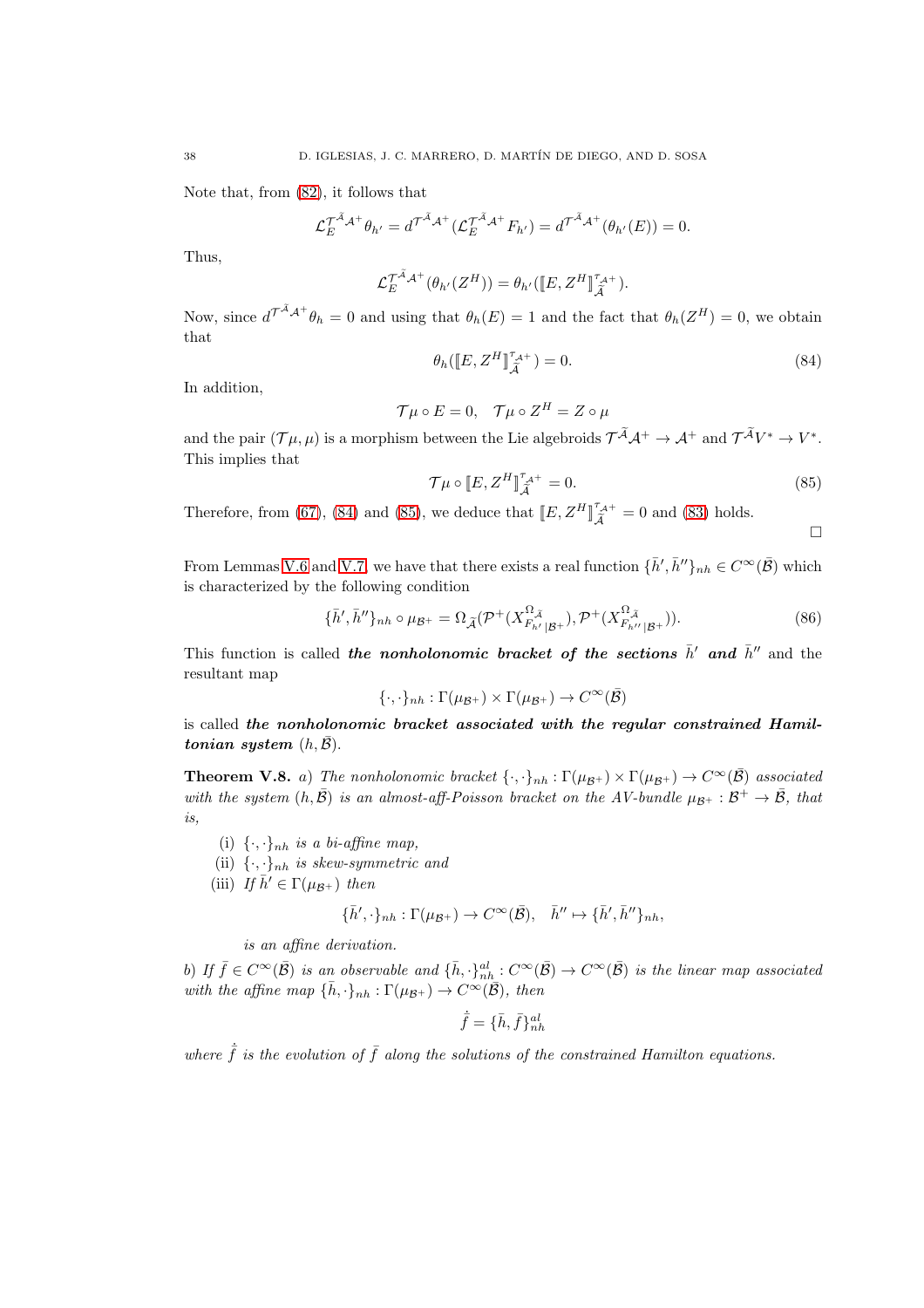*Proof.* a) It is clear that  $\{\cdot, \cdot\}_{nh}$  is skew-symmetric.

Next, we will prove that  $\{\cdot,\cdot\}_n$  is a bi-affine map. Suppose that  $\bar{h}'$  and  $\bar{h}''$  are sections of the AV-bundle  $\mu_{\mathcal{B}^+} : \mathcal{B}^+ \to \bar{\mathcal{B}}$  and that  $\bar{f}'$  and  $\bar{f}''$  are real functions on  $\bar{\mathcal{B}}$ . If  $h', h'' \in \Gamma(\mu)$  are arbitrary extensions of  $\bar{h}'$  and  $\bar{h}''$ , respectively, and  $f', f'' \in C^{\infty}(V^*)$  are arbitrary extensions of  $\bar{f}'$  and  $\bar{f}''$ , respectively, then we can consider the real functions on  $\mathcal{B}^+$  given by

$$
\begin{array}{rcl} \Omega_{\widetilde{\mathcal{A}}}(X^{\Omega_{\widetilde{A}}}_{F_{h'}|B^+},\mathcal{P}^+(X^{\Omega_{\widetilde{A}}}_{(f''\circ\mu)|B^+}))&=& -\Omega_{\widetilde{\mathcal{A}}}(X^{\Omega_{\widetilde{A}}}_{(f''\circ\mu)|B^+},\mathcal{P}^+(X^{\Omega_{\widetilde{A}}}_{F_{h'}|B^+})),\\ \Omega_{\widetilde{\mathcal{A}}}(X^{\Omega_{\widetilde{A}}}_{(f'\circ\mu)|B^+},\mathcal{P}^+(X^{\Omega_{\widetilde{A}}}_{F_{h''}|B^+}))&=& -\Omega_{\widetilde{\mathcal{A}}}(X^{\Omega_{\widetilde{A}}}_{F_{h''}|B^+},\mathcal{P}^+(X^{\Omega_{\widetilde{A}}}_{(f'\circ\mu)|B^+})),\\ \Omega_{\widetilde{\mathcal{A}}}(X^{\Omega_{\widetilde{A}}}_{(f'\circ\mu)|B^+},\mathcal{P}^+(X^{\Omega_{\widetilde{A}}}_{(f''\circ\mu)|B^+}))&=& -\Omega_{\widetilde{\mathcal{A}}}(X^{\Omega_{\widetilde{A}}}_{(f''\circ\mu)|B^+},\mathcal{P}^+(X^{\Omega_{\widetilde{A}}}_{(f'\circ\mu)|B^+})).\end{array}
$$

Now, proceeding as in the proof of Lemma [V.6,](#page-35-1) we deduce that these functions don't depend on the chosen extensions  $h', h''$  and  $f', f''$  of  $\bar{h}', \bar{h}''$  and  $\bar{f}', \bar{f}''$ , respectively. Thus, we can introduce the linear maps

$$
\begin{split} \widetilde{\{\boldsymbol{h}'},\cdot\}^{al}_{nh}: C^{\infty}(\bar{\mathcal{B}}) &\rightarrow C^{\infty}(\mathcal{B}^{+}), \quad \bar{f}'' \mapsto \widetilde{\{\boldsymbol{h}'},\overline{f}''\}^{al}_{nh} = \Omega_{\widetilde{\mathcal{A}}}(X^{ \Omega, \widetilde{\mathcal{A}}}_{F_{h'} \mid \mathcal{B}^{+}}, \mathcal{P}^{+}(X^{ \Omega, \widetilde{\mathcal{A}}}_{(f'' \circ \mu) \mid \mathcal{B}^{+}})),\\ \widetilde{\{\cdot,\boldsymbol{h}''\}^{la}_{nh}}: C^{\infty}(\bar{\mathcal{B}}) &\rightarrow C^{\infty}(\mathcal{B}^{+}), \quad \bar{f}' \mapsto \{\widetilde{f'},\widetilde{\boldsymbol{h}''}\}^{la}_{nh} = \Omega_{\widetilde{\mathcal{A}}}(X^{ \Omega, \widetilde{\mathcal{A}}}_{(f' \circ \mu) \mid \mathcal{B}^{+}}, \mathcal{P}^{+}(X^{ \Omega, \widetilde{\mathcal{A}}}_{F_{h''} \mid \mathcal{B}^{+}}))\\ &=-\{\widetilde{\boldsymbol{h}''}, \overline{f'}\}^{al}_{nh}, \end{split}
$$

and the bilinear map

$$
\begin{array}{rcl}\n\widetilde{\{\cdot,\cdot\}}_{nh}^{ll} : C^{\infty}(\overline{\mathcal{B}}) \times C^{\infty}(\overline{\mathcal{B}}) & \to & C^{\infty}(\mathcal{B}^+) \\
(\overline{f}', \overline{f}'') & \mapsto & \{\overline{f}', \overline{f}''\}_{nh}^{ll} = \Omega_{\widetilde{\mathcal{A}}}(X_{(f' \circ \mu)|\mathcal{B}^+}^{\Omega_{\widetilde{\mathcal{A}}}}, \mathcal{P}^+(X_{(f'' \circ \mu)|\mathcal{B}^+}^{\Omega_{\widetilde{\mathcal{A}}}})).\n\end{array}
$$

Using that

$$
F_{(h''+f'')}=F_{h''}+(f''\circ\mu),
$$

we obtain that

$$
\{\bar{h}',\bar{h}''+\bar{f}''\}_{nh}\circ \mu_{\mathcal{B}^+}=\{\bar{h}',\bar{h}''\}_{nh}\circ \mu_{\mathcal{B}^+}+\{\bar{h}',\overline{f}''\}_{nh}^{\text{al}}.
$$

This implies that there exists  $\{\bar{h}', \bar{f}''\}_{nh}^{al} \in C^{\infty}(\bar{\mathcal{B}})$  such that

$$
\{\bar{h}', \bar{f}''\}_{nh}^{al} \circ \mu_{\mathcal{B}^+} = \{\widetilde{h}', \widetilde{f}''\}_{nh}^{al}
$$

and, in addition,

<span id="page-38-0"></span>
$$
\{\bar{h}', \bar{h}'' + \bar{f}''\}_{nh} = \{\bar{h}', \bar{h}''\}_{nh} + \{\bar{h}', \bar{f}''\}_{nh}^{al}.
$$
\n(87)

Since  $\{\widetilde{\cdot}, \widetilde{h}''\}_{nh}^{la} = -\{\widetilde{h}'' , \widetilde{h}''_{nh}^{h}$ , we have that there exists  $\{\bar{f}', \bar{h}''\}_{nh}^{la} \in C^{\infty}(\bar{\mathcal{B}})$  such that  $\{\bar{f}', \bar{h}''\}_{nh}^{la} \circ \mu_{\mathcal{B}^+} = \{\widetilde{\bar{f}', \bar{h}''}\}_{nh}^{la}$ 

and

<span id="page-38-1"></span>
$$
\{\bar{h}' + \bar{f}', \bar{h}''\}_{nh} = \{\bar{h}', \bar{h}''\}_{nh} + \{\bar{f}', \bar{h}''\}_{nh}^{la}.
$$
\n(88)

On the other hand, from [\(87\)](#page-38-0) and [\(88\)](#page-38-1), it follows that

$$
\{\bar{h}' + \bar{f}', \bar{h}'' + \bar{f}''\}_{nh} \circ \mu_{\mathcal{B}^+} = (\{\bar{h}', \bar{h}''\}_{nh} + \{\bar{h}', \bar{f}''\}_{nh}^{al} + \{\bar{f}', \bar{h}''\}_{nh}^{la}) \circ \mu_{\mathcal{B}^+} + \{\bar{f}', \bar{f}''\}_{nh}^{al}.
$$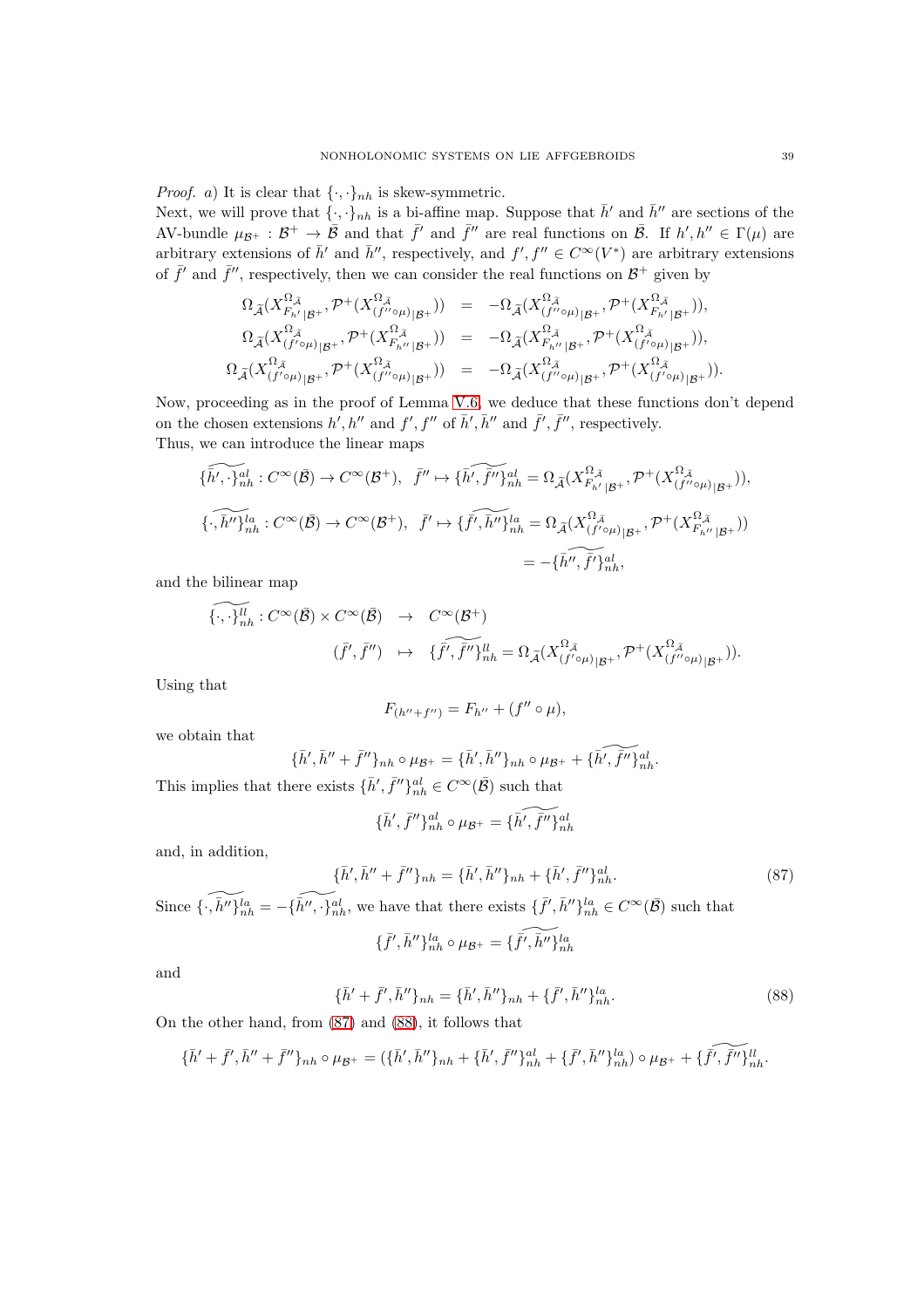Therefore, there exists  $\{\bar{f}', \bar{f}''\}_{nh}^{ll} \in C^{\infty}(\bar{\mathcal{B}})$  such that

$$
\{\bar{f}',\bar{f}''\}_{nh}^{ll}\circ \mu_{\mathcal{B}^+}=\{\widetilde{\bar{f}',\bar{f}''}\}_{nh}^{ll}
$$

and

$$
\{\bar{h}' + \bar{f}', \bar{h}'' + \bar{f}''\}_{nh} = \{\bar{h}', \bar{h}''\}_{nh} + \{\bar{h}', \bar{f}''\}_{nh}^{al} + \{\bar{f}', \bar{h}''\}_{nh}^{la} + \{\bar{f}', \bar{f}''\}_{nh}^{ll}.
$$

This proves that the map  $\{\cdot,\cdot\}_n$  is bi-affine.

Moreover, the linear map associated with the affine map  $\{\bar{h}', \cdot\}_{nh}$  is just the map  $\{\bar{h}', \cdot\}_{nh}^{\text{al}}$ :  $C^{\infty}(\overline{\mathcal{B}}) \to C^{\infty}(\overline{\mathcal{B}})$  and we have that

$$
\{\bar{h}',\bar{f}\}^{al}_{nh}\circ \mu_{\mathcal{B}^+}=-d^{\mathcal{T}^{\bar{\mathcal{A}}}\mathcal{A}^+}(f\circ \mu)_{|\mathcal{B}^+}(\mathcal{P}^+(X^{\Omega,\bar{\mathcal{A}}}_{F_{h'}|\mathcal{B}^+})),
$$

for  $\bar{f} \in C^{\infty}(\bar{\mathcal{B}})$ , where  $f \in C^{\infty}(V^*)$  is an arbitrary extension of  $\bar{f}$ . Thus, since the pair  $(\mathcal{T}\mu,\mu)$ is a Lie algebroid morphism, it follows that

<span id="page-39-0"></span>
$$
\{\bar{h}',\bar{f}\}^{al}_{nh}(\mu_{\mathcal{B}^+}(\varphi_x)) = -((\mathcal{T}\mu,\mu)^*(d^{\mathcal{T}^{\mathcal{A}}V^*}f))(\varphi_x)(\mathcal{P}^+(X_{F_{h'}}^{\Omega,\tilde{\mathcal{A}}})(\varphi_x)).
$$
\n(89)

In addition, proceeding as in Section [V.1](#page-27-1) (see [\(68\)](#page-31-0)), we deduce that there exists a section  $R_{h'} \in \Gamma(\tau_{\widetilde{\mathcal{A}}}^{\tau_V^*})$  such that

<span id="page-39-3"></span>
$$
(\mathcal{T}_{\varphi_x}\mu)(X_{F_{h'}}^{\Omega}\tilde{\mathcal{A}}(\varphi_x)) = -R_{h'}(\mu_{\mathcal{B}^+}(\varphi_x)), \text{ for } \varphi_x \in \mathcal{B}_x^+, \tag{90}
$$

and, using [\(76\)](#page-33-1), we obtain that

<span id="page-39-1"></span>
$$
(\mathcal{T}_{\varphi_x}\mu)(\mathcal{P}_{\varphi_x}^+(X_{F_{h'}}^{\Omega}\tilde{\mathcal{A}}(\varphi_x))) = -\tilde{\tilde{\mathcal{P}}}_{\mu_{\mathcal{B}^+}(\varphi_x)}(R_{h'}(\mu_{\mathcal{B}^+}(\varphi_x))), \text{ for } \varphi_x \in \mathcal{B}_x^+.
$$
 (91)

Therefore, from [\(89\)](#page-39-0), [\(91\)](#page-39-1) and since  $\mathcal{T}^{\widetilde{\mathcal{A}}}(\overline{\mathcal{B}})$  is a Lie subalgebroid of  $\mathcal{T}^{\widetilde{\mathcal{A}}}V^*$ , we conclude that

<span id="page-39-2"></span>
$$
\{\bar{h}',\bar{f}\}_{nh}^{al} = \rho_{\tilde{A}}^{\tau_{\tilde{B}}}(\tilde{\bar{\mathcal{P}}}(R_{h'}))(\bar{f}).\tag{92}
$$

Consequently,  $\{\bar{h}', \cdot\}_{nh}^{al}$  is a vector field on  $\bar{\mathcal{B}}$  and  $\{\bar{h}', \cdot\}_{nh}$  is an affine derivation. b) It follows using [\(92\)](#page-39-2) and the fact that the solution of the constrained Hamilton equations is the section  $\bar{\tilde{\mathcal{P}}}(R_{h|\bar{\mathcal{B}}}).$ 

$$
\Box
$$

Now, let  $\bar{h}', \bar{h}''$  be two sections of the AV-bundle  $\mu_{\mathcal{B}^+} : \mathcal{B}^+ \to \bar{\mathcal{B}}$  and  $h', h'' \in \Gamma(\mu)$  be two arbitrary extensions to  $V^*$  of  $\bar{h}'$  and  $\bar{h}''$ , respectively. Then, we may consider the nonholonomic bracket  $\{\bar{h}', \bar{h}''\}_{nh}$  of the sections  $\bar{h}'$  and  $\bar{h}''$  and the aff-Poisson bracket  $\{h', h''\}$  of the sections  $h'$  and  $h''$  defined in [\(19\)](#page-12-0). Using [\(3\)](#page-5-3), [\(18\)](#page-11-0), [\(78\)](#page-34-3), [\(81\)](#page-35-0), [\(86\)](#page-37-2) and [\(90\)](#page-39-3), we obtain that  $\{\bar{h}', \bar{h}''\}_{nh}$ and  $\{h', h''\}$  are locally related by the following condition

$$
\begin{split} \{\bar{h}', \bar{h}''\}_{nh} &= \left( \{h', h''\} - \bar{\mathcal{C}}_{ab} \bar{\mathcal{C}}_{cd} \{\psi^b, \psi^d\}_h \, \bar{\mu}^c(R_{h''}) \bar{\mu}^a(R_{h'}) - \bar{\mathcal{C}}_{ab} \{\psi^b, h''\}_V \bar{\mu}^a(R_{h'}) \\ &+ \bar{\mathcal{C}}_{ab} \{\psi^a, h'\}_V \bar{\mu}^b(R_{h''}) \right)_{|\bar{\mathcal{B}}}, \end{split}
$$

where  $\{\cdot, h''\}_V : C^\infty(V^*) \to C^\infty(V^*)$  is the linear map associated with the affine map  $\{\cdot, h''\}$ :  $\Gamma(\mu) \to C^{\infty}(V^*)$  (see [\(20\)](#page-12-1)). Thus, if the local expressions of the sections h' and h'' are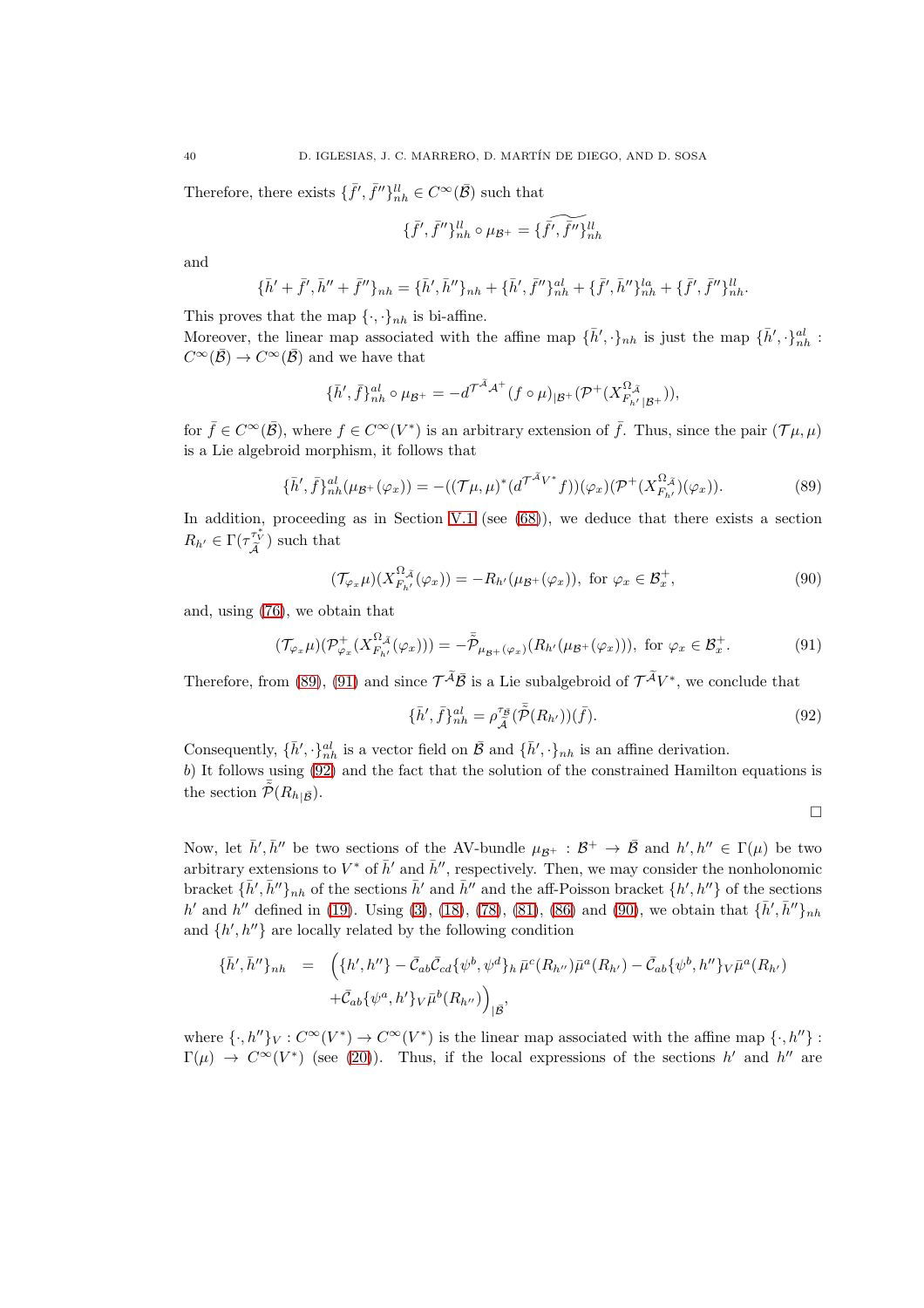$h'(x^i, y_\alpha) = (x^i, -H'(x^j, y_\beta), y_\alpha)$  and  $h''(x^i, y_\alpha) = (x^i, -H''(x^j, y_\beta), y_\alpha)$ , then, using [\(15\)](#page-10-2), [\(16\)](#page-11-2), [\(18\)](#page-11-0), [\(19\)](#page-12-0), [\(20\)](#page-12-1), [\(22\)](#page-12-3), [\(57\)](#page-28-2) and [\(77\)](#page-33-3), we deduce that

$$
\{\bar{h}',\bar{h}''\}_{nh} = \rho_0^i \frac{\partial (H'-H'')}{\partial x^i} + \rho_\alpha^i \left(\frac{\partial H'}{\partial x^i}\frac{\partial H''}{\partial y_\alpha} - \frac{\partial H'}{\partial y_\alpha}\frac{\partial H''}{\partial x^i}\right) + C_{0\alpha}^\gamma y_\gamma \frac{\partial (H'-H'')}{\partial y_\alpha} - C_{\alpha\beta}^\gamma y_\gamma \frac{\partial H'}{\partial y_\alpha} \frac{\partial H''}{\partial y_\beta}
$$
\n
$$
+ \bar{C}_{ab}\bar{C}_{cd}\left[\rho_\alpha^i \left(\frac{\partial \psi^b}{\partial x^i}\frac{\partial \psi^d}{\partial y_\alpha} - \frac{\partial \psi^b}{\partial y_\alpha}\frac{\partial \psi^d}{\partial x^i}\right) + C_{\alpha\beta}^\gamma y_\gamma \frac{\partial \psi^b}{\partial y_\beta}\frac{\partial \psi^d}{\partial y_\alpha}\right] \frac{\partial \psi^c}{\partial y_\gamma} + \mathcal{H}^{\gamma\beta} \frac{\partial (H''-H)}{\partial y_\beta} \frac{\partial \psi^a}{\partial y_\beta} + \theta^\nu \frac{\partial (H'-H)}{\partial y_\nu}
$$
\n
$$
+ \bar{C}_{ab}\left[\rho_0^i \frac{\partial \psi^b}{\partial x^i} - \rho_\alpha^i \left(\frac{\partial \psi^b}{\partial y_\alpha}\frac{\partial H''}{\partial x^i} - \frac{\partial \psi^b}{\partial x^i}\frac{\partial H''}{\partial y_\alpha}\right) + \frac{\partial \psi^b}{\partial y_\alpha} y_\gamma (C_{0\alpha}^\gamma - C_{\alpha\beta}^\gamma \frac{\partial H''}{\partial y_\beta})\right] \frac{\partial \psi^a}{\partial y_\gamma} + \mathcal{H}^{\gamma\beta} \frac{\partial (H'-H)}{\partial y_\beta}
$$
\n
$$
- \bar{C}_{ab}\left[\rho_0^i \frac{\partial \psi^a}{\partial x^i} - \rho_\alpha^i \left(\frac{\partial \psi^a}{\partial y_\alpha}\frac{\partial H'}{\partial x^i} - \frac{\partial \psi^a}{\partial x^i}\frac{\partial H'}{\partial y_\alpha}\right) + \frac{\partial \psi^a}{\partial y_\alpha} y_\gamma (C_{0\alpha}^\gamma - C_{\alpha\beta}^\gamma \frac{\partial H'}{\partial y_\beta})\right] \frac{\partial \psi^b}{\partial y_\gamma} + \mathcal
$$

### VI. Examples

<span id="page-40-1"></span><span id="page-40-0"></span>VI.1. Lagrangian systems with linear nonholonomic constraints on a Lie algebroid. In this section, we will discuss the particular case of Lagrangian systems with linear nonholonomic constraints on a Lie algebroid (see [\[7\]](#page-47-9)).

First of all, we will recall an standard construction which will be useful in the sequel. Let  $\tau_E : E \to N$  be a Lie algebroid over a manifold N with Lie algebroid structure  $([\cdot, \cdot]_E, \rho_E)$ . Then, the vector bundle  $\tilde{\tau}_E : E \times \mathbb{R} \to N$  admits a natural Lie algebroid structure  $([\cdot, \cdot]_{E \times \mathbb{R}})$  $\rho_{E\times\mathbb{R}}$ ) given by

$$
[[(X, f), (Y, g)]_{E \times \mathbb{R}} = ([X, Y]_E, \rho_E(X)(g) - \rho_E(Y)(f)),
$$
  

$$
\rho_{E \times \mathbb{R}}(X, f) = \rho_E(X),
$$

for  $(X, f), (Y, q) \in \Gamma(\tau_F) \times C^{\infty}(N)$ .

Next, suppose that  $\tau_V : V \to M$  is a Lie algebroid over a manifold M with Lie algebroid structure ([.,  $\cdot$ ] $_V$ ,  $\rho_V$ ). Then, the affine bundle  $\tau_A = \tau_V : A = V \to M$  is a Lie affgebroid over M. In fact, the bidual bundle  $\tau_{\tilde{A}} : \tilde{A} \to M$  may be identified with the Lie algebroid  $\tilde{\tau}_V: V \times \mathbb{R} \to M$ . In addition, it is easy to prove that the prolongation  $\mathcal{T}^{\tilde{\mathcal{A}}}\mathcal{A}$  of  $\tilde{\mathcal{A}}$  over the fibration  $\tau_{\mathcal{A}}: \mathcal{A} \to M$  is isomorphic to the Lie algebroid  $\tilde{\tau}_{V}^{\tau_{V}}: \mathcal{T}^{V}V \times \mathbb{R} \to V$ .

We will denote by  $S: \mathcal{T}^V V \to \mathcal{T}^V V$  the vertical endomorphism on  $\mathcal{T}^V V$  (see [\[17,](#page-48-16) [23\]](#page-48-15)) and by  $E_0$  the section  $(0,1)$  of  $\tilde{\tau}_V^{\tau_V} : \mathcal{T}^V V \times \mathbb{R} \to V$ .

Now, let  $L: V \to \mathbb{R}$  be a Lagrangian function on V and  $E_L = \Delta(L) - L \in C^{\infty}(V)$  be the Lagrangian energy (here,  $\Delta$  is the Liouville vector field of V). Then, the dual bundle to  $\tau_{\widetilde{\mathcal{A}}}^{\tau_{\mathcal{A}}} : \mathcal{T}^{\widetilde{\mathcal{A}}}\mathcal{A} \to \mathcal{A}$  is isomorphic to the vector bundle  $(\tilde{\tau}_{V}^{\tau_{V}})^{*} : (\mathcal{T}^{V}V)^{*} \times \mathbb{R} \to V$  and, under this identification, the 1-cocycle  $\phi_0$  is the section  $(0, 1)$  and

<span id="page-40-2"></span>
$$
\Omega_L = \omega_L + (0, 1) \wedge d^{\mathcal{T}^V V} E_L,\tag{93}
$$

where  $\omega_L : V \to \wedge^2 (\mathcal{T}^V V)^*$  is the Poincaré-Cartan 2-section associated with the Lagrangian L on  $V$  ([\[17,](#page-48-16) [23\]](#page-48-15)).

Next, suppose that  $\tau_U : U \to M$  is a vector subbundle of  $\tau_V : V \to M$ . Then,  $\tau_B = \tau_U$ :  $\mathcal{B} = U \to M$  is an affine subbundle of  $\tau_{\mathcal{A}} : \mathcal{A} \to M$  and we can consider the affine constrained Lagrangian system  $(L, \mathcal{B})$  on A. Moreover, if  $\tilde{X}$  is a section of  $\tau_{\tilde{\mathcal{A}}}^{\tau_{\mathcal{A}}} = \tilde{\tau}_{V}^{\tau_{V}} : \mathcal{T}^{\tilde{\mathcal{A}}} \mathcal{A} \cong \mathcal{T}^{V} V \times \mathbb{R} \to$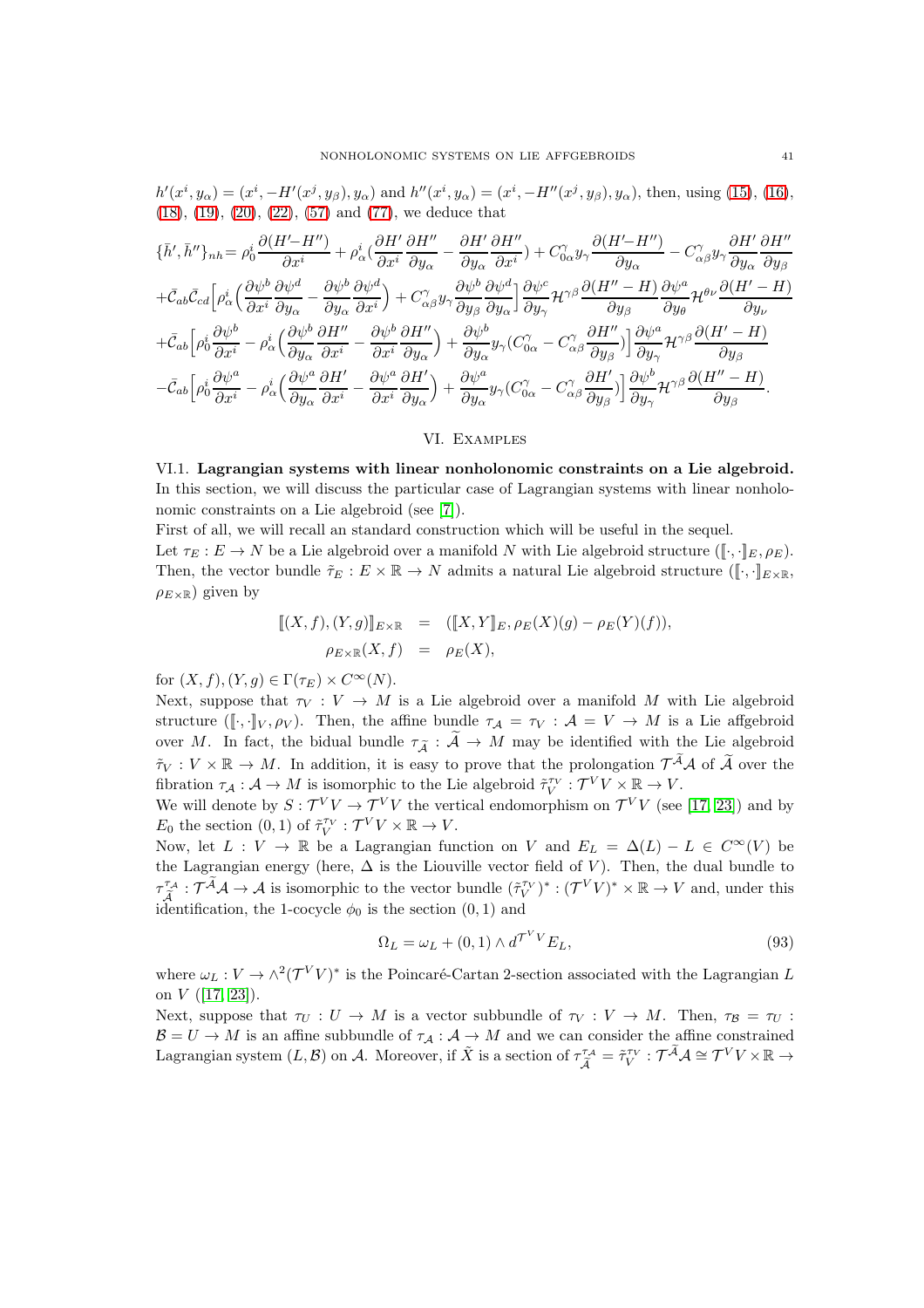V then, from [\(93\)](#page-40-2), it follows that  $\tilde{X}$  is a solution of the Lagrange-d'Alembert equations for the affine nonholonomic system  $(L, \mathcal{B})$  if and only if

<span id="page-41-0"></span>
$$
Y = \tilde{Y}_{|U} = (\tilde{X} - E_0)_{|U} \text{ is a SODE on } U,
$$
  
\n
$$
(i_Y \omega_L - d^{\mathcal{T}^V} E_L)_{|U} \in \Gamma(\tau_{S^*(\mathcal{T}^V U)^\circ}),
$$
  
\n
$$
Y_{|U} \in \Gamma(\tau_V^{\tau_U}).
$$
\n(94)

[\(94\)](#page-41-0) are just the Lagrange-d'Alembert equations for the linear nonholonomic system  $(L, U)$  in the terminology of [\[7\]](#page-47-9).

Thus, the affine constrained Lagrangian system  $(L, \mathcal{B})$  on  $\mathcal{A}$  is regular if and only if the linear nonholonomic system  $(L, U)$  on V is regular in the sense of [\[7\]](#page-47-9).

Therefore, using the results in Section [IV](#page-18-0) of this paper, one directly deduces some results, for linear nonholonomic systems on Lie algebroids, which were obtained in [\[7\]](#page-47-9) (see Section 3 in [\[7\]](#page-47-9)). Now, assume that the Lagrangian function  $L : \mathcal{A} = V \to \mathbb{R}$  is hyperregular (that is, the Legendre transformation  $leg_L: \mathcal{A} = V \rightarrow V^*$  is a global diffeomorphism) and that the affine constrained Lagrangian system  $(L, \mathcal{B})$  is regular. Then, the space  $\mathcal{A}^+$  may be identified with the product manifold  $V^* \times \mathbb{R}$  and, under this identification, we have that:

(i) The vector bundle projection  $\tau_{\mathcal{A}^+} : \mathcal{A}^+ \to M$  is the map  $\tilde{\tau}_V^* : V^* \times \mathbb{R} \to M$  given by

$$
\tilde{\tau}_V^*(\alpha_x, t) = \tau_V^*(\alpha_x) = x, \text{ for } (\alpha_x, t) \in V_x^* \times \mathbb{R} \text{ and } x \in M.
$$

- (ii) The fibration  $\mu: \mathcal{A}^+ \to V^*$  is the canonical projection  $pr_1: V^* \times \mathbb{R} \to V^*$  on the first factor and, thus, the spaces  $\Gamma(\mu)$  and  $C^{\infty}(V^*)$  are isomorphic.
- (iii) The Hamiltonian section  $h = Leg_L \circ leg_L^{-1} \in \Gamma(\mu)$  is the Hamiltonian energy  $H \in$  $C^{\infty}(V^*)$  of the free system, that is,  $H = E_L \circ leg_L^{-1} : V^* \to \mathbb{R}$ .
- (iv) The canonical aff-Poisson bracket on the trivial AV-bundle  $pr_1: V^* \times \mathbb{R} \to V^*$  is just the linear Poisson bracket on  $V^*$  induced by the Lie algebroid structure on  $V$ .

Next, let  $\bar{\mathcal{B}} = \bar{U}$  be the Hamiltonian constrained submanifold of  $V^*$ , that is,  $\bar{\mathcal{B}} = \bar{U} = leg_L(U)$ . Then, the constrained AV-bundle  $\mu_{\mathcal{B}^+} : \mathcal{B}^+ \to \bar{\mathcal{B}}$  may be identified with the trivial AV-bundle  $pr_1 : \bar{U} \times \mathbb{R} \to \bar{U}$ . Therefore, the nonholonomic bracket associated with the nonholonomic system  $(L, \mathcal{B})$  is an almost-Poisson bracket on  $\overline{U}$ , i.e., a R-bilinear map

$$
\{\cdot,\cdot\}_{nh}:C^\infty(\bar U)\times C^\infty(\bar U)\to C^\infty(\bar U)
$$

which is skew-symmetric and a derivation in each argument with respect to the standard product of functions  $({\{\cdot,\cdot\}}_{nh}$  doesn't satisfy, in general, the Jacobi identity). Finally, since the restriction of the Legendre transformation to U

$$
leg_U = leg_{L|U} : U \to \bar{U}
$$

is a global diffeomorphism, one may consider the corresponding nonholonomic bracket on  $U$ , which we also denote by  $\{\cdot,\cdot\}_n$ , defined by

$$
\{f, g\}_{nh} = \{f \circ leg_U^{-1}, g \circ leg_U^{-1}\}_{nh} \circ leg_U, \text{ for } f, g \in C^\infty(U).
$$

This bracket was introduced in [\[7\]](#page-47-9) and its properties were discussed in this paper (see Section 3.5 in [\[7\]](#page-47-9)).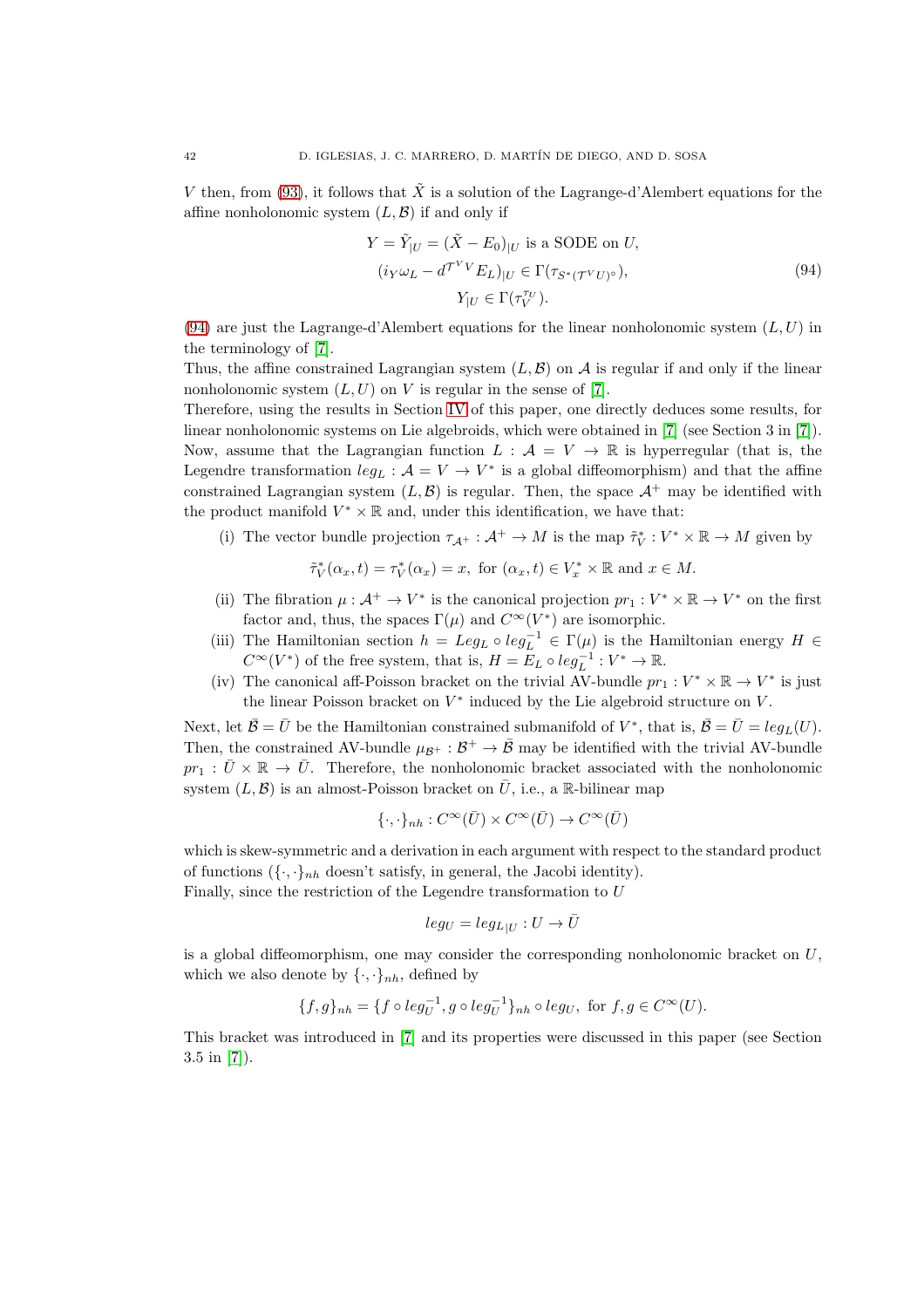<span id="page-42-0"></span>VI.2. Standard affine nonholonomic Lagrangian systems. Let  $\tau : M \to \mathbb{R}$  be a fibration and  $\mathcal{A} = J^1 \tau$  be the 1-jet bundle of local sections of  $\tau : M \to \mathbb{R}$ . Then, as we know (see Section [II.3\)](#page-5-0), the affine bundle  $\tau_A = \tau_{1,0} : A = J^1 \tau \to M$  is a Lie affgebroid modelled on the Lie algebroid  $\tau_V = (\pi_M)_{\vert V_{\tau}} : V = V_{\tau} \to M$ . Moreover, the bidual bundle  $\widetilde{\mathcal{A}}$  may be identified with the standard Lie algebroid  $\pi_M : TM \to M$  and, under this identification, the 1-cocycle  $1_A$  of  $\tilde{A}$  is just the closed 1-form  $\tau^*(dt)$ .

Note that if  $(t, q^{\alpha})$  are local coordinates on M which are adapted to the fibration  $\tau$  then  ${e_0 = \frac{\partial}{\partial t}, e_\alpha = \frac{\partial}{\partial q}}$  $\frac{\partial}{\partial q^{\alpha}}\}$  is a local basis of sections of the Lie algebroid  $\tau_{\tilde{\mathcal{A}}} = \pi_M : \mathcal{A} = TM \to M$ such that  $1_A(e_0) = 1$  and  $1_A(e_\alpha) = 0$ . Furthermore, we have that

<span id="page-42-2"></span>
$$
\rho_{\widetilde{\mathcal{A}}}(e_0) = \frac{\partial}{\partial t}, \quad \rho_{\widetilde{\mathcal{A}}}(e_\alpha) = \frac{\partial}{\partial q^\alpha}, \quad [e_0, e_\alpha]_{\widetilde{\mathcal{A}}} = [e_\alpha, e_\beta]_{\widetilde{\mathcal{A}}} = 0,\tag{95}
$$

for all  $\alpha$  and  $\beta$ .

On the other hand, it is easy to prove that the prolongation  $\tau_{\tilde{\lambda}}^{\tau_{\mathcal{A}}}$  $\widetilde{\widetilde{\mathcal{A}}}^{\tau_{\mathcal{A}}}$ :  $\mathcal{T}^{\mathcal{A}}\mathcal{A} \to \mathcal{A}$  of  $\widetilde{\mathcal{A}}$  over the fibration  $\tau_A : A \to M$  is isomorphic to the standard Lie algebroid  $\pi_{J^1\tau} : T(J^1\tau) \to J^1\tau$ . Thus, the space  $\Gamma(\tau_{\widetilde{\lambda}}^{\tau_{\mathcal{A}}}$  $\mathcal{I}_{\tilde{\mathcal{A}}}^{\tau_{\mathcal{A}}}$ ) may be identified with the set of vector fields on  $J^1\tau$ .

Now, let  $L: J^1\tau \to \mathbb{R}$  be a regular Lagrangian function. If  $\tau_1 = \tau \circ \tau_{1,0} : J^1\tau \to \mathbb{R}$  is the canonical projection then, under the above identifications, the 1-cocycle  $\phi_0$  of the Lie algebroid  $\tau_{\widetilde{\lambda}}^{\tau_{\mathcal{A}}}$  $\tilde{\mathcal{A}}^{\tau_A}$ :  $\mathcal{T}^A\mathcal{A} \to \mathcal{A}$  is the closed 1-form  $\eta = \tau_1^*(dt)$  on  $J^1\tau$ . Moreover, the Poincaré-Cartan 2-section  $\Omega_L$  associated with L is just the Poincaré-Cartan 2-form on  $J^1\tau$ .

Next, suppose that  $\tau_B : \mathcal{B} \to M$  is an affine subbundle of  $\tau_A = \tau_{1,0} : \mathcal{A} = J^1 \tau \to M$ . Then, we can consider the affine constrained Lagrangian system  $(L, \mathcal{B})$ .

In addition, we have that a vector field X on  $J^1\tau$  is a solution of the Lagrange-d'Alembert equations if and only if

<span id="page-42-1"></span>
$$
(i_X \Omega_L)_{|\mathcal{B}} \in \Gamma(\tau_{S^*(T\mathcal{B})^\circ}), \ (i_X \eta)_{|\mathcal{B}} = 1, \ X_{|\mathcal{B}} \in \mathcal{X}(\mathcal{B}). \tag{96}
$$

These equations were considered in [\[14\]](#page-48-7) (see also [\[16\]](#page-48-8)). Note that the first two equations imply that  $X$  is a SODE on  $\mathcal{B}$ .

From [\(96\)](#page-42-1), it follows that the affine nonholonomic Lagrangian system  $(L, \mathcal{B})$  on A is regular if and only if it is regular in the sense of [\[14\]](#page-48-7). Thus, using the results in Section [IV,](#page-18-0) one directly deduces some results, for standard affine nonholonomic Lagrangian systems which were obtained in [\[14\]](#page-48-7) (see also [\[16\]](#page-48-8)).

On the other hand, we have that the space  $A^+$  may be identified with the cotangent bundle  $T^*M$  to M and, under this identification, the fibration  $\mu : A^+ \to V^*$  is just the dual map  $i_{V\tau}^* : T^*M \to V^*\tau$  of the canonical inclusion  $i_{V\tau} : V\tau \to TM$ .

Next, assume that the Lagrangian function  $L : \mathcal{A} = J^1 \tau \to \mathbb{R}$  is hyperregular and that the affine constrained Lagrangian system  $(L, \mathcal{B})$  is regular. Then, we can consider the Hamiltonian constrained submanifold  $\bar{\mathcal{B}} = leg_L(\mathcal{B})$  of  $V^*\tau$  and the constrained AV-bundle  $\mu_{\mathcal{B}^+}$  :  $\mathcal{B}^+$  =  $(i_{V\tau}^*)^{-1}(\bar{\mathcal{B}}) \to \bar{\mathcal{B}}.$ 

Now, denote by  $h: V^*\tau \to T^*M$  the Hamiltonian section induced by the hyperregular Lagrangian L ( $h = Leg_L \circ leg_L^{-1}$ ) and suppose that  $\bar{h}'$  and  $\bar{h}''$  are two sections of the AV-bundle  $\mu_{\mathcal{B}^+} : \mathcal{B}^+ \to \bar{\mathcal{B}}$  and that  $h', h'': V^*\tau \to T^*M \in \Gamma(i_{V\tau}^*)$  are arbitrary extensions of  $\bar{h}'$  and  $\bar{h}''$ , respectively. Then, we will obtain the local expression of the nonholonomic bracket of  $\bar{h}'$  and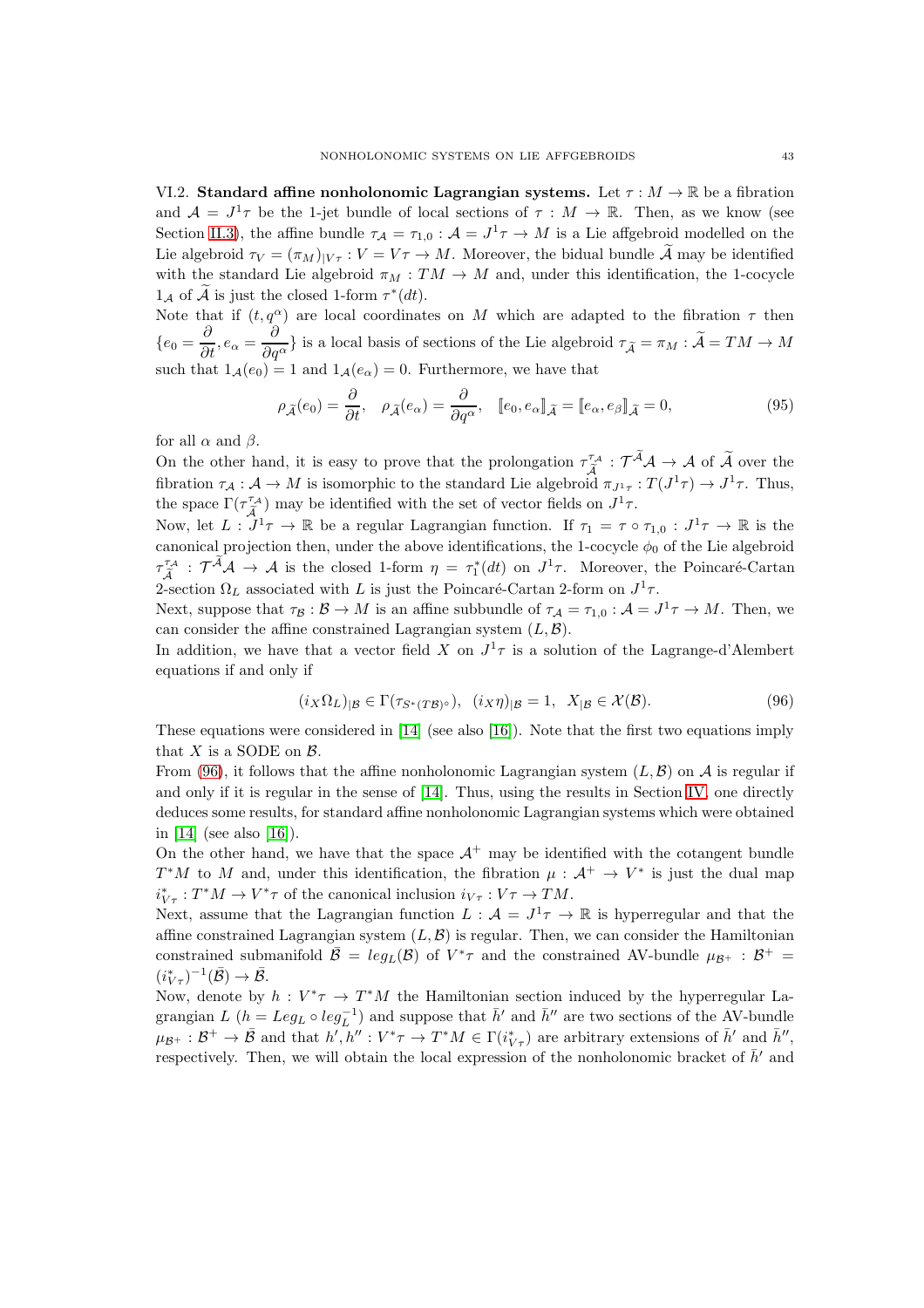$\bar{h}''$ . For this purpose, we take canonical local coordinates  $(t, q^{\alpha}, p_{\alpha})$  (respectively,  $(t, q^{\alpha}, p, p_{\alpha})$ ) on  $V^*\tau$  (respectively,  $T^*M$ ) such that

$$
h(t, q^{\alpha}, p_{\alpha}) = (t, q^{\alpha}, -H(t, q^{\beta}, p_{\beta}), p_{\alpha}),
$$
  
\n
$$
h'(t, q^{\alpha}, p_{\alpha}) = (t, q^{\alpha}, -H'(t, q^{\beta}, p_{\beta}), p_{\alpha}),
$$
  
\n
$$
h''(t, q^{\alpha}, p_{\alpha}) = (t, q^{\alpha}, -H''(t, q^{\beta}, p_{\beta}), p_{\alpha})
$$

and the local equations defining  $\bar{\mathcal{B}}$  as a submanifold of  $V^*\tau$  are

$$
\psi^a(t, q^\alpha, p_\alpha) = 0, \ \ a \in \{1, \dots, r\}.
$$

Then, using the general local expression of the nonholonomic bracket (see Section [V.2\)](#page-34-0) and [\(95\)](#page-42-2), we deduce that

$$
\begin{array}{rcl}\n\{\bar{h}',\bar{h}''\}_{nh} & = & \bigg\{\frac{\partial H'}{\partial t} - \frac{\partial H''}{\partial t} + \frac{\partial H'}{\partial q^{\alpha}} \frac{\partial H''}{\partial p_{\alpha}} - \frac{\partial H'}{\partial p_{\alpha}} \frac{\partial H''}{\partial q^{\alpha}} \\
& + & \bar{C}_{ab}\bar{C}_{cd} \Big(\frac{\partial \psi^{b}}{\partial q^{\alpha}} \frac{\partial \psi^{d}}{\partial p_{\alpha}} - \frac{\partial \psi^{b}}{\partial p_{\alpha}} \frac{\partial \psi^{d}}{\partial q^{\alpha}}\Big) \frac{\partial \psi^{c}}{\partial p_{\gamma}} \mathcal{H}^{\gamma\beta} \frac{\partial (H'' - H)}{\partial p_{\beta}} \frac{\partial \psi^{a}}{\partial p_{\theta}} \mathcal{H}^{\theta\nu} \frac{\partial (H' - H)}{\partial p_{\nu}} \\
& + & \bar{C}_{ab} \Big[\frac{\partial \psi^{b}}{\partial t} + \Big(\frac{\partial \psi^{b}}{\partial q^{\alpha}} \frac{\partial H''}{\partial p_{\alpha}} - \frac{\partial \psi^{b}}{\partial p_{\alpha}} \frac{\partial H''}{\partial q^{\alpha}}\Big)\Big] \frac{\partial \psi^{a}}{\partial p_{\gamma}} \mathcal{H}^{\gamma\beta} \frac{\partial (H' - H)}{\partial p_{\beta}} \\
& - & \bar{C}_{ab} \Big[\frac{\partial \psi^{a}}{\partial t} + \Big(\frac{\partial \psi^{a}}{\partial q^{\alpha}} \frac{\partial H'}{\partial p_{\alpha}} - \frac{\partial \psi^{a}}{\partial p_{\alpha}} \frac{\partial H'}{\partial q^{\alpha}}\Big)\Big] \frac{\partial \psi^{b}}{\partial p_{\gamma}} \mathcal{H}^{\gamma\beta} \frac{\partial (H'' - H)}{\partial p_{\beta}}\Big\}_{\beta};\n\end{array}
$$

Finally, we remark that the linear-linear part of the bi-affine map  $\{\cdot,\cdot\}_n$  :  $\Gamma(\mu_{\mathcal{B}+}) \times \Gamma(\mu_{\mathcal{B}+}) \to$  $C^{\infty}(\bar{\mathcal{B}})$  is an almost-Poisson bracket on  $\bar{\mathcal{B}}$ . This bracket was considered in [\[4\]](#page-47-8).

<span id="page-43-0"></span>VI.3. A homogeneous rolling ball without sliding on a rotating table with time-dependent angular velocity. [\[3,](#page-47-6) [4,](#page-47-8) [20,](#page-48-24) [29\]](#page-48-0) Consider the vector bundle  $\tau_{\widetilde{A}} : \widetilde{A} \to M$  where  $\widetilde{\mathcal{A}} = T \mathbb{R}^3 \times \mathbb{R}^3$ ,  $M = \mathbb{R}^3$  and  $\tau_{\widetilde{\mathcal{A}}}$  is the composition of the projection over the first factor with the canonical projection  $\pi_{\mathbb{R}^3}: T\mathbb{R}^3 \to \mathbb{R}^3$ . Denote by  $(t, x, y)$  the coordinates on M. A global basis of sections of  $\tau_{\tilde{A}}$  can be construct as follows

$$
\Big\{e_0=(\frac{\partial}{\partial t},0),\ e_1=(\frac{\partial}{\partial x},0),\ e_2=(\frac{\partial}{\partial y},0),\ e_3=(0,u_1),\ e_4=(0,u_2),\ e_5=(0,u_3)\Big\},\
$$

where  $u_1, u_2, u_3 : \mathbb{R}^3 \to \mathbb{R}^3$  are the constant maps  $u_1(t, x, y) = (1, 0, 0), u_2(t, x, y) = (0, 1, 0)$ and  $u_3(t, x, y) = (0, 0, 1)$ . Consider the projection  $\rho_{\tilde{\mathcal{A}}}: T\mathbb{R}^3 \times \mathbb{R}^3 \to T\mathbb{R}^3$  over the first factor and the Lie bracket on the space of sections  $\Gamma(\tau_{\tilde{A}})$  where the only non-zero Lie brackets are

$$
[\![e_4,e_3]\!]_{\widetilde{\mathcal{A}}}=e_5,\quad [\![e_5,e_4]\!]_{\widetilde{\mathcal{A}}}=e_3\quad \text{and}\quad [\![e_3,e_5]\!]_{\widetilde{\mathcal{A}}}=e_4.
$$

Thus,  $([\cdot, \cdot]_{\widetilde{\mathcal{A}}, \rho_{\widetilde{\mathcal{A}}}})$  induces a Lie algebroid structure on  $\widetilde{\mathcal{A}} = T \mathbb{R}^3 \times \mathbb{R}^3$ . Denote by  $(t, x, y; \dot{t}, \dot{x}, \dot{y}, \dot{y})$  $(\omega_x, \omega_y, \omega_z)$  the coordinates on  $\tilde{\mathcal{A}}$  induced by  $\{e_0, e_1, e_2, e_3, e_4, e_5\}.$ 

Moreover,  $\phi: T\mathbb{R}^3 \times \mathbb{R}^3 \to \mathbb{R}$  given by  $\phi(t, x, y; \dot{t}, \dot{x}, \dot{y}, \omega_x, \omega_y, \omega_z) = \dot{t}$  is a 1-cocycle in the corresponding Lie algebroid cohomology and, then, it induces a Lie affgebroid structure over  $\mathcal{A} = \phi^{-1}{1} \equiv \mathbb{R} \times T\mathbb{R}^2 \times \mathbb{R}^3$ . Note that the Lie affgebroid structure on  $\mathcal{A} = \mathbb{R} \times T\mathbb{R}^2 \times \mathbb{R}^3$  is a special type of Lie affgebroid structure called Atiyah affgebroid structure (see Section 9.3.1 in [\[12\]](#page-47-13) for a general construction). Moreover, the affine bundle  $\tau_A : \mathbb{R} \times T \mathbb{R}^2 \times \mathbb{R}^3 \to \mathbb{R}^3$  is modelled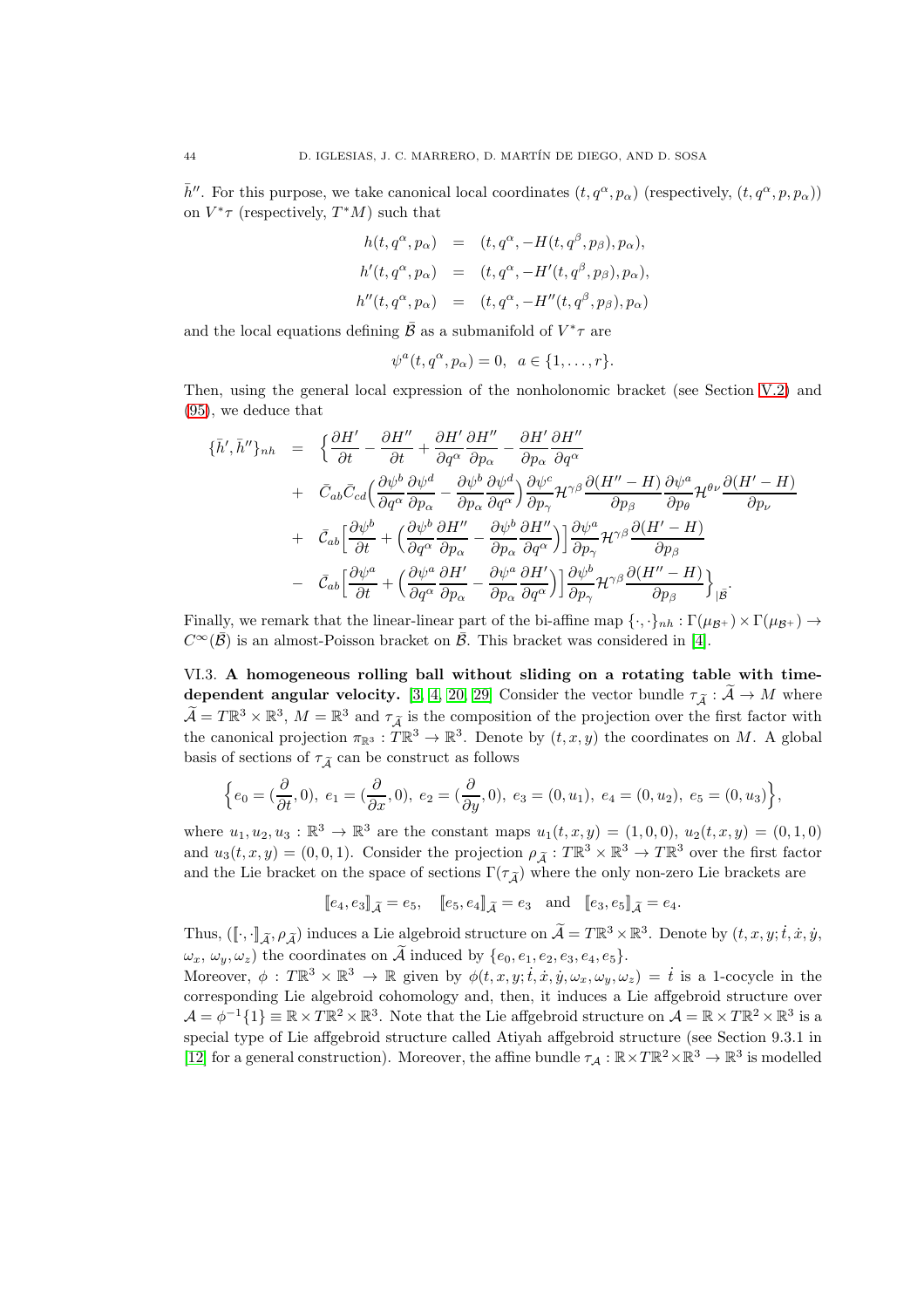on the vector bundle  $\tau_V : V = \phi^{-1}\{0\} \equiv \mathbb{R} \times T\mathbb{R}^2 \times \mathbb{R}^3 \to \mathbb{R}^3$ . Thus,  $(t, x, y; \dot{x}, \dot{y}, \omega_x, \omega_y, \omega_z)$ may be considered as local coordinates on  $A$  and  $V$ .

∂

In this case, from [\(6\)](#page-7-2), we have that a basis of sections of  $\mathcal{T}^{\mathcal{A}}\mathcal{A}$  is ∂

∂

$$
\left\{\tilde{T}_0 = (e_0, \frac{\partial}{\partial t}), \ \tilde{T}_1 = (e_1, \frac{\partial}{\partial x}), \ \tilde{T}_2 = (e_2, \frac{\partial}{\partial y}), \ \tilde{T}_3 = (e_3, 0), \quad \tilde{T}_4 = (e_4, 0), \ \tilde{T}_5 = (e_5, 0), \tilde{V}_1 = (0, \frac{\partial}{\partial \dot{x}}), \ \tilde{V}_2 = (0, \frac{\partial}{\partial \dot{y}}), \ \tilde{V}_3 = (0, \frac{\partial}{\partial w_x}), \ \tilde{V}_4 = (0, \frac{\partial}{\partial w_y}), \ \tilde{V}_5 = (0, \frac{\partial}{\partial w_z})\right\}.
$$

Consider now the following mechanical problem. A (homogeneous) sphere of radius  $r > 0$ , mass m and inertia about any axis  $k^2$ , rolls without sliding on a horizontal table which rotates with time-dependent angular velocity  $\Omega(t)$  about a vertical axis through one of its points. Apart from the constant gravitational force, no other external forces are assumed to act on the sphere. Therefore, the Lagrangian of the system corresponds to the kinetic energy. Moreover, observe that the kinetic energy may be expressed as a Lagrangian  $L : \mathcal{A} \to \mathbb{R}$ :

$$
L(t, x, y; \dot{x}, \dot{y}, \omega_x, \omega_y, \omega_z) = \frac{1}{2} (m \dot{x}^2 + m \dot{y}^2 + k^2 (\omega_x^2 + \omega_y^2 + \omega_z^2)),
$$

where  $(\omega_x, \omega_y, \omega_z)$  are the components of the angular velocity of the sphere (see [\[4\]](#page-47-8), for more details).

After some straightforward calculations using  $(10)$ , we deduce that the Poincaré-Cartan sections associated with L are given by:

$$
\Theta_L = -L\phi_0 + m\dot{x}\tilde{T}^1 + m\dot{y}\tilde{T}^2 + k^2\omega_x\tilde{T}^3 + k^2\omega_y\tilde{T}^4 + k^2\omega_z\tilde{T}^5,
$$
  
\n
$$
\Omega_L = d^{\mathcal{T}^{\tilde{A}}}\Delta_L \wedge \phi_0 + m\tilde{T}^1 \wedge \tilde{V}^1 + m\tilde{T}^2 \wedge \tilde{V}^2 + k^2\tilde{T}^3 \wedge \tilde{V}^3 + k^2\tilde{T}^4 \wedge \tilde{V}^4 + k^2\tilde{T}^5 \wedge \tilde{V}^5
$$
  
\n
$$
+k^2\omega_x\tilde{T}^5 \wedge \tilde{T}^4 + k^2\omega_y\tilde{T}^3 \wedge \tilde{T}^5 + k^2\omega_z\tilde{T}^4 \wedge \tilde{T}^3.
$$

Since the ball is rolling without sliding on a rotating table then the system is subjected to the affine constraints:

$$
\Psi^{1} = \Omega(t)y + \dot{x} - rw_y,
$$
  

$$
\Psi^{2} = -\Omega(t)x + \dot{y} + r\omega_x,
$$

which define an affine subbundle  $\beta$  of  $\mathcal{A}$ . Then, we have that

$$
d^{\mathcal{T}^{\mathcal{A}}\mathcal{A}}\Psi^{1} = \Omega'(t)y\phi_{0} + \Omega(t)\tilde{T}^{2} + \tilde{V}^{1} - r\tilde{V}^{4},
$$
  

$$
d^{\mathcal{T}^{\tilde{\mathcal{A}}}\mathcal{A}}\Psi^{2} = -\Omega'(t)x\phi_{0} - \Omega(t)\tilde{T}^{1} + \tilde{V}^{2} + r\tilde{V}^{3}.
$$

Thus, the Lagrange-d'Alembert equations (see [\(35\)](#page-18-2)) for the system determined by  $(L, \mathcal{B})$  are:

$$
\left\{ \begin{array}{rcl} m\ddot{x} &=& -\lambda_1,\\ m\ddot{y} &=& -\lambda_2,\\ k^2\dot{\omega}_x &=& -r\lambda_2,\\ k^2\dot{\omega}_y &=& r\lambda_1,\\ k^2\dot{\omega}_z &=& 0, \end{array} \right.
$$

and the constraints  $\Psi^1 = 0$  and  $\Psi^2 = 0$ .

In this case, a basis of sections of vector subbundle  $F\subset \mathcal{T}^{\widetilde{\mathcal{A}}}\mathcal{A}_{|\mathcal{B}}\to \mathcal{B}$  is given by

$$
\left\{ Z_1 = -\frac{1}{m}\tilde{V}_1 + \frac{r}{k^2}\tilde{V}_4 \; , \; Z_2 = -\frac{1}{m}\tilde{V}_2 - \frac{r}{k^2}\tilde{V}_3 \right\}
$$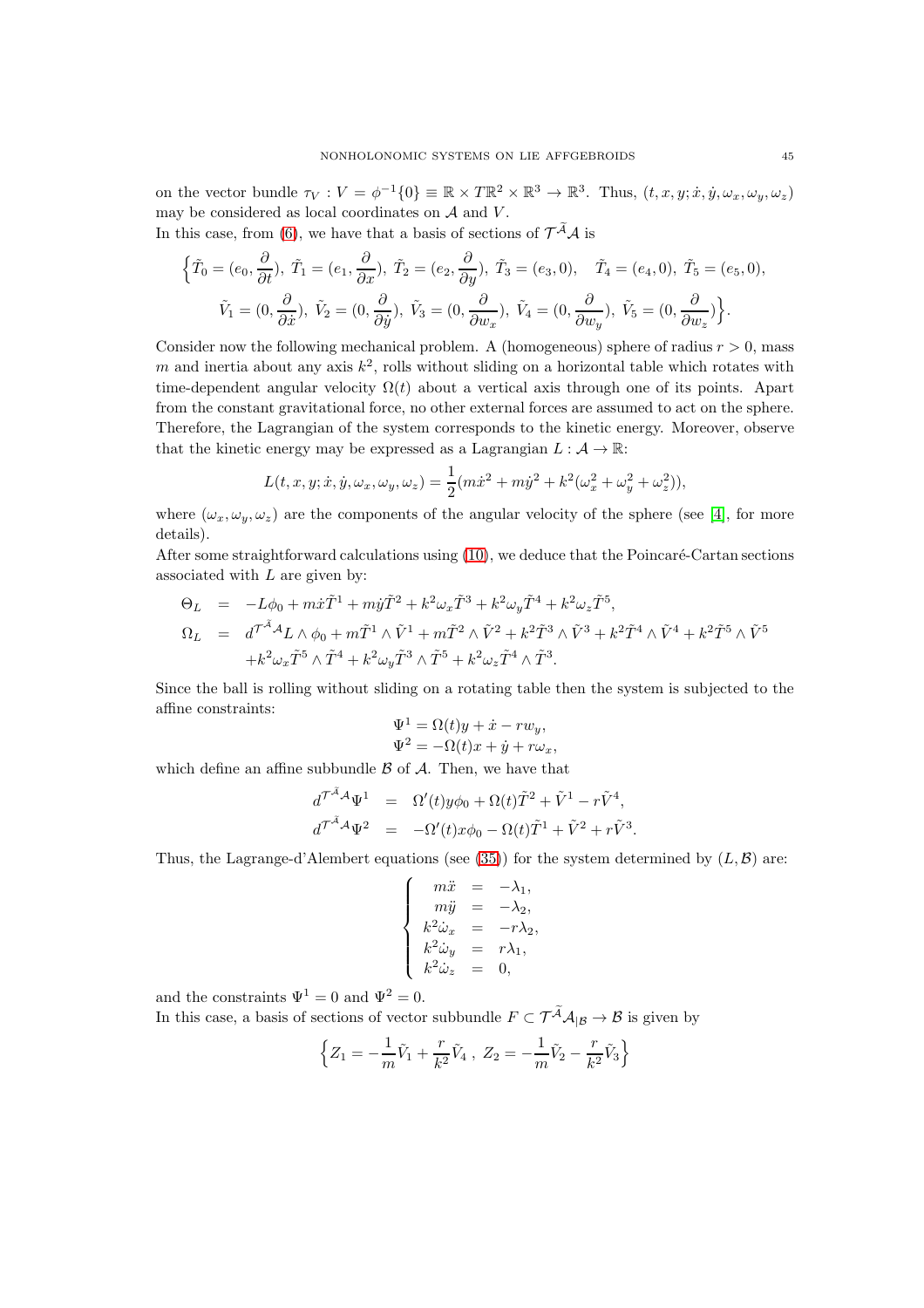and then, the matrix  $\mathcal C$  is

$$
\mathcal{C} = \begin{pmatrix} -\frac{1}{m} - \frac{r^2}{k^2} & 0 \\ 0 & -\frac{1}{m} - \frac{r^2}{k^2} \end{pmatrix}.
$$

The projector P over  $\mathcal{T}^{\mathcal{A}}\mathcal{B}$  is

$$
P = Id + \frac{mk^2}{k^2 + mr^2} Z_1 \otimes d^{\mathcal{T}^{\tilde{A}}\mathcal{A}} \Psi^1 + \frac{mk^2}{k^2 + mr^2} Z_2 \otimes d^{\mathcal{T}^{\tilde{A}}\mathcal{A}} \Psi^2.
$$

Since the solution of the unconstrained dynamics is

$$
R_L = \tilde{T}_0 + \dot{x}\tilde{T}_1 + \dot{y}\tilde{T}_2 + \omega_x\tilde{T}_3 + \omega_y\tilde{T}_4 + \omega_z\tilde{T}_5,
$$

then the solution of the nonholonomic problem will be

$$
R_{nh} = P(R_L) = \tilde{T}_0 + \dot{x}\tilde{T}_1 + \dot{y}\tilde{T}_2 + \omega_x\tilde{T}_3 + \omega_y\tilde{T}_4 + \omega_z\tilde{T}_5 + \frac{mk^2}{k^2 + mr^2} (\Omega'(t)y + \Omega(t)\dot{y})Z_1 - \frac{mk^2}{k^2 + mr^2} (\Omega'(t)x + \Omega(t)\dot{x})Z_2.
$$

Thus,

$$
\rho_{\tilde{\mathcal{A}}}^{\tau_{\mathcal{A}}}(R_{nh}) = \frac{\partial}{\partial t} + \dot{x}\frac{\partial}{\partial x} + \dot{y}\frac{\partial}{\partial y} - \frac{k^{2}}{k^{2} + mr^{2}}(\Omega'(t)y + \Omega(t)\dot{y})\frac{\partial}{\partial \dot{x}} + \frac{k^{2}}{k^{2} + mr^{2}}(\Omega'(t)x + \Omega(t)\dot{x})\frac{\partial}{\partial \dot{y}}
$$

$$
+ \frac{mr}{k^{2} + mr^{2}}(\Omega'(t)x + \Omega(t)\dot{x})\frac{\partial}{\partial \omega_{x}} + \frac{mr}{k^{2} + mr^{2}}(\Omega'(t)y + \Omega(t)\dot{y})\frac{\partial}{\partial \omega_{y}}
$$

and, therefore, the equations of motion of the nonholonomic problem are

$$
\begin{cases}\n\ddot{x} = -\frac{k^2}{k^2 + mr^2} (\Omega'(t)y + \Omega(t)\dot{y}), \\
\ddot{y} = \frac{k^2}{k^2 + mr^2} (\Omega'(t)x + \Omega(t)\dot{x}), \\
\dot{\omega}_x = \frac{mr}{k^2 + mr^2} (\Omega'(t)x + \Omega(t)\dot{x}), \\
\dot{\omega}_y = \frac{mr}{k^2 + mr^2} (\Omega'(t)y + \Omega(t)\dot{y}), \\
\dot{\omega}_z = 0.\n\end{cases}
$$

Now, we take the coordinates  $(t, x, y; p_t, p_x, p_y, u_x, u_y, u_z)$  on  $\mathcal{A}^+$  and the corresponding coordinates  $(t, x, y; p_x, p_y, u_x, u_y, u_z)$  on  $V^*$ . Then, we obtain that the extended Legendre transformation  $Leg_L: \mathcal{A} \to \mathcal{A}^+$  and the Legendre transformation  $leg_L: \mathcal{A} \to V^*$  associated with L are given by

$$
Leg_L(t, x, y; \dot{x}, \dot{y}, \omega_x, \omega_y, \omega_z) = (t, x, y; -L, m\dot{x}, m\dot{y}, k^2\omega_x, k^2\omega_y, k^2\omega_z),
$$
  
\n
$$
leg_L(t, x, y; \dot{x}, \dot{y}, \omega_x, \omega_y, \omega_z) = (t, x, y; m\dot{x}, m\dot{y}, k^2\omega_x, k^2\omega_y, k^2\omega_z).
$$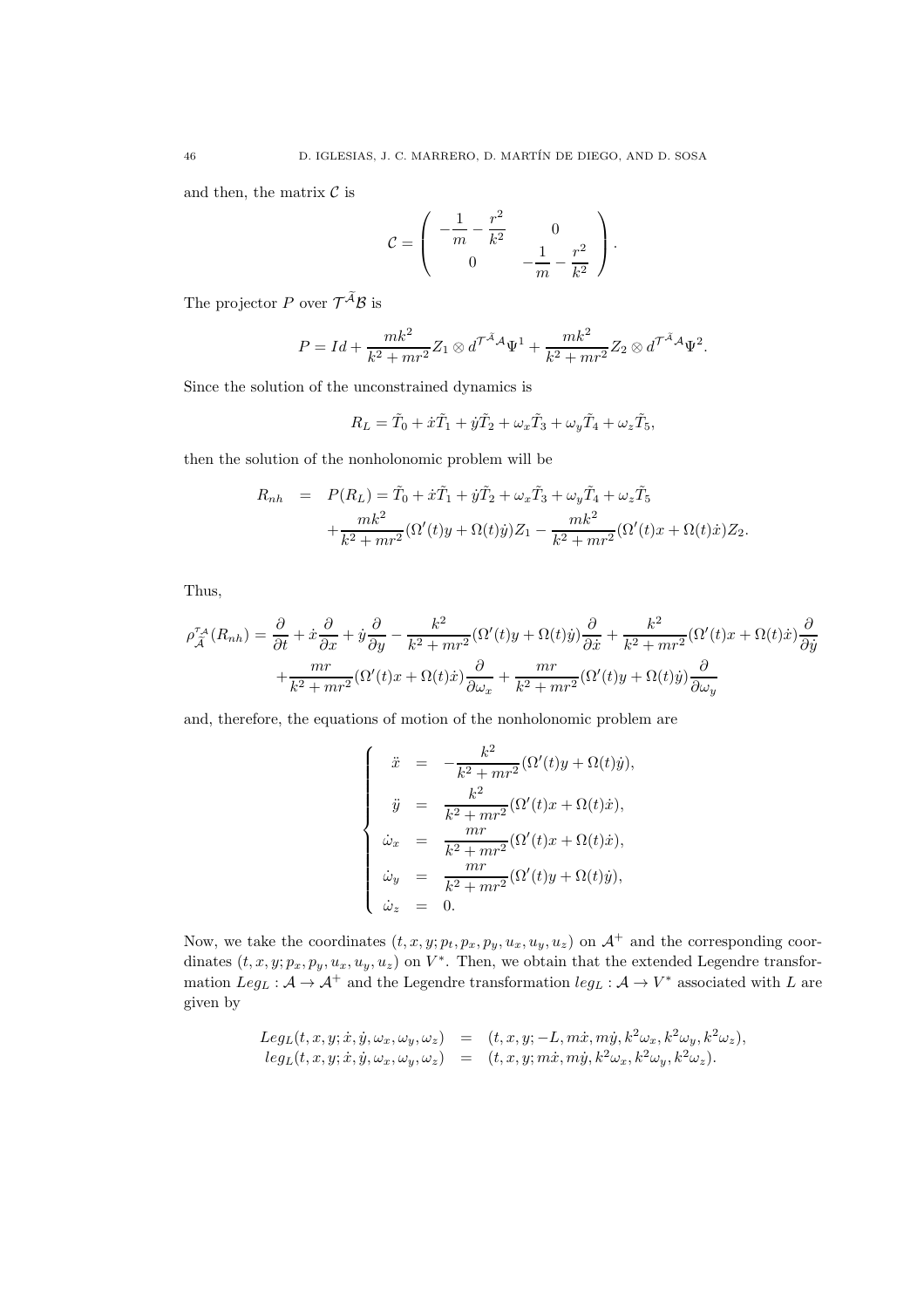Thus, it is easy to see that the image of  $\beta$  under the Legendre transformation, which will be denoted by  $\bar{\mathcal{B}}$ , is defined by the vanishing of the functions

$$
\psi^1 = \Omega(t)y + \frac{1}{m}p_x - \frac{r}{k^2}u_y,
$$
  

$$
\psi^2 = -\Omega(t)x + \frac{1}{m}p_y + \frac{r}{k^2}u_x.
$$

Moreover, the induced Hamiltonian section  $h = Leg_L \circ leg_L^{-1} : V^* \to A^+$  is given by

$$
h(t, x, y; p_x, p_y, u_x, u_y, u_z) = (t, x, y; -H, p_x, p_y, u_x, u_y, u_z),
$$

where the function  $H$  is

$$
H(t, x, y; p_x, p_y, u_x, u_y, u_z) = \frac{1}{2} \left( \frac{1}{m} (p_x^2 + p_y^2) + \frac{1}{k^2} (u_x^2 + u_y^2 + u_z^2) \right).
$$

A curve  $\gamma : I \to V^*$ ,  $t \mapsto (t, x(t), y(t); p_x(t), p_y(t), u_x(t), u_y(t), u_z(t))$ , is a solution of the equations of motion for the nonholonomic Hamiltonian system  $(h, \overline{B})$  if it satisfies the equations

$$
\left\{ \begin{array}{rcl} \dot{p_x} &=& -\bar{\lambda}_1, \\ \dot{p_y} &=& -\bar{\lambda}_2, \\ \dot{u}_x &=& -r\bar{\lambda}_2, \\ \dot{u}_y &=& r\bar{\lambda}_1, \\ \dot{u}_z &=& 0, \end{array} \right.
$$

and the constraints  $\psi^1 = 0$  and  $\psi^2 = 0$ .

In this particular example, the expression of the nonholonomic bracket is given by

$$
\{\bar{h}',\bar{h}''\}_{nh} = \frac{\partial(H'-H'')}{\partial t} + \left(\frac{\partial H'}{\partial x}\frac{\partial H''}{\partial p_x} - \frac{\partial H'}{\partial p_x}\frac{\partial H''}{\partial x}\right) + \left(\frac{\partial H'}{\partial y}\frac{\partial H''}{\partial p_y} - \frac{\partial H'}{\partial p_y}\frac{\partial H''}{\partial y}\right)
$$

$$
-u_x\left(\frac{\partial H'}{\partial u_x}\frac{\partial H''}{\partial u_y} - \frac{\partial H'}{\partial u_y}\frac{\partial H''}{\partial u_z}\right) - u_y\left(\frac{\partial H'}{\partial u_x}\frac{\partial H''}{\partial u_x} - \frac{\partial H'}{\partial u_x}\frac{\partial H''}{\partial u_x}\right) - u_z\left(\frac{\partial H'}{\partial u_y}\frac{\partial H''}{\partial u_x} - \frac{\partial H'}{\partial u_x}\frac{\partial H''}{\partial u_y}\right)
$$

$$
-\frac{k^2m}{k^2+r^2m}\left[\Omega'(t)y - \frac{1}{m}\frac{\partial H''}{\partial x} + \Omega(t)\frac{\partial H''}{\partial p_y} + \frac{r}{k^2}(u_z\frac{\partial H''}{\partial u_x} - u_x\frac{\partial H''}{\partial u_z})\right] \left[\frac{\partial(H'-H)}{\partial p_x} - r\frac{\partial(H'-H)}{\partial u_y}\right]
$$

$$
-\frac{k^2m}{k^2+r^2m}\left[-\Omega'(t)x - \Omega(t)\frac{\partial H''}{\partial p_x} - \frac{1}{m}\frac{\partial H''}{\partial y} - \frac{r}{k^2}(u_y\frac{\partial H''}{\partial u_x} - u_z\frac{\partial H''}{\partial u_y})\right] \left[\frac{\partial(H'-H)}{\partial p_y} + r\frac{\partial(H'-H)}{\partial u_x}\right]
$$

$$
+\frac{k^2m}{k^2+r^2m}\left[\Omega'(t)y - \frac{1}{m}\frac{\partial H'}{\partial x} + \Omega(t)\frac{\partial H'}{\partial p_y} + \frac{r}{k^2}(u_z\frac{\partial H'}{\partial u_x} - u_x\frac{\partial H'}{\partial u_z})\right] \left[\frac{\partial(H''-H)}{\partial p_x} - r\frac{\partial(H''-H)}{\partial u_y}\right]
$$

$$
+\frac{k^2m}{k^2+r^2m}\left[-\Omega'(t)x - \Omega(t)\frac{\partial H'}{\partial p_x} - \frac{1}{m}\frac{\partial H'}{\partial y} - \
$$

<span id="page-46-0"></span>for sections  $h'$  and  $h''$  with associated functions  $H'$  and  $H''$ , respectively.

# VII. Conclusions and Future work

We have developed a general geometrical setting for nonholonomic mechanical systems in the context of Lie affgebroids. We list the main results obtained in this paper:

• The notion of regularity of a nonholonomic mechanical system with affine constraints on a Lie affgebroid was elucidated and characterized in geometrical terms.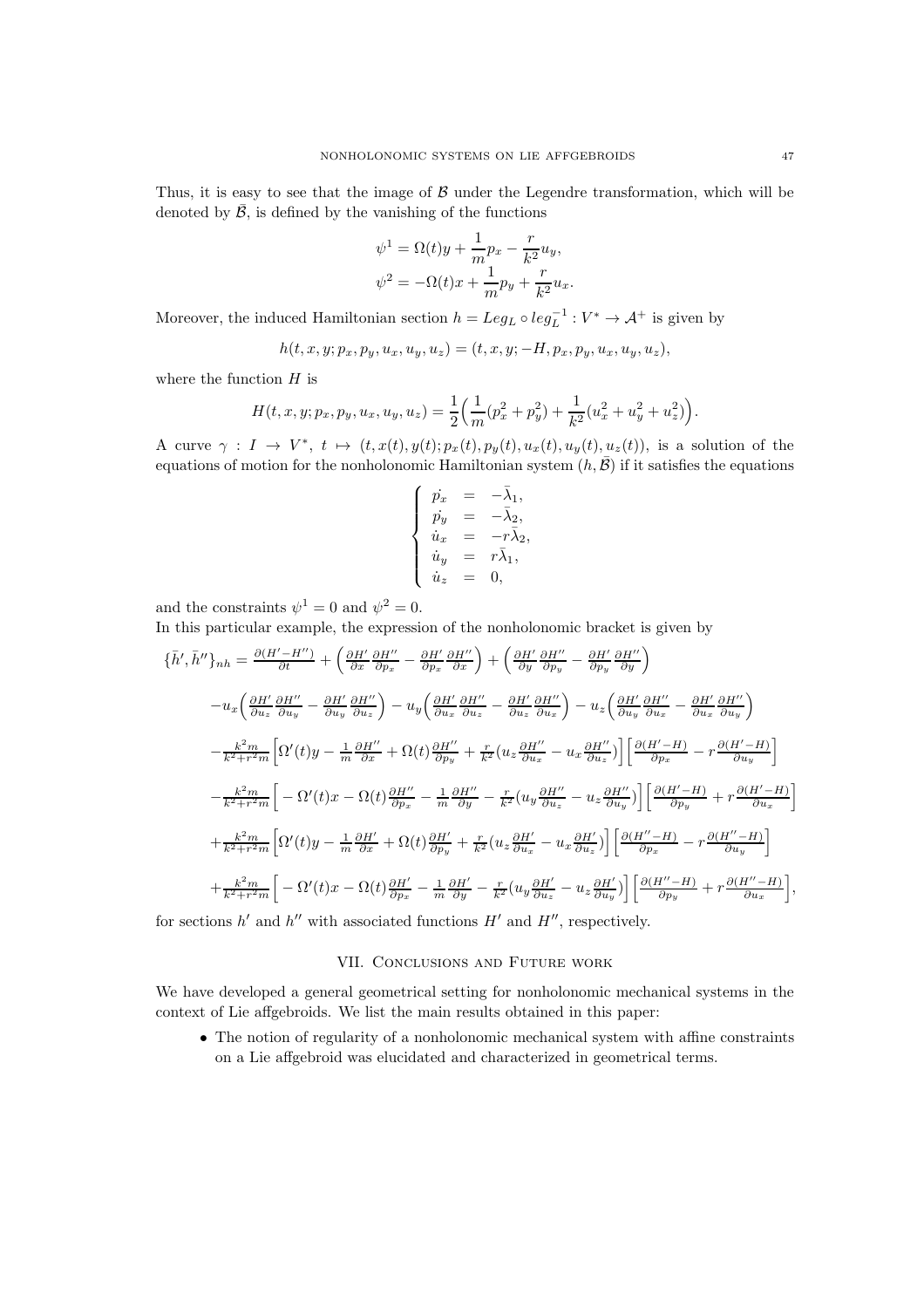- In the regular case, the solution of the nonholonomic problem was obtained by projecting the unconstrained one using several decompositions of the prolongation of the Lie affgebroid along the affine constraint subbundle.
- The hamiltonian formalism for nonholonomic systems is completely analyzed and a nonholonomic bracket was defined.
- Several examples were discussed showing the versatility of this geometric framework.

In a forthcoming paper we will study the reduction of the Lie affgebroid nonholonomic dynamics under symmetry and we will obtain a Lie affgebroid version of the momentum equation introduced in [\[7\]](#page-47-9) for Lie algebroids.

Other goal we have proposed is to develop a geometric formalism for vakonomic Mechanics and optimal control theory on Lie affgebroids.

In addition, we will explore the construction of geometric integrators for mechanical systems on Lie affgebroids and, in particular, for nonholonomic systems.

### **ACKNOWLEDGMENTS**

<span id="page-47-0"></span>This work has been partially supported by MEC (Spain) Grants MTM 2006-03322, MTM 2004-7832, project "Ingenio Mathematica" (i-MATH) No. CSD 2006-00032 (Consolider-Ingenio 2010) and S-0505/ESP/0158 of the CAM. D. Iglesias wants to thank MEC for a Research Contract "Juan de la Cierva".

### **REFERENCES**

- <span id="page-47-7"></span><span id="page-47-2"></span><span id="page-47-1"></span>[1] L. Bates and J. Sniatycki: Nonholonomic reduction, Rep. Math. Phys. **32** (1), 99–115 (1992).
- [2] A. M. Bloch: *Nonholonomic mechanics and control*. Interdisciplinary Applied Mathematics, 24. Systems and Control. Springer-Verlag, New York, 2003
- <span id="page-47-6"></span>[3] A. M. Bloch, P.S. Krishnaprasad, J. E. Marsden and R. M. Murray: Nonholonomic mechanical systems with symmetry, *Arch. Rational Mech. Anal.* 136, 21–99 (1996).
- <span id="page-47-8"></span><span id="page-47-4"></span>[4] F. Cantrijn, M. de León, J.C. Marrero and D. Martín de Diego: On almost-Poisson structures in nonholonomic mechanics.II The time-dependent framework, *Nonlinearity* 13, 1379–1409 (2000).
- [5] F. Cantrijn, M. de León and D. Martín de Diego: On almost-Poisson structures in nonholonomic mechanics, *Nonlinearity* 12, 721–737 (1999).
- <span id="page-47-3"></span>[6] J. Cortés: *Geometric, control and numerical aspects of nonholonomic systems*, Lecture Notes in Mathematics, vol. 1793, Springer-Verlag, 2002.
- <span id="page-47-9"></span>[7] J. Cortés, M. de León, J.C. Marrero and E. Martínez: Nonholonomic Lagrangian systems on Lie algebroids, *Preprint, 2005*
- <span id="page-47-10"></span>[8] J. Cortés and E. Martínez: Mechanical control systems on Lie algebroids, *IMA J. Math. Control. Inform.* 21, 457–492 (2004).
- <span id="page-47-11"></span>[9] J. Grabowski, K. Grabowska, P. Urbanski: Lie brackets on affine bundles, *Ann. Glob. Anal. Geom.*, 24, 101–130 (2003).
- <span id="page-47-12"></span>[10] K. Grabowska, J. Grabowski, P. Urbański: AV-differential geometry: Poisson and Jacobi structures, *J. Geom. Phys.* 52, 398–446 (2004).
- <span id="page-47-14"></span>[11] P.J. Higgins, K. Mackenzie: Algebraic constructions in the category of Lie algebroids, *J. Algebra*, 129, 194–230 (1990).
- <span id="page-47-13"></span>[12] D. Iglesias, J.C. Marrero, E. Padrón and D. Sosa, Lagrangian submanifolds and dynamics on Lie affgebroids, Rep. Math. Phys. 38, 385–436 (2006).
- <span id="page-47-5"></span>[13] W.S. Koon and J.E. Marsden: Poisson reduction of nonholonomic mechanical systems with symmetry, *Rep. Math. Phys.* 42 (1/2), 101–134 (1998).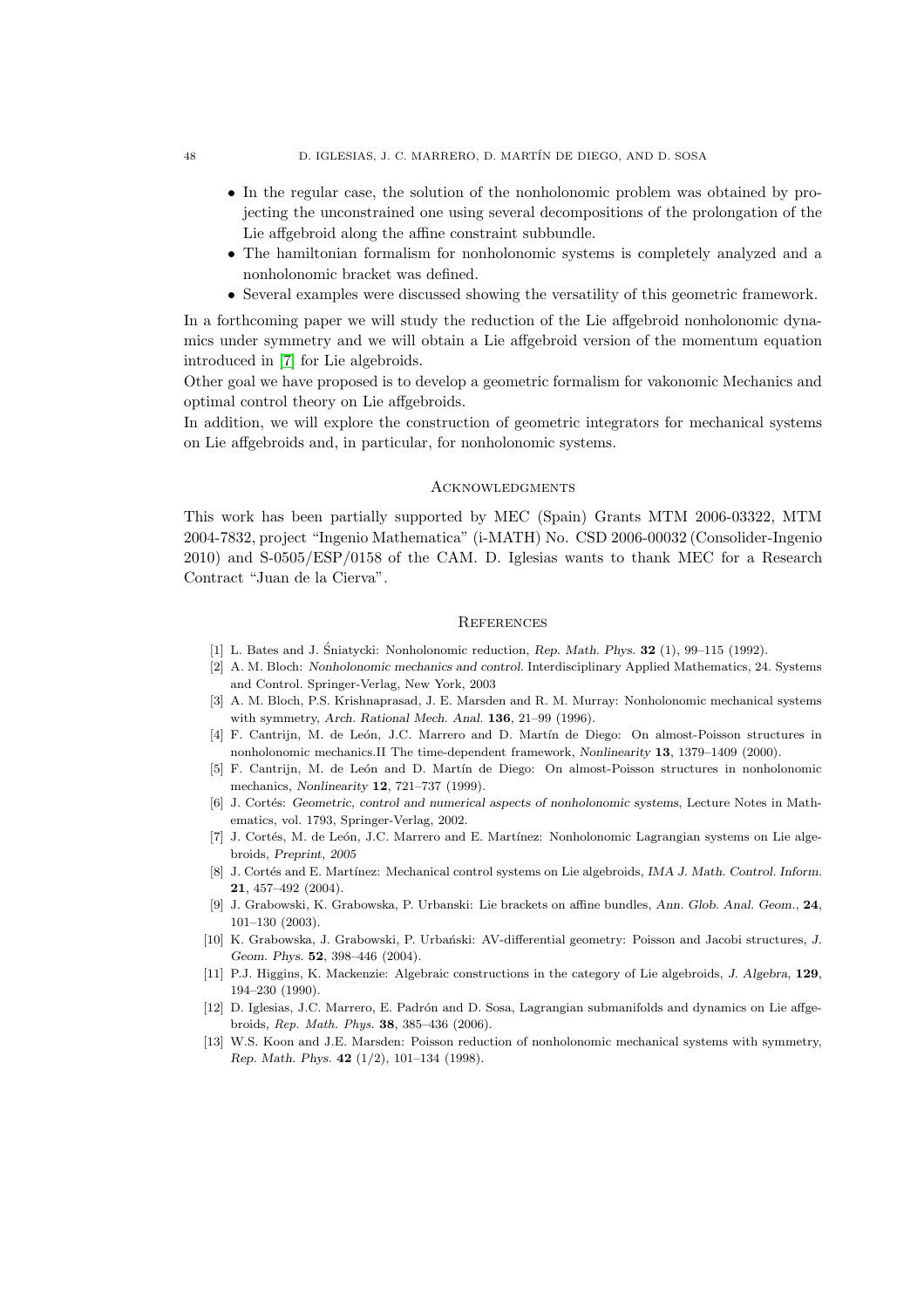- <span id="page-48-7"></span><span id="page-48-2"></span>[14] M. de León, J.C. Marrero and D. Martín de Diego: Non-holonomic Lagrangian systems in jet manifolds. *J. Phys. A* 30 no. 4, 1167–1190 (1997).
- <span id="page-48-8"></span>[15] M. de León, J.C. Marrero and D. Martín de Diego: Mechanical systems with nonlinear constraints, *International Journal of Theoretical Physics* 36 (4), 979–995 (1997).
- [16] M. de León, J.C. Marrero and D. Martín de Diego: Time-dependent mechanical systems with non-linear constraints, Proc. Conf. on Differential Geometry (Budapest, July 27-30 1996) (Dordrecht: Kluwer), 221–234 (1999).
- <span id="page-48-16"></span><span id="page-48-3"></span>[17] M. de León, J.C. Marrero, E. Martínez: Lagrangian submanifolds and dynamics on Lie algebroids, *J. Phys. A.: Math. Gen.* 38, R241–R308 (2005).
- <span id="page-48-1"></span>[18] M. de León and D. Martín de Diego: On the geometry of non-holonomic Lagrangian systems, *J. Math. Phys.* 37 (7), 3389–3414 (1996).
- [19] A.D. Lewis: Affine connections and distributions with applications to nonholonomic mechanics, Rep. Math. Phys. 42, 135–164 (1998).
- <span id="page-48-24"></span>[20] A.D. Lewis and R.M. Murray: Variational principles for constrained systems: theory and experiment, *International Journal of Nonlinear Mechanics* 30 (6), 793–815 (1995).
- <span id="page-48-13"></span><span id="page-48-6"></span>[21] K. Mackenzie: General theory of Lie groupoids and Lie algebroids. *London Mathematical Society Lecture Note Series*, 213, Cambridge University Press, Cambridge, 2005.
- <span id="page-48-15"></span>[22] ChM. Marle: Reduction of constrained mechanical systems and stability of relative equilibria, *Comm. Math. Phys.* 174, 295–318 (1995).
- <span id="page-48-17"></span>[23] E. Martínez: Lagrangian mechanics on Lie algebroids *Acta Appl. Math.* **67**, 295–320 (2001).
- [24] E. Martínez: Geometric Formulation of Mechanics on Lie algebroids, Proceedings of the VIII Fall Workshop on Geometry and Physics (Medina del Campo, 1999). Publicaciones de la RSME, vol. 2, 209–222 (2001).
- <span id="page-48-21"></span>[25] E. Martínez: Lie algebroids, Some Generalizations and Applications, Proceedings of the XI Fall Workshop on Geometry and Physics (Oviedo, 2002). Publicaciones de la RSME, vol. 6, 103–117.
- <span id="page-48-20"></span>[26] E. Martínez, T. Mestdag, W. Sarlet: Lie algebroid structures and Lagrangian systems on affine bundles, *J. Geom. and Phys.* 44, 70–95 (2002).
- <span id="page-48-18"></span>[27] T. Mestdag: Lagrangian reduction by stages for non-holonomic systems in a Lie algebroid framework, *J. Phys. A: Math. Gen* 38, 10157–10179 (2005).
- <span id="page-48-19"></span>[28] T. Mestdag and B. Langerock B: A Lie algebroid framework for nonholonomic systems, *J. Phys. A: Math. Gen* 38, 1097–1111 (2005).
- <span id="page-48-0"></span>[29] J. Neimark J and N. Fufaev: *Dynamics on Nonholonomic systems*, Translation of Mathematics Monographs, 33, AMS, Providence, RI (1972).
- <span id="page-48-9"></span>[30] W. Sarlet, F. Cantrijn and D.J. Saunders: A geometrical framework for the study of nonholonomic Lagrangian systems, *J. Phys. A: Math. and Gen.* 28, 3253–3268 (1995).
- <span id="page-48-22"></span>[31] W. Sarlet, T. Mestdag, E. Martínez: Lie algebroid structures on a class of affine bundles, *J. Math. Phys.* 43, 5654–5674 (2002).
- <span id="page-48-23"></span>[32] D.J. Saunders: *The geometry of jet bundles*, London Math. Soc., Lecture Note Series, 142 Cambridge Univ. Press, (1989).
- <span id="page-48-10"></span>[33] D.J. Saunders, W. Sarlet and F. Cantrijn: A geometrical framework for the study of nonholonomic Lagrangian systems: II, *J. Phys. A: Math. and Gen.* 29, 4265–4274 (1996).
- <span id="page-48-11"></span>[34] D.J. Saunders, F. Cantrijn and W. Sarlet: Regularity aspects and Hamiltonization of non-holonomic systems, *J. Phys. A: Math. and Gen.* 32, 6869–6890 (1999).
- <span id="page-48-5"></span>[35] J. Śniatycki: Nonholonomic Noether Theorem and reduction of symmetries. *Rep. Math. Phys.* **42**, 5–23 (1998).
- <span id="page-48-4"></span>[36] A.J. Van der Schaft and V.M. Maschke: On the Hamiltonian formulation of non-holonomic mechanical systems. *Rep. Math. Phys.* 34, 225–233 (1994).
- <span id="page-48-12"></span>[37] J. Vankerschaver, F. Cantrijn, M. de León and D. Martín de Diego: Geometric aspects of nonholonomic field theories. *Rep. Math. Phys.* 56 no. 3, 387–411 (2005).
- <span id="page-48-14"></span>[38] A. Weinstein: Lagrangian Mechanics and groupoids, *In Mechanics day (Waterloo, ON, 1992)*, Fields Institute Communications 7, 207–231 (1996).